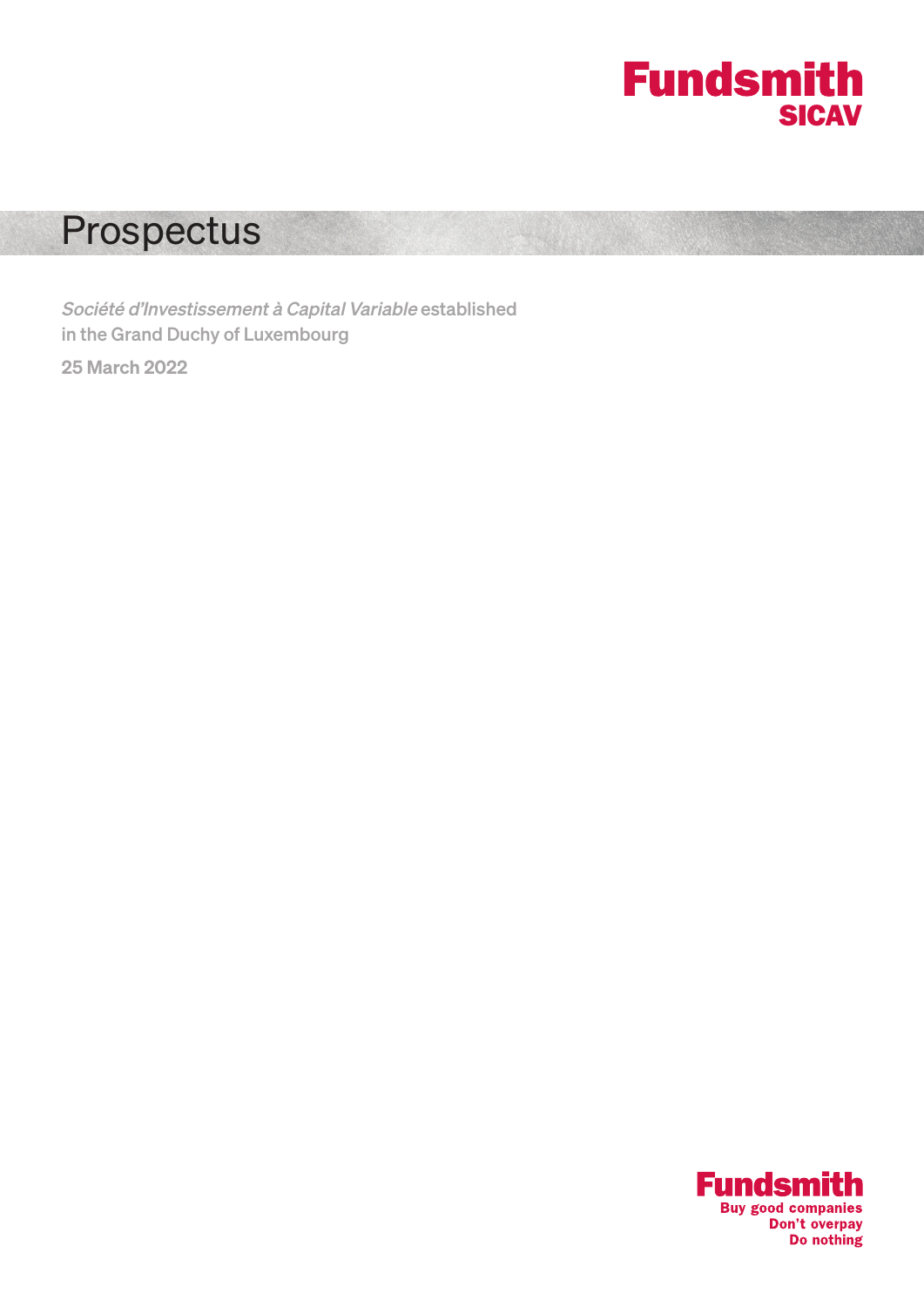

# Important information

Important: if you are in any doubt as to the contents of this prospectus you should consult your stockbroker, bank manager, solicitor accountant or other financial adviser.

The Directors, whose names appear in the section "Directory", accept responsibility for the information contained in this document. The Directors have taken all reasonable care to ensure that the facts stated herein are true and accurate in all material respects at the date hereof and that there are no other material facts, the omission of which would make misleading any statement herein whether of fact or opinion. The Directors accept responsibility accordingly.

Fundsmith SICAV (the "SICAV") is an investment company organised under the laws of the Grand duchy of Luxembourg as a société d'investissement à capital variable, is governed by Part I of the UCI Law and qualifies as a UCITS.

No person has been authorised by the SICAV to give any information or make any representations in connection with the offering of Shares other than those contained in this Prospectus or any other document approved by the SICAV or the Management Company, and, if given or made, such information or representations must not be relied on as having been made by the SICAV.

A Key Investor Information Document ("KIID") for each available Class of Shares must be made available to investors free of charge prior to their subscription for Shares. Prospective investors must consult the KIID for the relevant Class of Shares in which they intend to invest. Requests for subscription or conversion of Shares will be accepted upon verification by the Management Company that the (prospective) Shareholder has received the relevant KIID available on the website of the SICAV at www.fundsmith.eu or free of charge at the registered office of the SICAV or the Administrator during normal business hours on any Business Day.

The SICAV draws the investors' attention to the fact that any investor will only be able to fully exercise his investor rights directly against the SICAV, notably the right to participate in general meetings of shareholders, if the investor is registered himself and in his own name in the register of shareholders of the SICAV. In cases where an investor invests in the SICAV through an intermediary investing into the SICAV in his own name but on behalf of the investor, it may not always be possible for the investor to exercise certain shareholder rights directly against the SICAV. Investors are advised to take advice on their rights.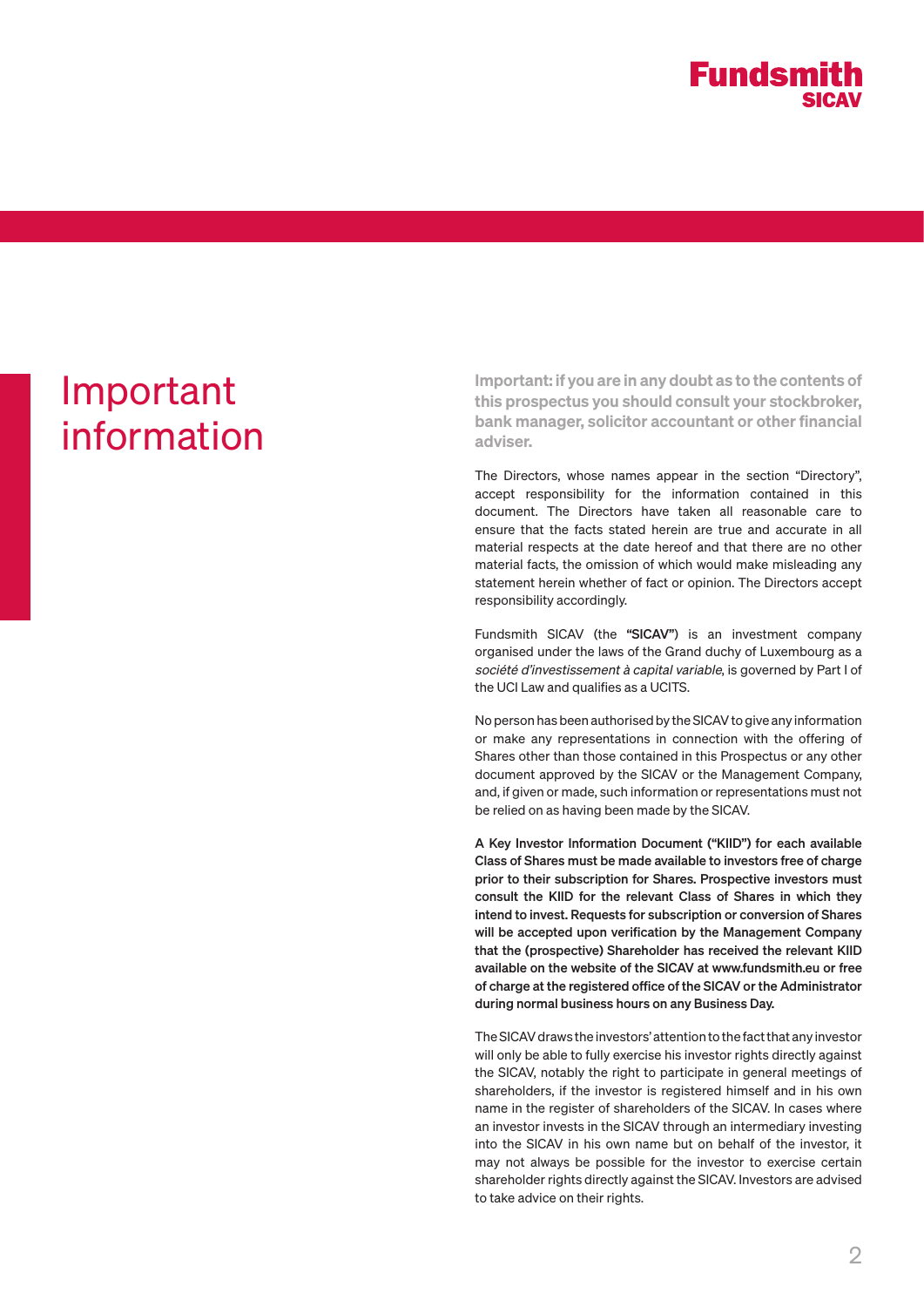Applications for Shares will only be considered on the basis of this Prospectus. Copies of the Articles, the current Prospectus, the KIIDs and the latest periodical reports (audited annual report and unaudited semi-annual report) may be obtained free of charge from the offices of the Administrator. Copies of this prospectus, the KIIDs and the latest periodical reports of the SICAV are also available online on the website of the SICAV at www.fundsmith.eu. The delivery of this Prospectus (whether or not accompanied by any reports) or the issue of Shares shall not, under any circumstances, create any implication that the affairs of the SICAV have not changed since the date hereof.

Potential investors should not treat the contents of this Prospectus as advice relating to legal, taxation, investment or any matters and are recommended to consult their own professional advisers concerning the acquisition, holding or disposal of Shares.

The provisions of the SICAV's Articles are binding on each of its Shareholders (who are taken to have notice of them).

This Prospectus is based on information, law and practice currently in force in the Grand Duchy of Luxembourg (which may be subject to change) at the date hereof. The SICAV cannot be bound by an out of date Prospectus when it has issued a new Prospectus, and investors should check with the Administrator that this is the most recently published Prospectus.

# Processing of personal data

Personal data related to identified or identifiable natural persons provided to, collected or otherwise obtained by or on behalf of, the SICAV (the "Controller") will be processed by the Controller in accordance with the Privacy Notice referred to in Section 11 "Subscription" paragraph "Data Protection", a current version of which is available and can be accessed or obtained online (www.fundsmith.eu/privacy). Investors and any person contacting, or otherwise dealing directly or indirectly with, the Controller are invited to read and carefully consider the Privacy Notice, prior to contacting or otherwise so dealing, and in any event prior to providing or causing the provision of any Data directly or indirectly to the Controller.

Restrictions on distribution and sale of shares.

# **General**

The distribution of this Prospectus and the offering of Shares may be restricted in certain jurisdictions. This Prospectus does not constitute an offer or solicitation in any jurisdiction in which such offer or solicitation is not authorised or the person receiving the offer or solicitation may not lawfully do so. It is the responsibility of any person in possession of this Prospectus and of any person wishing to apply for Shares to inform himself of and to observe all applicable laws and regulations of the countries of his nationality, residence, ordinary residence or domicile.

The Articles give powers to the Board of Directors to impose such restrictions as they may think necessary for the purpose of ensuring that no Shares in the SICAV are acquired or held by any person in breach of law or regulations whether Luxembourg or foreign or if such holding may be detrimental to the SICAV or the majority of its Shareholders. More specifically, the Board of Directors shall have power to impose such restrictions as it may think necessary for the purpose of ensuring that no Shares in the SICAV are acquired or held directly or beneficially by any person or persons in circumstances which, (whether directly or indirectly affecting such person or persons and whether taken alone or in conjunction with any other person or persons connected or not, or any other circumstances appearing to the Board of Directors to be relevant)in the opinion of the Board of Directors might result in the SICAV incurring any liability to taxation (including inter alia any liability that might derive from the Foreign Account Tax Compliance Act ("FATCA") or the Common Reporting Standard or any similar provisions) or suffering any other disadvantage which the SICAV might not otherwise have incurred or suffered or might result in the SICAV being required to register under any securities or investment or other laws or requirements of any country or authority. More specifically, the SICAV may restrict or prevent the ownership of Shares in the SICAV by any person, firm or corporate body, and without limitation, by any "U.S. Person". The SICAV may compulsorily redeem all Shares held by any such person as further described in the Articles.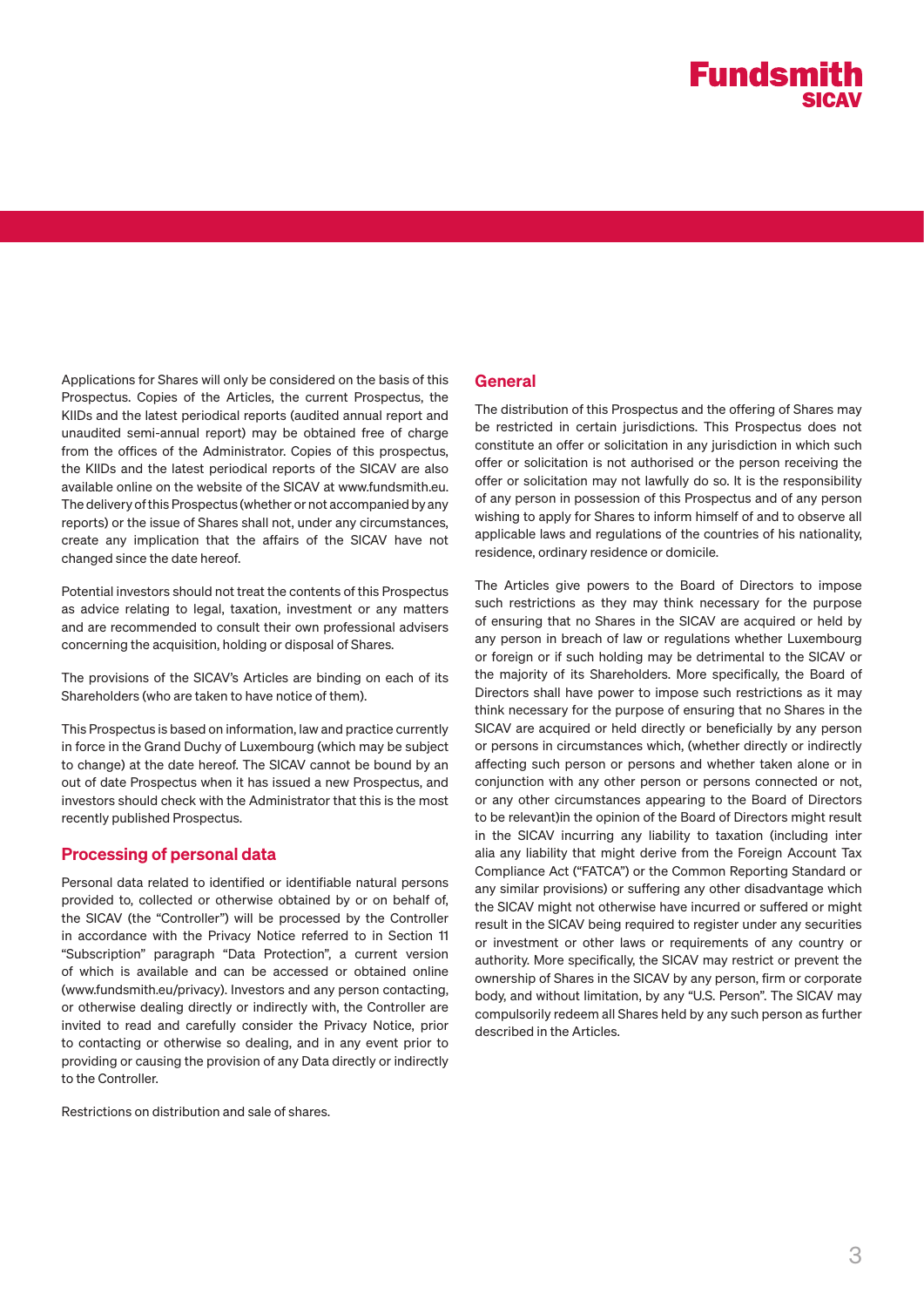# Luxembourg

The SICAV is registered pursuant to Part I of the UCI Law. However, such registration does not require any Luxembourg authority to approve or disapprove either the adequacy or accuracy of this Prospectus or the assets of the SICAV. Any representations to the contrary are unauthorised and unlawful.

# European Union ("EU")

The SICAV is a UCITS for the purposes of the UCITS Directive and the Board of Directors proposes to market the Shares in accordance with the UCITS Directive in certain member states of the EU and in countries which are not member states of the EU.

## Overseas Marketing

The SICAV may, subject to approval by the appropriate authority, be made available and marketed to investors in other jurisdictions. Supplementary information may be made available to investors in such jurisdictions by way of a country specific addendum, dependent upon the legal and regulatory requirements of each country or jurisdiction. The KIIDs, Prospectus or other regulatory documents may also be translated into the language of the country in which the SICAV is to be made available, dependent upon the legal and regulatory requirements of each country or jurisdiction. It is the responsibility of any person in possession of this Prospectus and of any person wishing to apply for Shares to read this Prospectus, as well as any country-specific information relevant to their jurisdiction which may either be included within, or in addenda to this Prospectus.

Notwithstanding any information provided in this Prospectus about other jurisdictions in which the SICAV may be made available, potential investors are required to inform themselves of the legal requirements and restrictions in their own jurisdiction and act in accordance with them. This Prospectus does not amount to a solicitation or offer to any person in any jurisdiction in which such solicitation or offer would be unauthorised or unlawful.

## Ireland

The SICAV has been registered with the Central Bank of Ireland (the "Central Bank") so that it may be made available and marketed to Irish investors. An Irish Country Supplement with tax information is available on the SICAV website: www.fundsmith.eu. This

supplement provides important information for Irish investors. The Central Bank has not approved the SICAV, takes no responsibility for the contents of the Prospectus or for the financial soundness of the SICAV or for the correctness of any statements made or expressed in the Prospectus.

# United States of America ("U.S.")

The Shares have not been and will not be registered under the U.S. Securities Act of 1933, as amended, or the securities laws of any of the states of the U.S. Shares may not be offered, sold or transferred in the United States of America, its territories and possessions, any state of the U.S. and the District of Columbia, or offered or sold to any U.S. Person, as defined below. Neither the SICAV nor the Management Company have been nor do they intend to be registered under the U.S. Investment Company Act of 1940, as amended.

## Singapore

The offer or invitation of Shares in the SICAV, which is the subject of this Prospectus, does not relate to a collective investment scheme which is authorised under Section 286 of the Securities and Futures Act, Chapter 289 of Singapore (the "SFA") or recognised under Section 287 of the SFA. The SICAV is not authorised or recognised by the Monetary Authority of Singapore (the "MAS") and the Shares are not allowed to be offered to the retail public. This Prospectus and any other document or material issued in connection with the offer or sale is not a prospectus as defined in the SFA and accordingly, statutory liability under the SFA in relation to the content of prospectuses does not apply, and you should consider carefully whether the investment is suitable for you.

This Prospectus has not been registered as a prospectus with the MAS. Accordingly, this Prospectus and any other document or material in connection with the offer or sale, or invitation for subscription or purchase, of Shares may not be circulated or distributed, nor may Shares be offered or sold, or be made the subject of an invitation for subscription or purchase, whether directly or indirectly, to persons in Singapore other than (i) to an institutional investor under Section 304 of the SFA, (ii) to a relevant person pursuant to Section 305(1), or any person pursuant to Section 305(2), to, and in accordance with the conditions of, any other applicable provision of the SFA.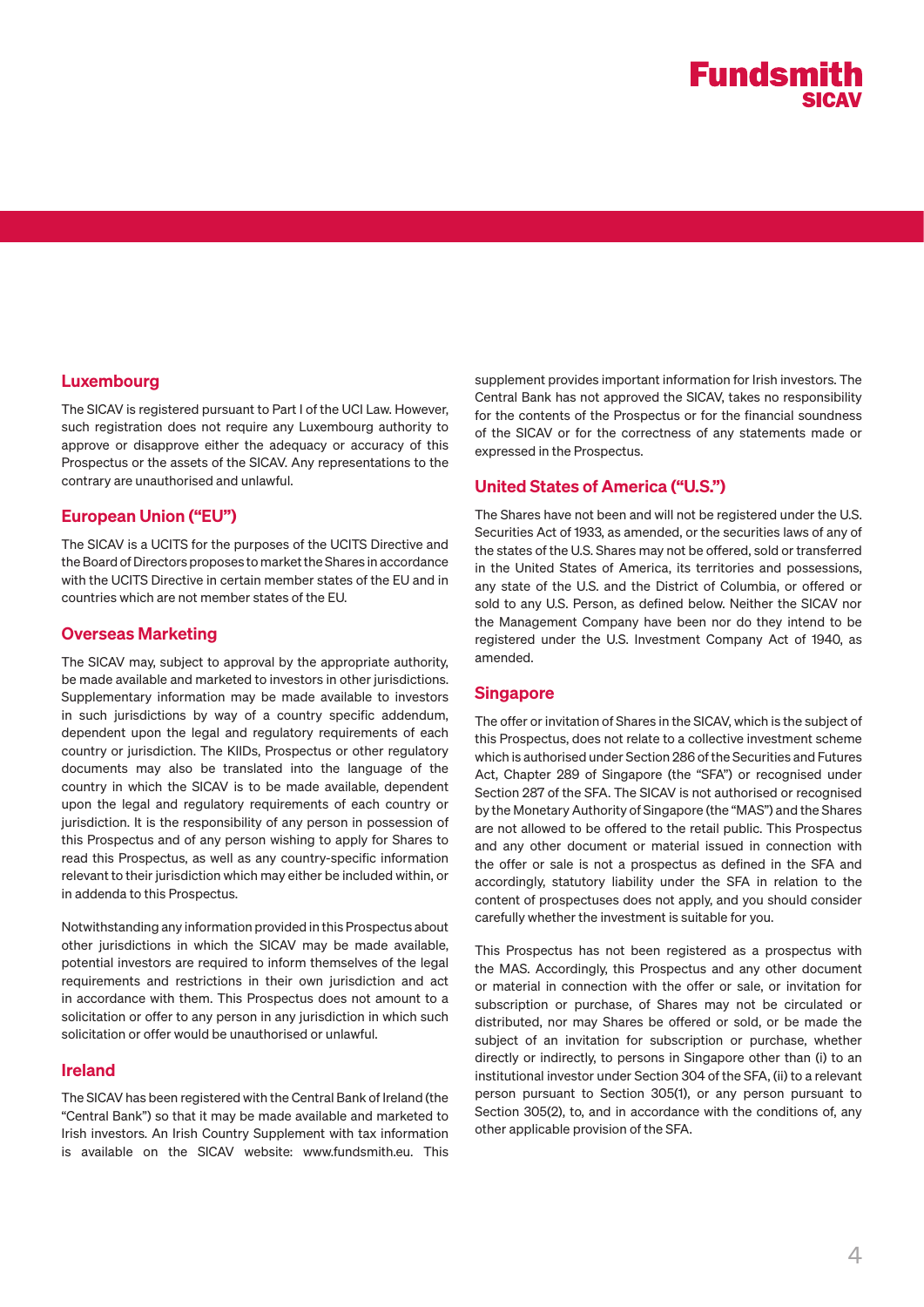

Where Shares are subscribed or purchased under Section 305 of the SFA by a relevant person which is:

- (a) a corporation (which is not an accredited investor (as defined in Section 4A of the SFA)), the sole business of which is to hold investments and the entire share capital of which is owned by one or more individuals, each of whom is an accredited investor; or
- (b) a trust (where the trustee is not an accredited investor) whose sole purpose is to hold investments and each beneficiary of the trust is an individual who is an accredited investor,

Securities (as defined in Section 239(1) of the SFA) of that corporation or the beneficiaries' rights and interest (howsoever described) in that trust shall not be transferred within six months after that corporation or that trust has acquired the Shares pursuant to an offer made under Section 305 of the SFA except:

- (1) to an institutional investor or to a relevant person defined in Section 305(5) of the SFA, or to any person arising from an offer referred to in Section 275(1A) or Section 305A(3)(i)(B) of the SFA;
- (2) where no consideration is or will be given for the transfer;
- (3) where the transfer is by operation of law;
- (4) as specified in Section 305A(5) of the SFA; or
- (5) as specified in Regulation 36 of the Securities and Futures (Offers of Investments) (Collective Investment Schemes) Regulations 2005 of Singapore.

#### Securities Financing Transactions

Regulation (EU) 2015/2365 ("SFT Regulation") lays down rules on transparency of securities financing transactions and of reuse. In accordance with the SFT Regulation, securities financing transactions ("SFTs") include repurchase transactions, securities or commodities lending and securities or commodities borrowing, buy-sell back transactions or sell-buy back transactions and margin lending transactions. The definition of SFTs does not include derivative contracts. However, it includes total return swaps which have effects equivalent to Securities Financing Transactions.

The SICAV will not use, enter into SFTs or reuse. Should the above change in the future, the SICAV will amend accordingly this Prospectus.

#### Important investor disclosure

The value of investments and the income derived therefrom may fall as well as rise and investors may not recoup the original amount invested in the SICAV. All or part of the fees and expenses may be charged to the capital of the SICAV. This will have the effect of lowering the capital value of your investment. There can be no assurance that the investment objectives of the relevant Sub-fund will be achieved. Investors should read and consider the section entitled "Risk Factors" before investing in the SICAV.

The value of the Shares may fall as well as rise and a Shareholder on transfer or redemption of Shares may not get back the amount he initially invested. Income from the Shares may fluctuate in money terms and changes in rates of exchange may cause the value of Shares to go up or down. The levels and basis of, and reliefs from taxation may change.

Investors should inform themselves and should take appropriate advice on the legal requirements as to possible tax consequences, foreign exchange restrictions or exchange control requirements which they might encounter under the laws of the countries of their citizenship, residence, or domicile and which might be relevant to the subscription, purchase, holding, conversion, redemption or disposal of the Shares of the SICAV.

Further copies of this Prospectus may be obtained from the Administrator.

This Prospectus may also be translated into other languages. Any such translation shall only contain the same information and have the same meaning as the English language Prospectus. To the extent that there is any inconsistency between the English language Prospectus and the Prospectus in another language, the English language Prospectus will prevail, except to the extent (but only to the extent) required by the law of any jurisdiction where the Shares are sold, that in an action based upon disclosure in a prospectus in a language other than English, the language of the Prospectus on which such action is based shall prevail.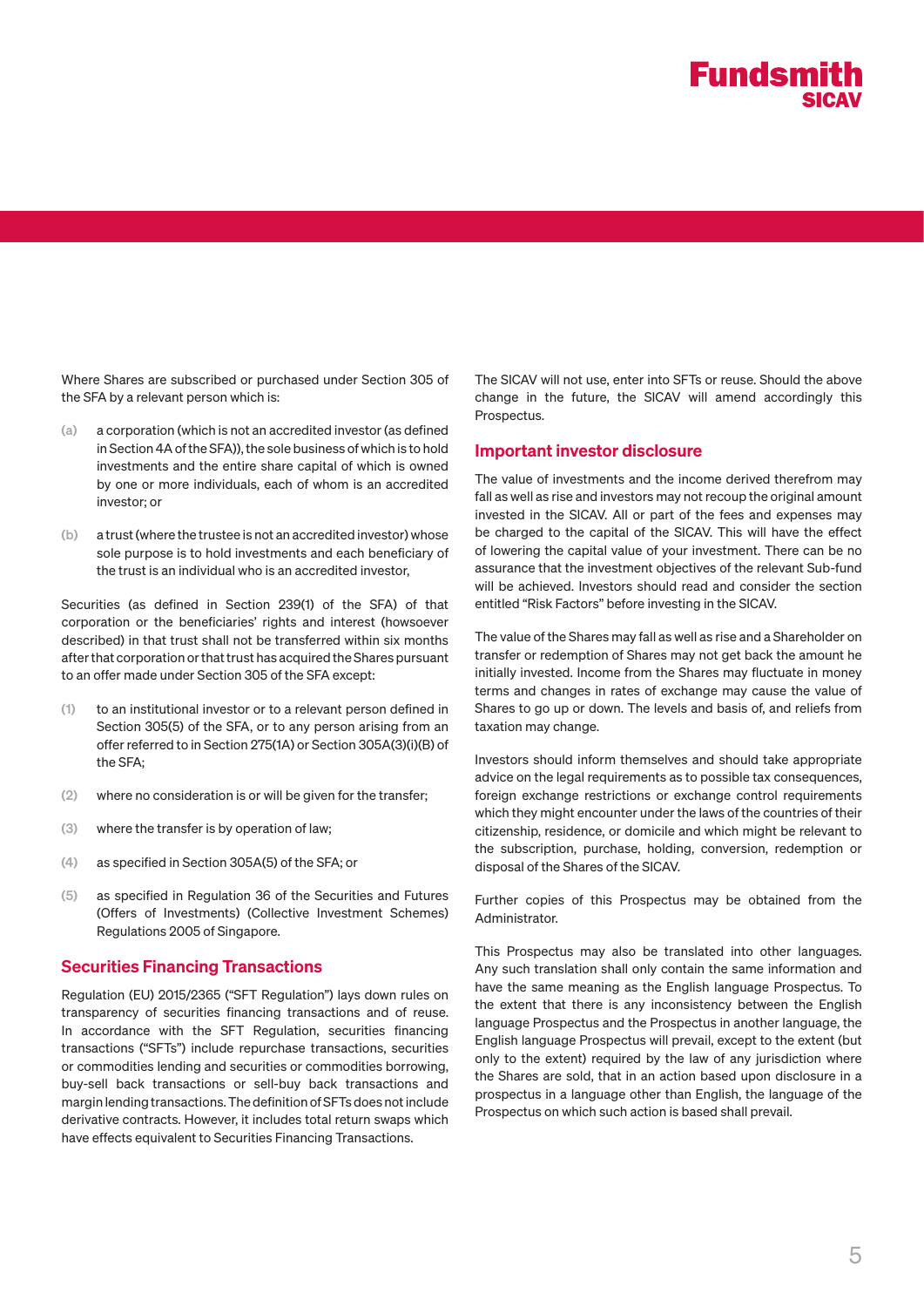# **Fundsmith**

|                 |                         | 7<br><b>Directory - Fundsmith SICAV</b>                                                       |    |  |
|-----------------|-------------------------|-----------------------------------------------------------------------------------------------|----|--|
| <b>Contents</b> | <b>Definitions</b><br>9 |                                                                                               |    |  |
|                 | 1.                      | The SICAV                                                                                     | 13 |  |
|                 | 2.                      | Investment objective and policy                                                               | 14 |  |
|                 | 3.                      | Investment Restrictions, use of financial derivative<br>instruments and investment techniques | 15 |  |
|                 | 4.                      | <b>Shares</b>                                                                                 | 21 |  |
|                 | 5.                      | Board of directors of the SICAV                                                               | 23 |  |
|                 | 6.                      | Management Company                                                                            | 24 |  |
|                 | 7.                      | Investment Manager                                                                            | 27 |  |
|                 | 8.                      | Administrator                                                                                 | 28 |  |
|                 | 9.                      | Distributor and promoter                                                                      | 29 |  |
|                 | 10.                     | Depositary                                                                                    | 30 |  |
|                 | 11.                     | Subscriptions                                                                                 | 33 |  |
|                 | $12.$                   | Redemptions                                                                                   | 39 |  |
|                 | 13.                     | Exchanges between share classes                                                               | 42 |  |
|                 | 14.                     | Prevention of late trading and market timing                                                  | 44 |  |
|                 | 15.                     | Valuation                                                                                     | 45 |  |
|                 | 16.                     | Fees and expenses                                                                             | 50 |  |
|                 | 17.                     | Taxation                                                                                      | 53 |  |
|                 | 18.                     | Risk management process                                                                       | 57 |  |
|                 | 19.                     | <b>SFDR</b>                                                                                   | 58 |  |
|                 | 20.                     | <b>Risk factors</b>                                                                           | 60 |  |
|                 | 21.                     | Conflicts of interest                                                                         | 64 |  |
|                 | 22.                     | Rebates and retrocessions                                                                     | 65 |  |
|                 | 23.                     | General information on the SICAV                                                              | 66 |  |
|                 | 24.                     | Additional information for investors in Federal<br>Republic of Germany                        | 70 |  |
|                 | 25.                     | Additional information for investors in Austria                                               | 71 |  |
|                 |                         | <b>Appendices</b>                                                                             | 72 |  |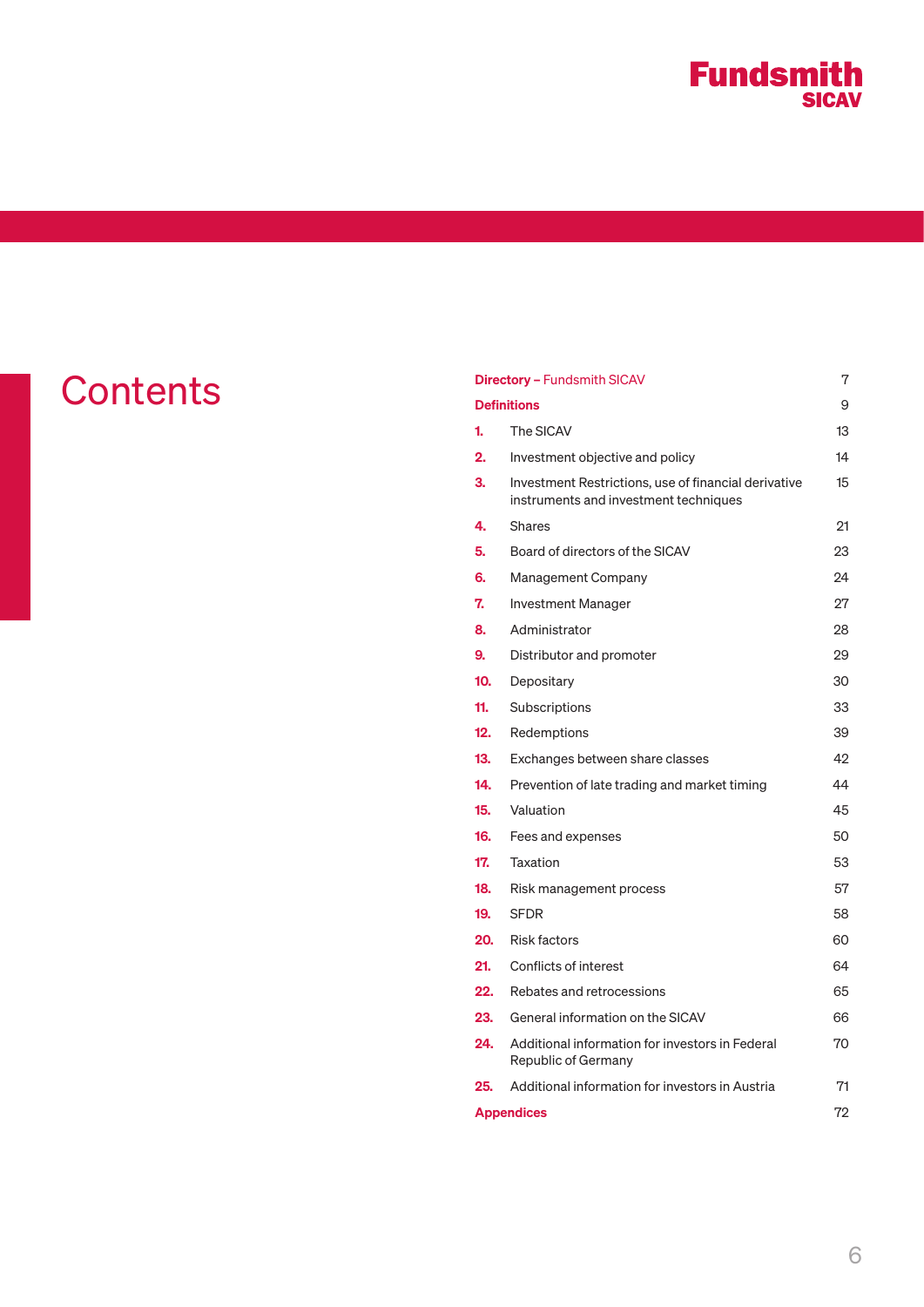# **Directory** Fundsmith SICAV

# Registered office

10, rue du Château d'Eau L-3364 Leudelange Grand Duchy of Luxembourg RCS Luxembourg B164404

# Board of directors

Paul Richard Mainwaring Director Fundsmith LLP

Garry Pieters Independent Director The Directors' Office

Sheenagh Joy Gordon-Hart Independent Director The Directors' Office

## Management company

FundRock Management Company S.A. 33, rue de Gasperich L-5826 Hesperange Grand Duchy of Luxembourg

# Distributor and promoter

Fundsmith LLP 33 Cavendish Square London, W1G 0PW United Kingdom FCA Registration Number 523102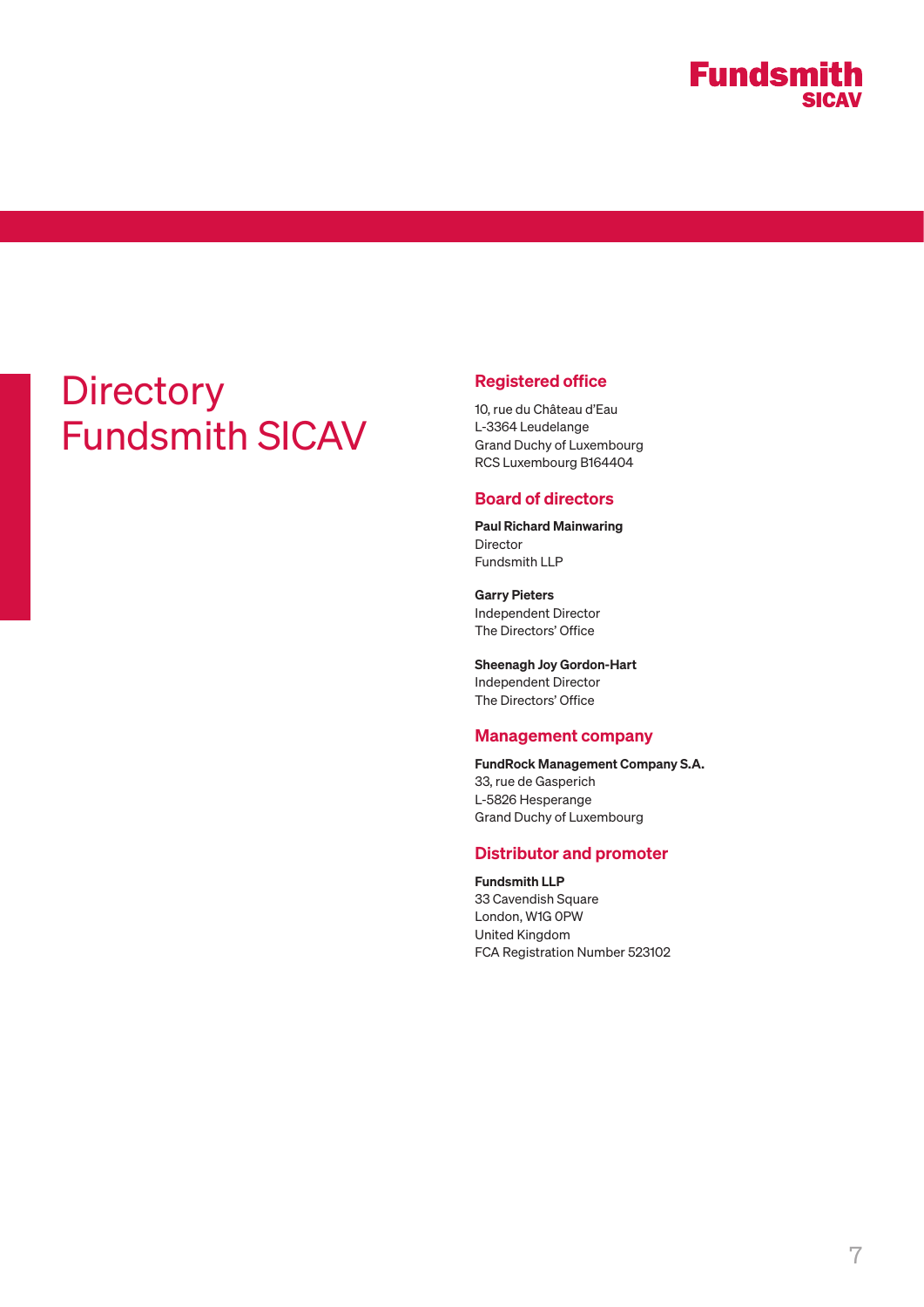

## Depositary and administrator

(Central administration agent, domiciliary agent, registrar and transfer agent)

## Northern Trust Global Services SE

10, rue du Château d'Eau L-3364 Leudelange Grand Duchy of Luxembourg

Northern Trust Global Services SE is authorised and regulated by the Luxembourg Commission de Surveillance du Secteur Financier.

## Investment Manager

## Fundsmith Investment Services Limited

c/o Griffon Solutions C2-401, 4th Floor, Office Block C Grand Baie La Croisette Grand Baie **Mauritius** 

#### Independent auditor

# Deloitte Audit, société à responsabilité limitée 20, Boulevard de Kockelscheuer

L-1821 Luxembourg Grand Duchy of Luxembourg

## Legal advisers

# Elvinger Hoss Prussen, société anonyme

2, place Winston Churchill L-1340 Luxembourg Grand Duchy of Luxembourg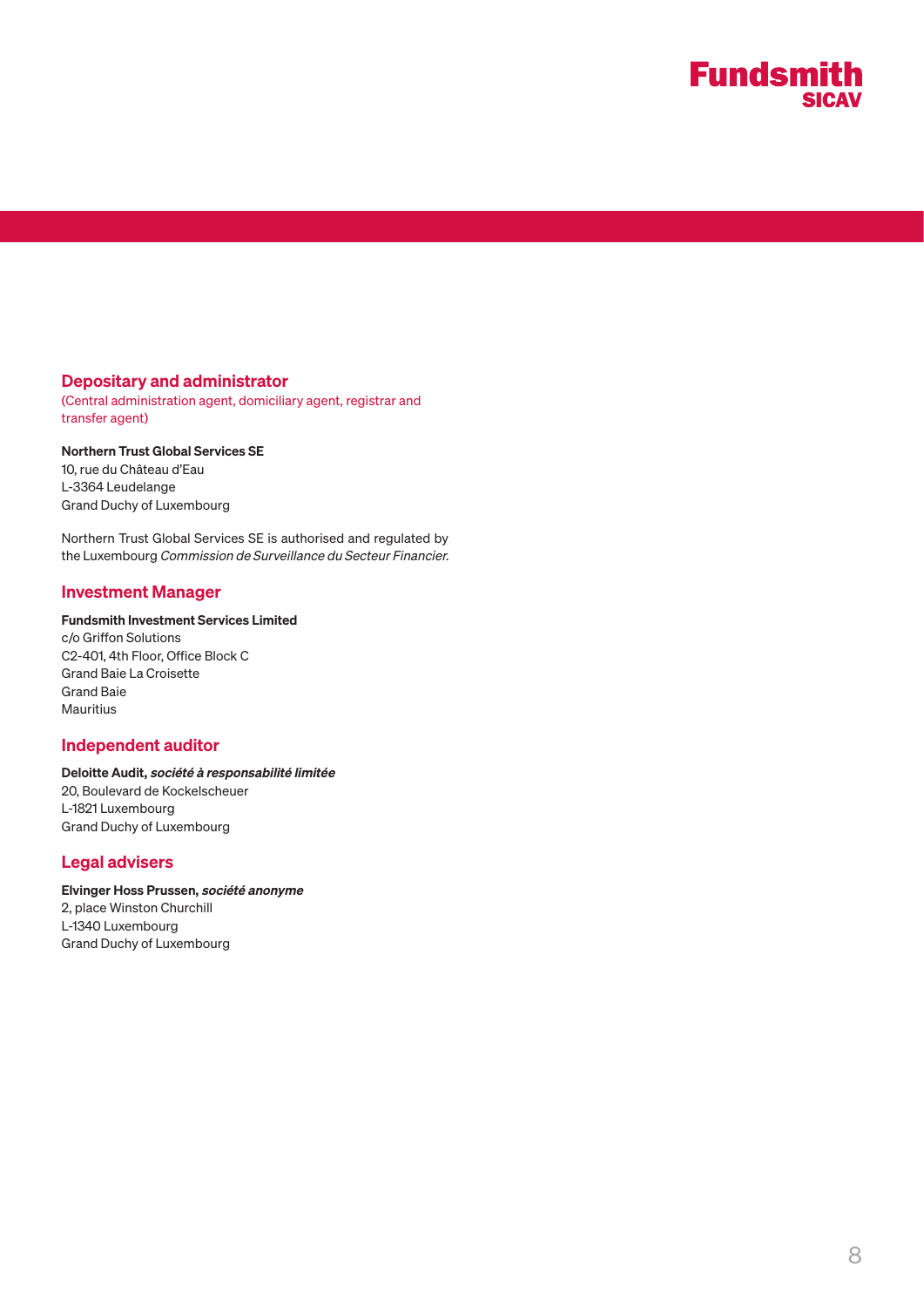

**Definitions**<br>
In this Prospectus the words and expressions set out in the first column below shall have the meanings set opposite them unless the context requires otherwise. All references to "Euro" or "EUR" are to the unit of the European single currency, all references to "Sterling" or "GBP" are to the currency of the United Kingdom, all references to "Swiss Franc" or "CHF" are to the currency of Switzerland and all references to "U.S. Dollars" or "USD" are to the currency of the United States of America.

| <b>Accumulation Shares</b>                       | Shares in respect of which income is<br>accumulated and added to the capital<br>property attributable to the relevant<br>Sub-fund or Share Class                                                                                  |
|--------------------------------------------------|-----------------------------------------------------------------------------------------------------------------------------------------------------------------------------------------------------------------------------------|
| Administration<br>Agreement                      | the agreement pursuant to which the<br>Administrator is appointed by the<br>SICAV and the Management Company                                                                                                                      |
| Administrator                                    | Northern Trust Global Services SE                                                                                                                                                                                                 |
| <b>Articles</b>                                  | the articles of incorporation of the<br>SICAV, as may be amended from time<br>to time                                                                                                                                             |
| <b>Board, Board of Directors</b><br>or Directors | the members of the board of directors<br>of the SICAV for the time being and any<br>duly constituted committee thereof<br>and any successors to such members<br>as may be appointed from time to time                             |
| <b>Business Day</b>                              | any day when the banks are fully open<br>in Luxembourg (and/or such other<br>place or places and such other day or<br>days as the Directors may determine<br>and notify to Shareholders in advance)                               |
| <b>CRS</b>                                       | the Common Reporting Standard                                                                                                                                                                                                     |
| CSSF                                             | the Luxembourg authority, currently the<br>Commission de Surveillance du Secteur<br>Financier, or its successor in charge<br>of the supervision of undertakings for<br>collective investment in the Grand-<br>Duchy of Luxembourg |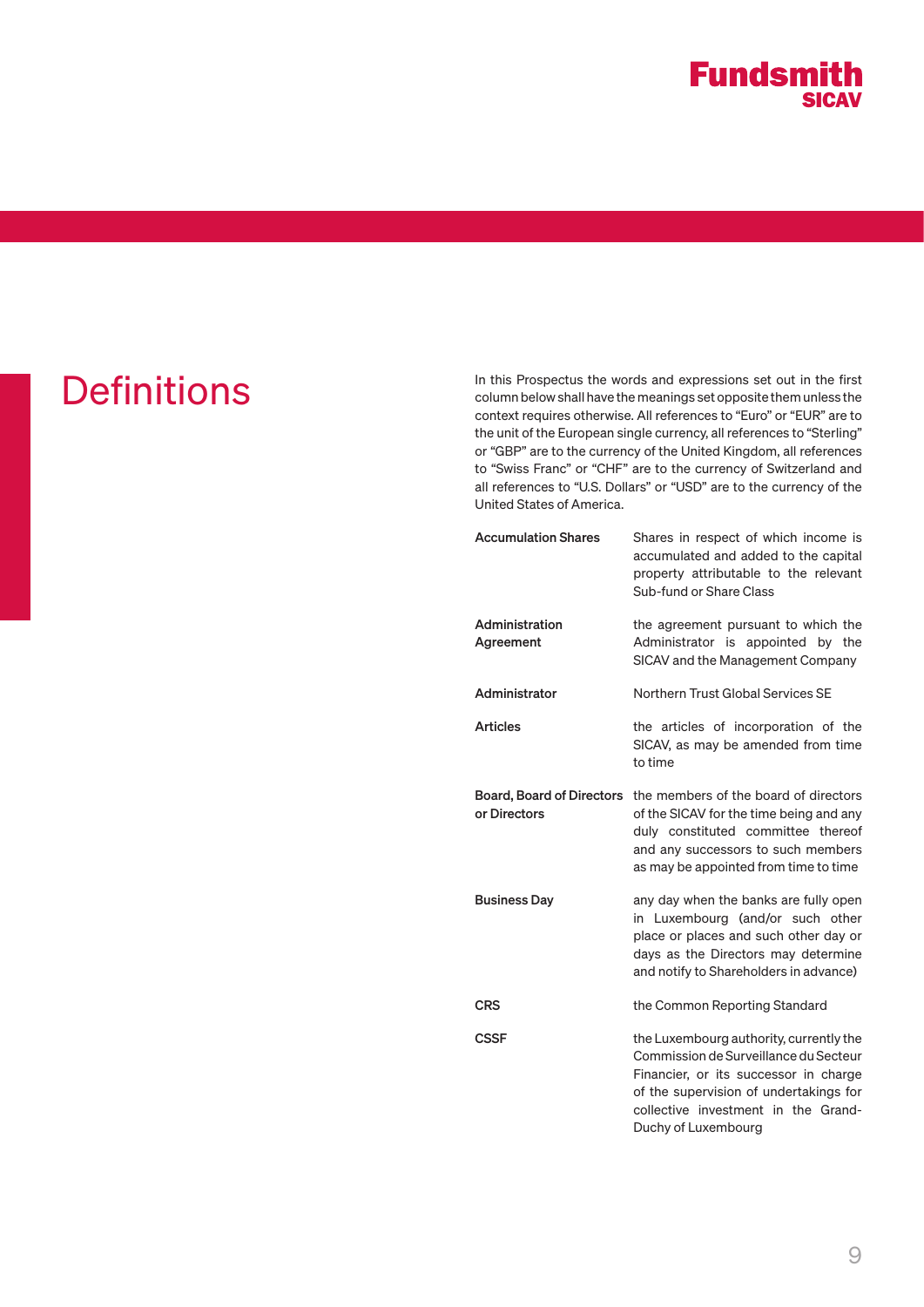# **Fundsmith**

| <b>Cut-Off Time</b><br>Dealing Day | such time in respect of any relevant<br>Dealing Day as shall be specified in the<br>Prospectus or such other time as the<br>Directors may determine and notify<br>to Shareholders in advance provided<br>always that the Cut-Off Time is no later | <b>Ineligible Applicant</b>            | any person to whom a transfer of<br>Shares (legally or beneficially) or by<br>whom a holding of Shares (legally or<br>beneficially) would or, in the opinion of<br>the Directors, might:<br>be in breach of law or regulations<br>(a) |  |
|------------------------------------|---------------------------------------------------------------------------------------------------------------------------------------------------------------------------------------------------------------------------------------------------|----------------------------------------|---------------------------------------------------------------------------------------------------------------------------------------------------------------------------------------------------------------------------------------|--|
|                                    | than the point as at which the Net Asset<br>Value is determined for the relevant                                                                                                                                                                  |                                        | whether Luxembourg or foreign; or                                                                                                                                                                                                     |  |
| <b>Dealing Day</b>                 | in respect of a Sub-fund, any Business<br>Day on which Shares of that Sub-fund<br>may be subscribed to, redeemed and/or                                                                                                                           |                                        | (b) may be detrimental to the SICAV<br>or the majority of its Shareholders;<br>or                                                                                                                                                     |  |
|                                    | exchanged for Shares of another Sub-<br>fund, as specified in this Prospectus<br>and the relevant Sub-fund Appendix                                                                                                                               |                                        | might result in the SICAV incurring<br>(c)<br>any liability to taxation (including<br>inter alia any liability that might<br>derive from the Foreign Account                                                                          |  |
| Depositary                         | Northern Trust Global Services SE                                                                                                                                                                                                                 |                                        | Tax Compliance Act ("FATCA") or<br>the Common Reporting Standard                                                                                                                                                                      |  |
| <b>Depositary Agreement</b>        | the depositary agreement pursuant to<br>which the Depositary is appointed by<br>the SICAV                                                                                                                                                         |                                        | or any similar provisions) or<br>suffering any other pecuniary<br>disadvantages which the Company<br>might not otherwise have incurred                                                                                                |  |
| <b>Distributor</b>                 | <b>Fundsmith LLP</b>                                                                                                                                                                                                                              |                                        | or suffered; or                                                                                                                                                                                                                       |  |
| EU                                 | the European Union                                                                                                                                                                                                                                |                                        | (d) require<br>the<br><b>SICAV</b><br>or<br>the                                                                                                                                                                                       |  |
| <b>FATCA</b>                       | the Foreign Account Tax Compliance<br>provisions in the U.S. Hiring Incentives<br>to Restore Employment Act enacted in<br><b>March 2010</b>                                                                                                       |                                        | Management Company to be<br>registered under any securities<br>or investment or others laws or<br>requirements of any country or<br>authority                                                                                         |  |
| <b>FCA</b>                         | Financial Conduct Authority or its<br>successor authority in the United<br>Kingdom                                                                                                                                                                | <b>Institutional Investors</b>         | Institutional investors, as these terms<br>are accepted in Luxembourg for the<br>purposes of Article 174 of the UCI Law                                                                                                               |  |
| <b>Income Shares</b>               | Shares in respect of which income is<br>distributed periodically to Shareholders                                                                                                                                                                  | Investment Management the<br>Agreement | investment<br>management<br>agreement pursuant to which the                                                                                                                                                                           |  |
| <b>Independent Auditor</b>         | the approved statutory auditor (réviseur<br>d'entreprises agréé) appointed for the<br>SICAV in compliance with the UCI Law                                                                                                                        |                                        | Investment Manager is appointed as<br>investment manager of the SICAV                                                                                                                                                                 |  |
|                                    |                                                                                                                                                                                                                                                   | <b>Investment Manager</b>              | Fundsmith Investment Services Limited                                                                                                                                                                                                 |  |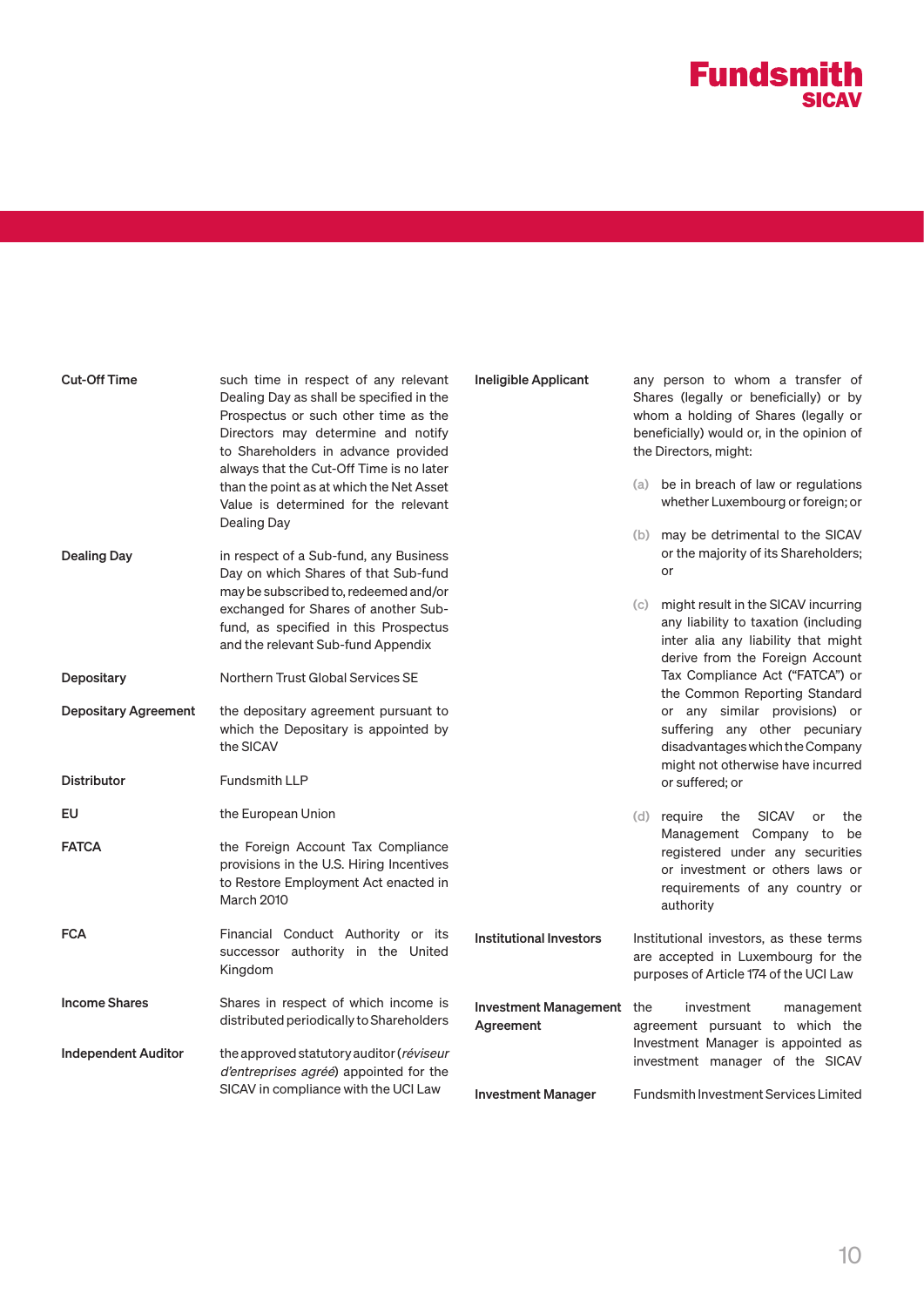

Net Asset Value the net asset value of the SICAV or a

| <b>Management Company</b>                 | accounting principles<br>FundRock Management Company S.A.                                                                                               |                           | Class of Shares (as the context requires)<br>as calculated in accordance with the<br>Articles                                                                                  |
|-------------------------------------------|---------------------------------------------------------------------------------------------------------------------------------------------------------|---------------------------|--------------------------------------------------------------------------------------------------------------------------------------------------------------------------------|
| <b>Management Company</b><br>Agreement    | the management company agreement<br>pursuant to which the Management<br>Company is appointed as management<br>company of the SICAV                      |                           | Net Asset Value per Share the Net Asset Value in respect of any<br>Sub-fund or Class divided by the<br>number of Shares of the relevant Class<br>in issue at the relevant time |
| <b>Member State</b>                       | a member state of the European Union.<br>The states that are contracting parties                                                                        | <b>OCF</b>                | ongoing charges figure                                                                                                                                                         |
|                                           | to the agreement creating the European<br>Economic Area other than the member                                                                           | <b>Promoter</b>           | <b>Fundsmith LLP</b>                                                                                                                                                           |
|                                           | states of the European Union, within<br>the limits set forth by this agreement                                                                          | <b>Prospectus</b>         | this Prospectus, as may be amended or<br>supplemented from time to time                                                                                                        |
|                                           | and related acts, are considered as<br>equivalent to Member States                                                                                      | <b>Redemption Price</b>   | the price per Share at which Shares are<br>redeemed                                                                                                                            |
| Mémorial C                                | the Mémorial C, Recueil Spécial des<br>Sociétés et Associations (i.e. the<br>official journal of the Grand-Duchy<br>of Luxembourg). On 1 June 2016, the | <b>Reference Currency</b> | the base currency of the SICAV or Sub-<br>fund or of the relevant Class as the<br>context requires                                                                             |
|                                           | Luxembourg Memorial C has been<br>replaced by RESA                                                                                                      | <b>Regulated Market</b>   | a regulated market as defined in the<br>Directive 2014/65/EU of 15 May 2014                                                                                                    |
| <b>Minimum Additional</b><br>Subscription | the minimum additional investment<br>for each Class of Shares as specified in<br>the Prospectus                                                         |                           | on markets in financial instruments and<br>any other market which is regulated,<br>operates regularly and is recognised<br>and open to the public                              |
| <b>Minimum Holding</b>                    | the minimum holding for each Class of<br>Shares as specified in the Prospectus                                                                          | <b>RESA</b>               | Recueil Electronique des Sociétés<br>et Associations, the new electronic                                                                                                       |
| <b>Minimum Redemption</b>                 | the minimum redemption for each<br>Class of Shares as specified in the<br>Prospectus                                                                    |                           | platform<br>of central<br>publication<br>regarding companies and associations,<br>as implemented by the law of 27 May<br>2016 on the reform of the regime of                   |
| <b>Minimum Subscription</b>               | the minimum investment for each Class<br>of Shares as specified in the Prospectus                                                                       |                           | legal publication regarding companies<br>and associations                                                                                                                      |
| <b>Money Market</b><br><b>Instruments</b> | shall mean instruments normally dealt<br>in on the money market which are<br>liquid, and have a value which can be<br>accurately determined at any time | <b>SICAV</b>              | <b>Fundsmith SICAV</b>                                                                                                                                                         |
|                                           |                                                                                                                                                         | <b>Share or Shares</b>    | Shares of any Class in the SICAV or in a<br>Sub-fund as the context requires                                                                                                   |

Luxembourg GAAP Luxembourg generally accepted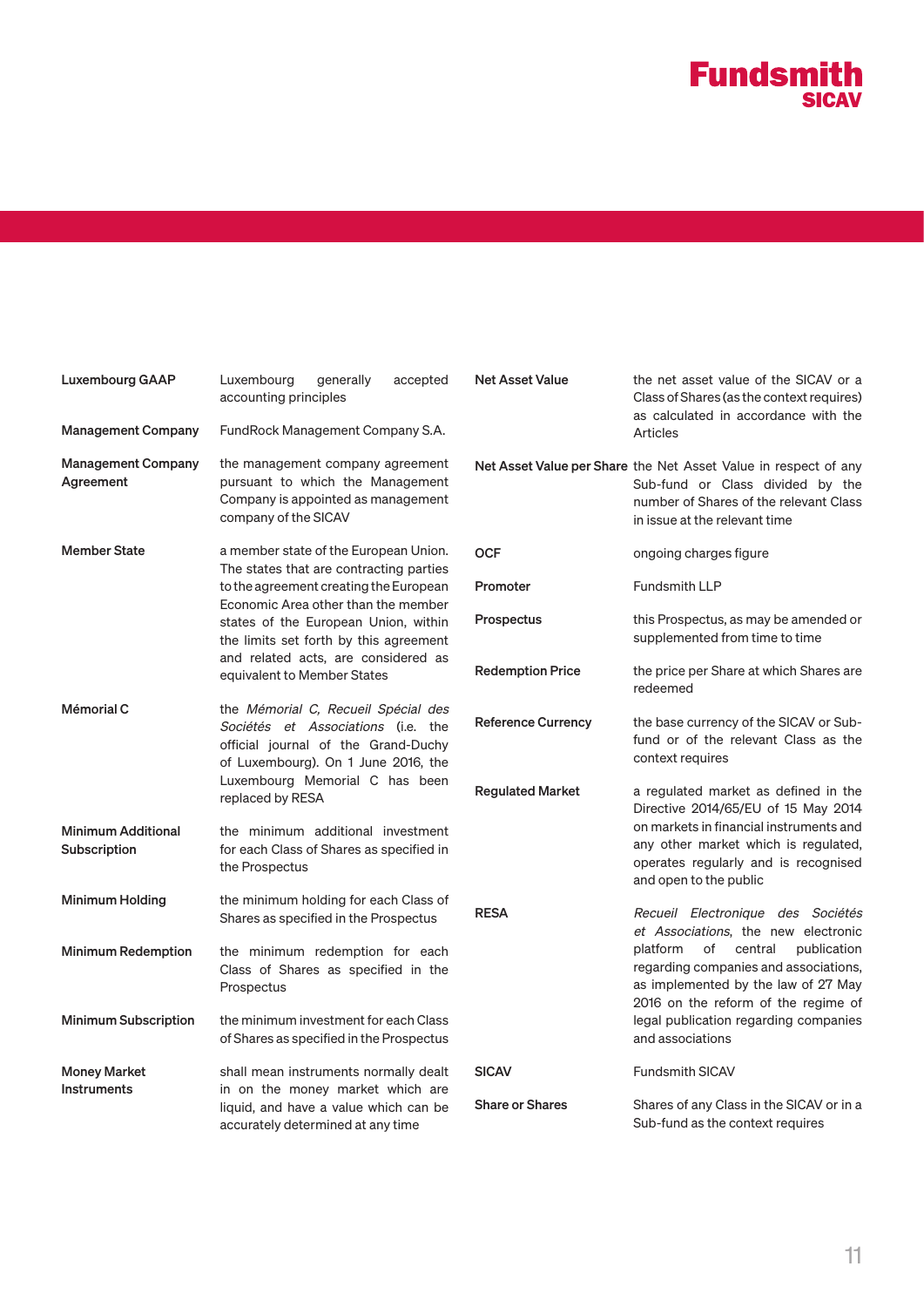

| <b>Share Class or Class of</b><br><b>Shares of Class</b> | all of the Shares issued by the SICAV as<br>a particular class of Shares, as specified<br>in the relevant Sub-fund Appendix                                                              |                           | (c) any other negotiable securities<br>carry the<br>which<br>right<br>to<br>acquire any such transferable<br>securities by subscription or                                                                            |  |
|----------------------------------------------------------|------------------------------------------------------------------------------------------------------------------------------------------------------------------------------------------|---------------------------|-----------------------------------------------------------------------------------------------------------------------------------------------------------------------------------------------------------------------|--|
| Shareholder                                              | a holder of Shares in the SICAV                                                                                                                                                          |                           | exchange, excluding techniques                                                                                                                                                                                        |  |
| <b>SFT Regulation</b>                                    | means Regulation (EU) No 2015/2365<br>on transparency of securities financing<br>transactions and of reuse                                                                               |                           | and instruments relating<br>to to<br>transferable securities and Money<br><b>Market Instruments</b>                                                                                                                   |  |
| Sub-fund                                                 | a specific portfolio of assets and                                                                                                                                                       | UCI(s)                    | undertaking(s) for collective investment                                                                                                                                                                              |  |
|                                                          | liabilities within the SICAV having its<br>own Net Asset Value and represented<br>by a separate Share Class, with<br>a specific investment policy and                                    | <b>UCI Law</b>            | the Luxembourg law of 17 December<br>2010 on undertakings for collective<br>investment, as amended                                                                                                                    |  |
|                                                          | objective. The specifications of each<br>Sub-fund are described in the Sub-fund<br>Appendix to this Prospectus                                                                           | <b>UCITS</b>              | collective<br>undertaking<br>for<br>an<br>investment in transferable securities<br>established pursuant to the UCITS<br><b>Directive</b>                                                                              |  |
| <b>Sub-fund Appendix</b>                                 | an appendix to this prospectus<br>describing the features of a Sub-fund                                                                                                                  | <b>UCITS Directive</b>    | Directive 2009/65/EC of the European<br>Parliament and Council of 13 July 2009                                                                                                                                        |  |
| <b>Subscription Price</b>                                | the price per Share at which Shares<br>may be issued calculated in the manner<br>described in the section "Subscriptions"<br>of this Prospectus and in the relevant<br>Sub-fund Appendix |                           | on the coordination of laws, regulations<br>administrative<br>provisions<br>and<br>relating to undertakings for collective<br>investment in transferable securities,<br>as amended or re-enacted from time to<br>time |  |
| <b>SEC</b>                                               | Securities and Exchange Commission<br>in the U.S.                                                                                                                                        | <b>UCITS V Regulation</b> | Commission Delegated Regulation                                                                                                                                                                                       |  |
| <b>Taxonomy Regulation</b>                               | Regulation (EU) 2020/852 of the<br>European Parliament and of the Council<br>of 18 June 2020 on the establishment of                                                                     |                           | EU/2016/438 of 17 December 2015<br>supplementing the UCITS Directive with<br>regard to obligations of depositaries                                                                                                    |  |
|                                                          | a framework to facilitate sustainable<br>investment, and amending Regulation<br>(EU) 2019/2088                                                                                           | U.S. Person               | any U.S. Person that would fall within<br>the ambit of the FATCA provisions                                                                                                                                           |  |
| <b>Transferable Securities</b>                           | shall mean:                                                                                                                                                                              | <b>Valuation Day</b>      | in respect of a Dealing Day, the Business<br>Day as of which the Administrator<br>determines the applicable Net Asset<br>Value per Share of a Class or a Sub-<br>fund, as specified in this Prospectus                |  |
|                                                          | and<br>other<br>securities<br>(a) shares<br>equivalent to shares,                                                                                                                        |                           |                                                                                                                                                                                                                       |  |
|                                                          | (b) bonds and other debt instruments,                                                                                                                                                    |                           | and in the relevant Sub-fund Appendix                                                                                                                                                                                 |  |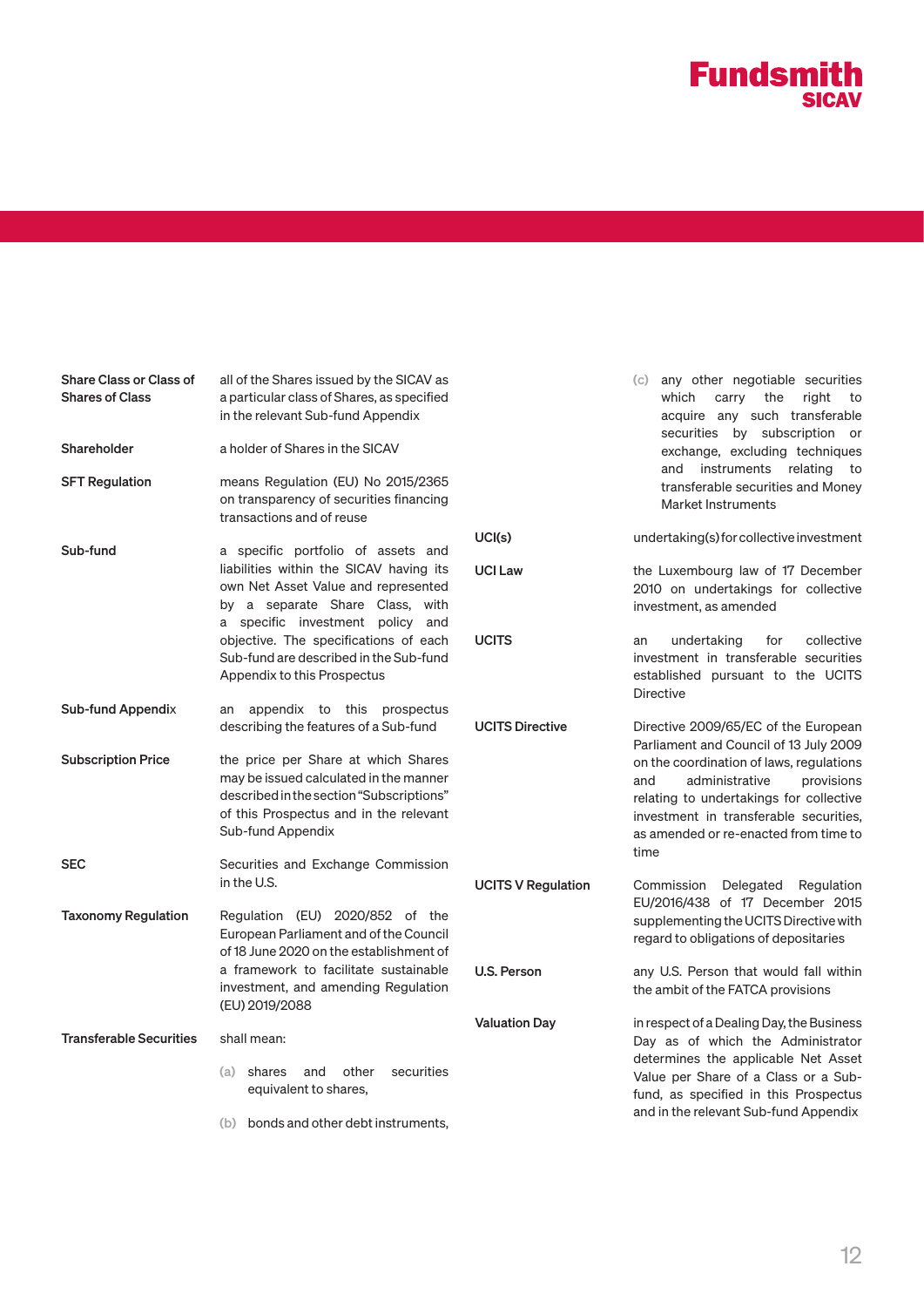# The SICAV

1.

The SICAV is an open-ended investment company incorporated under the laws of Luxembourg as a Société d'Investissement à Capital Variable ("SICAV") in accordance with the provisions of Part I of the UCI Law and structured as an umbrella fund with multiple sub-funds. The SICAV was incorporated for an unlimited period on 28 October 2011 under the name of Fundsmith Equity Fund Feeder. The Articles have been published in the Mémorial C on 14 November 2011. The SICAV changed its name to Fundsmith Equity Fund SICAV on 29 March 2019 and the Articles were amended on 22 March 2019. The SICAV changed its name to Fundsmith SICAV on 1st March 2021 and the Articles were amended for the last time with effect on 1st March 2021 and have been published in the RESA on 16th March 2021. The SICAV is registered with the Luxembourg Trade and Companies Register under number B164404.

The Board of Directors may, at any time, decide on the creation of one or several Sub-funds and in such case, new Sub-fund Appendices will be added. Each Sub-fund may issue one or more Share Classes as further described in the relevant Sub-fund Appendix.

The SICAV has appointed FundRock Management Company S.A. as its management company, within the meaning of Part I of the UCI Law. Further details on the Management Company are provided below under the section "Management Company".

At all times the SICAV's capital will be equal to the Net Asset Value of the SICAV and will not fall below the minimum capital required by Luxembourg law.

The Reference Currency is EUR. The Reference Currency of each Sub-fund is as specified in the relevant Sub-fund Appendix.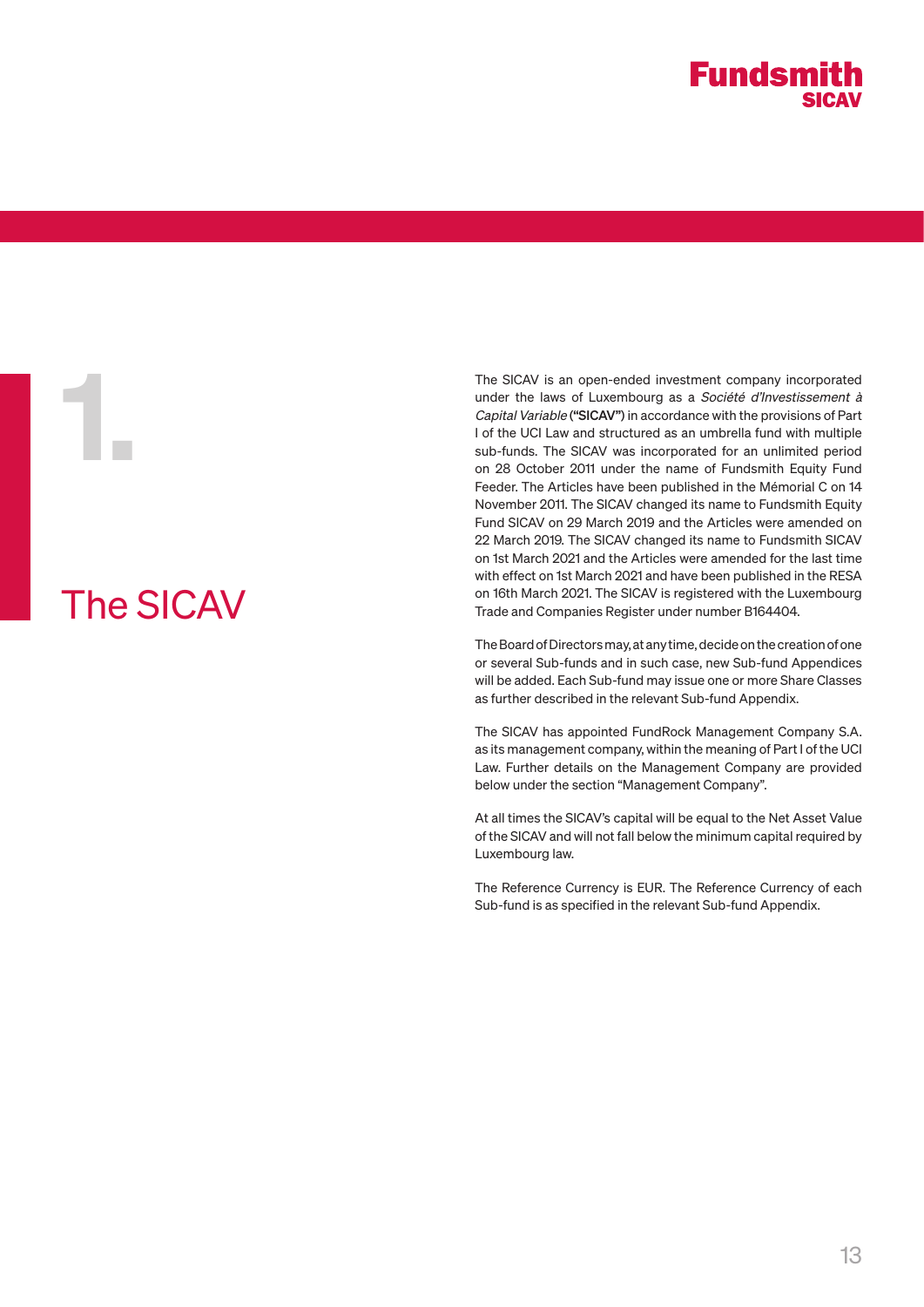

# 2.

# Investment objective and policy

The Board of Directors shall have power to determine the corporate and investment objective and policy of the SICAV and the Subfunds, and the course of conduct of the management and business affairs of the SICAV.

The investment objective of the SICAV is to achieve long term growth in value according to the investment strategy and policy defined for each Sub-fund in the relevant Sub-fund Appendix.

The investment objective and policy of each Sub-fund is defined by the Board of Directors in compliance with the principle of risk spreading and subject to the applicable restrictions of the UCI Law.

Investors are invited to refer to the description of the investment objective and policy of the Sub-fund in the relevant Sub-fund Appendix. Investors are warned that there can be no assurance that the investment objectives of any Sub-fund will be achieved.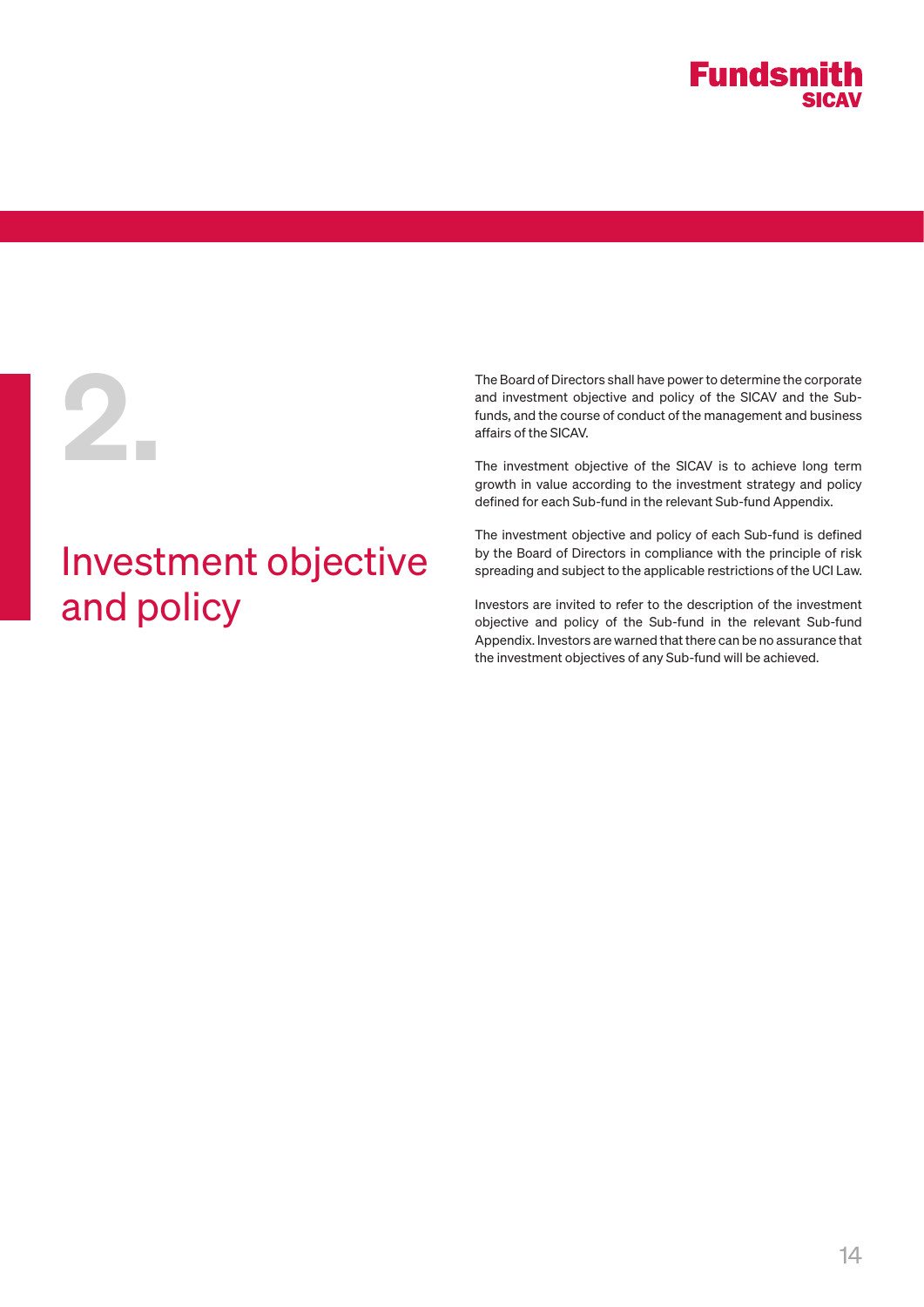# 3.

Investment restrictions, use of financial derivative instruments and investment techniques

# General Investment Restrictions

The Directors shall, based upon the principle of spreading of risks, have power to determine the investment policy for the investments of each Sub-fund and the currency of denomination of the Subfund. According to Article 40 of the UCI Law, each Sub-fund shall be regarded as a separate UCITS for the purpose of this section.

- I.
- (1) Each Sub-fund may, subject to the provisions laid down in section 2 of this Prospectus, invest in:
	- a) Transferable Securities and Money Market Instruments admitted to or dealt in on a Regulated Market;
	- b) Transferable Securities and Money Market Instruments dealt in on another market in a Member State which is regulated, operates regularly and open to the public;
	- c) Transferable Securities and Money Market Instruments admitted to official listing on a stock exchange in a non-Member State of the European Union in Europe, Asia, Oceania (including Australia), the American continents and Africa or dealt in on another market in a non-Member State of the European Union which is regulated, operates regularly and is recognised and open to the public;
	- d) recently issued Transferable Securities and Money Market Instruments, provided that the terms of issue include an undertaking that application will be made for admission to official listing on a Regulated Market and such admission is secured within a year of the issue.
	- e) units or shares of UCITS and/or other UCI, whether situated in a Member State or not, provided that:
		- such other UCIs have been authorised under the laws which provide that they are subject to supervision considered by the Luxembourg supervisory authority to be equivalent to that laid down in EU law, and that cooperation between authorities is sufficiently ensured;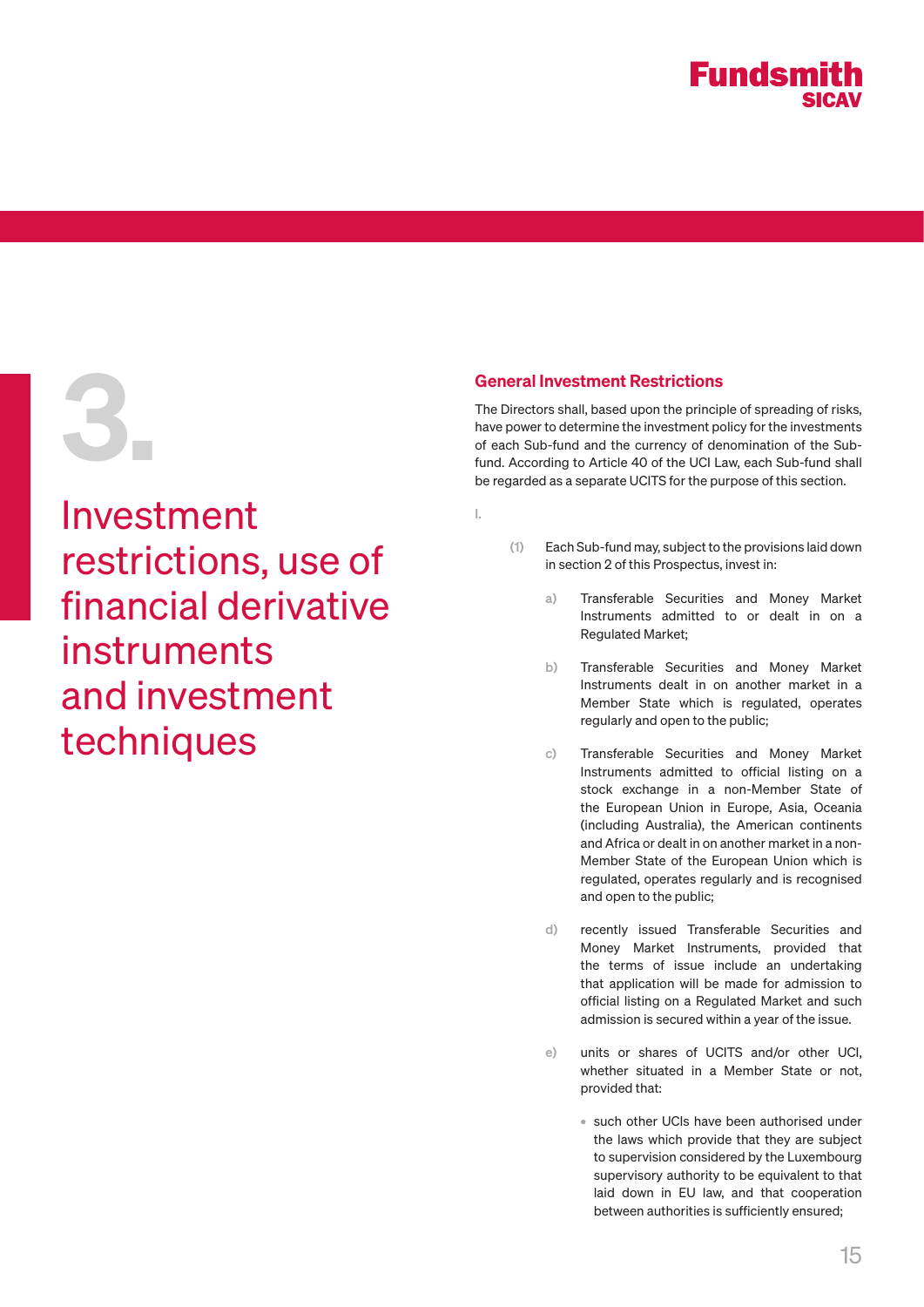

- the level of protection for unitholders in such other UCIs is equivalent to that provided for unitholders in a UCITS, and in particular that the rules on assets segregation, borrowing, lending, and uncovered sales of Transferable Securities and Money Market Instruments are equivalent to the requirements of the UCITS Directive, as amended;
- the business of such other UCIs is reported in half-yearly and annual reports to enable an assessment of the assets and liabilities, income and operations over the reporting period;
- no more than 10% of the assets of the UCITS or of the other UCIs, whose acquisition is contemplated, can, according to their constitutional documents, in aggregate be invested in units or shares of other UCITS or other UCIs.
- f) deposits with credit institutions which are repayable on demand or have the right to be withdrawn, and maturing in no more than 12 months, provided that the credit institution has its registered office in a country which is a Member State or if the registered office of the credit institution is situated in a non-EU Member State provided that it is subject to prudential rules considered by the Luxembourg supervisory authority as equivalent to those laid down in EU law;
- g) financial derivative instruments, including equivalent cash-settled instruments, dealt in on a Regulated Market and/or financial derivative instruments dealt in over-the-counter ("OTC derivatives"), provided that:
	- the underlying consists of instruments covered by this section (1), financial indices, interest rates, foreign exchange rates or currencies, in which the SICAV may invest according to its/ their investment objective;
- the counterparties to OTC derivative transactions are institutions subject to prudential supervision, and belonging to the categories approved by the Luxembourg supervisory authority;
- the OTC derivatives are subject to reliable and verifiable valuation on a daily basis and can be sold, liquidated or closed by an offsetting transaction at any time at their fair value at the SICAV's initiative;

#### and/or

- h) Money Market Instruments other than those dealt in on a Regulated Market and defined in the Definitions Section of this Prospectus, if the issue or the issuer of such instruments are themselves regulated for the purpose of protecting investors and savings, and provided that such instruments are:
	- issued or guaranteed by a central, regional or local authority or by a central bank of a Member State, the European Central Bank, the EU or the European Investment Bank, a non-EU Member State or, in case of a federal state, by one of the members making up the federation, or by a public international body to which one or more Member States belong; or
	- issued by an undertaking any securities of which are dealt in on Regulated Markets;
	- issued or guaranteed by an establishment subject to prudential supervision, in accordance with criteria defined by the Community law, or by an establishment which is subject to and complies with prudential rules considered by the CSSF to be at least as stringent as those laid down by EU law; or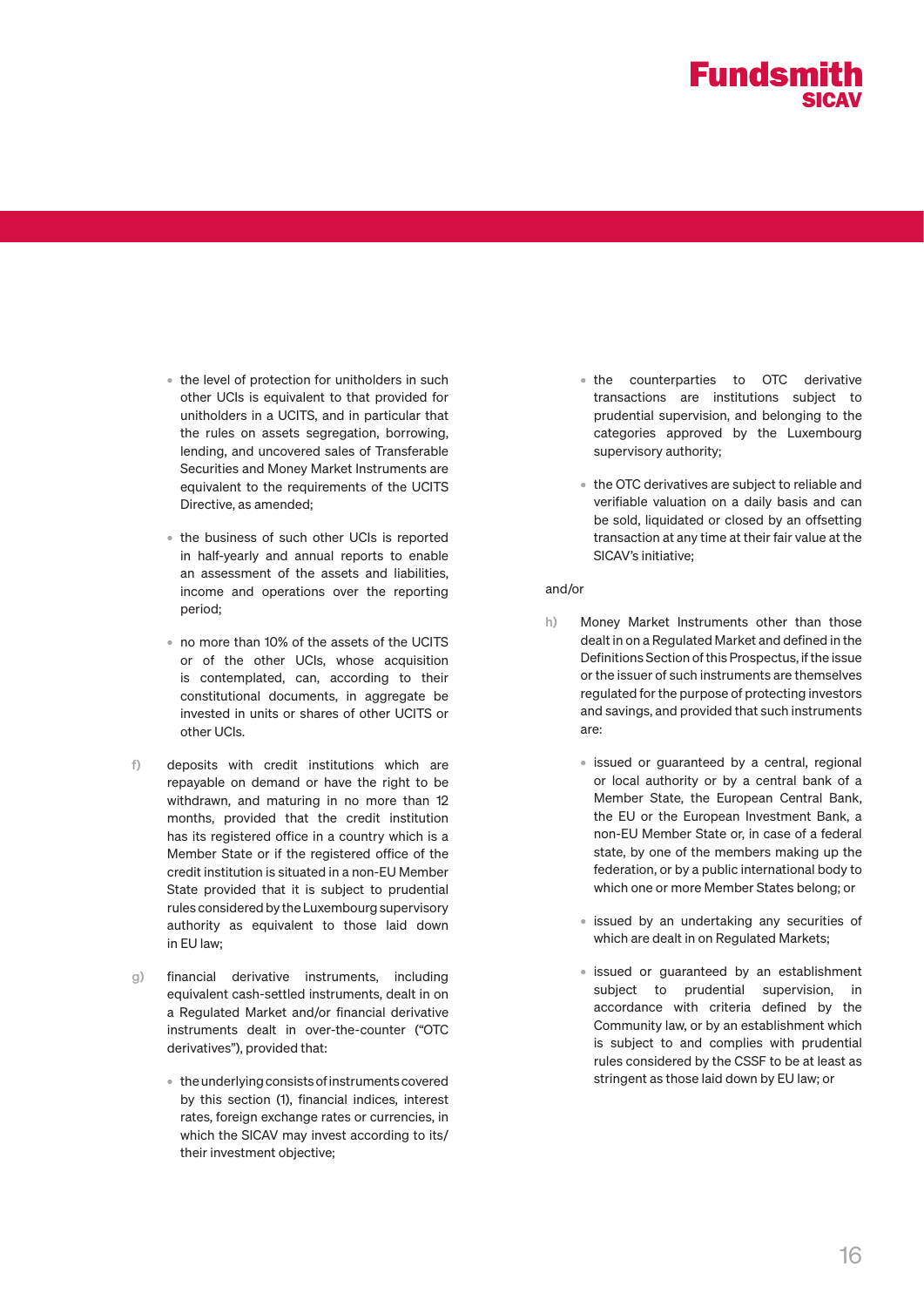

- issued by other bodies belonging to the categories approved by the CSSF provided that investments in such instruments are subject to investor protection equivalent to that laid down in the first, the second or the third indent and provided that the issuer is a company whose capital and reserves amount to at least ten million euro (EUR 10,000,000) and which presents and publishes its annual accounts in accordance with the fourth Directive 78/660/EEC, is an entity which, within a group of companies which includes one or several listed companies, is dedicated to the financing of the group or is an entity which is dedicated to the financing of securitisation vehicles which benefit from a banking liquidity line.
- (2) In addition, a Sub-fund may invest a maximum of 10% of its net assets in Transferable Securities and Money Market Instruments other than those referred to under (1) above.
- II. A Sub-fund may hold ancillary liquid assets.
- III.

a)

- (i) The SICAV will invest no more than 10% of the net assets of any Sub-fund in Transferable Securities and Money Market Instruments issued by the same issuing body.
- (ii) The SICAV may not invest more than 20% of the net assets of any Sub-fund in deposits made with the same body. The risk exposure of a Subfund to a counterparty in an OTC derivative transaction may not exceed 10% of its net assets when the counterparty is a credit institution referred to in I. (1) f) above or 5% of its net assets in other cases.
- b) Moreover where a Sub-fund holds investment in Transferable Securities and Money Market Instruments of any issuing body which individually exceed 5% of its net assets, the total of all such investments must not account for more than 40% of its total net assets.

This limitation does not apply to deposits and OTC derivative transactions made with financial institutions subject to prudential supervision.

Notwithstanding the individual limits laid down in paragraph III. a), the SICAV shall not combine for each Sub-fund, where this would lead to investing more than 20% of its assets in a single body, any of the following:

- investments in Transferable Securities or Money Market Instruments issued by that body,
- deposits made with that body, or
- exposures arising from OTC derivative transactions undertaken with that body.
- c) The limit of 10% laid down in sub-paragraph III. a) (i) above will be increased to a maximum of 35% in respect of Transferable Securities or Money Market Instruments which are issued or guaranteed by a Member State, its local authorities, or by another eligible state or by public international bodies of which one or more Member States are members.
- d) The limit of 10% laid down in sub-paragraph III. a) (i) may be of a maximum of 25% for certain bonds when they are issued by a credit institution which has its registered office in a Member State and is subject by law, to special public supervision designed to protect bondholders. In particular, sums deriving from the issue of these bonds must be invested in conformity with the law in assets which, during the whole period of validity of the bonds, are capable of covering claims attaching to the bonds and which, in case of bankruptcy of the issuer, would be used on a priority basis for the repayment of principal and payment of the accrued interest. If a Sub-fund invests more than 5% of its net assets in the bonds referred to in this subparagraph and issued by one issuer, the total value of such investments may not exceed 80% of the relevant Sub-fund's Net Asset Value.
- e) The Transferable Securities and Money Market Instruments referred to in paragraphs III. c) and III. d) shall not be included in the calculation of the limit of 40% stated in paragraph III. b) above.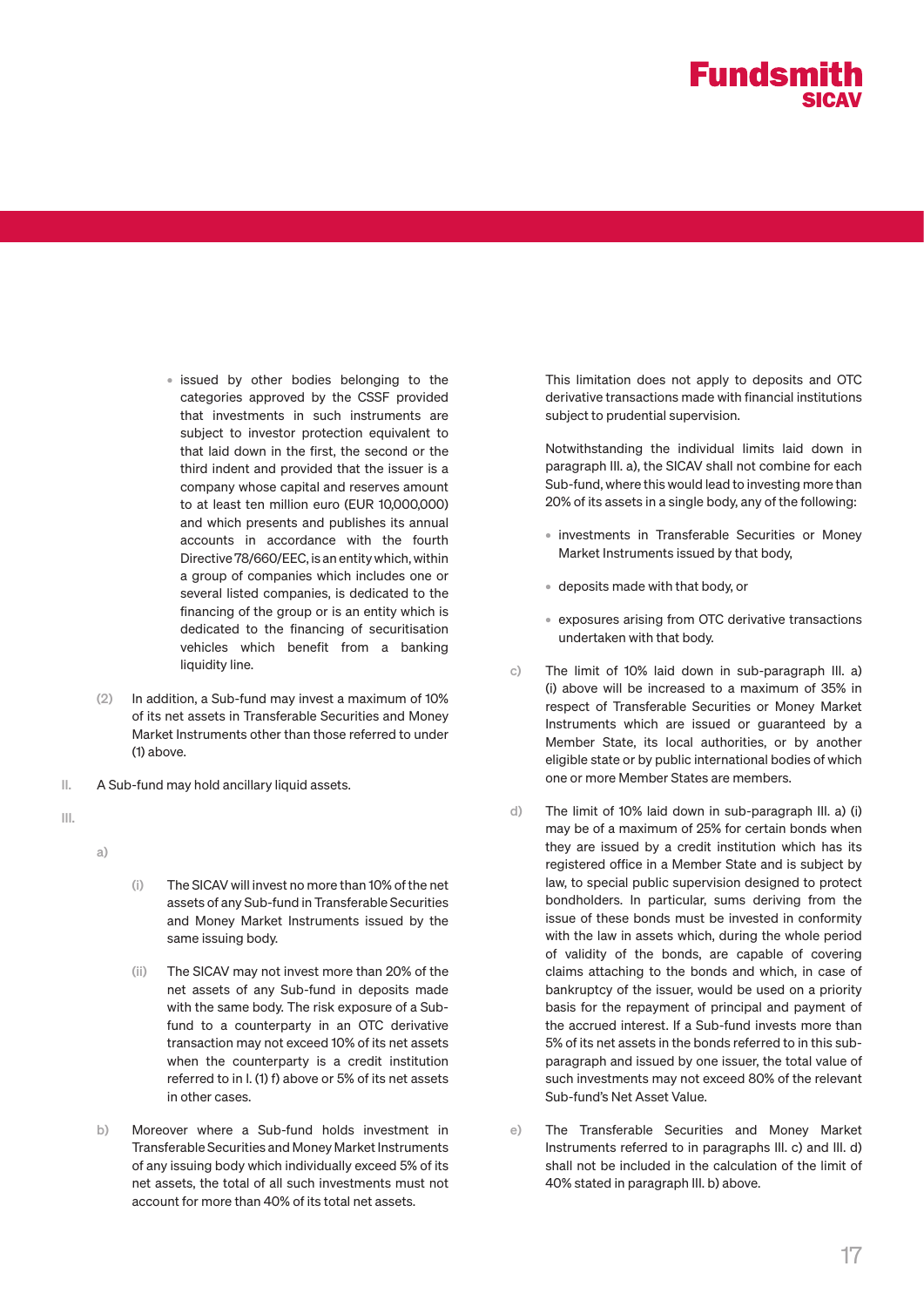

The limits set out in sub-paragraphs a), b) c) and d) may not be aggregated and, accordingly, investments in Transferable Securities and Money Market Instruments issued by the same issuing body, in deposits or in financial derivative instruments effected with the same issuing body may not, in any event, exceed a total of 35% of any Sub-fund's net assets.

Companies which are part of the same group for the purposes of the establishment of consolidated accounts, as defined in accordance with Directive 83/349/EEC or in accordance with recognised international accounting rules, are regarded as a single body for the purpose of calculating the limits contained in this paragraph III.

The SICAV may cumulatively invest up to 20% of the net assets of any Sub-fund in Transferable Securities and Money Market Instruments within the same group.

- f) Notwithstanding the above provisions, a Sub-fund may be authorised to invest up to 100% of its net assets, in accordance with the principle of risk spreading, in Transferable Securities and Money Market Instruments issued or guaranteed by a Member State, by its local authorities or agencies, or by another member state of the OECD, Singapore, Hong Kong or any member state of the G20 or by public international bodies of which one or more Member States are members, provided that the Sub-fund must hold securities from at least six different issues and securities from one issue do not account for more than 30% of its total net assets.
- IV.
- a) Without prejudice to the limits laid down in paragraph V., the limits provided in paragraph III. are raised to a maximum of 20% for investments in shares and/or bonds issued by the same issuing body if the aim of the investment policy of a Sub-fund is to replicate the composition of a certain stock or bond index which is sufficiently diversified, represents an adequate benchmark for the market to which it refers, is published in an appropriate manner and disclosed in the relevant Sub-fund's investment policy.
- b) The limit laid down in paragraph a) is raised to 35% where this proves to be justified by exceptional market conditions, in particular on Regulated Markets where certain Transferable Securities or Money Market Instruments are highly dominant. The investment up to this limit is only permitted for a single issuer.
- V. The SICAV, i.e. all the Sub-funds together may not acquire Shares carrying voting rights which should enable it to exercise significant influence over the management of an issuing body.

Each Sub-fund may acquire in total no more than:

- 10% of the non-voting Shares of the same issuer;
- 10% of the debt securities of the same issuer;
- 10% of the Money Market Instruments of the same issuer.

The limits under the second and third indents may be disregarded at the time of acquisition, if at that time the gross amount of debt securities or of the Money Market Instruments or the net amount of the instruments in issue cannot be calculated.

The provisions of paragraph V. shall not be applicable to Transferable Securities and Money Market Instruments issued or guaranteed by a Member State or its local authorities or by any other eligible state, or issued by public international bodies of which one or more Member States of the EU are members.

These provisions are also waived as regards Shares held by a Sub-fund in the capital of a company incorporated in a non-Member State of the EU which invests its assets mainly in the securities of issuing bodies having their registered office in that state, where under the legislation of that state, such a holding represents the only way in which a Sub-fund can invest in the securities of issuing bodies of that state provided that the investment policy of the company from the non-Member State of the EU complies with the limits laid down in paragraphs III., V. and VI. a), b), c) and d).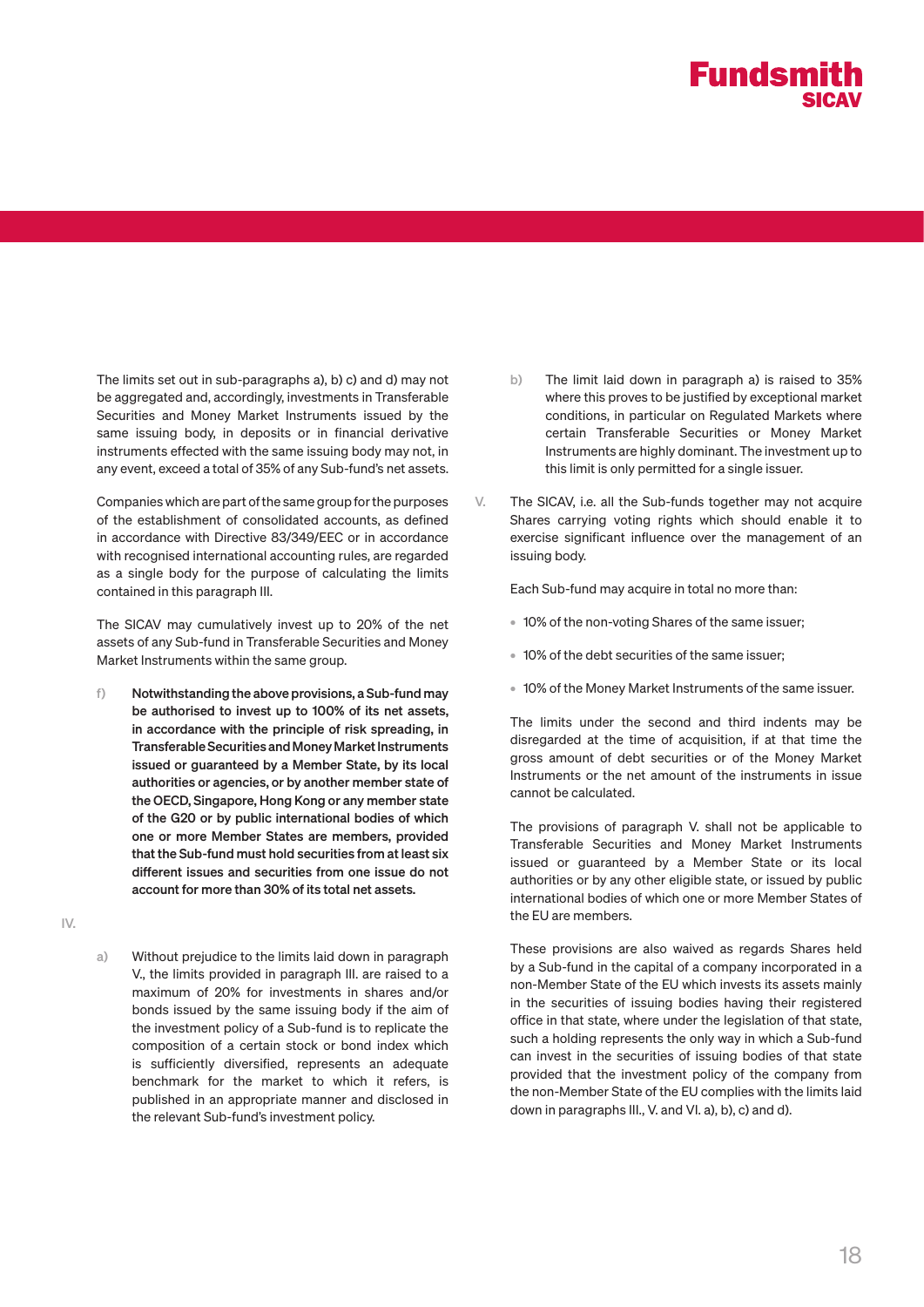a) A Sub-fund may acquire units of the UCITS and/or other UCIs referred to in paragraph I. (1) e), provided that no more than 10% of its net assets be invested in the units of other UCITS or other UCI, unless otherwise provided in Section 2 of this Prospectus.

In case a Sub-fund may invest more than 10% in UCITS or other UCIs, it may not invest more than 20% of its net assets in units of a single UCITS or other UCI.

For the purpose of the application of the investment limit, each compartment of a UCI with multiple compartments is to be considered as a separate issuer provided that the principle of segregation of the obligations of the various compartments vis-à-vis third parties is ensured.

Investments made in units of other UCIs may not, in aggregate, exceed 30% of the net assets of a Sub-fund.

- b) The underlying investments held by the UCITS or other UCIs in which a Sub-fund invests do not have to be considered for the purpose of the investment restrictions set forth under III. above.
- c) When a Sub-fund invests in the units of other UCITS and/or other UCIs linked to the SICAV by common management or control, no subscription or redemption fees may be charged to the Sub-fund on account of its investment in the units of such other UCITS and/or other UCIs.

In its annual report it shall indicate the total management fees charged both to the Sub-fund and to the UCITS and other UCIs in which it has invested during the relevant period.

- d) A Sub-fund may acquire no more than 25% of the units of the same UCITS and/or other UCI. This limit may be disregarded at the time of acquisition if at that time the gross amount of the units in issue cannot be calculated.
- VII. A Sub-fund shall ensure that its global exposure relating to derivative instruments does not exceed its total net assets.

The exposure is calculated taking into account the current value of the underlying assets, the counterparty risk, foreseeable market movements and the time available to liquidate the positions. This shall also apply to the following subparagraphs.

If a Sub-fund invests in financial derivative instruments, the exposure to the underlying assets may not exceed in aggregate the investment limits laid down in restriction III. When a Sub-fund invests in index-based financial derivative instruments, these investments do not have to be combined to the limits laid down in restriction III.

When a Transferable Security or Money Market Instrument embeds a derivative, the latter must be taken into account when complying with the requirements of this restriction.

VIII.

- a) The SICAV may not borrow amounts in excess of 10% of its total net assets, any such borrowings to be from banks and to be effected only as a temporary basis provided that the purchase of foreign currencies by way of back to back loans remains possible.
- b) The SICAV may not grant loans to or act as guarantor on behalf of third parties.

This restriction shall not prevent the SICAV from (i) acquiring Transferable Securities, Money Market Instruments or other financial instruments referred to in I. (1) e), g) and h) which are not fully paid, and (ii) performing permitted securities lending activities that shall not be deemed to constitute the making of a loan.

- c) The SICAV may not carry out uncovered sales of Transferable Securities, Money Market Instruments or other financial instruments.
- d) The SICAV may not acquire movable or immovable property.
- e) The SICAV may not acquire either precious metals or certificates representing them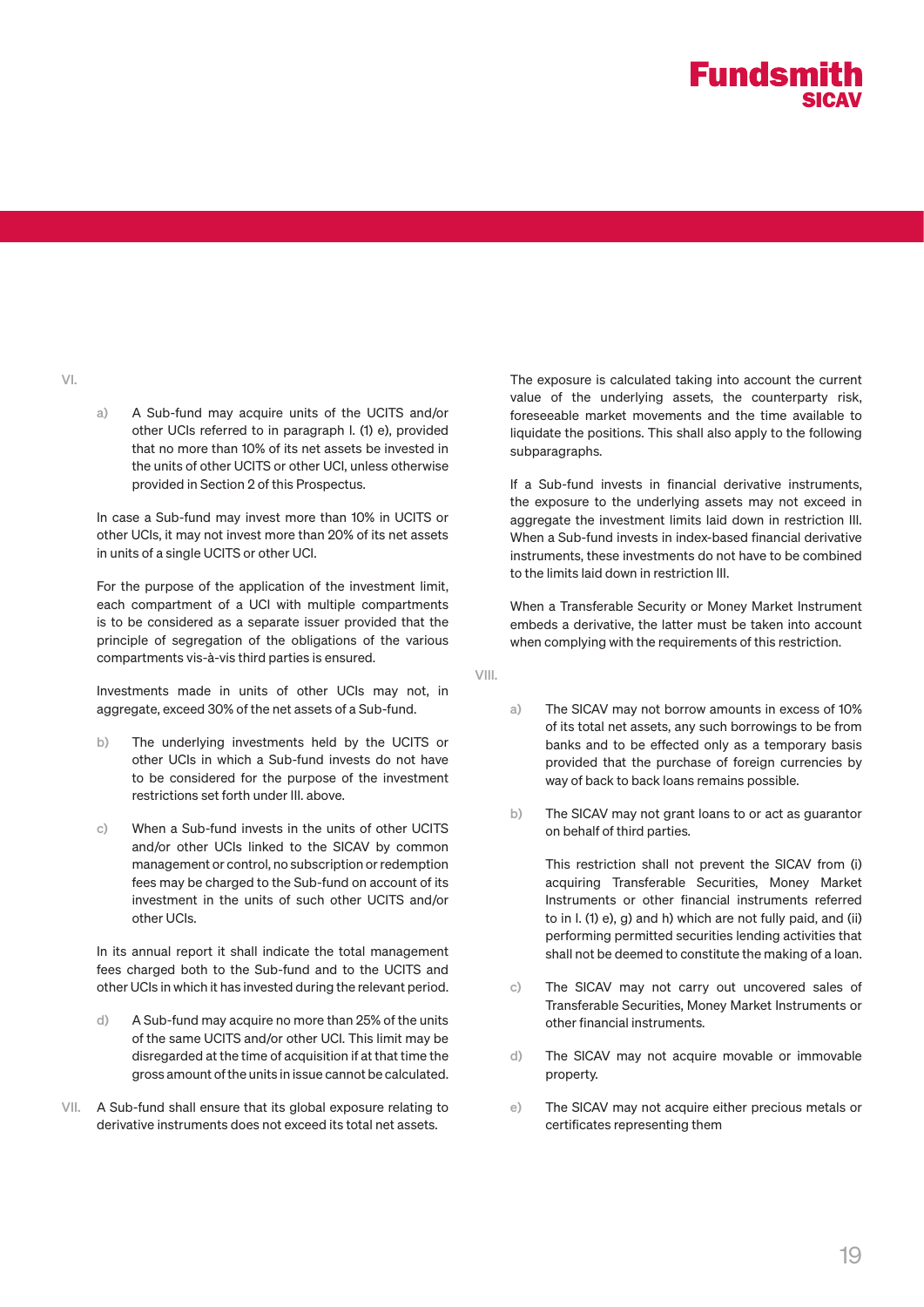IX. If the percentage limitations set forth in the above restrictions are exceeded for reasons beyond the control of the SICAV or as a result of the exercise of subscription rights, it must adopt as a priority objective for its sales transactions the remedying of that situation, taking due account of the interests of its Shareholders.

The SICAV and/or the Sub-fund will in addition comply with such further restrictions as may be required by the regulatory authorities in which the Shares are marketed.

- X. Each Sub-fund may, subject to the conditions provided for in the Articles as well as in this Prospectus, subscribe, acquire and/or hold securities to be issued or issued by another or more Sub-fund of the SICAV under the condition however that:
	- a) the target Sub-fund does not, in turn, invest in the Subfund invested in this target Sub-fund;
	- b) no more than 10% of the assets of the target Sub-fund whose acquisition is contemplated may, pursuant to the Articles be invested in aggregate in units of other target Sub-funds of the same SICAV;
	- c) voting rights, if any, attaching to the relevant securities are suspended for as long as they are held by the Sub-fund concerned and without prejudice to the appropriate processing in the accounts and the periodic reports; and
	- d) in any event, for as long as these securities are held by the SICAV, their value will not be taking into consideration of the calculation of the total net assets of the SICAV for the proposes of verifying the minimum threshold of the net assets imposed by the UCI Law.
- XI. Under the conditions and within the limits laid down by the UCI Law, the SICAV may, to the widest extent permitted extend permitted by the applicable law and regulations (i) create a Sub-fund qualifying either as a feeder UCITS (a "Feeder UCITS") or as a master UCITS (a "Master UCITS"), (ii) convert any existing Sub-fund into a Feeder UCITS, or (iii) change the Master UCITS of any of its Feeder UCITS.
	- a) A Feeder UCITS shall invest at least 85% of its assets in the units of another Master UCITS.
	- b) A Feeder UCITS may hold up to 15% of its assets in one or more of the following:
		- ancillary liquid assets;
		- financial derivative instruments, which may be used only for hedging purposes.

The Feeder UCITS shall calculate its global exposure related to Financial Derivative Instruments by combining its own direct exposure with either:

- a) the Master UCITS actual exposure to financial derivative instruments in proportion to the Feeder UCITS investment into the Master UCITS; or
- b) the Master UCITS potential maximum global exposure to financial derivative instruments provided for in the Master UCITS management regulations or instruments of incorporation in proportion to the Feeder UCITS investment into the Master UCITS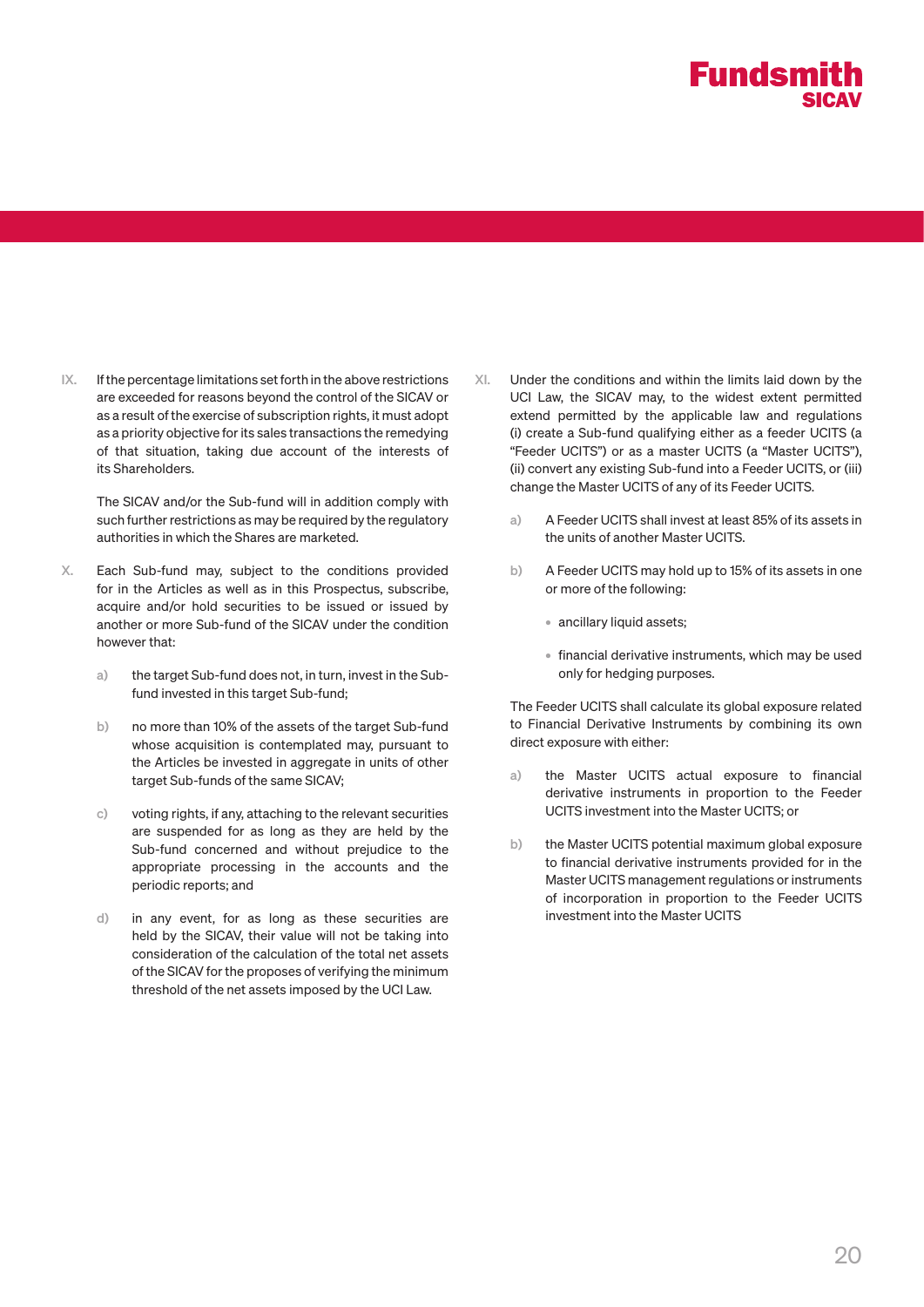**Classes of shares**<br>Each Sub-fund may<br>further detailed in the<br>of Shares may have di<br>for subscription, rede<br>currency and divident Each Sub-fund may offer more than one Class of Shares as further detailed in the relevant Sub-fund Appendix. Each Class of Shares may have different features with respect to its criteria for subscription, redemption, minimum holding, fee structure, currency and dividend policy. A separate Net Asset Value per Share will be calculated for each Class. The limits for minimum subscription for any Class of Shares may be waived or reduced at the discretion of the Directors.

> The Classes of Shares currently available within a Sub-fund as well as their respective features are specified in the relevant Subfund Appendix. Further Classes may be created by the Board of Directors in which case this Prospectus and the relevant Sub-fund Appendix will be modified accordingly.

## Distribution policy

The SICAV may issue Accumulation and/or Income Shares within each Sub-fund, as specified in the relevant Sub-fund Appendix.

The Board of Directors reserves the right to introduce a distribution policy that may vary between the Classes of Income Shares in issue within each Sub-fund. The distribution policy applicable to each Class of Income Shares within each Sub-fund will be described the relevant Sub-fund Appendix.

Subject to any further indications in the relevant Sub-fund Appendix, the part of the relevant year's net income corresponding to Accumulation Shares will not be paid to shareholders and instead will be capitalised in the relevant Sub-fund for the benefit of the Accumulation Shares.

Payments will be made in the Reference Currency of the relevant Class. Dividends remaining unclaimed for five years after their declaration will be forfeited and revert to the relevant Sub-fund. In any event, no distribution may be made if, as a result thereof, the Net Asset Value would fall below the minimum share capital required by the UCI Law, currently EUR 1,250,000.

Shares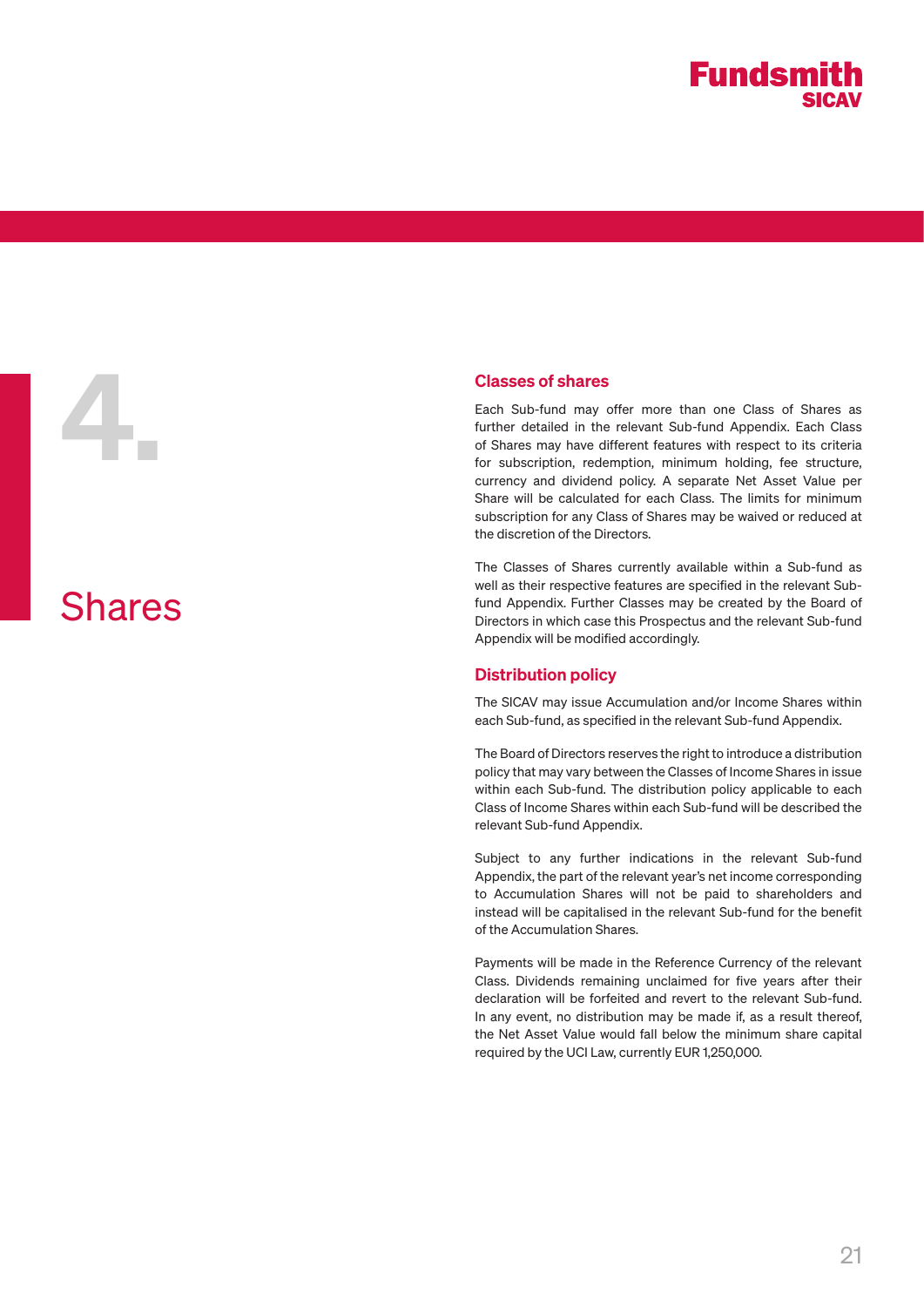

# Publication of net asset value per share

The Net Asset Value per Share may be obtained free of charge from, and will be available at the offices of the Administrator during business hours in Luxembourg as well as on the website of the SICAV at www.fundsmith.eu.

Please refer to the section on "Fees and Expenses" for additional information on fees and expenses payable by the SICAV and/or the Sub-fund. The KIID(s) issued for the Sub-funds and the Classes of Shares also contain additional information on ongoing charges incurred by the Sub-funds.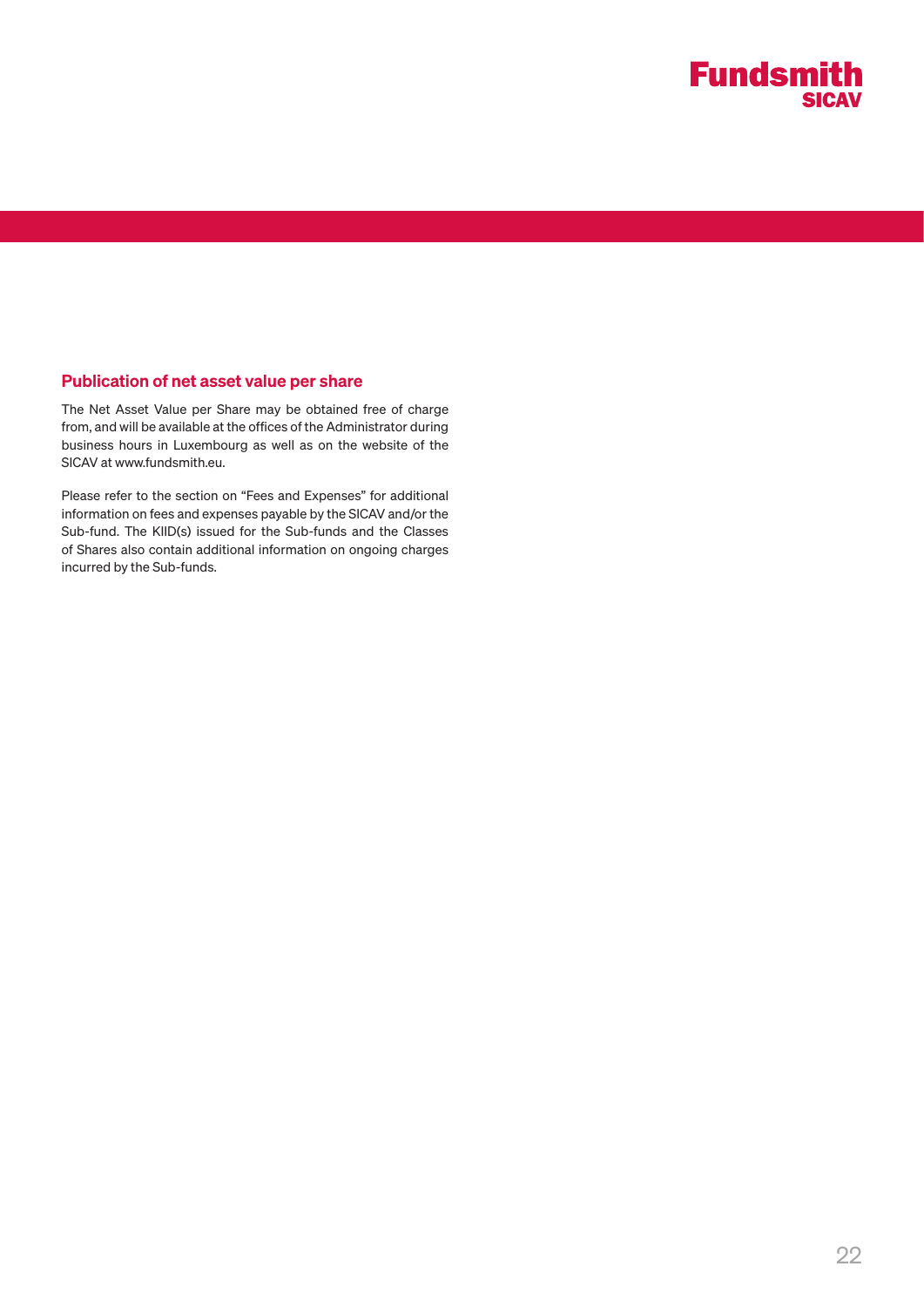

# Board of directors of the SICAV

The Board of Directors is responsible for the overall management<br>and control of the SICAV in accordance with the Articles. The Board<br>of Directors is further responsible for the implementation of the<br>investment objective an and control of the SICAV in accordance with the Articles. The Board of Directors is further responsible for the implementation of the investment objective and policies of the Sub-funds as well as for oversight of the administration and operations of the SICAV.

The members of the Board of Directors will receive periodic reports from the Management Company and/or the Administrator detailing the performance and analysing the investment portfolio of each Sub-fund.

The Board of Directors shall have the broadest powers to act in any circumstances on behalf of the SICAV, subject to the powers reserved by law to the Shareholders.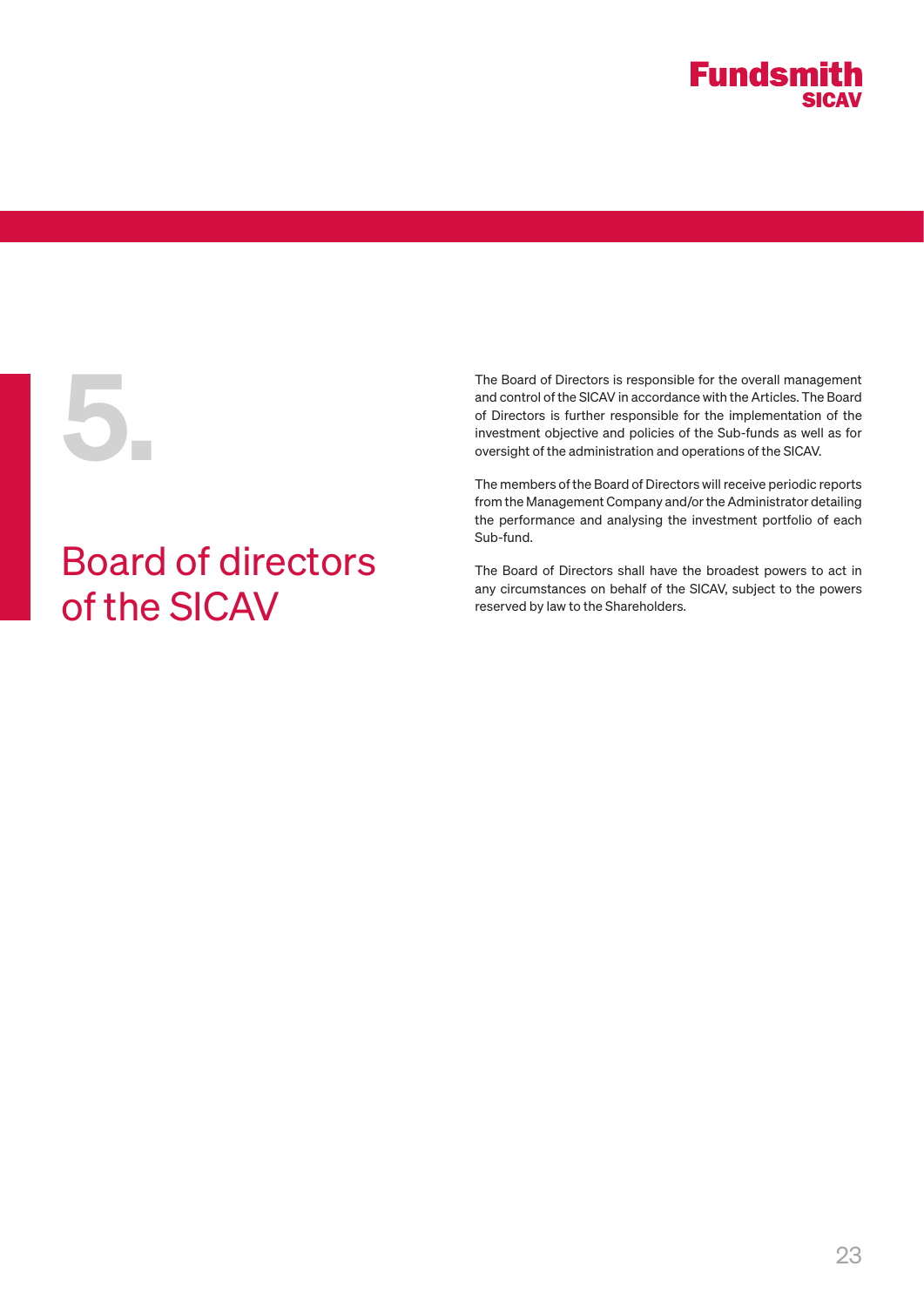

# Management **Company**

The SICAV has appointed FundRock Management Company S.A.<br>
("FundRock") to serve as its management company within the<br>
meaning of the UCI Law. The Management Company is responsible,<br>
subject to the overall supervision of th ("FundRock") to serve as its management company within the meaning of the UCI Law. The Management Company is responsible, subject to the overall supervision of the Directors, for the provision of investment management services, administrative services and marketing services to the SICAV, as described in Annex 2 of the UCI Law.

> The Management Company was incorporated as a "société anonyme" under the laws of the Grand Duchy of Luxembourg on 10 November 2004 under the name RBS (Luxembourg) S.A. and its deed of incorporation was published in the Mémorial C, Recueil des Sociétés et Associations (the "Mémorial") on 6 December 2004. With effect from 1 January 2016, it changed its name to FundRock Management Company S.A. The Management Company is approved as a management company regulated by chapter 15 of the UCI Law and has also been authorised as alternative investment fund manager under the amended Law of 12 July 2013 on alternative investment fund managers. The Management Company is registered with the Luxembourg Trade and Companies Register (Registre de Commerce et des Sociétés de Luxembourg) under number B 104 196. The Management Company has a subscribed and paid-up capital in excess of EUR 10,000,000.

The board of directors of the Management Company are:

#### Chairman

• Mr Michel Marcel Vareika Independent Non-Executive Director Luxembourg

## Members

- Mr Romain Denis Executive Director – Managing Director FundRock Management Company S.A. Luxembourg
- Mr Thibault Gregoire Executive Director – Chief Financial Officer FundRock Management Company S.A. Luxembourg
- Mr Xavier Parain Executive Director – Head of FundRock FundRock Management Company S.A. Luxembourg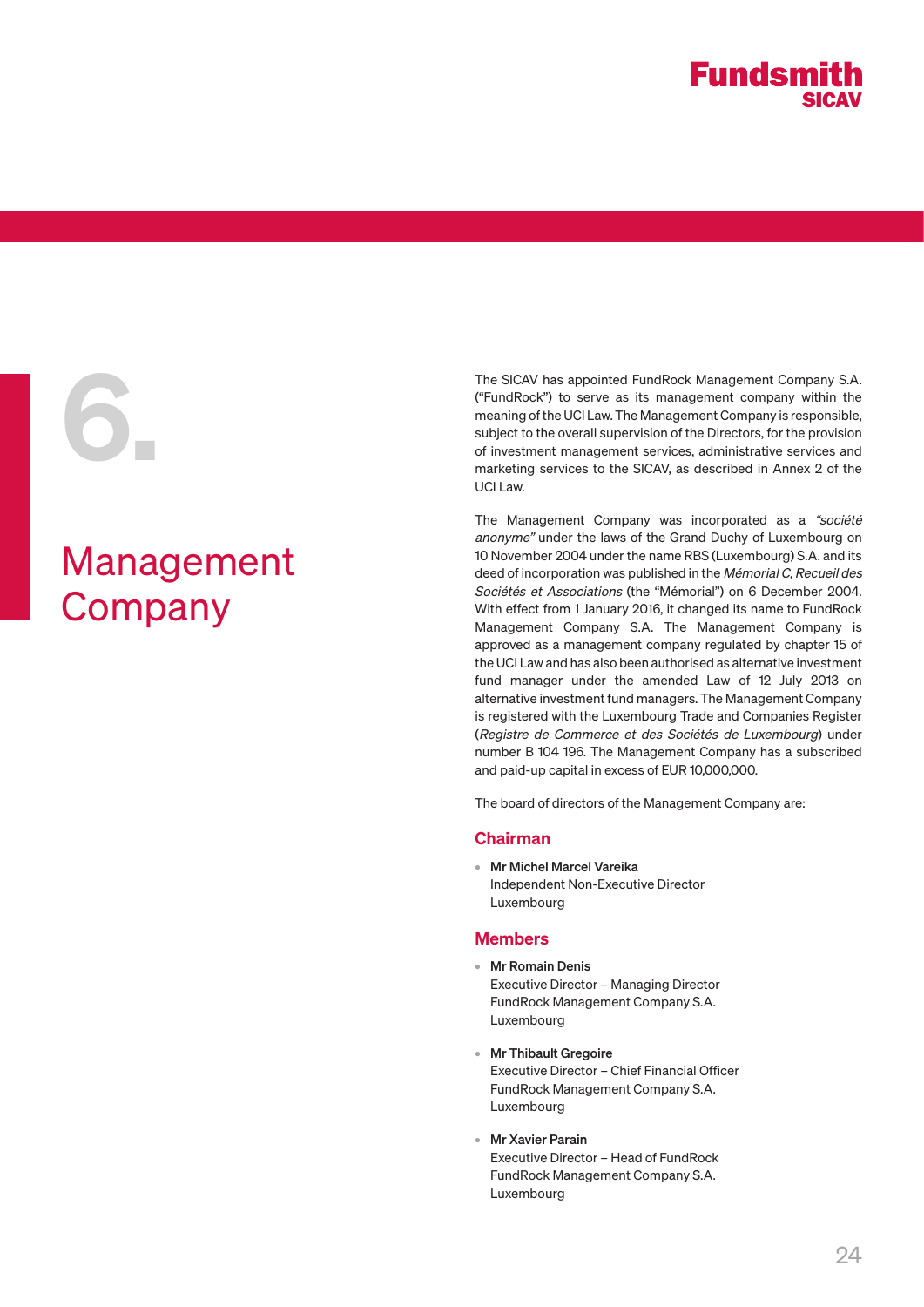

The following persons have been appointed conducting officers (dirigeants) of the Management Company within the meaning of Article 102 of the UCI Law and CSSF Circular 18/698:

- Mr Franck Caramelle Head of Alternative Investments
- Mr Romain Denis Executive Director – Managing Director
- Mr Khalil Haddad Valuation Manager
- Mr Emmanuel Nantas Director – Compliance
- Mr Xavier Parain Executive Director – Head of FundRock

The Management Company shall also ensure compliance of the SICAV with the investment restrictions and oversee the implementation of the SICAV's strategies and investment policy.

The Management Company shall also send reports to the Directors on a quarterly basis and inform each board member without delay of any non-compliance of the SICAV with the investment restrictions.

The Management Company will receive periodic reports from the Investment Manager detailing the SICAV's performance and analysing the Sub-fund's investment portfolio. The Management Company will receive similar reports from the SICAV's other service providers in relation to the services which they provide.

The Management Company will monitor on a continuing basis the activities of the third parties to which it has delegated functions. The agreements entered into between the Management Company and the relevant third parties provide that the Management Company can give at any time further instruction to such third parties and that it can withdraw their mandate with immediate effect if this is in the interest of the Shareholders. The Management Company's liability towards the SICAV is not affected by the fact that it has delegated certain functions to third parties.

The Management Company acts also as management company for other investment funds, the names of which will be kept up to date and be published in the annual and semi-annual financial reports of the Management Company and may be obtained on request from the Management Company. The Management Company has implemented a conflict of interest policy in accordance with the UCI Law and the relevant CSSF regulations and circulars.

The Management Company has established and applies a remuneration policy in accordance with principles laid out under the UCITS Directive and any related legal and regulatory provisions applicable in Luxembourg.

The remuneration policy is aligned with the business strategy, objectives, values and interests of the Management Company and the UCITS that it manages and of the investors in such UCITS, and which includes, inter alia, measures to avoid conflicts of interest; and it is consistent with and promotes sound and effective risk management and does not encourage risk taking which is inconsistent with the risk profiles, rules or instruments of incorporation of the UCITS that the Management Company manages.

As an independent management company relying on a fulldelegation model (i.e. delegation of the collective portfolio management function), the Management Company ensures that its remuneration policy adequately reflects the predominance of its oversight activity within its core activities. As such, it should be noted that the Management Company's employees who are identified as risk-takers under UCITS Directive are not remunerated based on the performance of the UCITS under management.

An up-to-date version of the remuneration policy (including, but not limited to, the description of how remuneration and benefits are calculated, as well as the identity of the persons responsible for awarding the remuneration and benefits and the composition of the remuneration committee) is available at: www.fundrock. com/pdf/Fundrock\_Remuneration\_policy.pdf. A paper version of this remuneration policy is made available free of charge at the Management Company's registered office.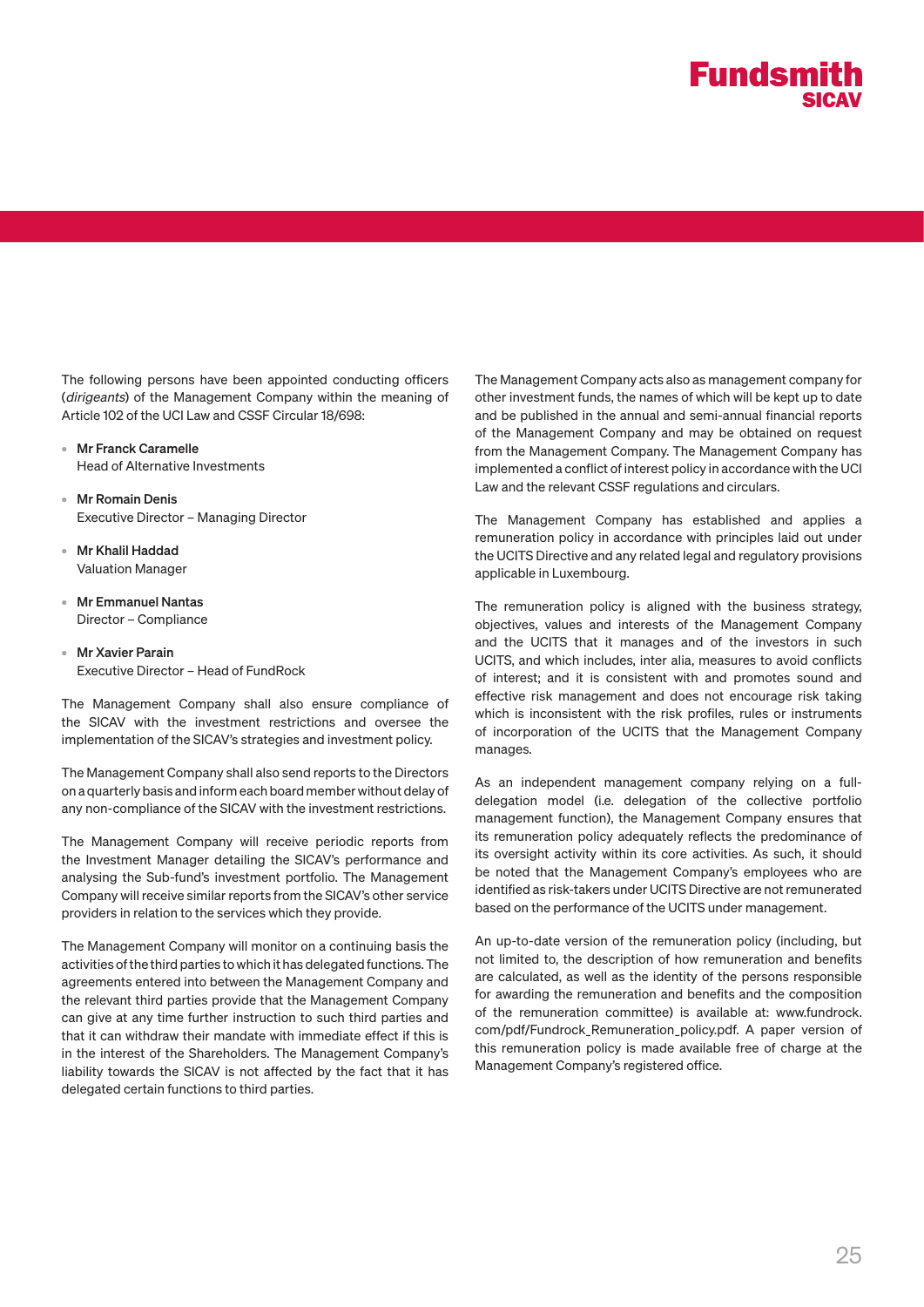

The Management Company's remuneration policy, in a multiyear framework, ensures a balanced regime where remuneration both drives and rewards the performance of its employees in a measured, fair and well-thought out fashion which relies on the following principles\*:

- identification of the persons responsible for awarding remuneration and benefits (under the supervision of the remuneration committee and subject to the control of an independent internal audit committee);
- identification of the functions performed within the Management Company which may impact the performance of the entities under management;
- calculation of remuneration and benefits based on the combination of individual and company's performance assessment;
- determination of a balanced remuneration (fixed and variable);
- implementation of an appropriate retention policy with regards to financial instruments used as variable remuneration;
- deferral of variable remuneration over 3-year periods;
- implementation of control procedures/adequate contractual arrangements on the remuneration guidelines set up by the Management Company's respective portfolio management delegates.

With the prior consent of the Board of Directors, the Management Company may delegate all or part of its duties and powers to any person or entity, provided such duties and powers remain under the supervision and responsibility of the Management Company.

In that context, the Management Company has appointed Fundsmith Investment Services Limited as investment manager and Fundsmith LLP as Distributor of the SICAV, as further described under Section "Investment Manager" and Section "Distributor" below.

The Management Company and the SICAV have also appointed Northern Trust Global Services SE to carry out certain administrative functions as Administrator for the SICAV, as further described under the section "Administrator" below.

\* It should be noted that, upon issuance of final guidelines, this remuneration policy may be subject to certain amendments and/or adjustments.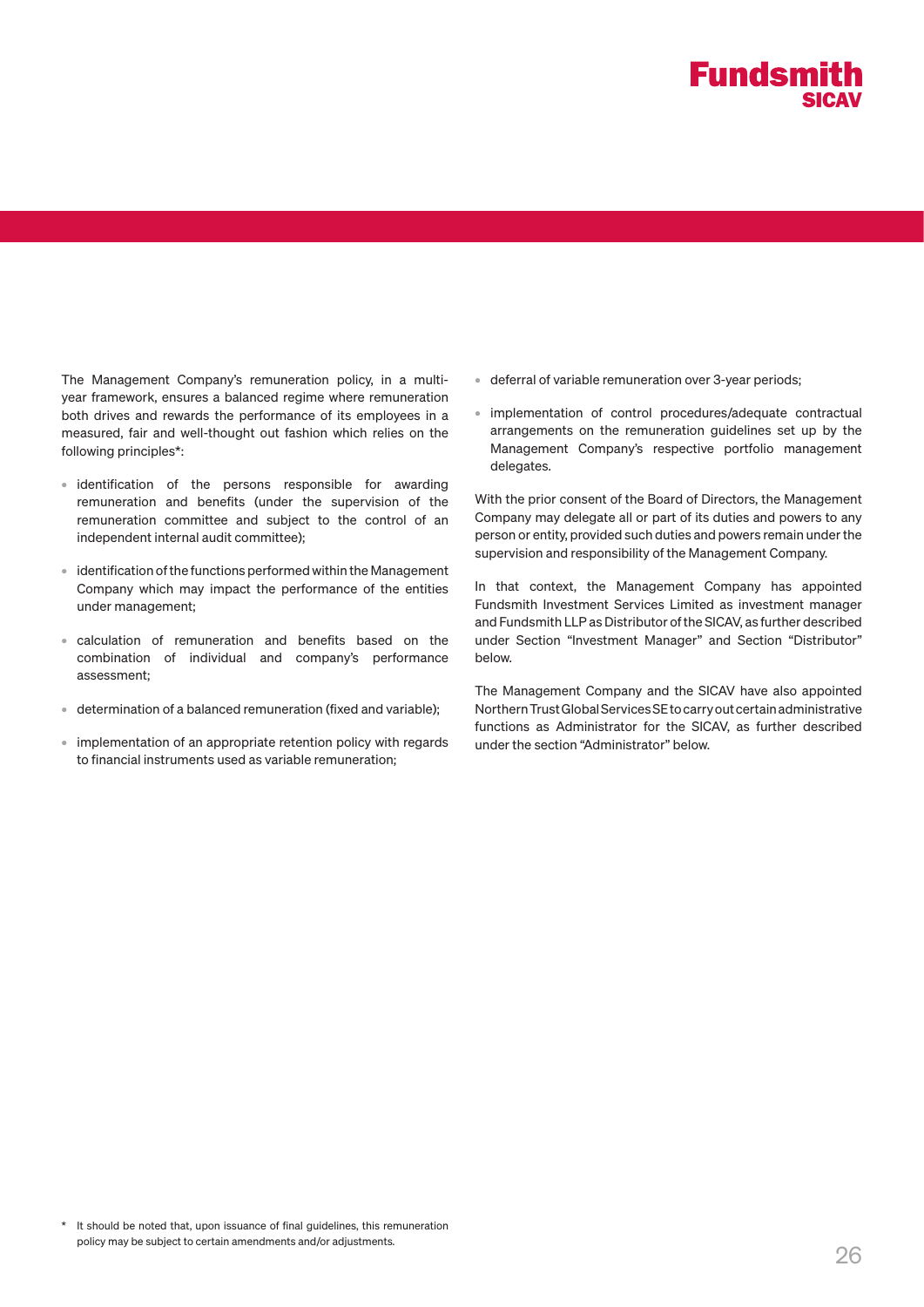

# Investment Manager

Fundsmith Investment Services Limited is a limited liability<br>company having its registered office at c/o Griffon Solutions, C2-<br>401, 4th Floor, Office Block C, Grand Baie La Croisette, Grand Baie,<br>Mauritius and licensed by company having its registered office at c/o Griffon Solutions, C2- 401, 4th Floor, Office Block C, Grand Baie La Croisette, Grand Baie, Mauritius and licensed by the Financial Services Commission (Licence Number C114013161).

Fundsmith Investment Services Limited has been appointed as the Investment Manager of the SICAV pursuant to the Investment Management Agreement entered into for an unlimited period of time.

The Investment Manager will manage the investment and reinvestment of the assets of the Sub-fund in accordance with the Sub-fund's investment objectives and investment and borrowing restrictions.

The Investment Manager may also appoint one or more investment advisers to advise it or provide recommendations or assistance on the management of the Sub-fund.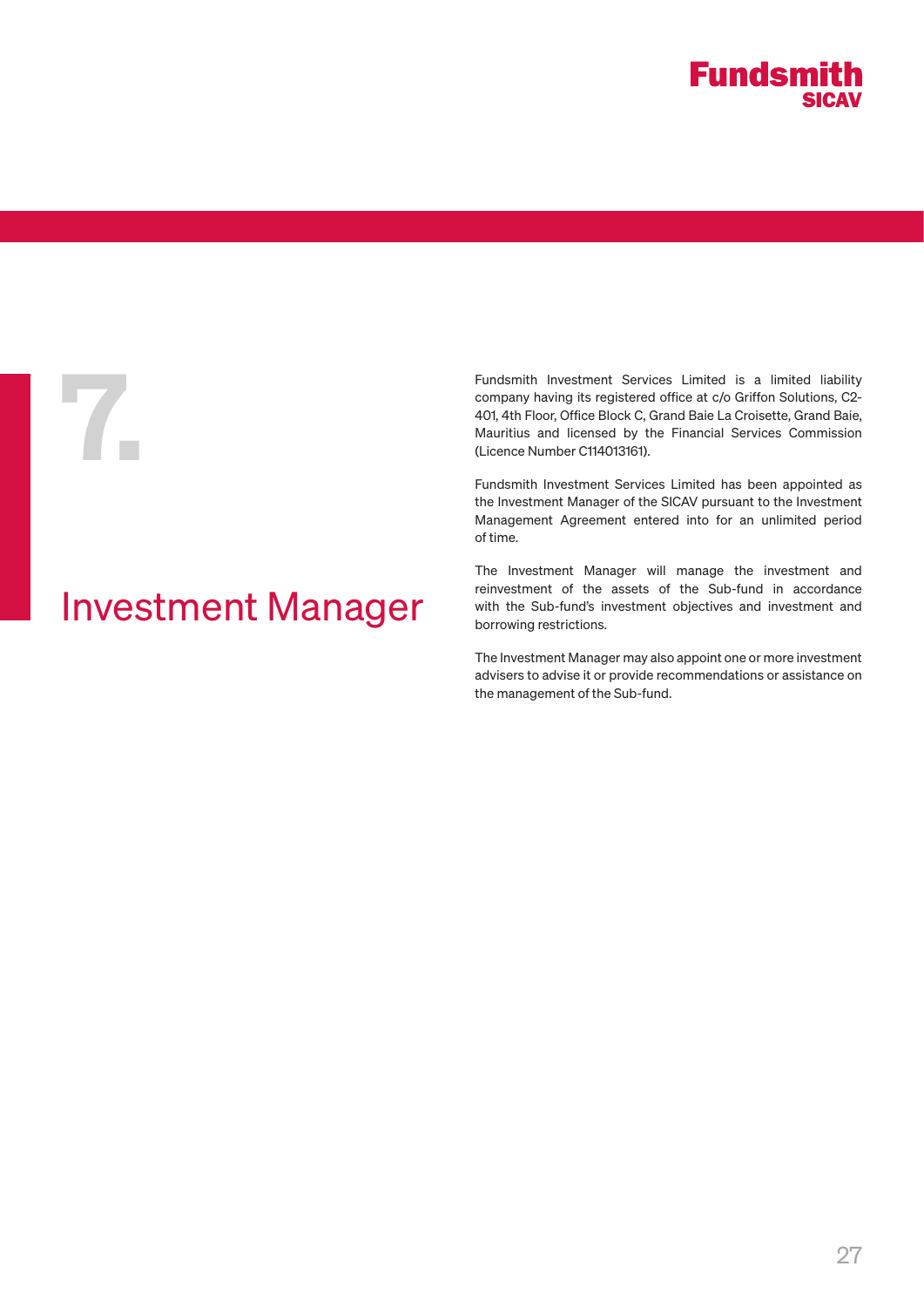

# Administrator

Northern Trust Global Services SE has been appointed as the<br>Administrator pursuant to the Administration Agreement entered<br>into for an unlimited period of time from the date of its signature.<br>The Administrator will act as Administrator pursuant to the Administration Agreement entered into for an unlimited period of time from the date of its signature. The Administrator will act as central administration agent for the SICAV and in such capacity will carry out all administrative duties related to the administration of the SICAV, including the calculation of the Net Asset Value of the Shares and the provision of accounting services to the SICAV.

> Northern Trust Global Services SE is a credit institution authorised in Luxembourg under Chapter 1 of Part 1 of the Luxembourg law of 5 April 1993 on the financial sector, subject to the supervision by the European Central Bank and the Luxembourg Commission de Surveillance du Secteur Financier.

> The Administrator's ultimate holding company is Northern Trust Corporation, a company which is incorporated in the State of Delaware, United States of America, with its headquarters at 50 South La Salle Street, Chicago, Illinois.

> The Administrator acts as the SICAV's administrator, registrar and transfer agent. Subject to the Administration Agreement, it is responsible for handling the processing of subscriptions for Shares, dealing with requests for repurchase and conversion and accepting transfers of funds, for the keeping of the register of Shareholders and providing and supervising the mailing of statements, reports, notices and other documents to the Shareholders. It will also be responsible for the general administrative functions as agreed pursuant to the Administration Agreement, such as the calculation of the Net Asset Value and the maintenance of accounting records for the SICAV and its Sub-funds.

> The Administrator has also been appointed as domiciliary agent pursuant to the Administration Agreement.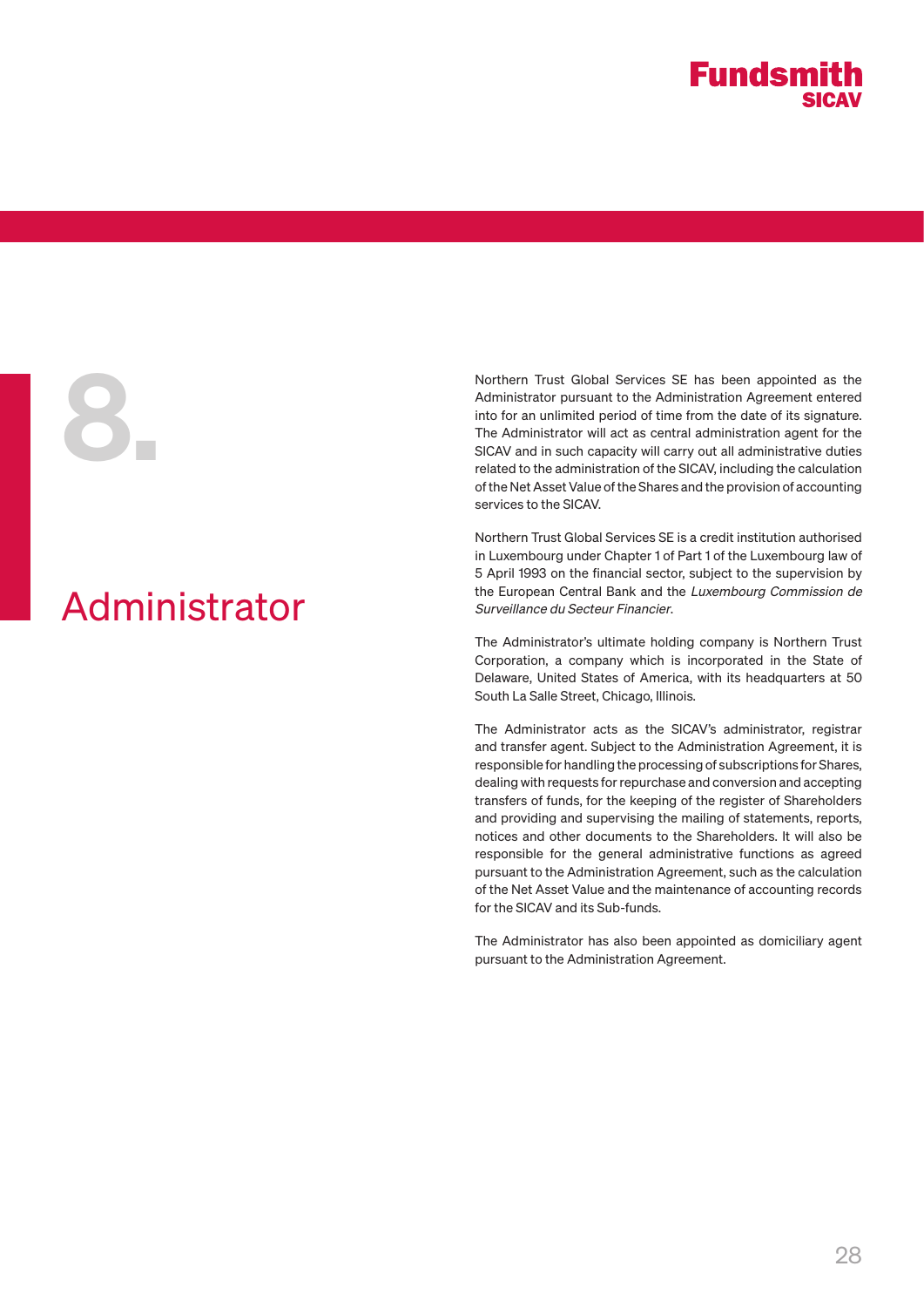

# **Distributor** and promoter

Upon the recommendation of and with the consent of the SICAV,<br>the Management Company has delegated its distribution functions<br>to Fundsmith LLP.<br>The Distributor is, inter alia, responsible for assisting investors and/<br>or fi the Management Company has delegated its distribution functions to Fundsmith LLP.

The Distributor is, inter alia, responsible for assisting investors and/ or financial intermediaries to make applications for Shares and for observing all applicable laws and regulatory requirements relating to the promotion, distribution, sale and purchase of Shares in the relevant countries of distribution of Shares.

Fundsmith LLP is also acting as Promoter of the SICAV.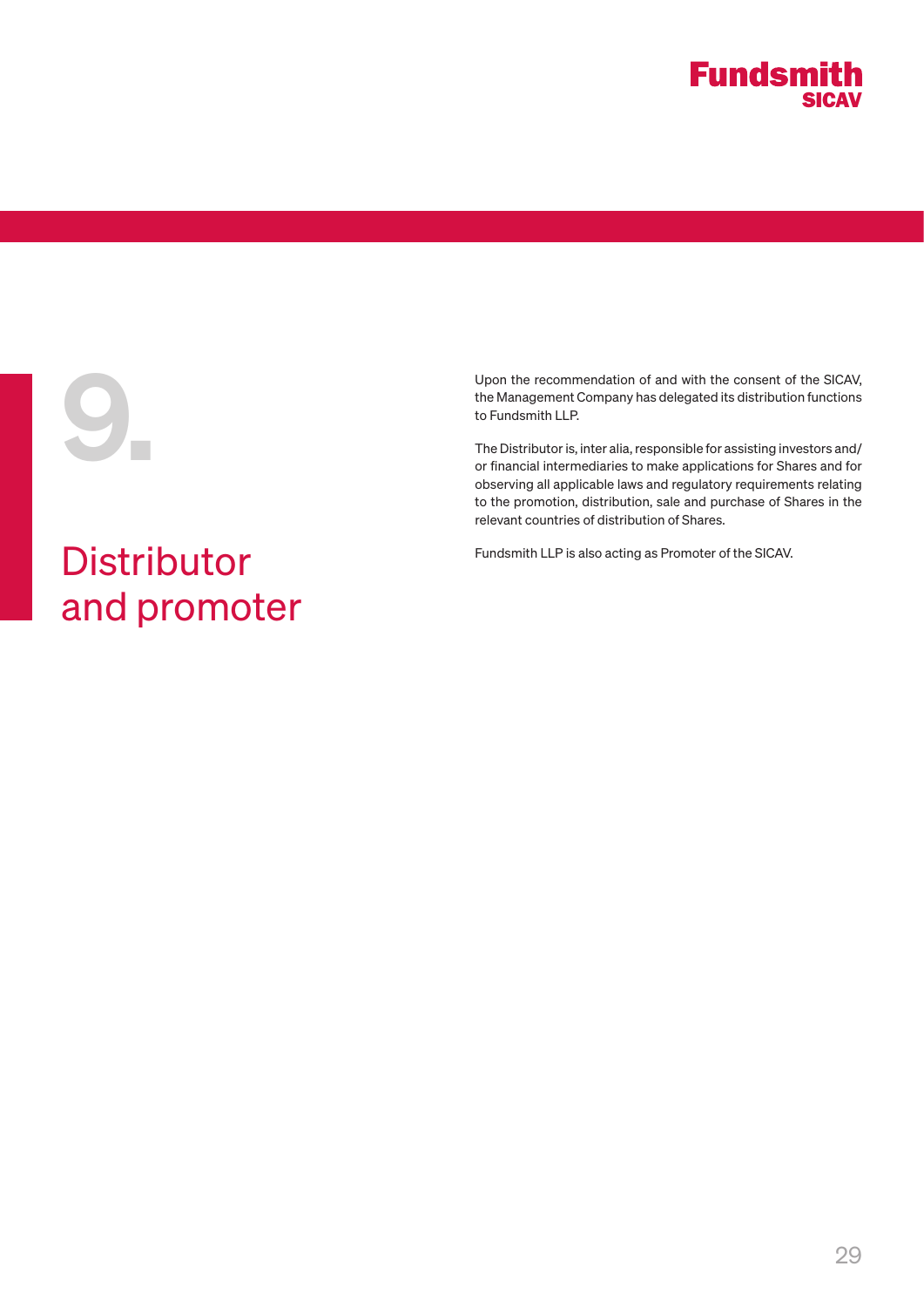# **Depositary**

The SICAV has appointed Northern Trust Global Services SE as<br>its Depositary within the meaning of the UCI Law pursuant to the<br>Depositary Agreement for (i) the safekeeping of the assets of the<br>SICAV, (ii) the cash monitorin its Depositary within the meaning of the UCI Law pursuant to the Depositary Agreement for (i) the safekeeping of the assets of the SICAV, (ii) the cash monitoring, (iii) the oversight functions and (iv) such other services as are agreed in the Depositary Agreement.

Northern Trust Global Services SE's, registered office is located at 10, rue du Château d'Eau, L-3364 Leudelange, Grand Duchy of Luxembourg. Northern Trust Global Services SE is registered with the CSSF as a credit institution, authorised in Luxembourg according to the Luxembourg law of 5 April 1993 on the financial sector as amended from time to time. The rights and duties of the Depositary are governed by the Depositary Agreement.

The Depositary is entrusted with the safekeeping of the SICAV's assets. All financial instruments that can be held in custody are registered in the Depositary's books within segregated accounts, opened in the name of the SICAV, in respect of each Sub-fund, as the case may be. For other assets than financial instruments and cash, the Depositary will verify the ownership of such assets by the SICAV in respect of each Sub-fund, as the case may be. Furthermore, the Depositary shall ensure that the SICAV's cash flows are properly monitored. The Depositary's other responsibilities under the UCI Law are to:

- ensure that the sale, issue, redemption, conversion and cancellation of Shares of each Sub-fund effected by the SICAV or by the Management Company or by the Administrator are carried out in accordance with the UCI Law and the Articles;
- ensure that the value of Shares is calculated in accordance with the UCI Law and the Articles;
- carry out the instructions of the Management Company, unless they conflict with the UCI or the Articles;
- ensure that in transactions involving the assets comprising the SICAV, the consideration is remitted to it within the usual time limits provided in the Articles; and
- ensure that the gross income and gross income payments of the SICAV are applied in accordance with the Articles.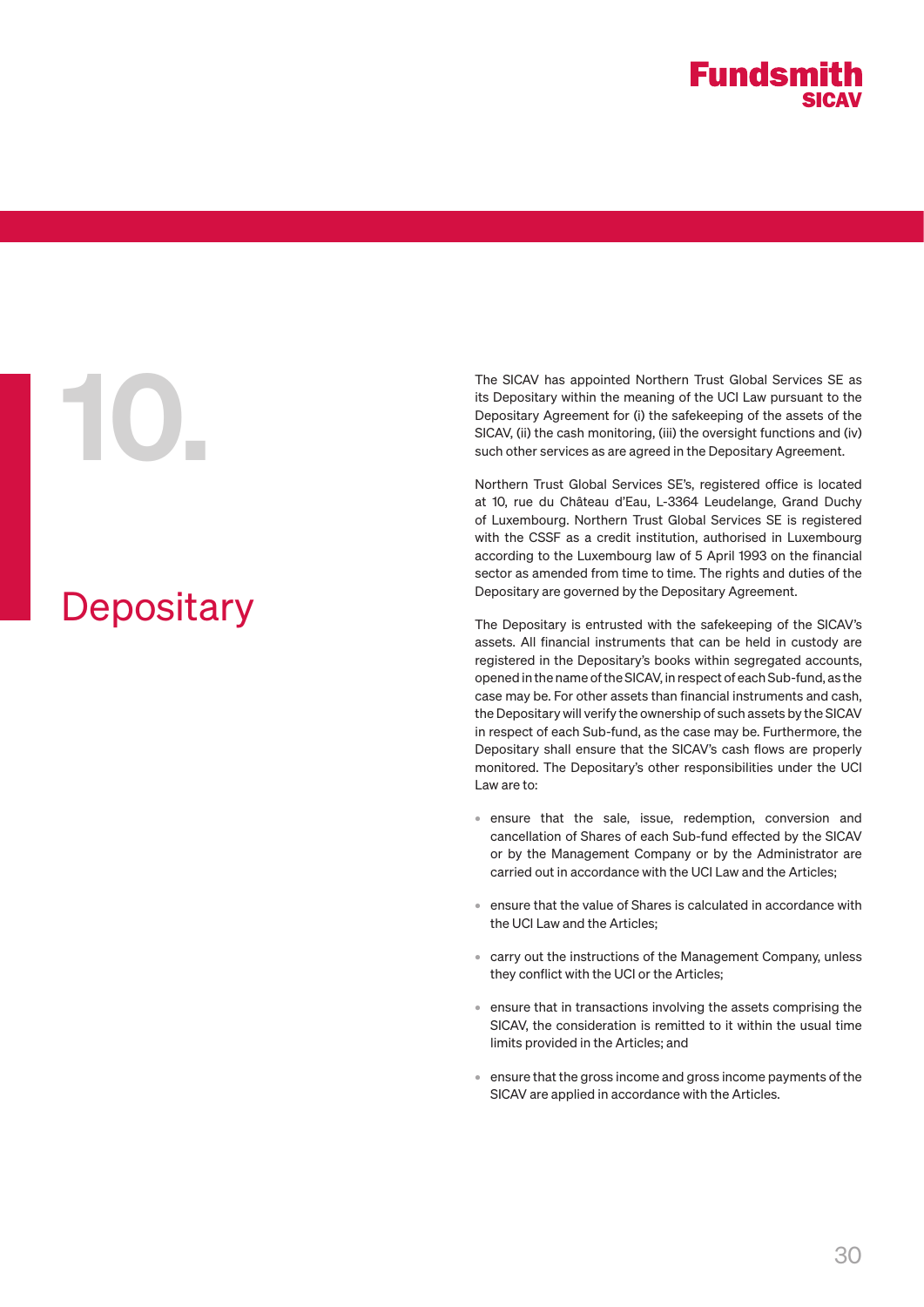# Delegation

Under the terms of the article 34bis of the UCI Law and of the Depositary Agreement, the Depositary, in order to effectively conduct its duties, may delegate its safekeeping obligations provided that:

- (i) the delegation was not made with the intention of avoiding the requirements of the UCITS Directive and of the UCI Law, as amended;
- (ii) the Depositary can demonstrate that there is an objective reason for the delegation;
- (iii) it has exercised all due, skill, care and diligence in the selection and appointment of any third party to whom it wants to delegate parts of its duties so as to ensure that each thirdparty delegate has and maintains the required expertise and competence;
- (iv) it keeps exercising all due skill, care and diligence in the periodic review and ongoing monitoring of any third party delegate of its duties and of the arrangements of the third party in respect of the matters delegated to it to ensure that the obligations of the third-party delegates continue to be competently discharged.

The liability of the Depositary will not be affected by virtue of any such delegation. The Depositary has delegated to subdelegates the responsibility for the safekeeping of the SICAV's financial instruments and cash. The identities of such appointed sub-delegates are set forth on www.atlasmarketinteractive.com/ GlobalMarketsandSubcustodiansListing.

Subject to Article 34bis(3) of the UCI Law, the Depositary and the SICAV will ensure that, where (i) the law of a third country requires that certain financial instruments of the SICAV be held in custody by a local entity and there is no local entities in that third country subject to effective prudential regulation (including minimum capital requirements) and supervision and (ii) the SICAV instructs the Depositary to delegate the safekeeping of these financial instruments to such a local entity, the investors of the SICAV shall be duly informed, prior to their investment, of the fact that such delegation is required due to the legal constraints of the law of the third country, of the circumstances justifying the delegation and of the risks involved in such a delegation.

Any liability that the Depositary may incur with respect to any damage caused to the SICAV, the Shareholders or third parties as a result of the defective performance of its duties will be determined under the Depositary Agreement.

The Depositary Agreement provides that the appointment of the Depositary will continue unless and until terminated by the SICAV or the Depositary giving to the other parties not less than 6 months' written notice although in certain circumstances the Depositary Agreement may be terminated immediately by the SICAV or the Depositary.

The Depositary Agreement contains provisions indemnifying the Depositary and limiting the liability of the Depositary in certain circumstances.

# Conflicts of interests

The Depositary and its affiliate companies provide a variety of services to their clients including those clients for whom the Depositary acts as depositary.

The Management Company has delegated certain administrative functions to Northern Trust Global Services SE, including registrar, fund accounting, calculation, transfer agency and domiciliation services. Northern Trust Global Services SE has functionally and hierarchically separated the performance of its depositary functions from its administration tasks delegated to it by the Management Company.

It is possible that the Depositary and/or its delegates and subdelegates may in the course of its or their business be involved in other financial and professional activities which may on occasion have potential conflicts of interest with the SICAV or a particular Sub-fund and/or other funds managed by the Management Company or other funds for which the Depositary acts as the depositary or custodian. The Depositary will, however, have regard in such event to its obligations under the Depositary Agreement and applicable laws in Luxembourg and, in particular, will use reasonable endeavours to ensure that the performance of its duties will not be impaired by any such involvement it may have and that any conflicts which may arise will be resolved fairly and in the best interests of Shareholders collectively so far as practicable, having regard to its obligations to other clients.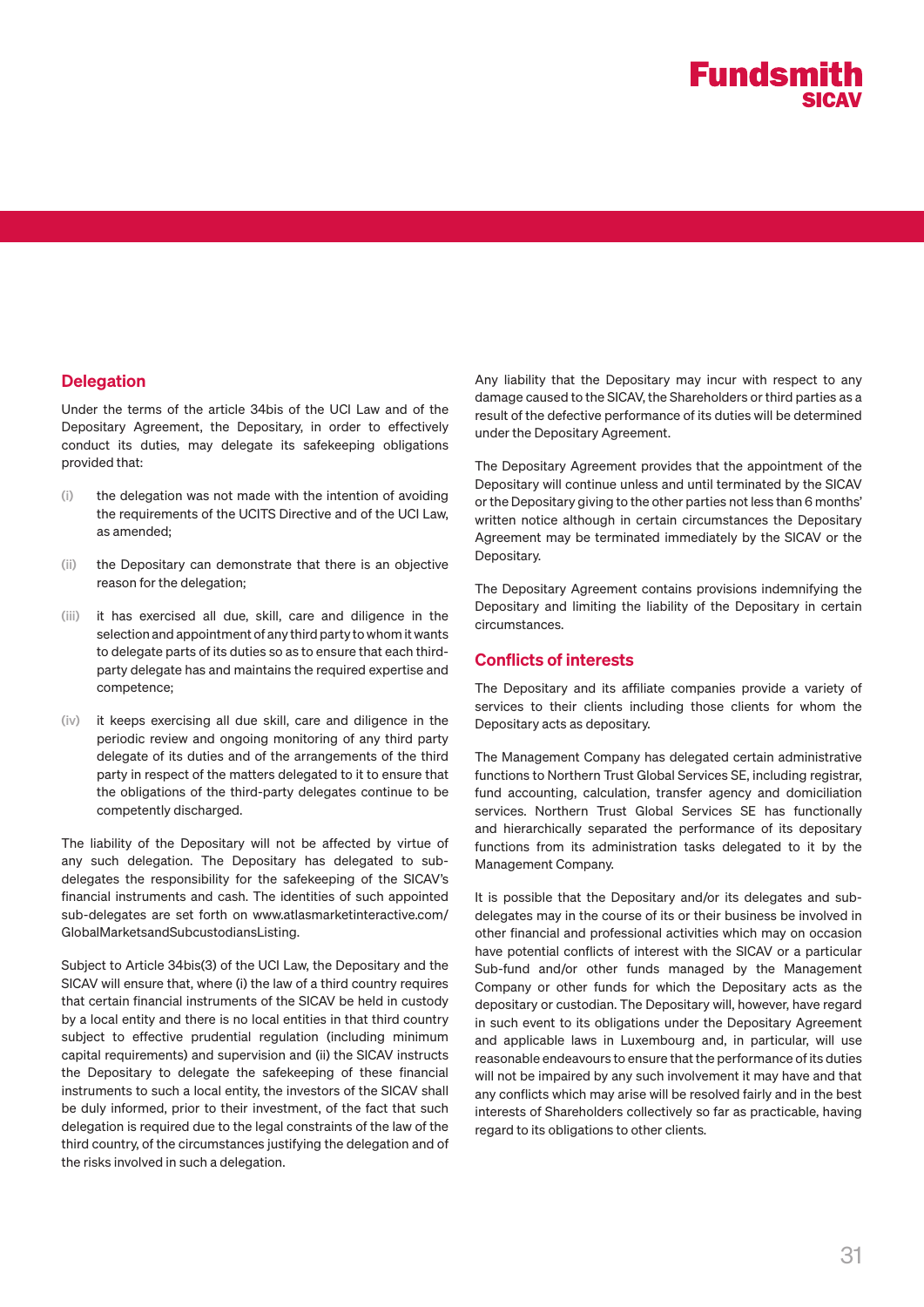

The Depositary has delegated safekeeping services to either an affiliate company or third-party subcustodians in certain eligible markets in which the SICAV may invest, listed on www.atlasmarketinteractive.com/ GlobalMarketsandSubcustodiansListing.

Notwithstanding whether an affiliate company or a third-party sub-custodian has been appointed, the Depositary has undertaken and shall undertake regular due diligence reviews on such sub-custodians.

The Depositary does not anticipate that there would be any specific conflicts of interest arising as a result of any delegation to any of the sub-delegates listed on www.atlasmarketinteractive.com/ GlobalMarketsandSubcustodiansListing.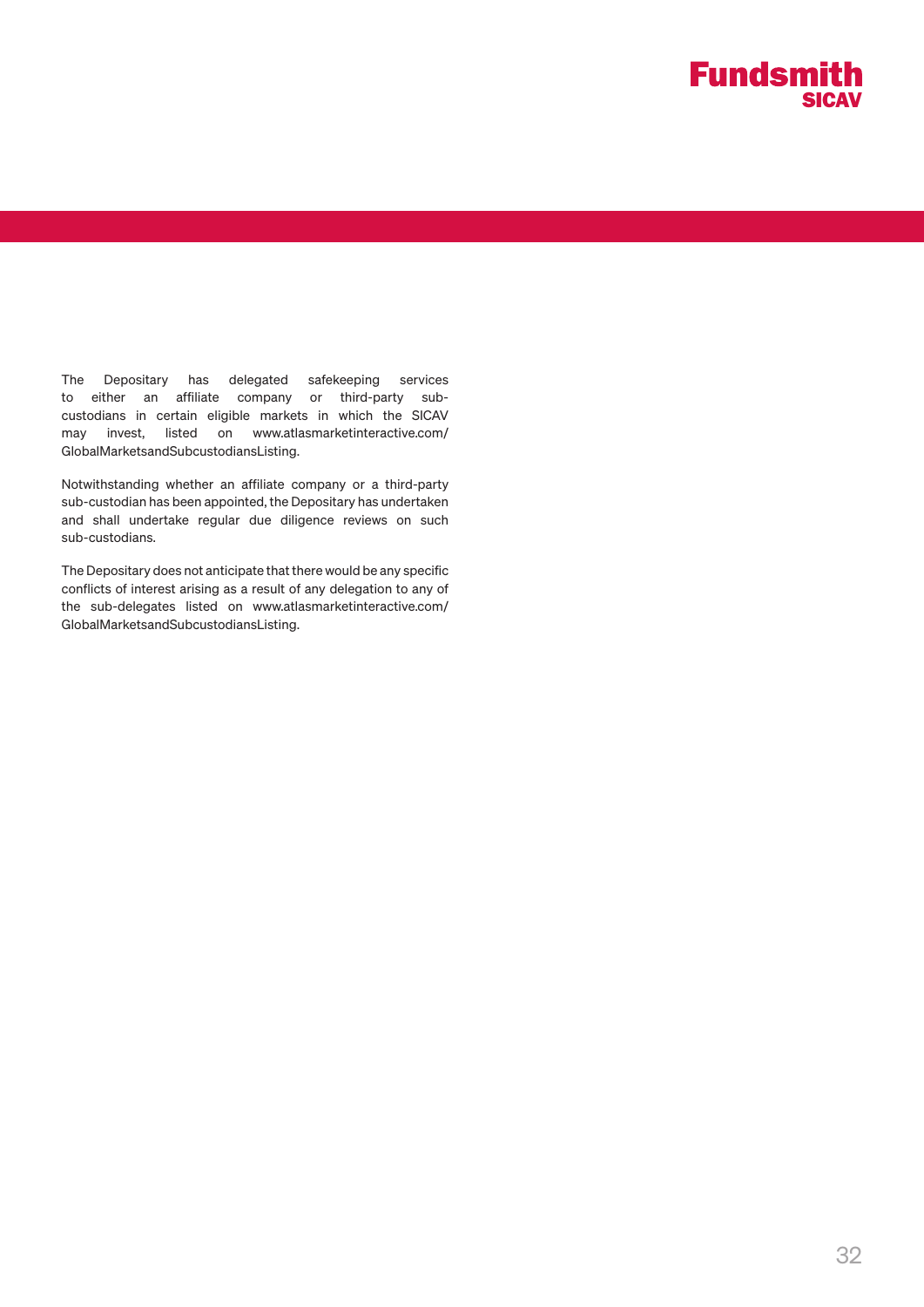

# **Subscriptions**

Unless otherwise provided for a specific Sub-fund in the relevant<br>
Sub-fund Appendix, Shares will be available for subscription at the<br>
Subscription Price on each Dealing Day of the relevant Sub-fund<br>
on a forward pricing Sub-fund Appendix, Shares will be available for subscription at the Subscription Price on each Dealing Day of the relevant Sub-fund on a forward pricing basis as further described under the section "Procedure" below or in the relevant Sub-fund Appendix.

The Directors are authorised from time to time to resolve to close a Class of Shares to new subscriptions on such basis and on such terms as the Directors may in their absolute discretion determine.

In addition, the Directors may decide to close a Sub-fund to subscriptions for such period of time as they consider to be in the best interests of the Sub-fund and its Shareholders if, on any Valuation Day, the amount of the Sub-fund's assets would prevent it to be managed in an efficient way and/or further inflows would be detrimental to the performance of the Sub-fund and the completion of its objective and/or would trigger tax implications that would be detrimental to the SICAV.

# Procedure

Applicants for Shares should complete and sign an Account Opening Form and send it to the Administrator by mail. Once the account has been opened, the applicant will be notified. The applicant should then complete a Deal Instruction Form and send that by mail (or, subject to the following, by facsimile) to the Administrator.

Thereafter, Shareholders wishing to apply for additional Shares should complete a Deal Instruction Form and send it by email, by post, by fax, by way of SWIFT or other electronic means (including subscriptions submitted in Portable Document Format (PDF) as an attachment to an email sent to the email address indicated in the Application Form), in accordance with the investors' instructions on the Application Form to the Administrator. Each application will be subject to appropriate security clearance procedures to protect the interests of investors.

The SICAV, the Management Company and the Administrator shall not be responsible for any risks associated with using and relying on emails, e.g. network errors, interceptions or corruptions by unauthorised persons, miscommunication, incorrect destination, failure of technical infrastructure, or any other risks related to electronic communication.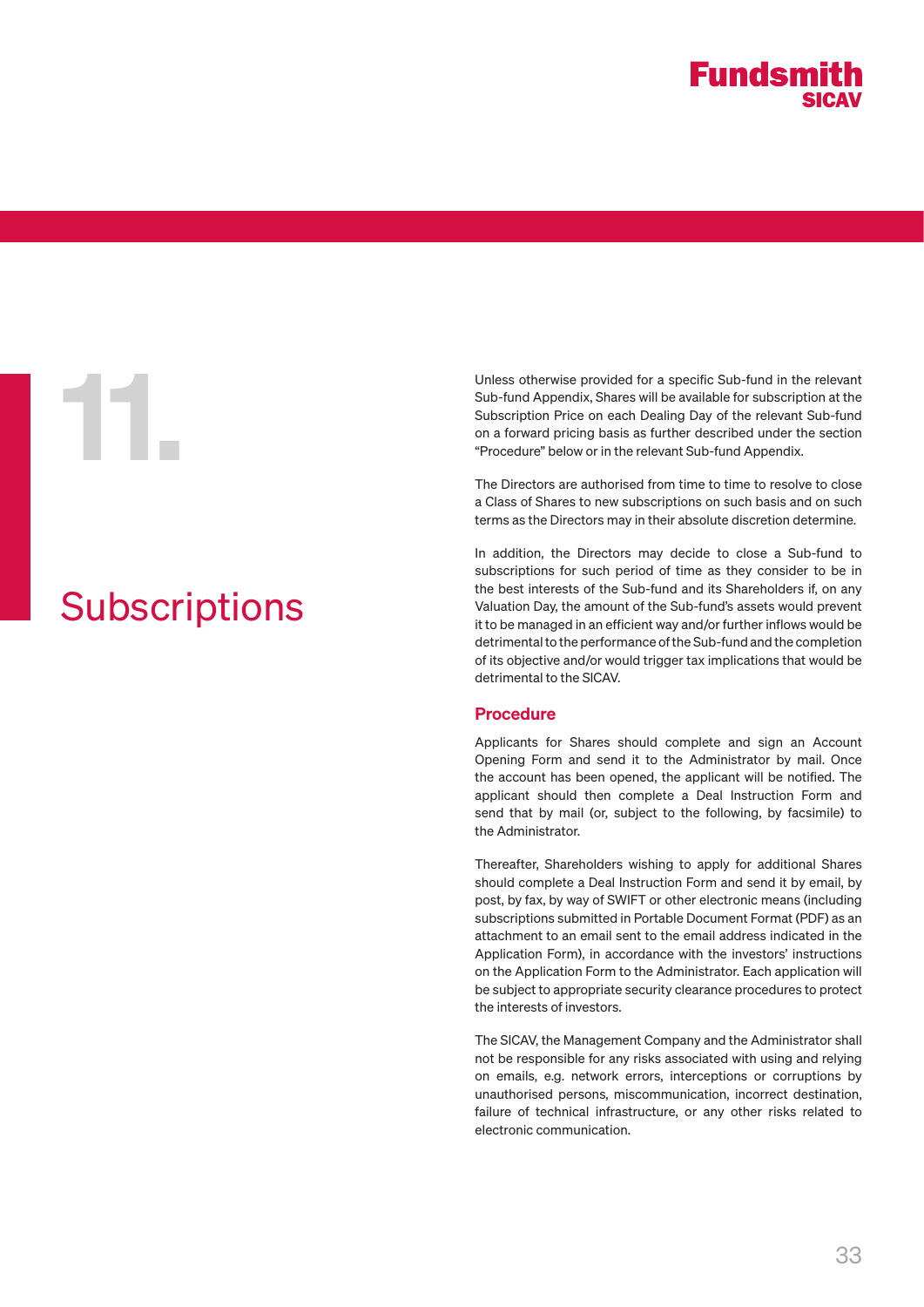Applications accepted prior to the Cut-Off Time for a particular Dealing Day will be processed on that Dealing Day. Any applications received after the Cut-Off Time for a particular Dealing Day will be processed on the following Dealing Day. Payment in the Reference Currency of the relevant share class in respect of the subscription monies must be received by the Administrator within 4 Business Days of the relevant Dealing Day. In the event that the subscription monies are not received in a timely manner, the Board can elect to compulsorily redeem the deal if it deems this to be in the interests of the Fund. In this event, the investor may be liable for any associated losses or costs incurred.

Dealing Days for each Class of Shares and the respective Cut-Off Times are in relevant the Sub-fund Appendix.

The original signed Account Opening Form and such other supporting documents (such as documentation in relation to money laundering prevention checks) as may be required by the Administrator must be sent by mail and received by the Administrator in order to process the initial application for shares. Thereafter, Shareholders wishing to apply for additional Shares may apply for Shares by facsimile and these applications may be processed without a requirement to submit original documentation. Amendments to a Shareholder's registration details and payment instructions will only be effected on receipt of original documentation.

Fractions of Shares to two decimal places will be issued if necessary. Interest on subscription monies will accrue to the relevant Subfund in accordance with the provision under the section "Delivery into Clearstream/Euroclear" below.

The SICAV reserves the right to reject any application in whole or part at its absolute discretion, in which event the amount paid on application or the balance thereof (as the case may be) will be returned (without interest) as soon as practicable in the relevant currency at the risk and cost of the applicant.

## Delivery into Clearstream/Euroclear

Arrangements can be made for Shares to be held in accounts maintained with either Clearstream or Euroclear.

Investors should note that Clearstream will accept deliveries of fractional Shares to two decimal places. Investors should further note that Euroclear shall only accept deliveries for whole numbers of Shares.

## Subscription price

Unless otherwise provided for a specific Sub-fund in the relevant Sub-fund Appendix, the Subscription Price per Share will be equal to the Net Asset Value per Share as of the relevant Valuation Day determined in accordance with the policy set out below in the section "Valuation". The Net Asset Value per Share applicable to any Dealing Day will be calculated, available and published after the Cut-Off Time for that Dealing Day, at a time specified in the relevant Sub-fund Appendix. As a result, subscription requests shall be submitted at an unknown Net Asset Value.

The SICAV may agree to issue Shares as consideration for a contribution in kind of transferable securities and/or other permitted assets, in compliance with applicable laws and regulations, in particular the obligation for the independent auditor of the SICAV to deliver a valuation report and provided that such assets comply with the investment policy and restrictions of the relevant Sub-fund as described in the relevant Sub-fund appendix for the Shares of the SICAV. Any costs incurred in connection with a contribution in kind of assets shall be borne by the relevant Shareholders, unless the Board of Directors considers the contribution in kind in the interest of the SICAV or made to protect the interest of the Shareholders.

#### Minimum investment

The Minimum Holding, the Minimum Subscription and the Minimum Additional Subscription (if any) for each Sub-fund are set out in the relevant Sub-fund Appendix.

## Ineligible applicants

The Account Opening Form requires each prospective applicant for Shares to represent and warrant to the relevant Sub-fund that, among other things, it is not an Ineligible Applicant.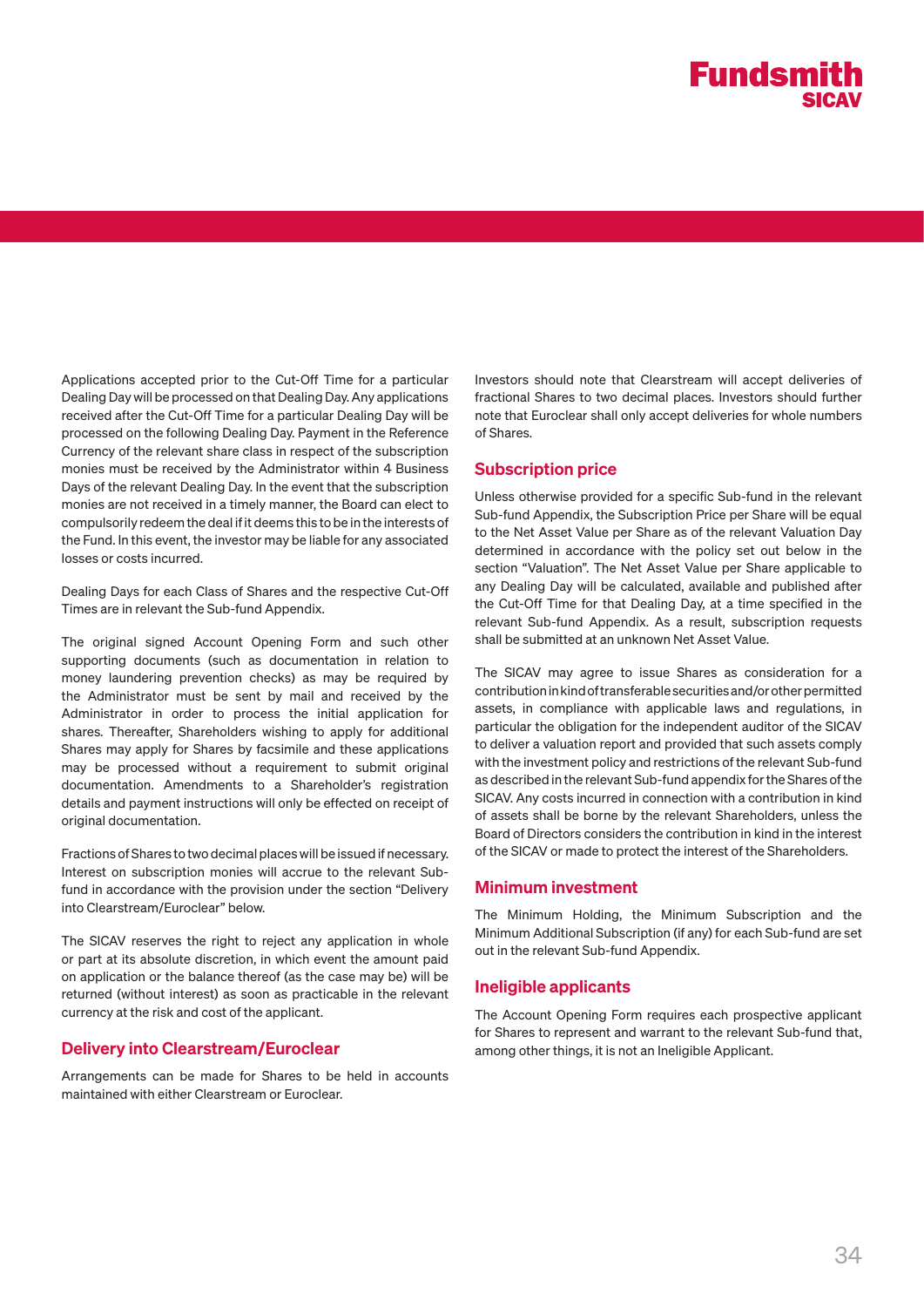In particular, the Shares may not be offered, issued or transferred to directly or beneficially by any person or persons in circumstances which (whether directly or indirectly affecting such person or persons and whether taken alone or in conjunction with any other person or persons connected or not, or any other circumstances appearing to the Board of Directors to be relevant), in the opinion of the Directors, might result in the SICAV incurring any liability to taxation (including inter alia any liability that might derive from the Foreign Account Tax Compliance Act ("FATCA") or the Common Reporting Standard or any similar provisions) or suffering any other pecuniary disadvantage which the SICAV might not otherwise incur or suffer, or would result in the SICAV being required to register under any securities or investment or other laws or requirements of any country or authority.

Shares may generally not be issued or transferred to any U.S. Person, except that the Directors may authorise the issue or transfer of Shares to or for the account of a U.S. Person provided that the Directors are satisfied that such issue or transfer will not result in any adverse legal, regulatory or tax consequences to the SICAV or its Shareholders as a whole. Each applicant for, and transferee of, Shares who is a U.S. Person will be required to provide such representations, warranties or documentation as may be required by the Directors to ensure that these requirements are met prior to the issue or the registration of any transfer of Shares. If the transferee is not already a Shareholder, it will be required to complete the appropriate Account Opening Form.

# Form of shares

All the Shares will be registered Shares and will only be issued in book entry form, meaning that a Shareholder's entitlement will be evidenced by an entry in the SICAV's register of Shareholders, as maintained by the Administrator. No share certificates will be issued or delivered.

# Suspension

The Directors may declare a suspension of the issue of Shares within a Sub-fund in certain circumstances as described under "Suspension of Valuation of Assets". No Shares will be issued during any such period of suspension.

# Luxembourg Register of Beneficial Owners

The Luxembourg Law of 13 January 2019 creating a Register of Beneficial Owners (the "RBO Law") entered into force on the 1 March 2019. The RBO Law requires all companies registered on the Registre de Commerce et des Sociétés of Luxembourg, including the SICAV, to obtain and hold information on their beneficial owners ("Beneficial Owners") at their registered office. The SICAV must register Beneficial Owner-related information with the Luxembourg Register of Beneficial Owners, which is established under the authority of the Luxembourg Ministry of Justice.

The RBO Law broadly defines a Beneficial Owner, in the case of corporate entities such as the SICAV, as any natural person(s) who ultimately owns or controls the SICAV through direct or indirect ownership of a sufficient percentage of the Shares or voting rights or ownership interest in the SICAV, including through bearer Shareholders, or through control via other means, other than a company listed on a Regulated Market that is subject to disclosure requirements consistent with EU law or subject to equivalent international standards which ensure adequate transparency of ownership information.

A shareholding of 25% plus one Share or an ownership interest of more than 25% in the SICAV held by a natural person shall be an indication of direct ownership. A shareholding of 25% plus one Share or an ownership interest of more than 25% in the SICAV held by a corporate entity, which is under the control of a natural person(s), or by multiple corporate entities, which are under the control of the same natural person(s), shall be an indication of indirect ownership.

In case the aforementioned Beneficial Owner criteria are fulfilled by an investor with regard to the SICAV, this investor is obliged by law to inform the SICAV in due course and to provide the required supporting documentation and information which is necessary for the SICAV to fulfill its obligation under the RBO Law. Failure by the SICAV and the relevant Beneficial Owners to comply with their respective obligations deriving from the RBO Law will be subject to criminal fines. Should an investor be unable to verify whether they qualify as a Beneficial Owner, the investor may approach the SICAV for clarification.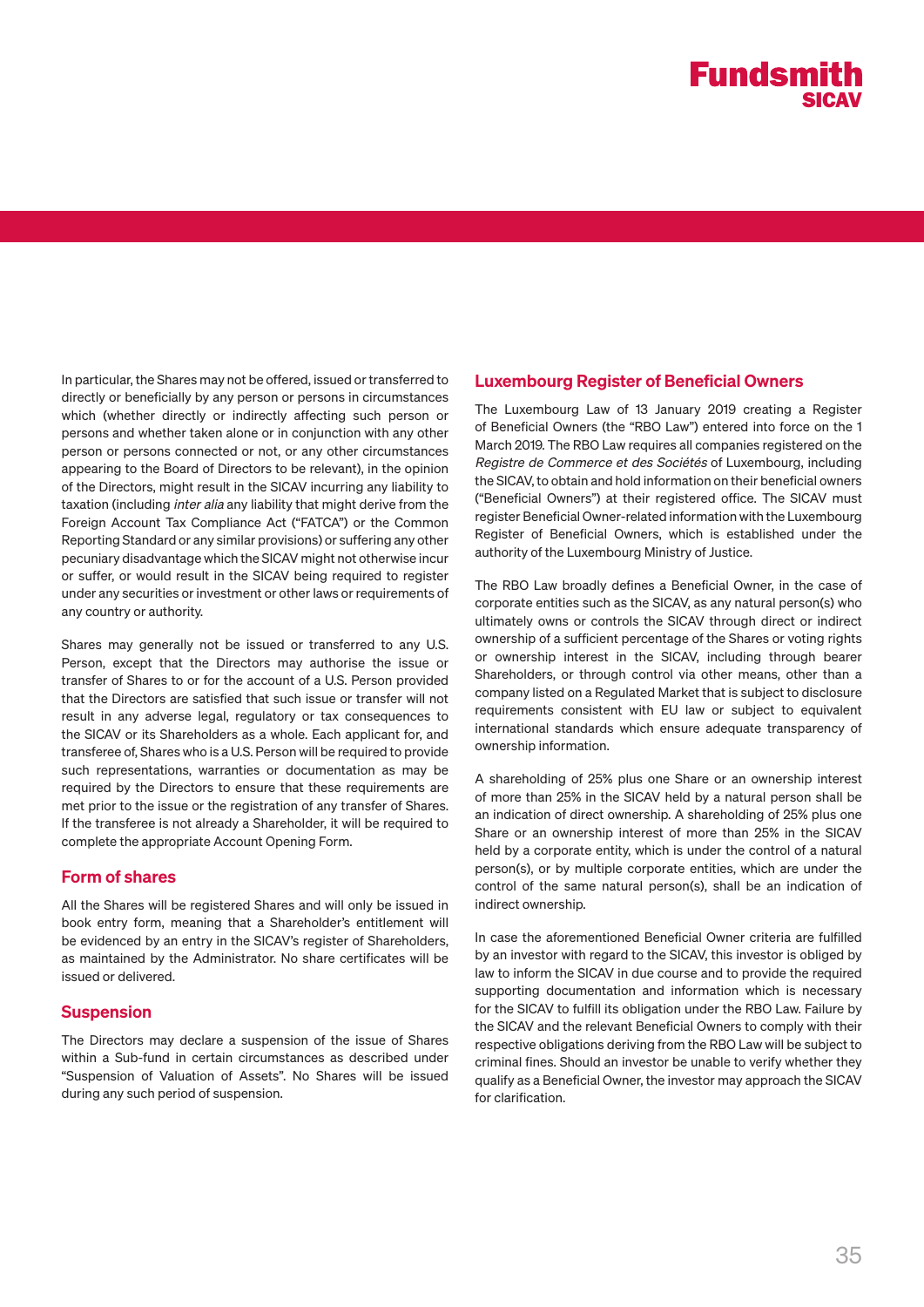# Anti-money laundering

In accordance with international regulations and Luxembourg laws and regulations (including, but not limited to, the amended Law of 12 November 2004 on the fight against money laundering and financing of terrorism), the Grand Ducal Regulation dated 1 February 2010, CSSF Regulation 12-02 of 14 December 2012, CSSF Circulars 13/556, 15/609 and 17/650 concerning the fight against money laundering and terrorist financing, and any respective amendments or replacements, obligations have been imposed on all professionals of the financial sector in order to prevent UCI from acts/occurrences of money laundering and financing of terrorism. As a result of such provisions, a detailed identification and verification of the identity of an applicant for Shares and where applicable the beneficial owner, on a risk sensitive basis, as well as the monitoring of the relationship on an ongoing basis is required. Amendments to a Shareholder's details and payment instructions will only be effected on receipt of original documentation.

Except for applicants applying through companies who are regulated professionals of the financial sector, bound in their country by rules on the prevention of money laundering equivalent to those applicable in Luxembourg, (i) the Administrator must verify the identity of the applicant and (ii) for that purpose any applicant applying in its own name or applying through companies established in non equivalent countries, is obliged to submit to the Administrator in Luxembourg all necessary information, which the Administrator may reasonably require to verify the Shareholder's identity. In the case of an applicant acting on behalf of a third party, the Administrator must also verify the identity of the beneficial owner(s). Furthermore, any such applicant hereby undertakes that it will notify the Administrator prior to the occurrence of any change in the identity of any such beneficial owner.

The requirements apply to both purchases made directly to the SICAV and indirect purchases received from an intermediary or nominee. In case of a subscription for an intermediary and/or nominee acting on behalf of his customer, enhanced customer due diligence measures for this intermediary and/or nominee will be applied in accordance with the amended Law of 12 November 2004 on the fight against money laundering and financing of terrorism and CSSF Regulation 12-02. In this context, Investors must inform without delay the Management Company, the SICAV or the Administrator when the person(s) designated as beneficial owner(s) change and in general, ensure at all times that each piece of information and each document provided to the Management Company or the Administrator or intermediary and/or nominee remains accurate and up-to-date.

In the event of delay or failure by the applicant to produce any information required for verification purposes, the Administrator may refuse to accept the application and the subscription monies relating thereto or may refuse to pay redemption proceeds or pay income on shares until proper information has been provided. Investors should note specifically that where redemption proceeds are requested to be remitted to an account which is not in the name of the investor, the Administrator shall settle such redemption requests in exceptional circumstances only and reserves the right to request such information as may be reasonably necessary in order to verify the identity of the investor and the owner of the account to which the redemption proceeds have been requested to be paid. The redemption proceeds will not be paid to a third party account unless exceptional circumstances exist and/or if the investor and/or owner of the account provides such information. Neither the SICAV nor the Administrator will be held responsible for delay of for failure to process deals resulting from not providing documentation or providing incomplete documentation.

From time to time, Shareholders may be asked to supply additional or updated identification documents in accordance with clients' ongoing due diligence obligations according to the relevant laws and regulations.

Each applicant for Shares will be required to make such representations as may be required by the Directors in connection with anti-money laundering programmes, including, without limitation, representations that such applicant is not a prohibited country, territory, individual or entity listed on the United States Department of Treasury's Office of Foreign Assets Control ("OFAC") website and that it is not directly or indirectly affiliated with any country, territory, individual or entity named on an OFAC list or prohibited by any OFAC sanctions programmes. Each applicant will also be required to represent that subscription monies are not directly or indirectly derived from activities that may contravene United States federal or state, or international, laws and regulations, including anti- money laundering laws and regulations. The Management Company shall ensure that due diligence measures on the SICAV's investments are applied on a risk-based approach in accordance with Luxembourg applicable laws and regulations.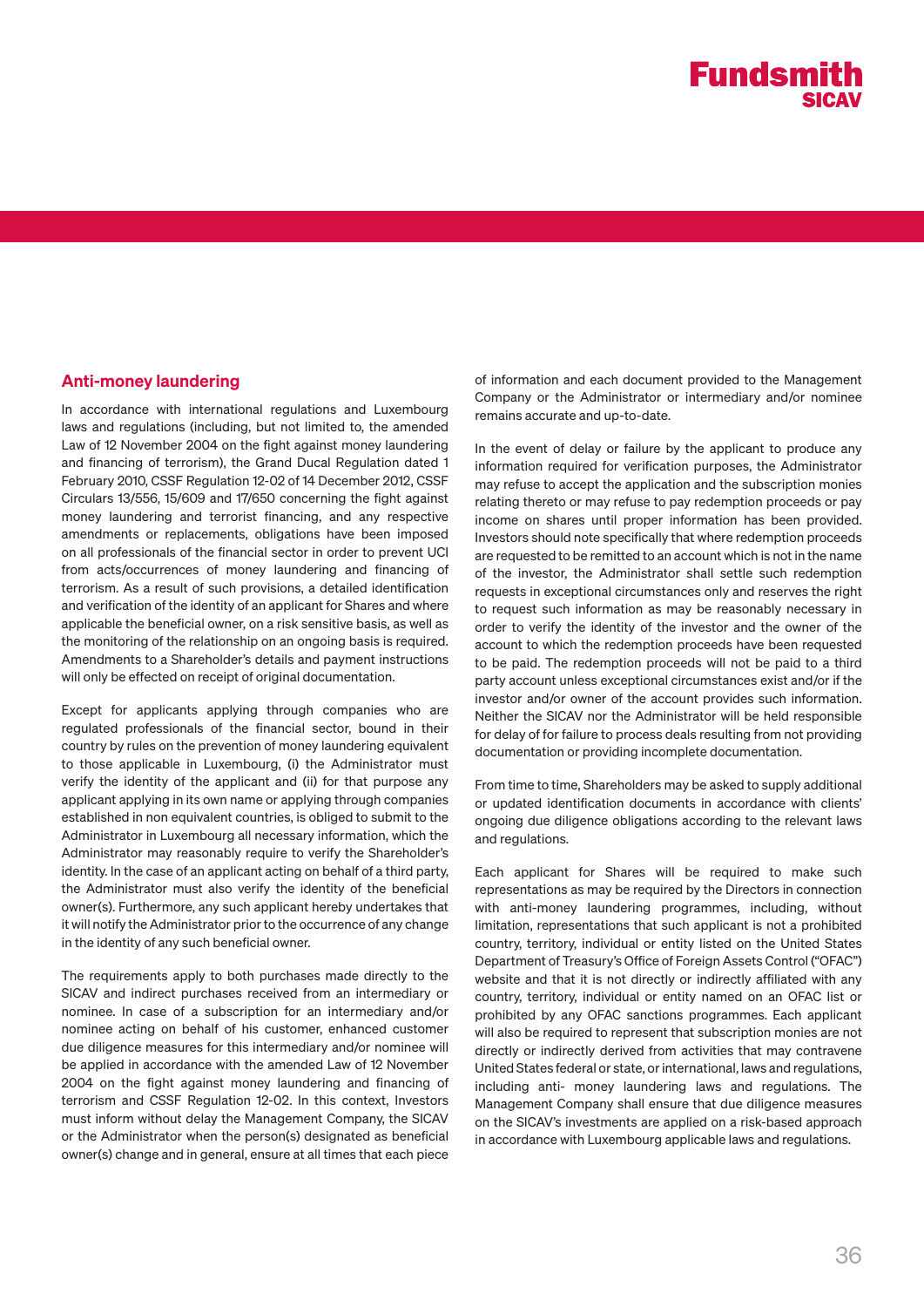#### Data protection

The SICAV (the "Controller") processes information relating to several categories of identified or identifiable natural persons (including, in particular but not limited to, prospective or existing investors, their beneficial owners and other natural persons related to prospective or existing investors) who are hereby referred to as the "Data Subjects". This information has been, is and/or will be provided to, obtained by, or collected by or on behalf of, the Controller directly from the Data Subjects or from other sources (including prospective or existing investors, intermediaries such as distributors, wealth managers and financial advisers, as well as public sources) and is hereby referred to as the "Data".

Detailed and up-to-date information regarding the processing of Data by the Controller is contained in a privacy notice (the "Privacy Notice"). Investors and any persons contacting, or otherwise dealing directly or indirectly with, the Controller or its service providers in relation to the SICAV are invited to obtain and take the time to carefully consider and read the Privacy Notice.

Any question, enquiry or solicitation regarding the Privacy Notice and the processing of Data by the Controller in general may be addressed to ir@fundsmith.co.uk or to 33 Cavendish Square London, W1G 0PW, United Kingdom for the attention of Fundsmith LLP, or by calling +44 203 551 6339.

#### Obtaining and accessing the Privacy Notice

The Privacy Notice is available and can be accessed or obtained online (www.fundsmith.eu/privacy), by calling +44 203 551 6339 or upon request addressed to ir@fundsmith.co.uk or to 33 Cavendish Square, London, W1G 0PW, United Kingdom for the attention of Fundsmith LLP.

The Privacy Notice notably sets out and describes in more detail:

• the legal basis for processing the Data; and where applicable the categories of Data processed, from which source the Data originate, and the existence of automated decision-making, including profiling (if any);

- that Data will be disclosed to several categories of recipients; that certain of these recipients (the "Processors") are processing the Data on behalf of the Controller; that the Processors include most of the service providers of the Controller; and that the Processors will act as processors on behalf of the Controller and may also process Data as controllers for their own purposes;
- that Data will be processed by the Controller and the Processors for several purposes (the "Purposes") and that these Purposes include (i) the general holding, maintenance, management and administration of prospective and existing investment and interest in the SICAV, (ii) enabling the Controller to perform its services and the Processors to perform their services for the SICAV, and (iii) enabling the Controller and the Processors to comply with legal, regulatory and/or tax (including FATCA/CRS) obligations;
- that Data may, and where appropriate will, be transferred outside of the European Economic Area, including to countries whose legislation does not ensure an adequate level of protection as regards the processing of personal data;
- that any communication (including telephone conversations) (i) may be recorded by the Controller and the Processors and (ii) will be retained for a period of 10 years from the date of the recording;
- that Data will not be retained for longer than necessary with regard to the Purposes, in accordance with applicable laws and regulations, subject always to applicable legal minimum retention periods;
- that failure to provide certain Data may result in the inability to deal with, invest or maintain an investment or interest in, the SICAV;
- that Data Subjects have certain rights in relation to the Data relating to them, including the right to request access to such Data, or have such Data rectified or deleted, the right to ask for the processing of such Data to be restricted or to object thereto, the right to portability, the right to lodge a complaint with the relevant data protection supervisory authority, or the right to withdraw any consent after it was given.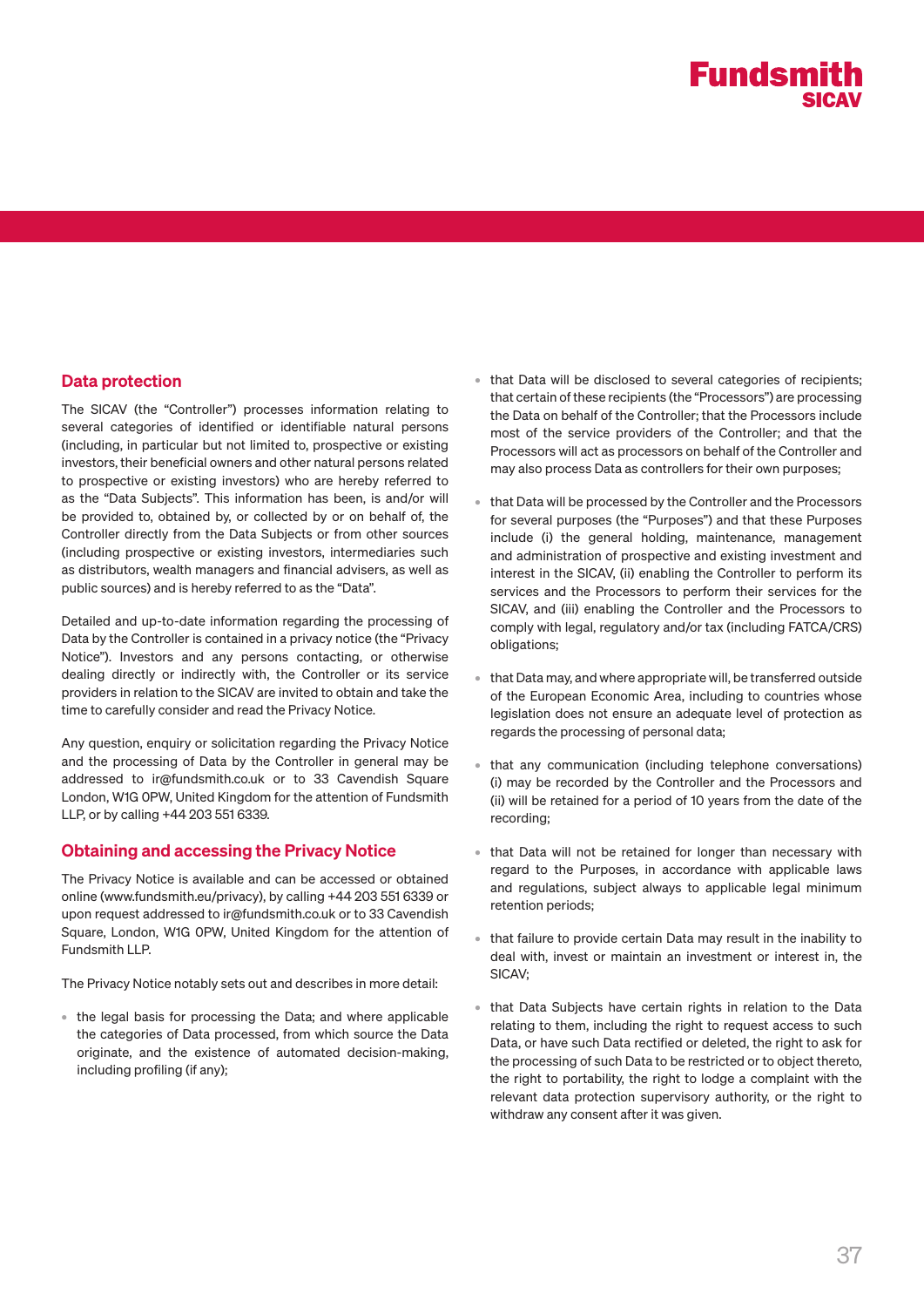All persons contacting, or otherwise dealing directly or indirectly with, any of the Controller or their service providers in relation to the SICAV, will likely be requested to formally acknowledge, agree, accept, represent, warrant and/or undertake (where applicable) that they have obtained and/or have been able to access the Privacy Notice; that the Privacy Notice may be amended at the sole discretion of the Controller; that they may be notified of any change to or update of the Privacy Notice by any means that the Controller deem appropriate, including by public announcement; that they have authority to provide, or to cause or allow the provision, to the Controller any Data relating to third-party natural persons that they provide, or cause or allow the provision, to the Controller; that, if necessary and appropriate, they are required to obtain the (explicit) consent of the relevant third-party natural persons to such processing; that these third-party natural persons have been informed of the processing by the Controller of the Data as described herein and their related rights; that these thirdparty natural persons have been informed of, and provided with, easy access to the Privacy Notice; that when notified of a change or update of the Privacy Notice they will continue this change or update to these third-party natural persons; that they and each of these third-party natural persons shall abide by any limitation of liability provision contained in the Privacy Notice; and that they shall indemnify and hold the Controller harmless from and against adverse consequences arising from any breach of the foregoing.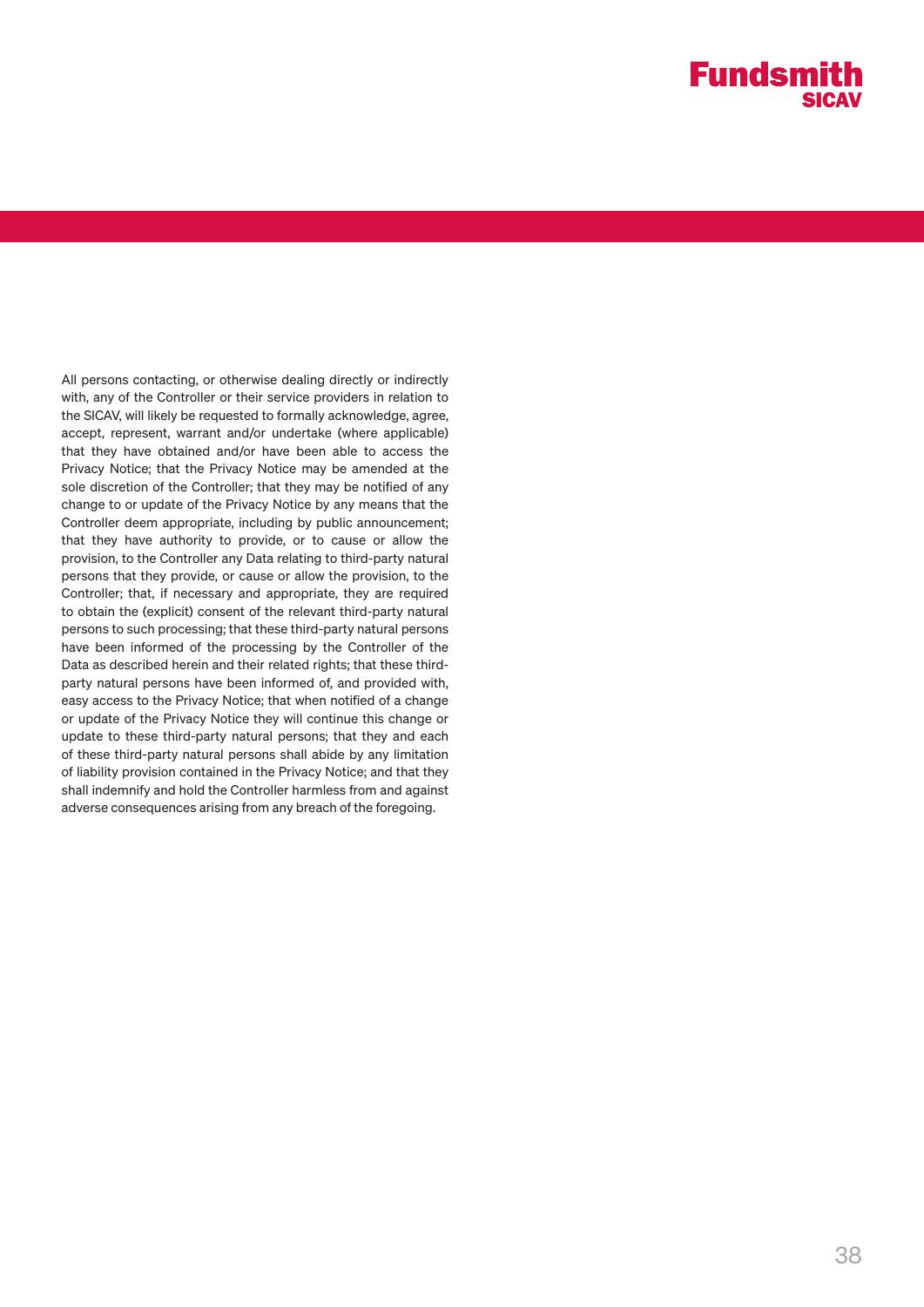# Redemptions

Shareholders may apply for redemption of all or any of their<br>Shares on any Dealing Day specified for the relevant Sub-fund in<br>the relevant Sub-fund Appendix. Unless otherwise provided for a<br>specific Sub-fund in the relevan Shares on any Dealing Day specified for the relevant Sub-fund in the relevant Sub-fund Appendix. Unless otherwise provided for a specific Sub-fund in the relevant Sub-fund Appendix, shareholders should send a completed redemption request in the form available from the Administrator to be received by the Administrator no later than the Cut-Off Time for the Dealing Day in question.

#### Procedure

Unless otherwise provided for a specific Sub-fund in the relevant Sub-fund Appendix, instructions for the redemption of Shares may be made by email, by post, by fax, by way of SWIFT or other electronic means (including redemptions submitted in Portable Document Format (PDF) as an attachment to an email sent to the email address indicated in the Application Form), in accordance with the investors' instructions on the Application Form.

Each application will be subject to appropriate security clearance procedures to protect the interests of investors.

The SICAV, the Management Company and the Administrator shall not be responsible for any risks associated with using and relying on emails, e.g. network errors, interceptions or corruptions by unauthorised persons, miscommunication, incorrect destination, failure of technical infrastructure, or any other risks related to electronic communication.

Any redemption requests received after the Cut-Off Time for a Dealing Day will be processed on the next Dealing Day.

A request for a partial redemption of Shares will be refused, or the holding redeemed in its entirety, if, as a result of such partial redemption, the Net Asset Value of the Shares retained by the Shareholder would be less than the Minimum Holding.

A redemption request, once given, is irrevocable save with the consent of the Directors (which may be withheld in their discretion).

#### Minimum redemption

The Minimum Redemption (if any) for each Sub-fund is set out in the relevant Sub-fund Appendix.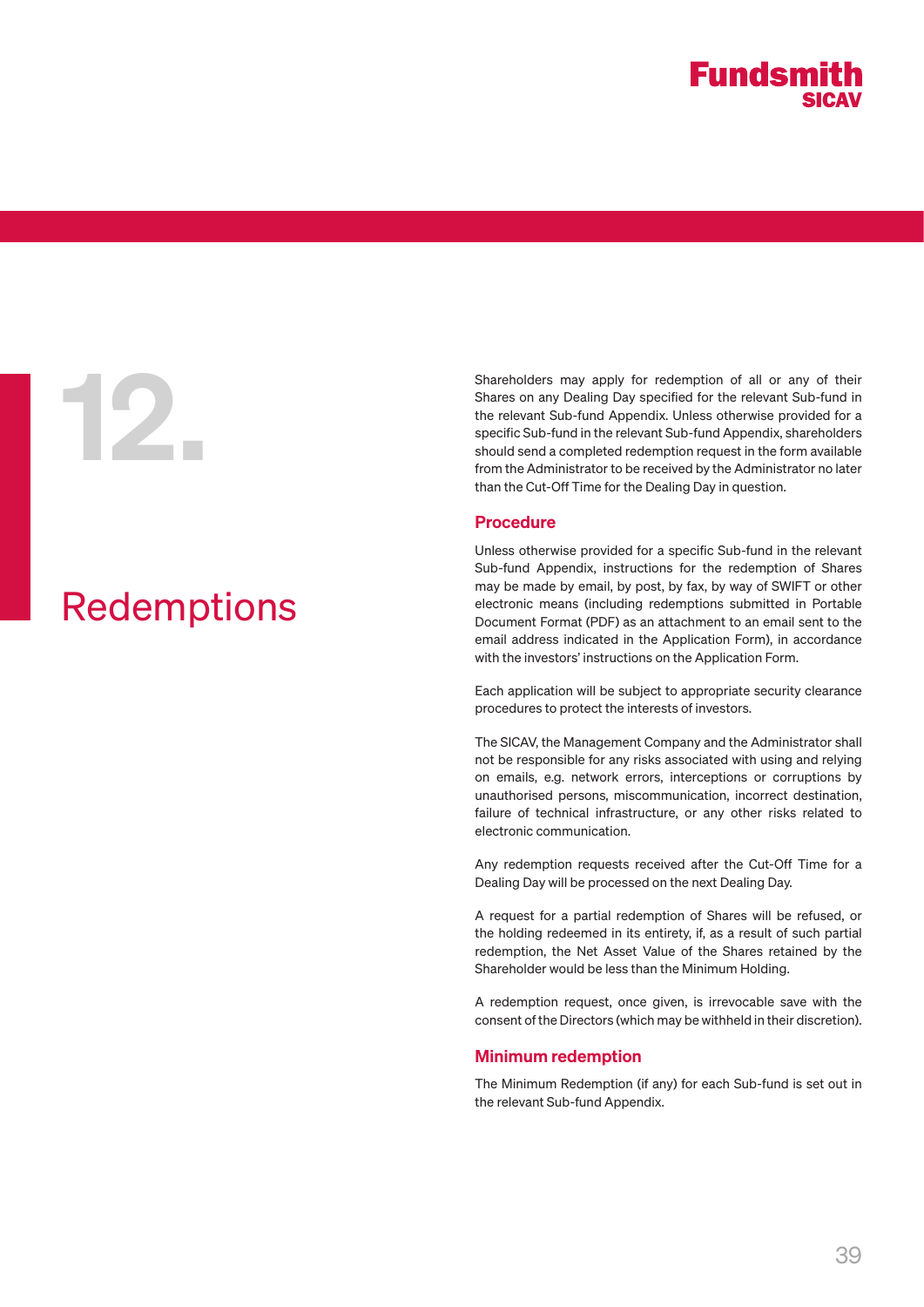#### Redemption price

Unless otherwise provided for a specific Sub-fund in the relevant Sub-fund Appendix, the Redemption Price per Share will be equal to the Net Asset Value per Share as of the relevant Valuation Day determined in accordance with the policy set out below in the section "Valuation". The Net Asset Value per Share applicable to any Dealing Day will be calculated, available and published after the Cut-Off Time for that Dealing Day. As a result, redemption requests shall be submitted at an unknown Net Asset Value.

#### **Settlement**

Unless otherwise provided for a specific Sub-fund in the relevant Sub-fund Appendix, payment of redemption proceeds will be made as soon as practicable after the relevant Dealing Day and normally within 4 Business Days of the relevant Dealing Day. Payment will be made in the Reference Currency of the Shares being redeemed by direct transfer in accordance with instructions given by the redeeming Shareholder to the Administrator and at the Shareholder's risk. Payments made on receipt of faxed instructions will only be processed where payment is made to the account of record as provided on either (a) the original, duly signed, initial Account Opening Form, or (b) the original, duly signed bank mandate change request.

#### Suspension

The Directors may declare a suspension of the redemption of Shares within a Sub-fund in certain circumstances as described under "Suspension of Valuation of Assets". No Shares will be redeemed during any such period of suspension.

#### Compulsory redemptions

The Directors may effect a compulsory redemption of any or all Shares held by or for the benefit of a Shareholder at any time for the purpose of ensuring that no Shares are acquired or held by any person in breach of the law or the requirements of any country or governmental authority or by any person in circumstances which in the opinion of the Board of Directors might result in the SICAV or the Management Company incurring any liability or taxation or suffering any other disadvantage which the SICAV or

the Management Company may not otherwise have incurred or suffered (including, but not limited to, Shareholders who become Ineligible Applicants or U.S. Persons under FATCA, persons that do not provide necessary information requested by the SICAV in order to comply with legal and regulatory rules as but not limited to the FATCA provisions, and persons that are deemed to cause potential financial risk for the SICAV), in accordance with the Articles. Furthermore, the Directors may effect a compulsory redemption of any or all Shares held by or for the benefit of a Shareholder at any time in exceptional circumstances where they determine that such a compulsory redemption is in the interest of investors. If the Net Asset Value of the Shares held by the Shareholders is less than the Minimum Holding for the relevant Class of Shares, the SICAV reserves the right to require compulsory redemption of all Shares of the relevant Class held by a Shareholder or alternatively to effect a compulsory exchange of all Shares of the relevant Class held by a Shareholder for Shares of another Class which has a lower Minimum Holding. Where the Net Asset Value of the Shares held by a Shareholder is less than the Minimum Holding and the SICAV decides to exercise its right to compulsorily redeem for this reason, the SICAV will notify the Shareholder in writing and allow such Shareholder 30 calendar days to purchase additional Shares to meet the minimum requirement.

#### Deferred redemptions

The Directors may (but are not obliged to) defer redemptions at a particular Dealing Day to the next Dealing Day where the requested redemptions exceed 10% of the Sub-fund's Net Asset Value. The Directors will ensure the consistent treatment of all Shareholders who have sought to redeem Shares at any Dealing Day at which redemptions are deferred. The Directors will pro- rate all such redemption requests to the stated level (i.e. 10% of the Sub-fund's Net Asset Value) and will defer the remainder until the next Dealing Day. The Directors will also ensure that all deals relating to an earlier Dealing Day are completed before those relating to a later Dealing Day are considered.

The Directors currently expect not to exercise such power to defer redemptions except to the extent that they consider that existing Shareholders would otherwise be materially prejudiced or that such exercise is necessary to comply with applicable law or regulation.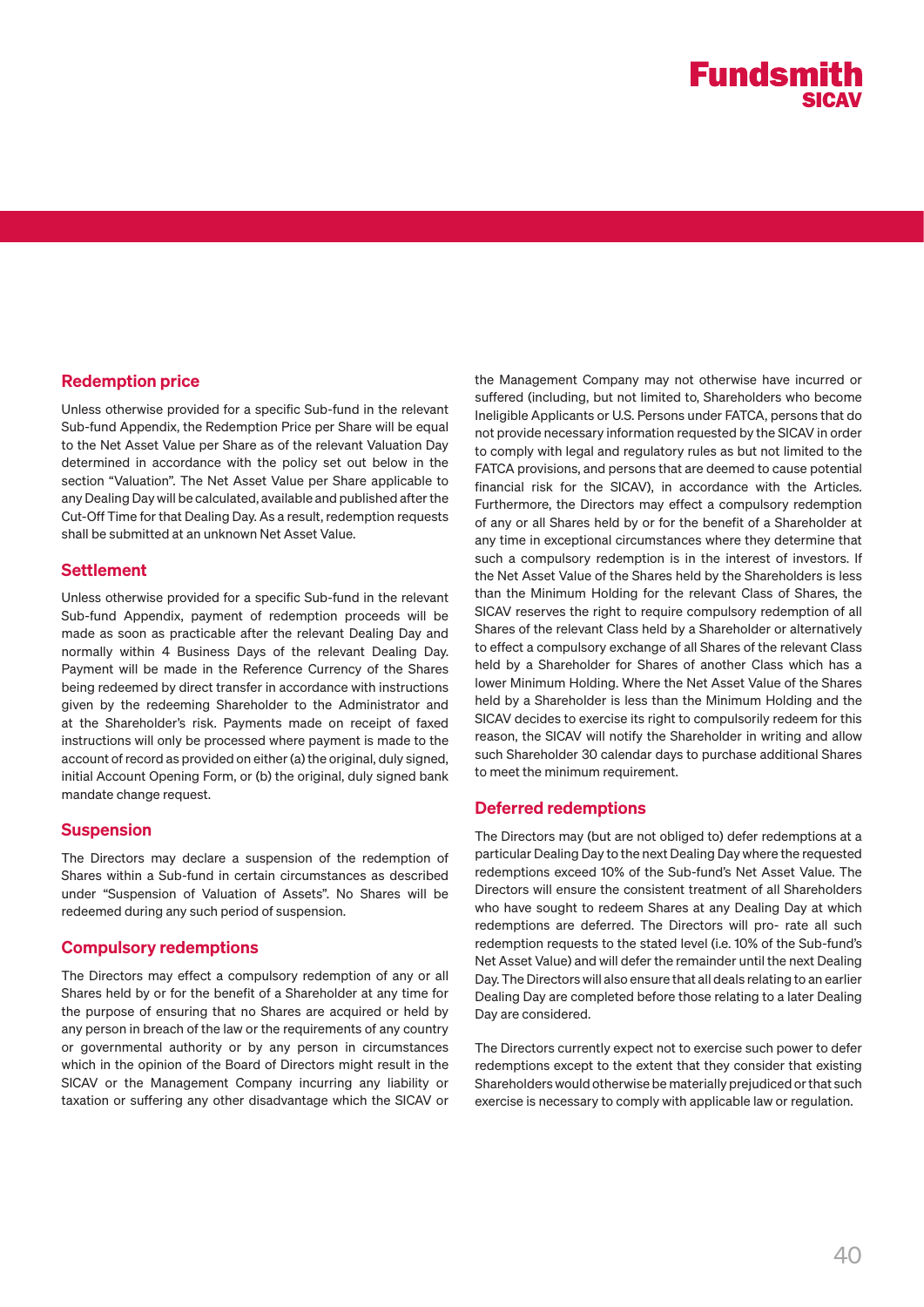

#### Redemptions in kind

The SICAV shall have the right, if the Board of Directors so determines, to satisfy payment of the Redemption Price, to any Shareholder who agrees, in kind by allocating to such Shareholder investments from the portfolio of assets of the relevant Sub-fund equal in value (calculated in the manner described in the Articles) as of the Valuation Day, when the Redemption Price is calculated, to the value of the Shares to be redeemed. The nature and type of assets to be transferred in such case shall be determined on a fair and reasonable basis and without prejudicing the interests of the other holders of Shares and the valuation used shall be confirmed by a special report of the auditor of the SICAV. The costs of any such transfers shall be borne by the transferee.

#### Anti-money laundering

Investors should note that the Directors may refuse to settle a redemption request if it is not accompanied by such additional information as they, or the Administrator on their behalf, may reasonably require. This power may, without limitation to the generality of the foregoing, be exercised where proper information has not been provided for anti-money laundering verification purposes as described under "Subscriptions".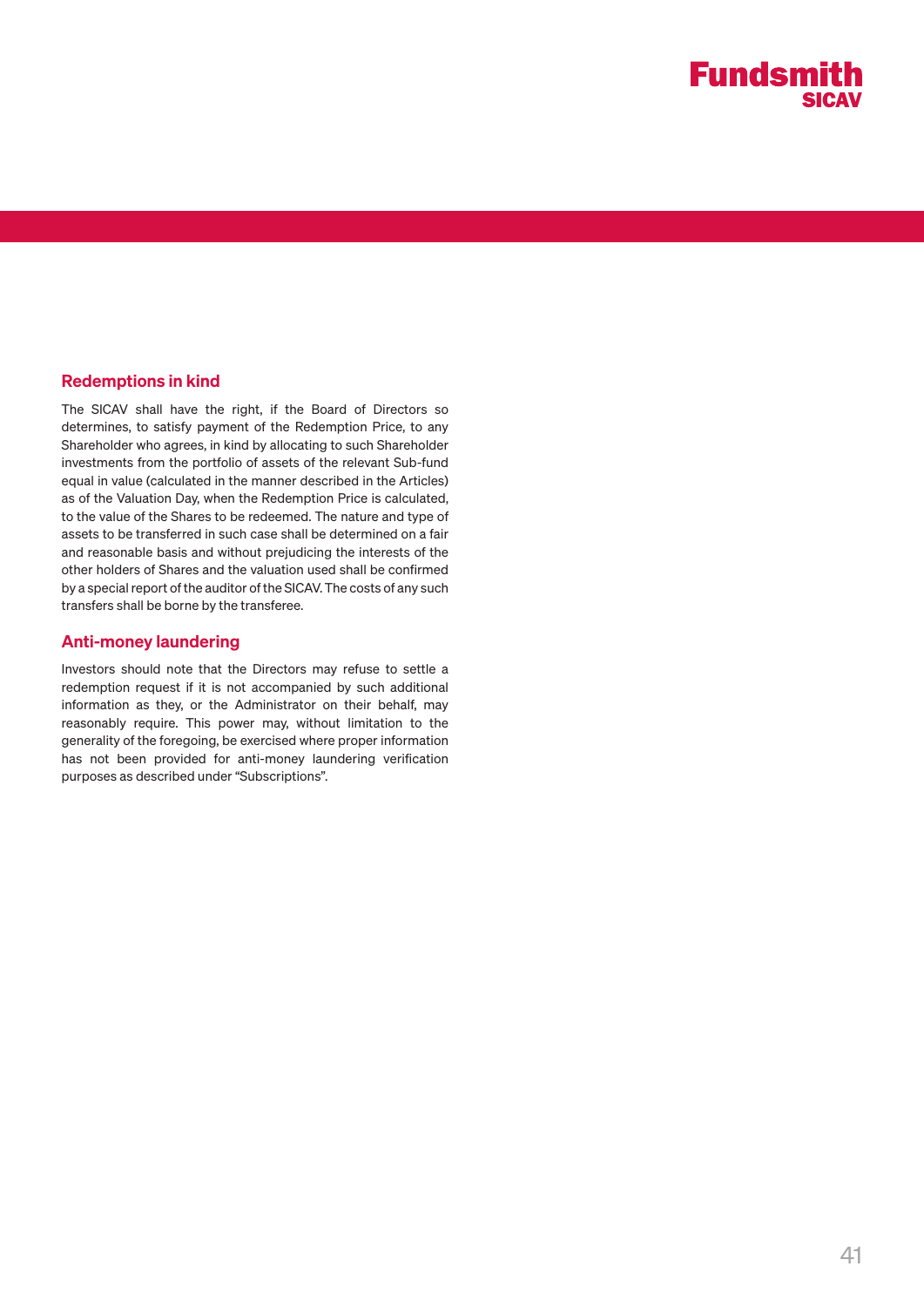

## Exchanging between share classes

Except when issues and redemptions of Shares have been<br>suspended in the circumstances described under "Suspension<br>of Valuation of Assets", holders of Shares of a Sub-fund may<br>request an exchange of some or all of their Sha suspended in the circumstances described under "Suspension of Valuation of Assets", holders of Shares of a Sub-fund may request an exchange of some or all of their Shares in one Class of a Sub-fund (the "Original Class") for Shares in another Class of that or another Sub-fund (the "New Class"). Such exchanges can only take place, if following the exchange, the Shareholder's holding in the New Class will satisfy the criteria and applicable Minimum Holding requirements of that Class.

#### Procedure

Instructions for the conversion of Shares may be made by email, by post, by fax, by way of SWIFT or other electronic means (including conversions submitted in Portable Document Format (PDF) as an attachment to an email sent to the email address indicated in the Application Form), in accordance with the investors' instructions on the Application Form. Each application will be subject to appropriate security clearance procedures to protect the interests of investors.

The SICAV, the Management Company and the Administrator shall not be responsible for any risks associated with using and relying on emails, e.g. network errors, interceptions or corruptions by unauthorised persons, miscommunication, incorrect destination, failure of technical infrastructure, or any other risks related to electronic communication.

Shareholders should send a completed exchange request in the form available from the Administrator to be received by the Administrator prior to the earlier of the Cut-Off Time for redemptions in the Original Class and the Cut-Off Time for subscriptions in the New Class. Any applications received after such time will be dealt with on the next Dealing Day.

The Directors may at their absolute discretion reject any request for the exchange of Shares in whole or in part.

Fractions of Shares to two decimal places may be issued by a Sub-fund on exchange where the value of Shares exchanged from the Original Class is not sufficient to purchase an integral number of Shares in the New Class and any balances representing entitlements of less than a fraction of a Share to two decimal places will be retained by the Sub-fund in order to discharge administration costs.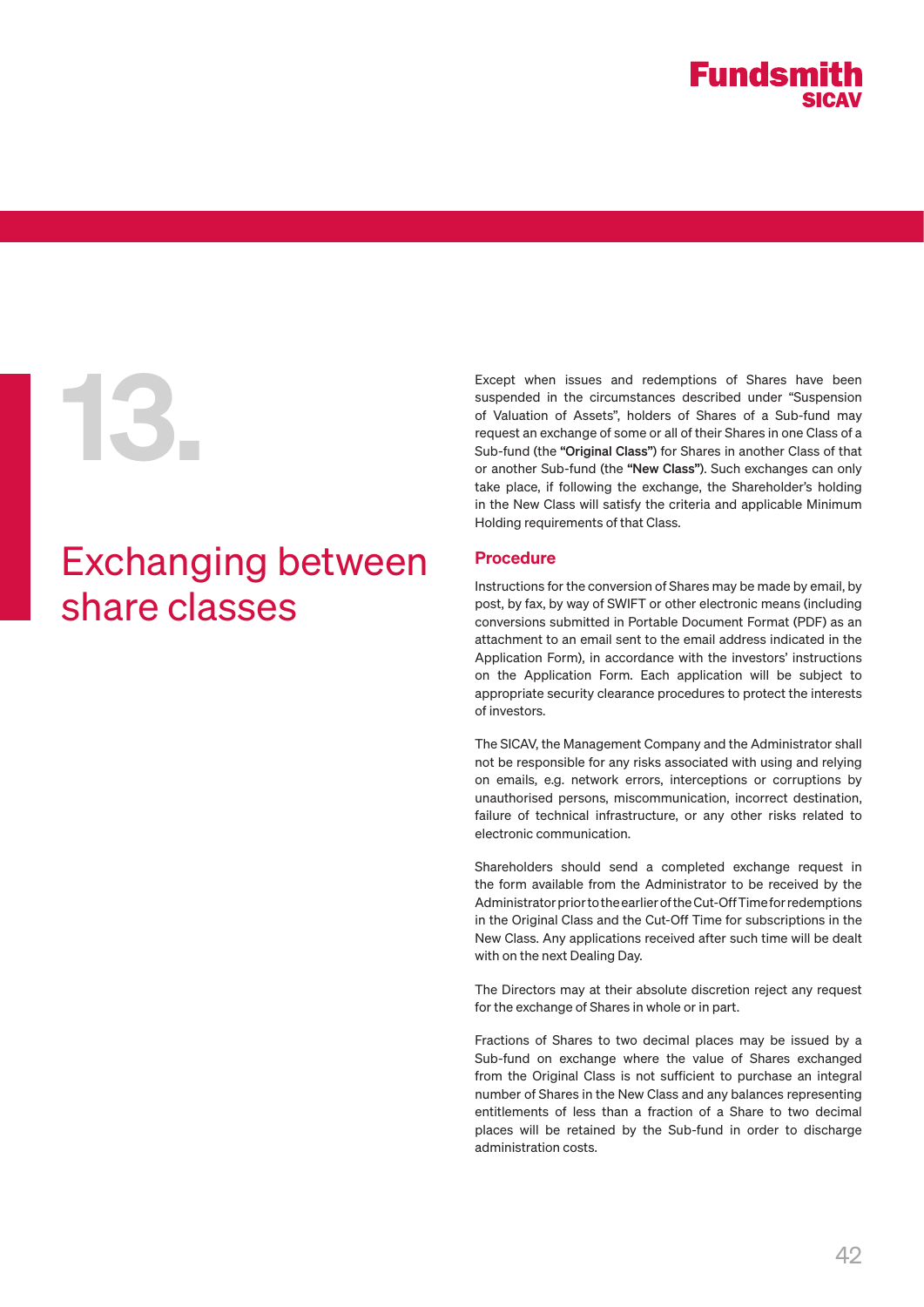An exchange request, once given, is irrevocable save with the consent of the Directors (which may be withheld in their discretion) or in the event of a suspension of calculation of the Net Asset Value of the Sub-fund in respect of which the exchange requests are made.

An exchange of Shares of one Class for Shares of another Class will be treated as a redemption of Shares and a simultaneous purchase of Shares. An exchanging Shareholder may, therefore, realise a taxable gain or loss in connection with the conversion under the laws of the country of the shareholder's citizenship, residence or domicile.

The number of Shares of the New Class to be issued will be calculated in accordance with the following formula:

$$
S = (R \times NAV)
$$
  
SP

where:

S is the number of Shares of the New Class to be allotted.

R is the number of Shares in the Original Class to be redeemed.

NAV is the Net Asset Value per Share of the Original Class as at the relevant Dealing Day.

SP is the Net Asset Value per Share of the New Class as at the relevant Dealing Day.

All terms and notices regarding the subscription and redemption of Shares shall equally apply, where relevant, to the exchange of Shares.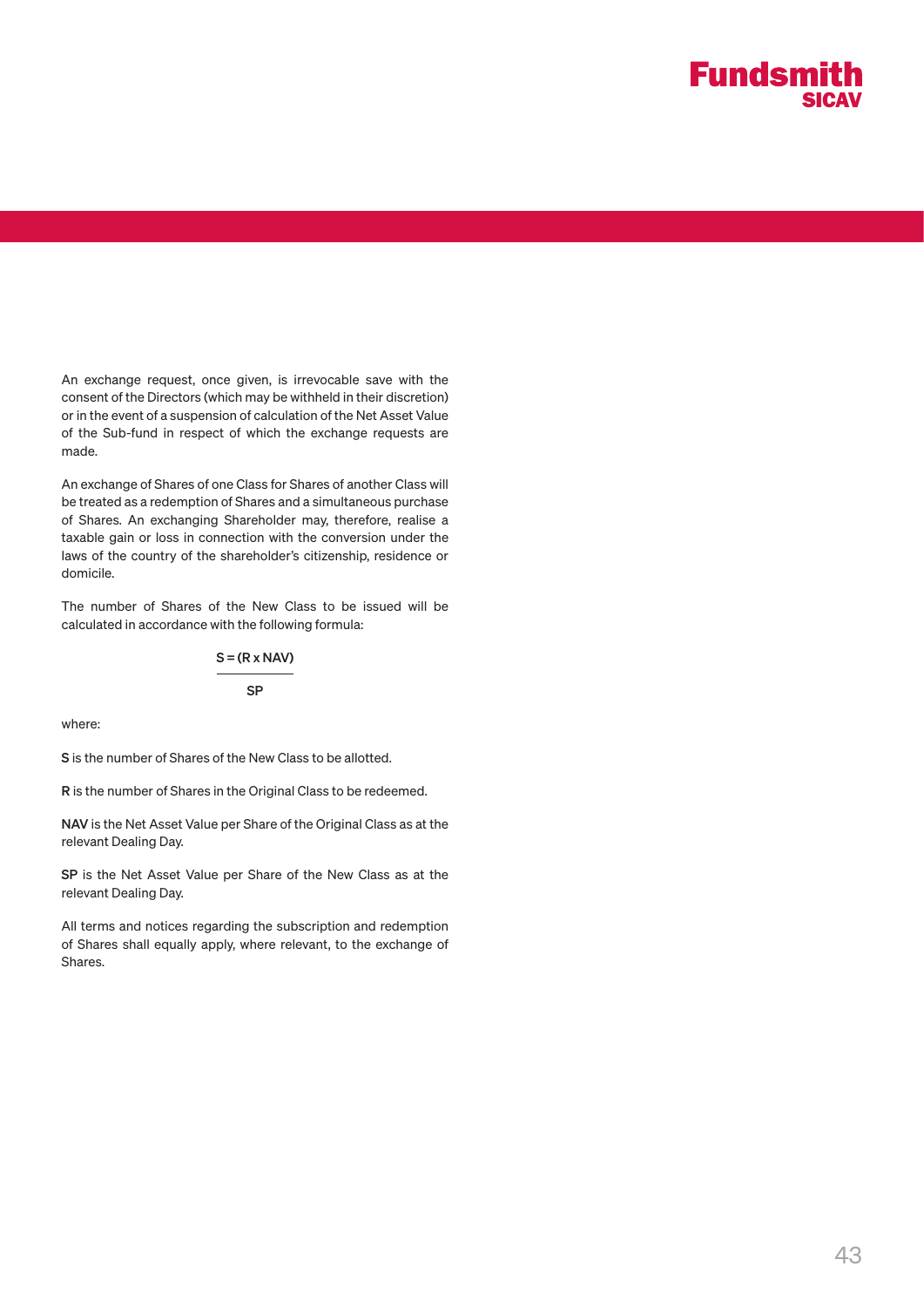

# Prevention of late trading and market timing

Late trading is to be understood as the acceptance of a subscription, conversion or redemption order for shares in a fund after the time limit fixed for accepting orders on the relevant day and the execution of such order subscription, conversion or redemption order for shares in a fund after the time limit fixed for accepting orders on the relevant day and the execution of such order at the price based on the net asset value applicable to such same day.

The SICAV considers that the practice of late trading is not acceptable as it violates the provisions of this Prospectus which provide that an order received after the Cut-Off Time is dealt with at a Subscription or Redemption Price based on the Net Asset Value calculated on the next applicable Dealing Day. As a result, subscriptions, exchanges and redemptions of Shares shall be dealt with at an unknown Net Asset Value. The Cut-Off Time with respect to a Dealing Day for each Class of Shares is set out in Appendix 1 to this Prospectus.

Market timing is to be understood as an arbitrage method through which an investor systematically subscribes and redeems or converts units or shares of the same undertaking for collective investment within a short time period, by taking advantage of time differences and/or imperfections or deficiencies in the method of determination of the Net Asset Value of the undertaking for collective investment.

The SICAV considers that the practice of market timing is not acceptable as it may affect the SICAV's performance through an increase of the costs and/or entail a dilution of the profit. As a result, the SICAV reserves the right to refuse any application for subscription or exchange of Shares which might or appears to be related to market timing practices and to take any appropriate measures in order to protect investors against such practice.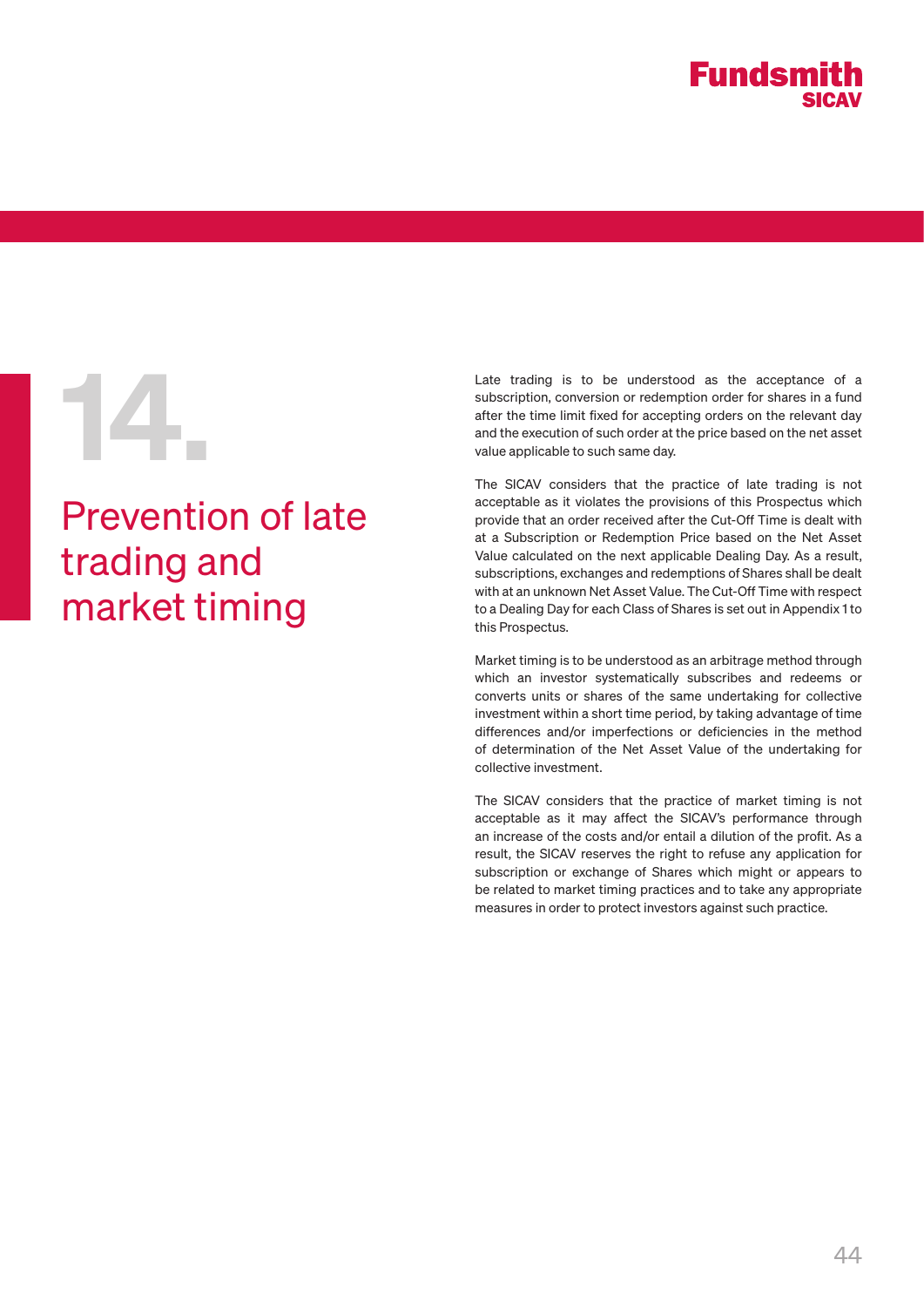# Valuation

**15. Net asset value and valuation of assets**<br>The Net Asset Value of each Class and each Sucalculated by the Administrator as of each Va<br>accordance with the Articles. The Net Asset Value<br>will be expressed in the relevant R The Net Asset Value of each Class and each Sub-fund will be calculated by the Administrator as of each Valuation Day in accordance with the Articles. The Net Asset Value of each Class will be expressed in the relevant Reference Currency of the relevant Class in a Sub-fund.

> The Net Asset Value of each Sub-fund shall be determined as of the Valuation Day by valuing the assets of the Sub-fund (including income accrued but not collected) and deducting the liabilities of the Sub-fund.

> The Net Asset Value attributable to a Sub-fund shall be determined as of the Valuation Day by calculating that portion of the Net Asset Value of the Sub-fund as of the Valuation Day by reference to the number of Shares in issue in each Sub-fund as of the relevant Valuation Day subject to adjustment to take account of assets and/ or liabilities attributable to the Sub-fund.

> The Net Asset Value per Share of each Sub-fund shall be calculated as of the Valuation Day by dividing the Net Asset Value of the Subfund by the total number of Shares in issue or deemed to be in issue in that Sub-fund as of the relevant Valuation Day and rounding down the resulting total to two decimal places (after the cents) or such number of decimal places as the Directors may determine.

- A. The assets of the SICAV shall be deemed to include:
	- (a) all cash on hand or on deposit, including any interest accrued thereon:
	- (b) all bills and demand notes and accounts receivable (including proceeds of securities sold but not settled);
	- (c) all bonds, time notes, shares, stock, units/shares in undertakings for collective investment, debenture stocks, subscription rights, warrants, options and other investments and securities owned or contracted for by the Company;
	- (d) all stock, stock dividends, cash dividends and cash distributions receivable by the Company (provided that the Company may make adjustments with regard to fluctuations in the market value of securities caused by trading ex-dividends, ex-rights, or by similar practices);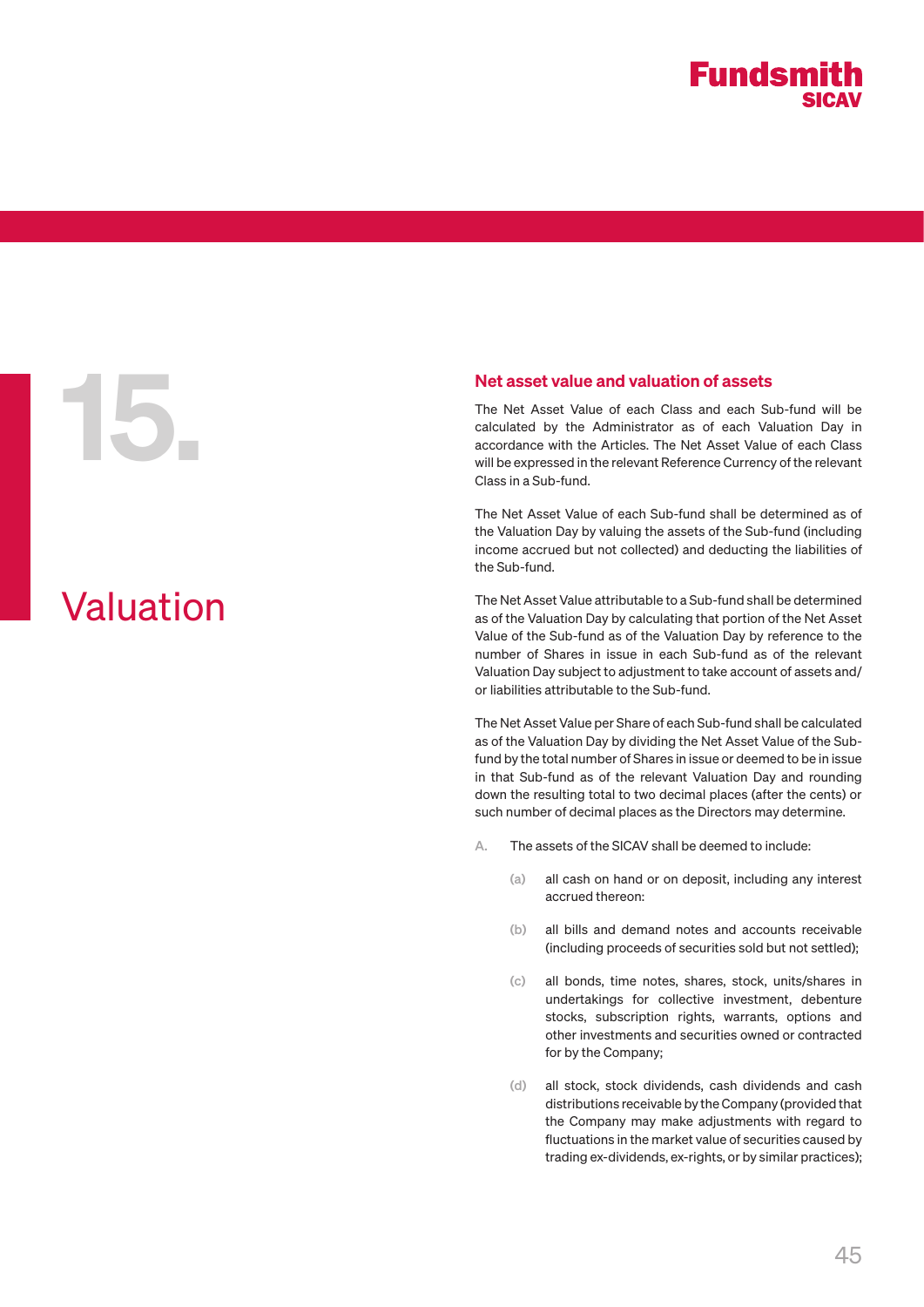

- (e) all interest accrued on any interest-bearing securities owned by the Company except to the extent that the same is included or reflected in the principal amount of such security;
- (f) the preliminary expenses of the Company insofar as the same have not been written off, provided that such preliminary expenses may be written off directly from the capital of the Company, and
- (g) all other assets of every kind and nature, including prepaid expenses.
- B. The value of such assets shall be determined as follows:
	- 1) The value of any cash on hand or on deposit, bills and demand votes and accounts receivable, prepaid expenses, cash dividends and interest declared or accrued as aforesaid and not yet received shall be deemed to be the full amount thereof, unless in any case the same is unlikely to be paid or received in full, in which case the value thereof shall be arrived at after making such discount as the SICAV may consider appropriate in such case to reflect the true value thereof.
	- 2) The value of securities and/or financial derivative instruments which are listed or dealt in on any stock exchange is based on the last available price.
	- 3) The value of securities and/or financial derivative instruments dealt in on any other regulated market is based on the last available price.
	- 4) In the event that any of the securities held in the SICAV's portfolios on the relevant day are not listed or dealt in on any stock exchange or other regulated market or if, with respect to securities quoted or dealt in on any stock exchange or dealt in on any other regulated market or if the price as determined pursuant to sub-paragraphs 2) or 3) is not representative of the fair market value of the relevant securities, the value of such securities will be determined based on the reasonably foreseeable sales price determined prudently and in good faith.
- 5) The financial derivative instruments which are not listed on any official stock exchange or traded on any other regulated market will be valued in a reliable and verifiable manner on a daily basis and verified by a competent professional appointed by the SICAV in accordance with market practice.
- 6) Units or shares in open-ended investment funds shall be valued at their last available net asset value reduced by any applicable redemption charge.
- 7) Liquid assets and money market instruments may be valued at mark-to-market, mark-to-model and/or using the amortised cost method, which approximates market value.

In calculating the Net Asset Value there shall be deducted from the assets of the SICAV:

- (a) all borrowings, loans, bills and accounts payable and all accrued interest on loans or borrowings of the SICAV (including accrued fees for commitment for such loans or borrowings);
- (b) all accrued or payable expenses, including, but not limited to, administrative expenses, the remuneration of the Administrator, the Depositary, the Management Company, the Investment Manager, the investment advisor (if any) and any service providers of the SICAV, together with a sum equal to the value added tax chargeable thereon (if any);
- (c) all known liabilities, present and future, including all matured contractual obligations for payments of money or property, including the amount of any unpaid dividends declared by the SICAV;
- (d) an appropriate provision for future taxes based on capital and income to the Valuation Day, as determined from time to time by the SICAV, and other reserves, if any, authorised and approved by the Board of Directors, as well as such amount (if any) as the Board of Directors may consider to be an appropriate allowance in respect of any contingent liabilities of the SICAV;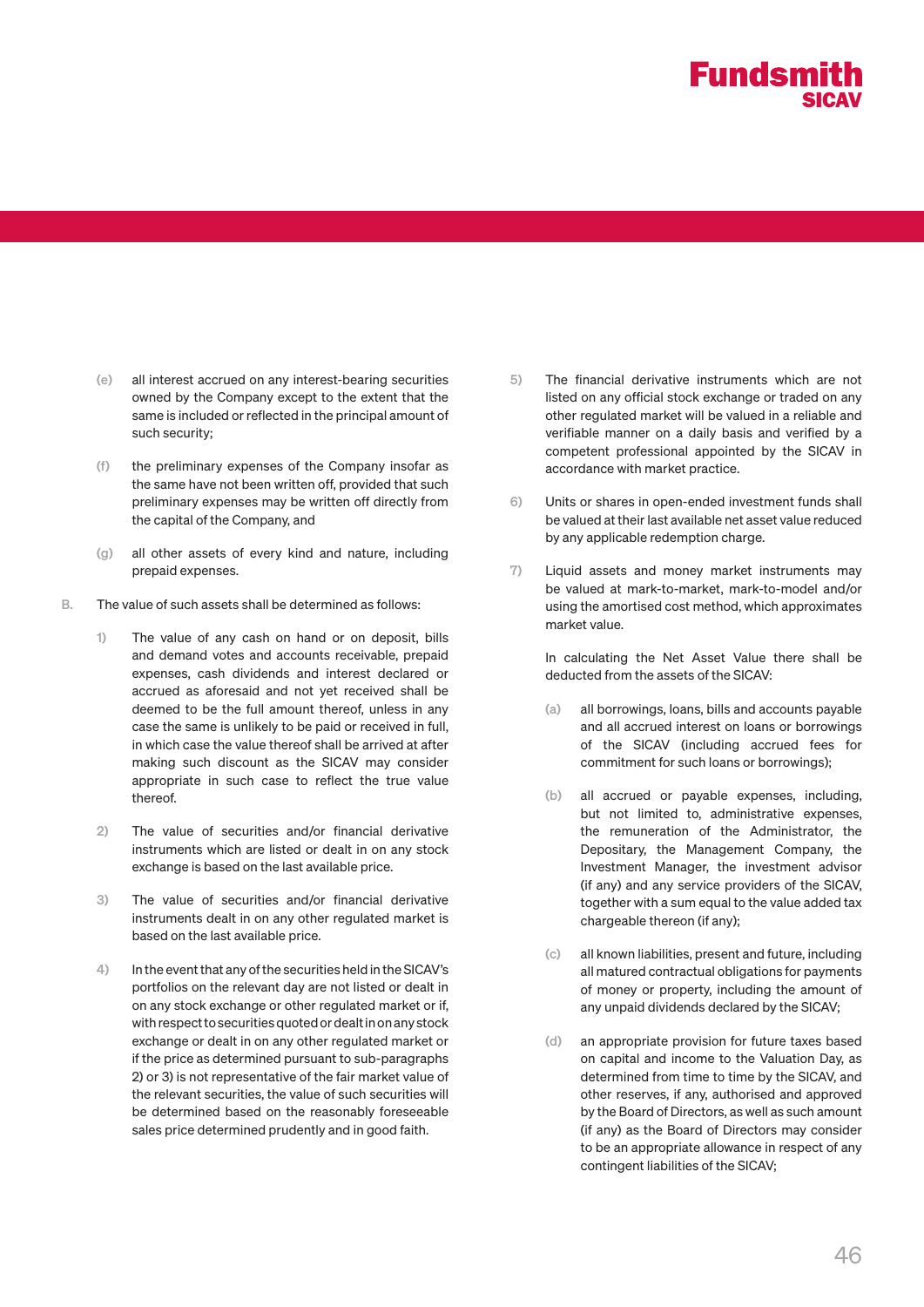

- (e) an amount as of the relevant Valuation Day representing the projected liability of the relevant calls on Shares in respect of any warrants issued and/or options written by the SICAV; and
- (f) an amount as of the relevant Valuation Day representing the projected liability of the SICAV in respect of costs and expenses to be incurred by the SICAV in the event of a subsequent liquidation:
- (g) the formation expenses of the SICAV insofar as the same have not been written off; and
- (h) the total amount (whether actual or estimated by the Directors) of any other liabilities properly payable out of the assets of the SICAV (including all establishment, operational and ongoing administrative fees, costs and expenses) as of the relevant Valuation Day, in accordance with the Articles.

In calculating the Net Asset Value of each Sub-fund the following principles will apply:

- (a) The Board of Directors may at its discretion permit any other method of valuation to be used if they consider that such method of valuation better reflects value generally or in particular markets or market conditions and is in accordance with good practice.
- (b) Shares of the SICAV to be redeemed under the Articles shall be treated as existing and taken into account until immediately after the time specified by the Board of Directors as of the Valuation Day on which such redemption is made and from such time and until paid by the SICAV the price therefore shall be deemed to be a liability of the SICAV.
- (c) Shares to be issued by the SICAV shall be treated as being in issue as from the time specified by the Board of Directors as of the Valuation Day on which such issue is made and from such time and until received by the SICAV. The price therefore shall be deemed to be a debt due to the **SICAV**
- (d) The value of all assets and liabilities not expressed in the reference currency of a Class will be converted into the reference currency of such Class at the rate of exchange determined as of the relevant Valuation Day in good faith by or under procedures established by the Board of Directors.
- (e) Where, as of any Valuation Day, a Sub-fund has contracted to:
	- purchase any asset, the value of the consideration to be paid for such asset shall be shown as a liability of the SICAV and the value of the asset to be acquired shall be shown as an asset of a Sub-fund; or
	- sell any asset, the value of the consideration to be received for such asset shall be shown as an asset of the SICAV and the asset to be delivered shall not be included in the assets of a Sub-fund,

but provided, in each case, (i) that if the exact value or nature of such consideration or such asset is not known as of such Valuation Day, then its value shall be estimated by a Sub-fund, and (ii) unless the Directors have reason to believe such purchase or sale will not be completed.

- (f) The Board of Directors, in its absolute discretion, may permit some other method of valuation to be used if it considers that such valuation better reflects the fair value of any asset and / or liability of a Sub-fund.
- $(a)$  There shall be added to the assets of a Sub-fund a sum representing any interest, dividends or other income accrued but not received and a sum representing unamortised expenses.
- (h) There shall be added to the assets of the SICAV any actual or estimated amount of any taxation of a capital nature which may be recoverable by a Sub-fund and the total amount (whether actual or estimated by the Directors or their delegate) of any claims for repayment of any taxation levied on income or capital gains including claims in respect of double taxation relief.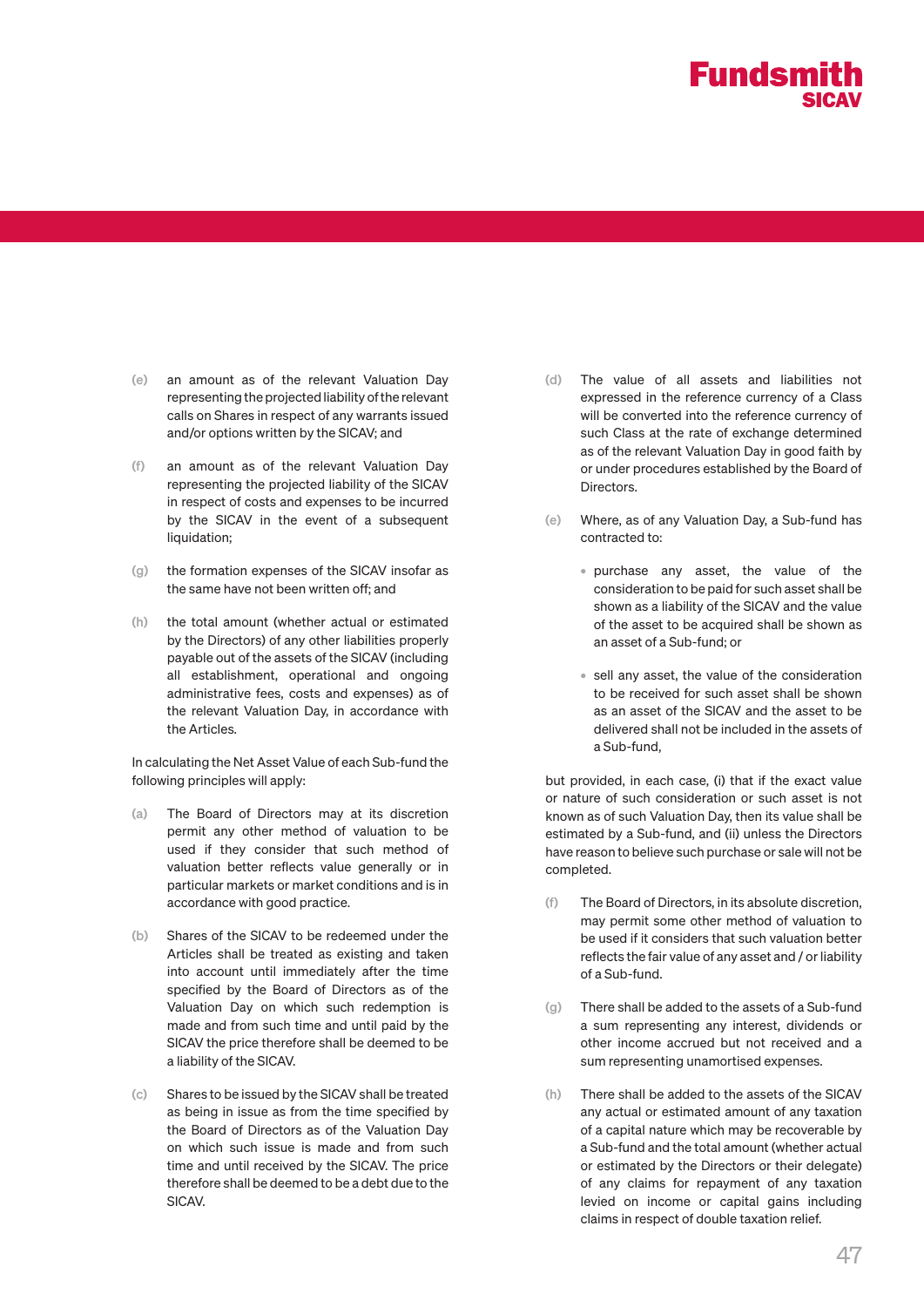In the absence of fraud, bad faith, gross negligence or manifest error, every decision taken by the Directors or any committee of the Directors or any duly authorised person on behalf of the SICAV in calculating the Net Asset Value of a Sub-fund or the Net Asset Value per Share shall be final and binding on the Sub-fund and on present, past or future Shareholders, subject to the Articles.

The Directors have delegated to the Administrator the day to day responsibility for the calculation of the Net Asset Value and Net Asset Value per Share.

#### Swing pricing

A Sub-fund may suffer a reduction in value of its investment as a result of the transaction costs incurred in the purchase and sale of its underlying investments and the spread between the buying and selling prices of such investments caused by subscriptions, redemptions and/or conversions in and out of a Sub-fund. This is known as "dilution".

In order to counter this and to protect shareholders' interests, the Board of Directors may decide to apply a "swing pricing" as part of the valuation policy.

This will mean that in certain circumstances, the Board may make adjustments in the calculations of the Net Asset Values per Share, to counter the impact of dealing and other costs on occasions when these are deemed to be significant.

If on any Valuation Day the aggregate transactions in Shares of a Sub-fund result in a net increase or decrease of Shares which exceeds a threshold set by the Board from time to time (relating to the cost of market dealing for the Sub-fund), the Net Asset Value will be adjusted by an amount (not exceeding 0.25% of the Net Asset Value) which reflects both the estimated fiscal charges and dealing costs that may be incurred by a Sub-fund and the estimated bid/offer spread of the assets in which a Sub-fund invests. This maximum amount will not vary even in case of change of market conditions (i.e. it will not be increased in unusual market conditions). The adjustment will be an addition when the net movement results in an increase of all Shares of a Sub-fund and a deduction when it results in a decrease.

The Management Company has implemented a swing pricing mechanism policy, which has been approved by the Board as well as specific operational procedures governing the day-to-day application of the swing pricing mechanism. The applicable swing factor will be determined on the basis of the below mentioned factors and is then approved by the Board.

Swing pricing is applied on the capital activity of a Sub-fund and does not address the specific circumstances of each individual investor transaction. The decision to swing is based on the overall net-flows into a Sub-fund, not per Share Class. The swing pricing adjustments aims to protect the overall performance of a Sub-fund, to the benefit of existing investors.

#### Publication of net asset value per share

The Net Asset Value per Share of each Sub-fund may be obtained free of charge from, and will be available at, the offices of the Administrator during business hours in Luxembourg as well as on the website of the SICAV at www.fundsmith.eu.

The Net Asset Value per Share applicable to any Dealing Day will be calculated, available and published after the Cut-Off Time for that Dealing Day.

#### Suspension of determination of net asset value

The Directors may at any time and from time to time suspend the determination of the Net Asset Value per Share of any Sub-fund and the issue, conversion and redemption of Shares during:

- (a) any period when any of the principal stock exchanges or markets on which any substantial portion of the investments of the Company attributable to such Sub-fund from time to time are quoted or dealt in is closed otherwise than for ordinary holidays, or during which dealings therein are restricted or suspended;
- (b) the existence of any state of affairs which constitutes an emergency as a result of which disposals or valuation of assets owned by the Company attributable to such Sub-fund would be impracticable; or
- any breakdown or restriction in the means of communication normally employed in determining the price or value of any of the investments attributable to any particular Sub-fund or the current price or values on any stock exchange; or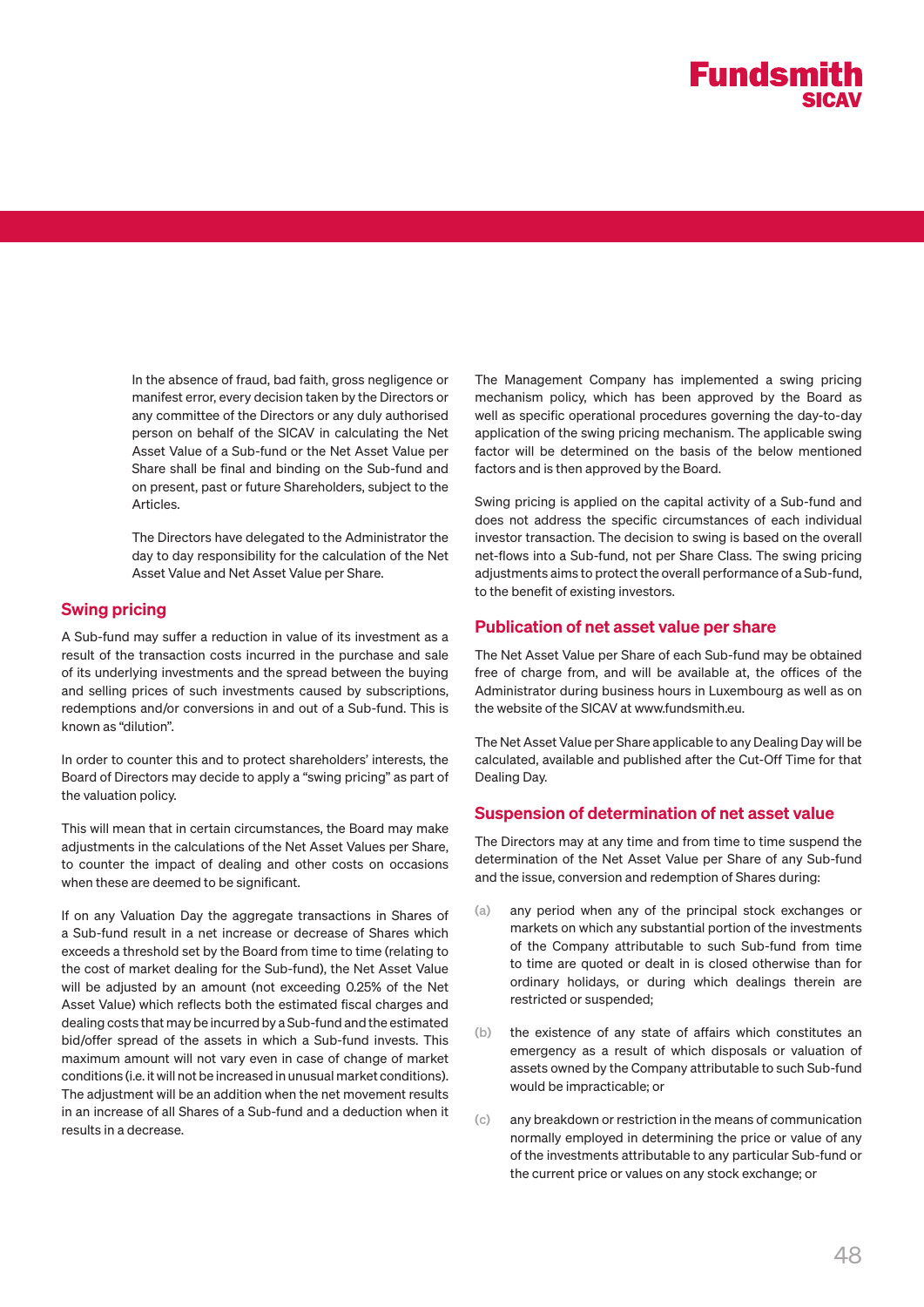- (d) any period when the SICAV is unable to repatriate funds for the purpose of making payments on the redemption of such Shares or during which any transfer of funds involved in the realisation or acquisition of investments or payments due on redemption of such Shares cannot in the opinion of the Board of Directors be effected at normal rates of exchange; or
- (e) if the Board of Directors has determined that there has been a material change in the valuations of a substantial proportion of the investments of the SICAV attributable to a particular Sub-fund in the preparation or use of a valuation or the carrying out of a later or subsequent valuation; or
- (f) during any other circumstance or circumstances where a failure to do so might result in the SICAV or its Shareholders incurring any liability to taxation or suffering other pecuniary disadvantages or any other detriment which the Company or its Shareholders might so otherwise have suffered; or
- (g) during any period when the determination of the net asset value per Share of and/or the redemptions in the underlying investment funds representing a material part of the assets of the relevant Sub-fund is suspended; or
- (h) any period when, in the opinion of the Board of Directors, there exists unusual circumstances where it would be impracticable or unfair towards the Shareholders to continue dealing in the Shares of any Class of a Sub-fund; or
- $(i)$  in the event of winding up or liquidation of the SICAV or of a Sub-fund, in which event the Board of Directors may decide to suspend the determination of the Net Asset Value as from the date of its decision to propose to the Shareholders the winding up or liquidation of the SICAV or the date of its decision to wind up or liquidate the relevant Sub-fund; or
- (j) while the Net Asset Value of any subsidiary of the SICAV may not be determined accurately; or
- (k) when the master UCITS of a feeder UCITS Class temporarily suspends the repurchase, redemption or subscription of its units, whether on its own initiative or at the request of its competent authorities; or
- (l) any period where circumstances exist that would justify the suspension for the protection of Shareholders in accordance with the UCI Law.

Any suspension of valuation of the Net Asset Value of a Sub-fund and the issue, exchange and redemption of Shares in any Class of a Sub-fund shall be publicised by the SICAV and shall be notified to Shareholders having made an application for subscription, redemption or conversion of Shares for which the calculation of the Net Asset Value has been suspended.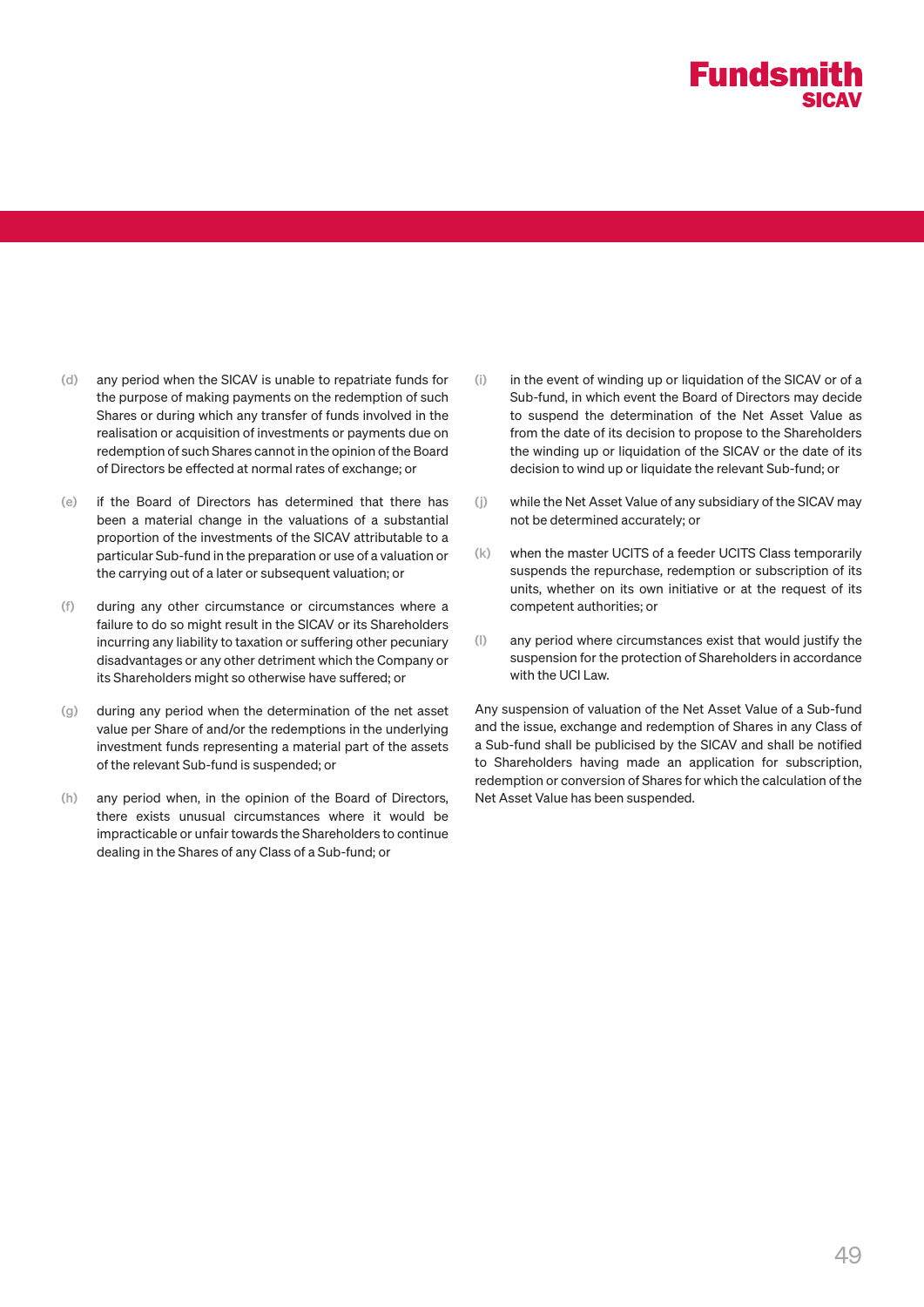

## Fees and expenses

Any fees or expenses payable by a Shareholder or out of the<br>assets of the SICAV, respectively of each Sub-fund are set out in<br>this section.<br>Any costs incurred by the SICAV, which are not attributable to a<br>specific Sub-fund assets of the SICAV, respectively of each Sub-fund are set out in this section.

Any costs incurred by the SICAV, which are not attributable to a specific Sub-fund, will be charged to all Sub-funds in proportion to their net assets. Each Sub-fund will be charged with all costs or expenses directly attributable to it. Further incorporated Subfunds will only bear the initial costs relating to their own launching.

Charges relating to the creation of any new Sub-fund shall be amortised in that Sub-fund's accounts over a period not exceeding five years following the relevant new Sub-fund's launch date.

#### Charges

Unless otherwise provided for a specific Sub-fund in the relevant Sub-fund Appendix, the following charges may be charged to a Sub-fund:

#### Preliminary charge

A Sub-fund does not levy any preliminary charge on the subscription of Shares by an investor.

#### Redemption charge

A Sub-fund does not levy any redemption charge on the redemption of Shares by an investor.

#### Exchange charge

A Sub-fund does not levy any exchange charge on the exchange of Shares by an investor.

#### Fees

#### Management fee

The Management Company, the Investment Manager and the Distributor will be remunerated for their services out of an aggregate management fee, as specified in the relevant Sub-fund Appendix.

Unless otherwise provided in the Sub-fund Appendix, the Management Company and the Investment Manager will not receive any performance fee.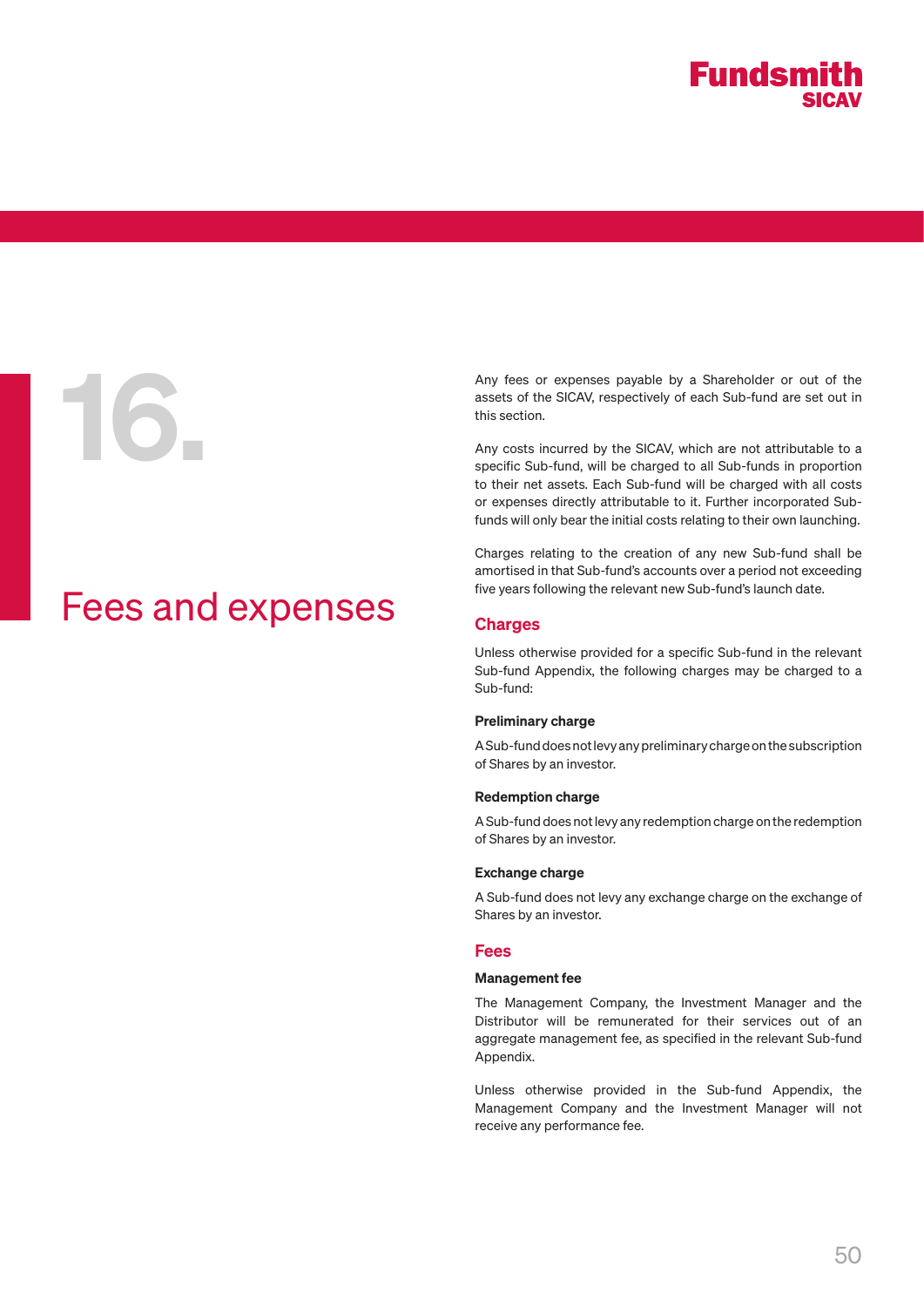The Investment Manager is entitled to appoint investment advisor(s). Such appointment will be at the cost of the Investment Manager. However, the SICAV, the Investment Manager and the investment advisor (if any) may contractually agree that the payment of the fees be effected by the SICAV (acting on behalf of the Investment Manager) out of the assets of the SICAV and/ or the relevant Sub-fund. In such a case, the management fee will be reduced in proportion to the payment made to the relevant investment advisor so that the total fees paid by the SICAV and/ or the Sub-fund, as the case may be, to the Investment Manager and to the investment advisor will never exceed the amount of the management fee, as disclosed in the relevant Sub-fund Appendix.

#### Depositary's fees

The SICAV shall pay to the Depositary out of the assets of the SICAV an annual fee, accrued as of each Valuation Day and payable monthly in arrears, at a maximum annual rate of 0.1% of the Net Asset Value for the depositary duties (including cash flow monitoring and reconciliation, asset safekeeping and verification and oversight responsibilities). The Depositary shall also be entitled to remuneration for its custody services and other ancillary services as per the Depositary Agreement.

#### Paying agents' fees

Fees and expenses of any paying agent(s) appointed by the SICAV which will be at normal commercial rates will be borne by the Subfunds.

#### Administrator's fees

The SICAV shall pay to the Administrator out of the assets of the SICAV an annual fee, accrued as of each Valuation Day and payable monthly in arrears, at a maximum annual rate of 0.06% of the Net Asset Value for the fund accounting duties. The Administrator shall also be entitled to a remuneration per transaction for the transfer agency function as well as to a remuneration for the ancillary services as per the Administration Agreement. Directors' fees

With the exception of Mr. Mainwaring, the SICAV shall pay the Directors out of the assets of the SICAV an annual fee which will be published in the corresponding annual/semi-annual report. Mr. Mainwaring shall not receive a fee for acting as Director.

#### Operating expenses and fees

Each Sub-fund bears its own operating and other expenses. Where applicable, these expenses include (but are not limited to) (a) all investment expenses (including, but not limited to, specific expenses incurred in obtaining systems, research and other information utilised for portfolio management purposes, including the costs of statistics and services, service contracts for quotation equipment and related hardware and software), (b) all fees and expenses of transactional and trade-related services including, for the avoidance of doubt and without limitation, costs incurred in arranging and participating in stocklending programme, (c) all administrative expenses and custody fees, (d) all of the charges and expenses of legal and professional advisers, accountants and auditors (including in connection with the preparation of the SICAV's tax returns), (e) all brokers' commissions, all fees for investment research and/or trade ideas, all borrowing charges on short positions taken through derivative instruments and any issue or transfer taxes or stamp duties chargeable in connection with securities transactions, (f) all taxes and corporate fees payable to governments or agencies, (g) all interest on borrowings, (h) all communication expenses with respect to investor services and all expenses of meetings of Shareholders and of preparing, printing and distributing financial and other reports, proxy forms, prospectuses and similar documents, (i) the fees and expenses of the Directors (in accordance with the Articles), including the reasonable travel expenses of the Directors and all of the costs of insurance for the benefit of the Directors (if any), (j) all litigation, regulatory investigation and indemnification expenses and extraordinary expenses not incurred in the ordinary course of business, (k) the fees of the CSSF, (l) the cost of termination of the SICAV and/or the Sub-funds, as the case may be, (m) the fees and expenses of any regulator, paying agent, representative, distributor or correspondent bank appointed in connection with the registration of the SICAV and the Sub-funds or the marketing of Shares or the application for and maintenance of particular tax treatment for the Shares in any jurisdiction, (n) the costs of any liability insurance obtained on behalf of the SICAV and the Subfunds, and (o) all other organisational and operating expenses.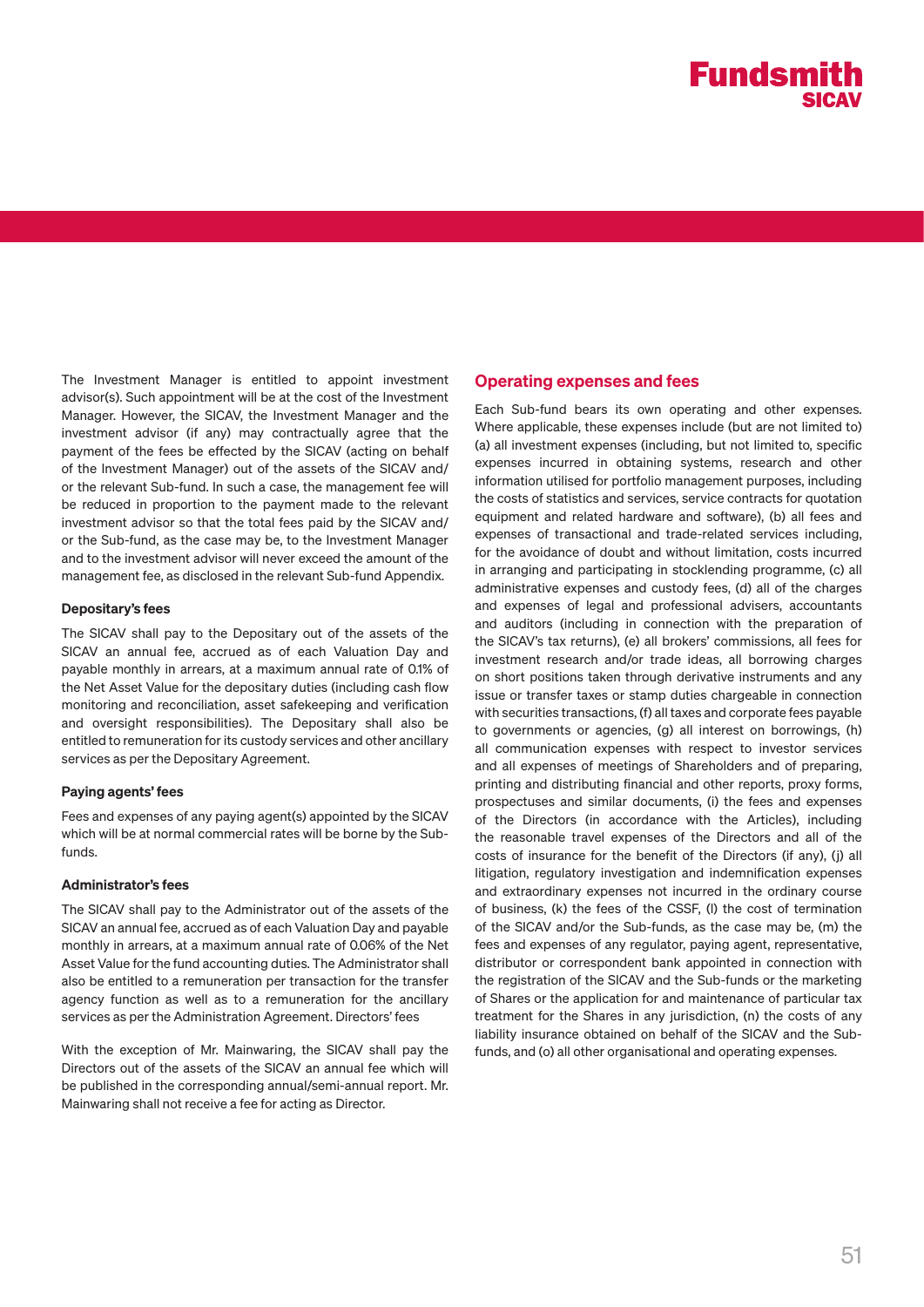Any such operating and other expenses may be deferred and amortised by the Sub-funds, in accordance with standard accounting practice, at the discretion of the Directors. An estimated accrual for operating expenses of the Sub-funds will be provided for in the calculation of the Net Asset Value of a Sub-fund. Operating expenses and the fees and expenses of service providers which are payable by the SICAV and/or the Sub-funds shall be borne by all Shares of a Sub-fund in proportion to the Net Asset Value of the relevant Sub-fund or attributable to the relevant Sub-fund provided that fees and expenses directly or indirectly attributable to a particular Sub-fund shall be borne solely by the relevant Sub-fund.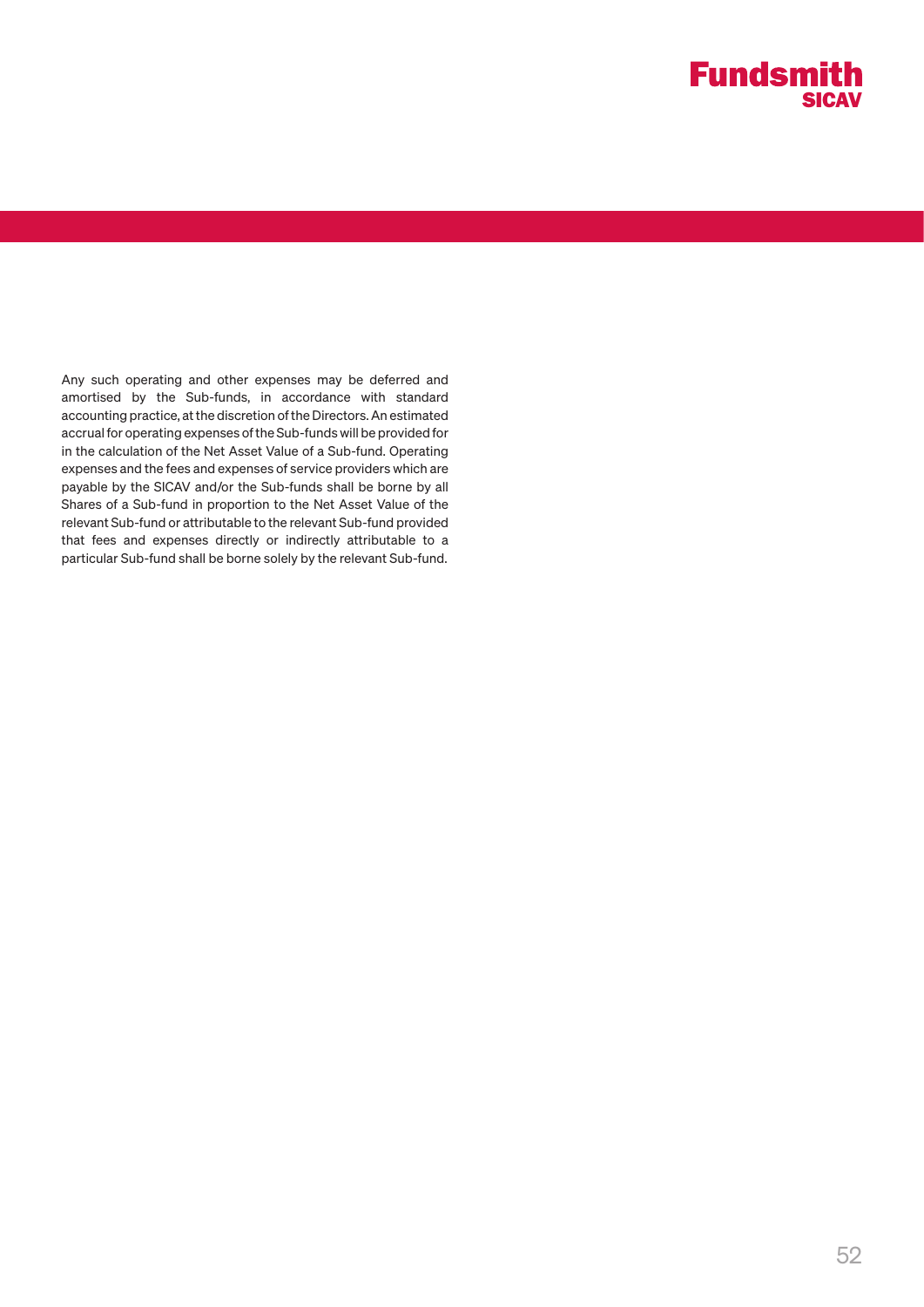# General<br>The inform<br>of the tax<br>and profit

# Taxation

The information below on Luxembourg taxation are brief summaries of the tax advice received by the Directors relating to current law and practice which may be subject to change and interpretation.

This section does not purport to be a comprehensive description of all Luxembourg tax laws and considerations that may be relevant to a decision to invest in, own, hold, or dispose of Shares.

The information given below does not constitute legal or tax advice and prospective investors should consult their own professional advisers on the possible tax consequences of buying, selling, exchanging, holding or redeeming Shares under the laws of the jurisdictions in which they may be subject to tax. Investors are also advised to inform themselves as to any exchange control regulations applicable in their country of residence.

Generally the tax consequences of acquiring, holding, exchanging, redeeming or disposing of Shares in the SICAV will depend on the relevant laws of the jurisdiction to which the Shareholder is subject. Shareholders resident in or citizens of certain countries which have anti-offshore fund legislation may have a current liability to tax on the undistributed gains of the SICAV. These consequences will vary with the law and practice of the Shareholder's country of residence, domicile or incorporation and with his personal circumstances. The Directors, the SICAV and each of the SICAV's agents shall have no liability in respect of the individual tax affairs of Shareholders.

Dividends, interest and capital gains (if any) which the SICAV receives with respect to investments may be subject to taxes, including withholding taxes, in the countries in which the issuers of investments are located. It is anticipated that the SICAV may not be able to benefit from reduced rates of withholding tax in double taxation agreements between Luxembourg and such countries. If this position changes in the future and the application of a lower rate results in a repayment to the SICAV the Net Asset Value will not be re-stated and the benefit will be allocated to the existing Shareholders rateably at the time of the repayment.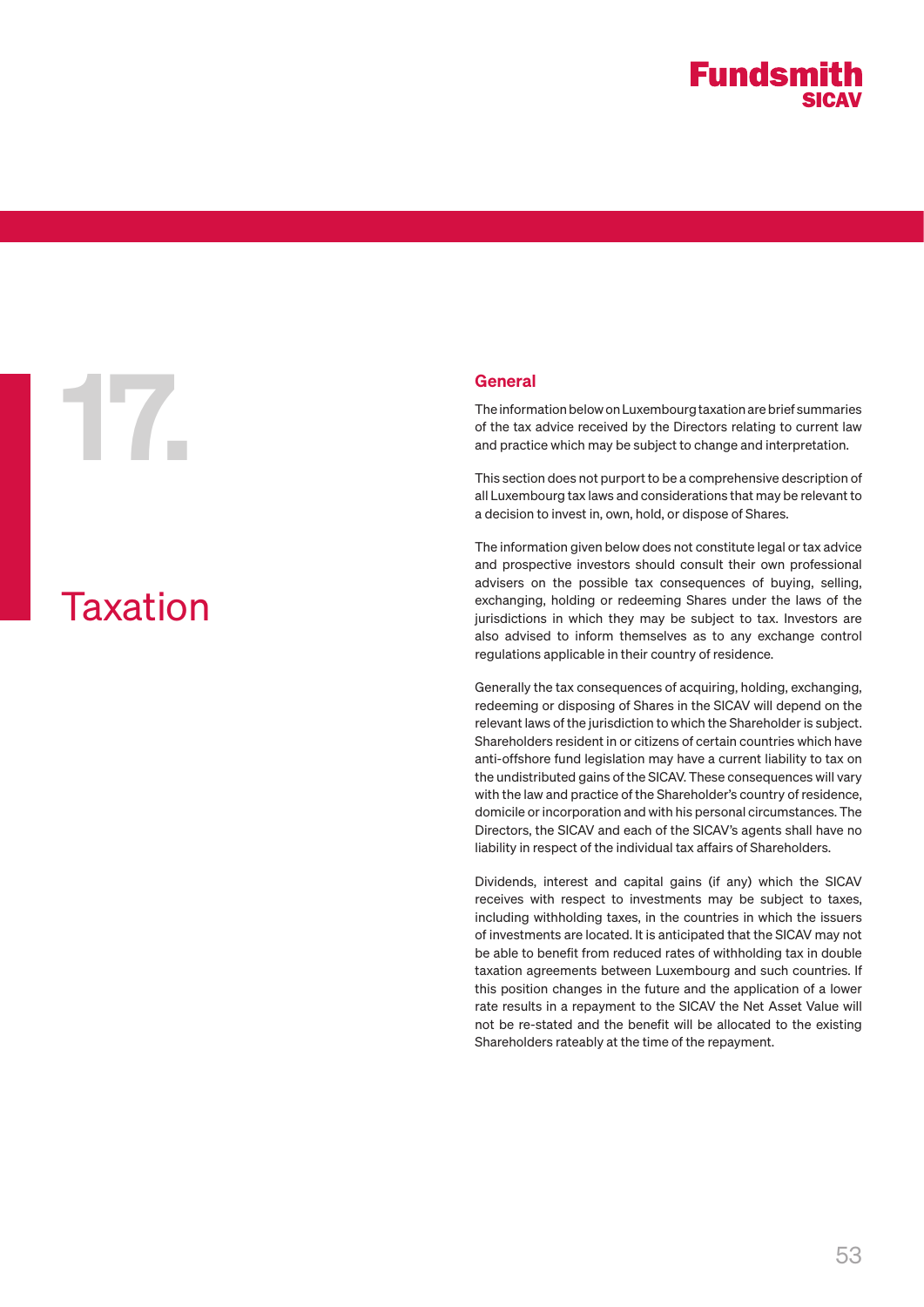

#### Luxembourg withholding tax

Interest and dividend income received by the SICAV may be subject to non-recoverable withholding tax in the source countries. The SICAV may further be subject to tax on the realised or unrealised capital appreciation of its assets in the countries of the Investments. However, the SICAV may benefit from double tax treaties entered into by Luxembourg which may provide for exemption from withholding tax or reduction of withholding tax rate.

Under current Luxembourg tax law and subject to the considerations below, there is no withholding tax on any distribution, redemption or payment made by the SICAV to its Shareholders under the Shares. There is also no withholding tax on the distribution of liquidation proceeds to the Shareholders.

#### Taxation of the SICAV in Luxembourg

The following summary is based on the law and practice currently applicable in Luxembourg and is subject to changes therein.

The SICAV is not liable to any Luxembourg tax on profits or income. The SICAV is, however, liable in Luxembourg to a subscription tax (taxe d'abonnement) of 0.05% per annum of its Net Asset Value, such tax being payable quarterly on the basis of the value of the aggregate Net Asset Value of the SICAV at the end of the relevant calendar quarter. No such tax is payable on the value of assets which consist of units or shares of other Luxembourg funds that have already been subject to such tax.

No stamp duty or other tax is payable at a proportional rate in Luxembourg on the issue of Shares against cash except a fixed registration duty of EUR 75.00 if the Articles of the SICAV are amended. No Luxembourg tax is payable on the realised capital appreciation of the assets of the SICAV.

A reduced subscription tax rate of 0.01% per annum or an exemption of the subscription tax may be applicable to certain Classes of Shares, notably those reserved to institutional investors pursuant to articles 174(2)(c) and 175 of the UCI Law. The effective rate of the subscription tax applicable to the various Classes of Shares is disclosed in Appendix 1 to this Prospectus.

Dividends and interest received by the SICAV on its investments may be subject to non-recoverable withholding or other taxes in the countries of origin.

In addition, the SICAV may be liable to certain taxes in countries where the SICAV carries out its investment activities. Those taxes are not recoverable by the SICAV in Luxembourg.

#### Taxation of shareholders

Investors should inform themselves of, and when appropriate consult their professional advisers on, the possible tax consequences of subscribing for, buying, holding, converting, redeeming or otherwise disposing of Shares under the laws of their country of citizenship, residence, domicile and/or incorporation.

It is expected that Shareholders in the SICAV will be resident for tax purposes in many different countries. Consequently, no attempt is made in this Prospectus to summarise the taxation consequences for each investor of subscribing, converting, holding or redeeming or otherwise acquiring or disposing of Shares in the SICAV. These consequences will vary in accordance with the law and practice currently in force in a Shareholder's country of citizenship, residence, domicile and/or incorporation and with his personal circumstances.

Investors should inform themselves of, and when appropriate consult their professional advisers on, the possible tax consequences of subscribing for, buying, holding, converting, redeeming or otherwise disposing of Shares under the laws of their country of citizenship, residence, domicile and/or incorporation.

#### Value added tax

The SICAV is considered in Luxembourg as a taxable person for value added tax ("VAT") purposes without any input VAT deduction right. A VAT exemption applies in Luxembourg for services qualifying as fund management services. Other services supplied to the SICAV could potentially trigger VAT and require the VAT registration of the SICAV in Luxembourg as to self-assess the VAT regarded as due in Luxembourg on taxable services (or goods to some extent) purchased from abroad.

No VAT liability arises in principle in Luxembourg in respect of any payments by the SICAV to its shareholders, to the extent such payments are linked to their subscription to the SICAV's Shares and do therefore not constitute the consideration received for any taxable services supplied.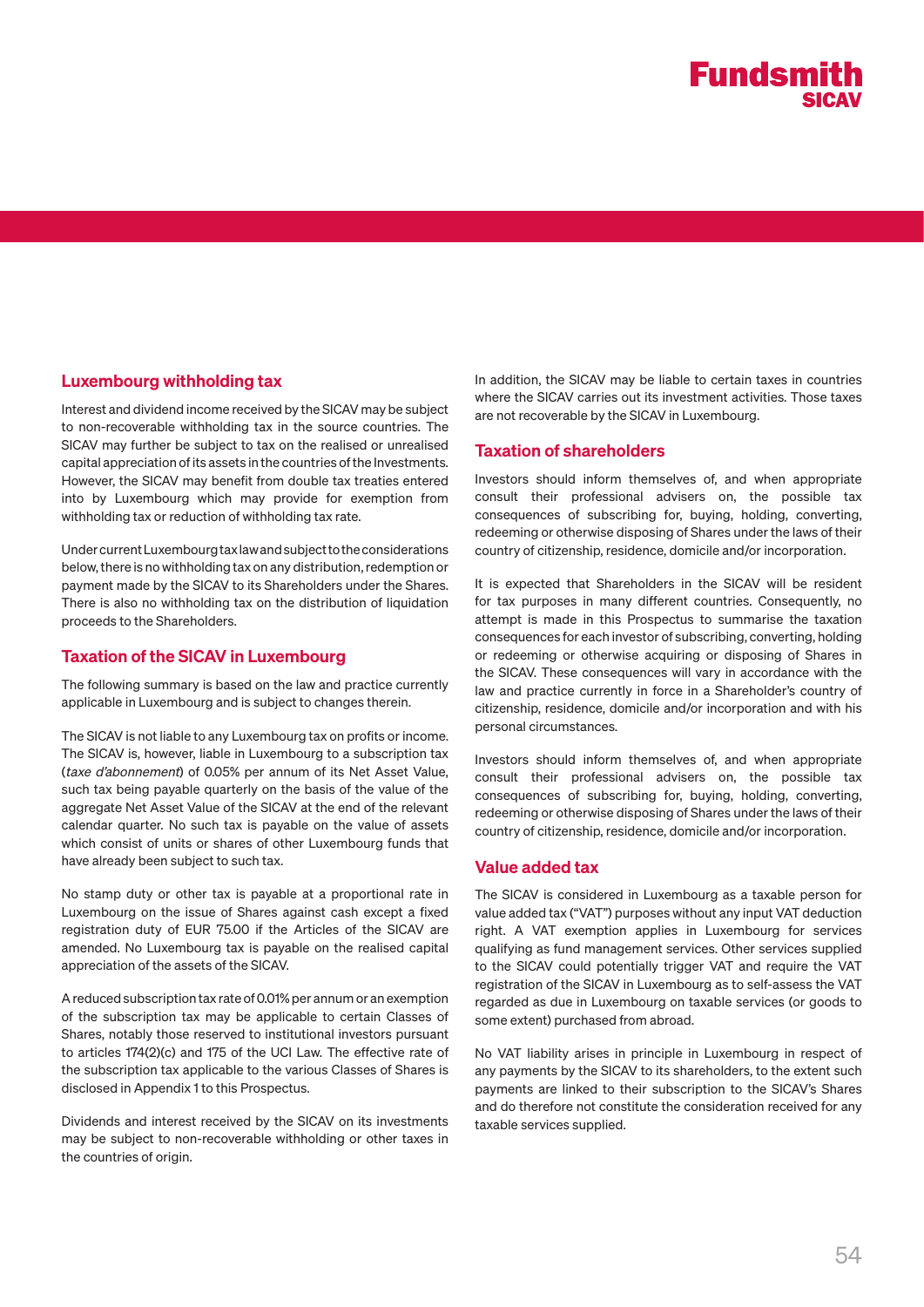#### **FATCA**

FATCA requires financial institutions outside the US ("Foreign Financial Institutions" or "FFIs") to pass information about "Financial Accounts" held, directly or indirectly, by "Specified US Persons" to the US tax authorities, the Internal Revenue Service ("IRS") on an annual basis. A 30% withholding tax is imposed on certain US source income of any FFI that fails to comply with this requirement.

On 28 March 2014, the Grand-Duchy of Luxembourg entered into a Model 1 Intergovernmental Agreement ("IGA") with the United States of America and a memorandum of understanding in respect thereof. The SICAV would hence have to comply with this Luxembourg IGA as implemented into Luxembourg law by the law of 24 July 2015 relating to FATCA (the "FATCA Law") in order to comply with the provisions of FATCA rather than directly complying with the U.S. Treasury Regulations implementing FATCA. Under the FATCA Law and the Luxembourg IGA, the SICAV may be required to collect information aiming to identify its financial account holders (including certain entities and their controlling persons) that are Specified U.S. Persons for FATCA purposes ("FATCA Reportable Accounts"). Any such information on FATCA Reportable Accounts provided to the SICAV will be shared with the Luxembourg tax authorities (Administration des Contributions Directes) which will exchange that information on an automatic basis with the IRS.

The SICAV intends to comply with the provisions of the FATCA Law and the Luxembourg IGA to be deemed compliant with FATCA and will thus not be subject to the 30% withholding tax with respect to its Share of any such payments attributable to actual and deemed U.S. investments of the SICAV. The SICAV will continually assess the extent of the requirements that FATCA, and notably the FATCA Law, place upon it.

To ensure the SICAV's compliance with FATCA, the FATCA Law and the Luxembourg IGA in accordance with the foregoing, the SICAV may:

a) request information or documentation, including W-9 or W-8 tax forms, a Global Intermediary Identification Number, if applicable, or any other valid evidence of a Shareholder's FATCA registration with the IRS or a corresponding exemption, in order to ascertain that Shareholder's FATCA status;

- b) report information concerning a Shareholder and his/her/ its account holding in the SICAV to the Luxembourg tax authorities (Administration des Contributions Directes) if such account is deemed a FATCA Reportable Account under the FATCA Law and the Luxembourg IGA;
- c) report information to the Luxembourg tax authorities (Administration des Contributions Directes) concerning payments to Shareholders with FATCA status of a nonparticipating foreign financial institution;
- d) deduct applicable U.S. withholding taxes from certain payments made to a Shareholder by or on behalf of the SICAV in accordance with FATCA, the FATCA Law and the Luxembourg IGA; and
- e) divulge any such personal information to any immediate payer of certain U.S. source income as may be required for withholding and reporting to occur with respect to the payment of such income.

By investing in the SICAV, the Shareholders acknowledge that (i) the SICAV is responsible for the treatment of the personal data provided for in the Luxembourg FATCA Law; (ii) the personal data will inter alia be used for the purposes of the Luxembourg FATCA Law; (iii) the personal data may be communicated to the Luxembourg tax authorities (Administration des Contributions Directes) and to the IRS; (iv) responding to FATCA-related questions is mandatory; and (v) the Shareholders have a right of access to and rectification of the data communicated to the Luxembourg tax authorities (Administration des Contributions Directes).

The SICAV reserves the right to refuse any subscription for Shares if the information provided or not provided does not satisfy the requirements under FATCA, the FATCA Law and the Luxembourg IGA.

Prospective investors should consult their professional advisor on the individual impact of FATCA.

All prospective investors and shareholders should consult with their own tax advisors regarding the possible implications of FATCA on their investment in the SICAV.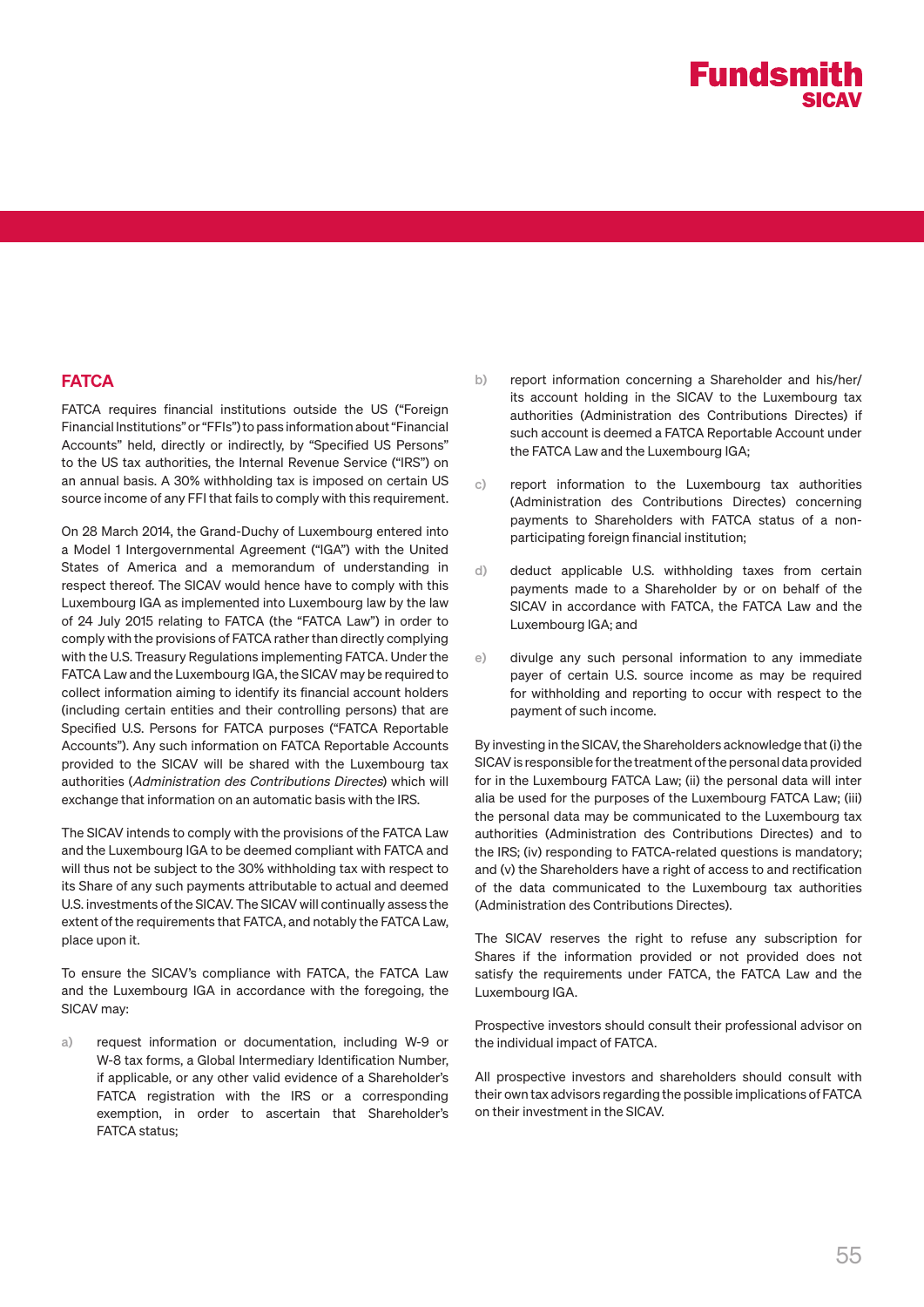

#### Automatic exchange of information

The Organisation for Economic Co-operation and Development ("OECD") has developed a common reporting standard ("CRS") to achieve a comprehensive and multilateral automatic exchange of information on a global basis.

On 29 October 2014, Luxembourg signed the OECD's multilateral competent authority agreement ("Multilateral Agreement") to automatically exchange information under the CRS. On 9 December 2014, Council Directive 2014/107/EU amending Directive 2011/16/ EU as regards mandatory automatic exchange of information in the field of taxation ("DAC2") was adopted to implement the CRS among the EU Member States. The CRS and the DAC2 were implemented into Luxembourg law by the law of 18 December 2015 on the automatic exchange of financial account information in the field of taxation ("CRS Law").

The CRS Law requires Luxembourg financial institutions to identify their financial account holders (including certain entities and their controlling persons) and establish if they are fiscally resident in (i) an EU Member State other than Luxembourg or (ii) a jurisdiction which has signed the Multilateral Agreement and which is identified in the list of reportable jurisdictions published by Grand Ducal Decree ("CRS Reportable Accounts"). The first official list of CRS reportable jurisdictions was published on 24 March 2017 and is updated from time to time. Luxembourg financial institutions will then report the information on such CRS Reportable Accounts to the Luxembourg tax authorities (Administration des Contributions Directes), which will thereafter automatically transfer this information to the competent foreign tax authorities on a yearly basis.

Accordingly, the SICAV may require its Shareholders to provide information or documentation in relation to the identity and fiscal residence of financial account holders (including certain entities and their controlling persons) in order to ascertain their CRS status; and report information regarding a Shareholder and his/her/its account holding in the SICAV to the Luxembourg tax authorities (Administration des Contributions Directes) if such an account is deemed a CRS Reportable Account under the CRS Law.

By investing in the SICAV, the Shareholders acknowledge that (i) the SICAV is responsible for the treatment of the personal data provided for in the CRS Law; (ii) the personal data will inter alia be used for the purposes of the CRS Law; (iii) the personal data may be communicated to the Luxembourg tax authorities (Administration des Contributions Directes) and to the tax authorities of CRS reportable jurisdictions; (iv) responding to CRS-related questions is mandatory; and (v) the Shareholders have a right of access to and rectification of the data communicated to the Luxembourg tax authorities (Administration des Contributions Directes).

The SICAV reserves the right to refuse any subscription for Shares if the information provided or not provided does not satisfy the requirements under the CRS Law.

Prospective investors should consult their professional advisor on the individual impact of the CRS.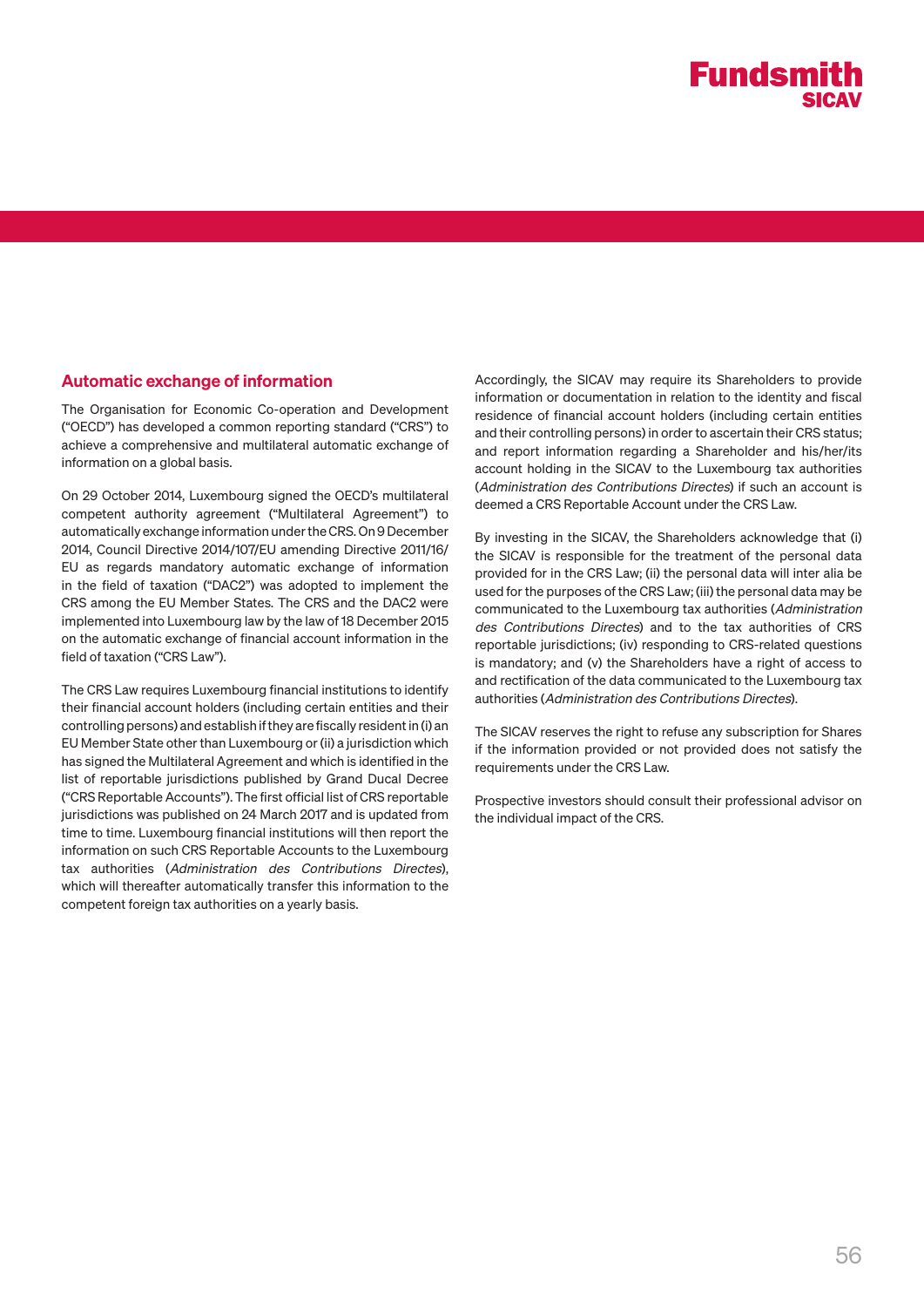

## Risk management process

In accordance with applicable laws and regulations, the<br>Management Company uses for each Sub-fund a risk management<br>process which enables it to monitor and measure at all times<br>the risks associated with the Sub-fund's inve Management Company uses for each Sub-fund a risk management process which enables it to monitor and measure at all times the risks associated with the Sub-fund's investments and their contribution to its overall risk profile.

> As part of this risk-management process, the Management Company may use Value at Risk ("VaR") approach or Commitment Approach to monitor and measure the global exposure depending on the type of investment of a Sub-fund. The risk management methodology employed by the Management Company in respect of each Sub-fund shall be disclosed in the relevant Sub-fund Appendix.

> Unless otherwise provided in the Sub-fund Appendix, the SICAV will not use leverage except for short term liquidity management, if required.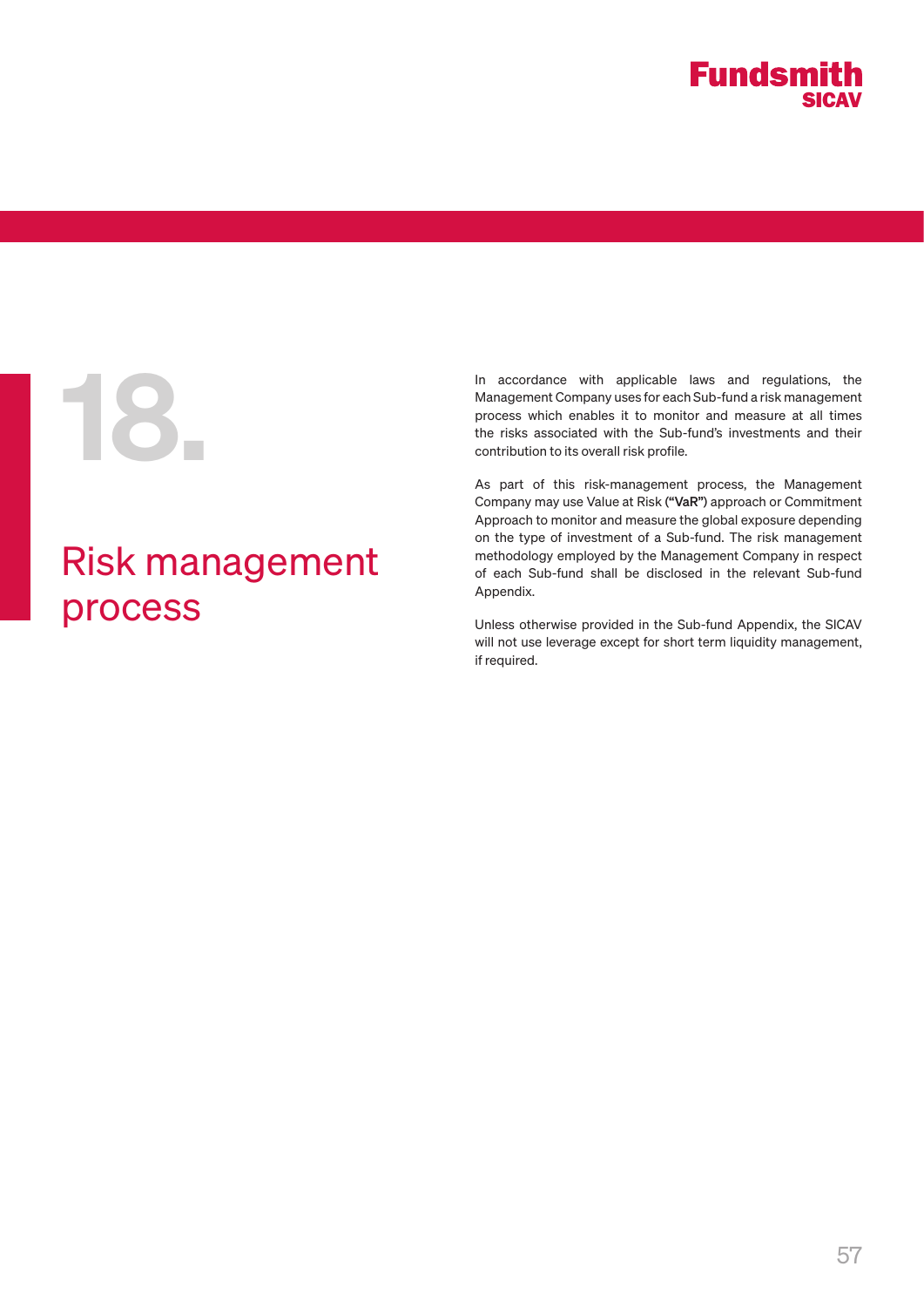SFDR

## Regulation (EU) 2019/2088 of the European<br>Parliament and of the Council of 27 Novemb<br>2019 on sustainability-related disclosures in<br>financial services sector ("SFDR")<br>The Investment Manager identifies and analyses sustainal Parliament and of the Council of 27 November 2019 on sustainability-related disclosures in the financial services sector ("SFDR")

The Investment Manager identifies and analyses sustainability risk (i.e. an environmental, social, or governance event or condition that, if it occurs, could potentially or actually cause a material negative impact on the value of an investment) as part of its investment management process.

Sustainability risk means an environmental, social, or governance event or condition that, if it occurs, could potentially or actually cause a material negative impact on the value of a Subfund's investment.

Sustainability risks can either represent a risk of their own or have an impact on other risks and may contribute significantly to risks, such as market risks, operational risks, liquidity risks or counterparty risks. Sustainability risks may have an impact on long-term risk adjusted returns for investors. Assessment of sustainability risks is complex and may be based on environmental, social, or governance data which is difficult to obtain and incomplete, estimated, out of date or otherwise materially inaccurate. Even when identified, there can be no guarantee that this data will be correctly assessed.

Consequent impacts to the occurrence of sustainability risk can be many and varied according to a specific risk, region or asset class. Generally, when sustainability risk occurs for an asset, there will be a negative impact and potentially a total loss of its value and therefore an impact on the Net Asset Value of the concerned Sub-fund.

The use of environmental, social and governance ("ESG") criteria may affect a Sub-fund's investment performance and, as such, investing in ESG may perform differently compared to similar funds that do not use such criteria. A Sub-fund's sustainability policy means that it may be unable to invest in certain sectors and companies due to the ESG screening that the Investment Manager undertakes. This may mean that a Sub-fund may be more sensitive to certain market movements than other funds.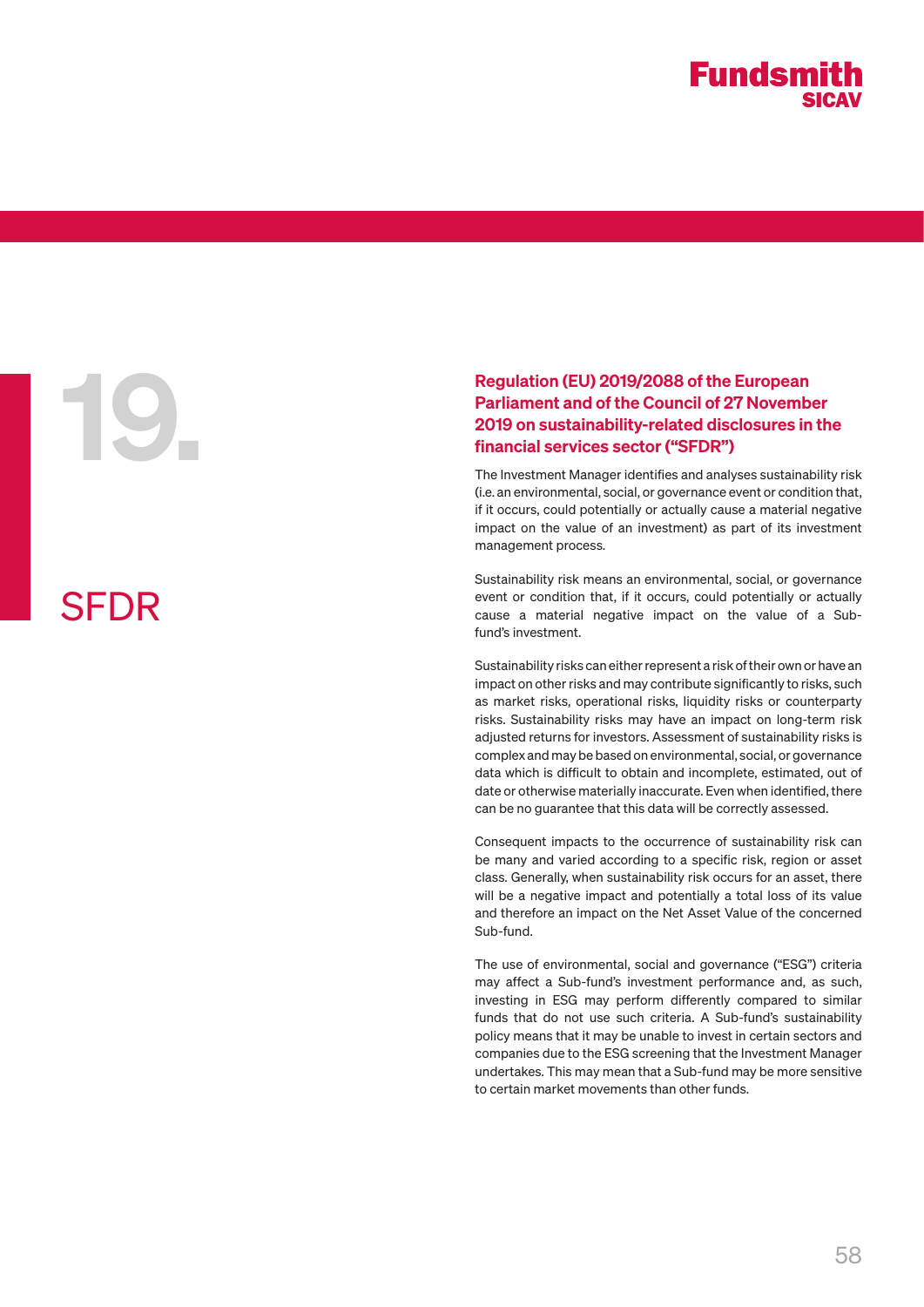

The Investment Manager believes that the integration of this risk analysis could help to enhance long-term risk adjusted returns for investors, in accordance with the investment objectives and policies of the Sub-funds.

The Investment Manager is currently not in a position to consider principal adverse impacts of investment decisions on sustainability factors due to a lack of available and reliable data.

Further information about the ESG characteristics applied by the Investment Manager is included in Fundsmith's responsible investment policy available online at the website www.fundsmith.eu and in the "Fundsmith's Approach to Responsible Investment" guide available on the same website.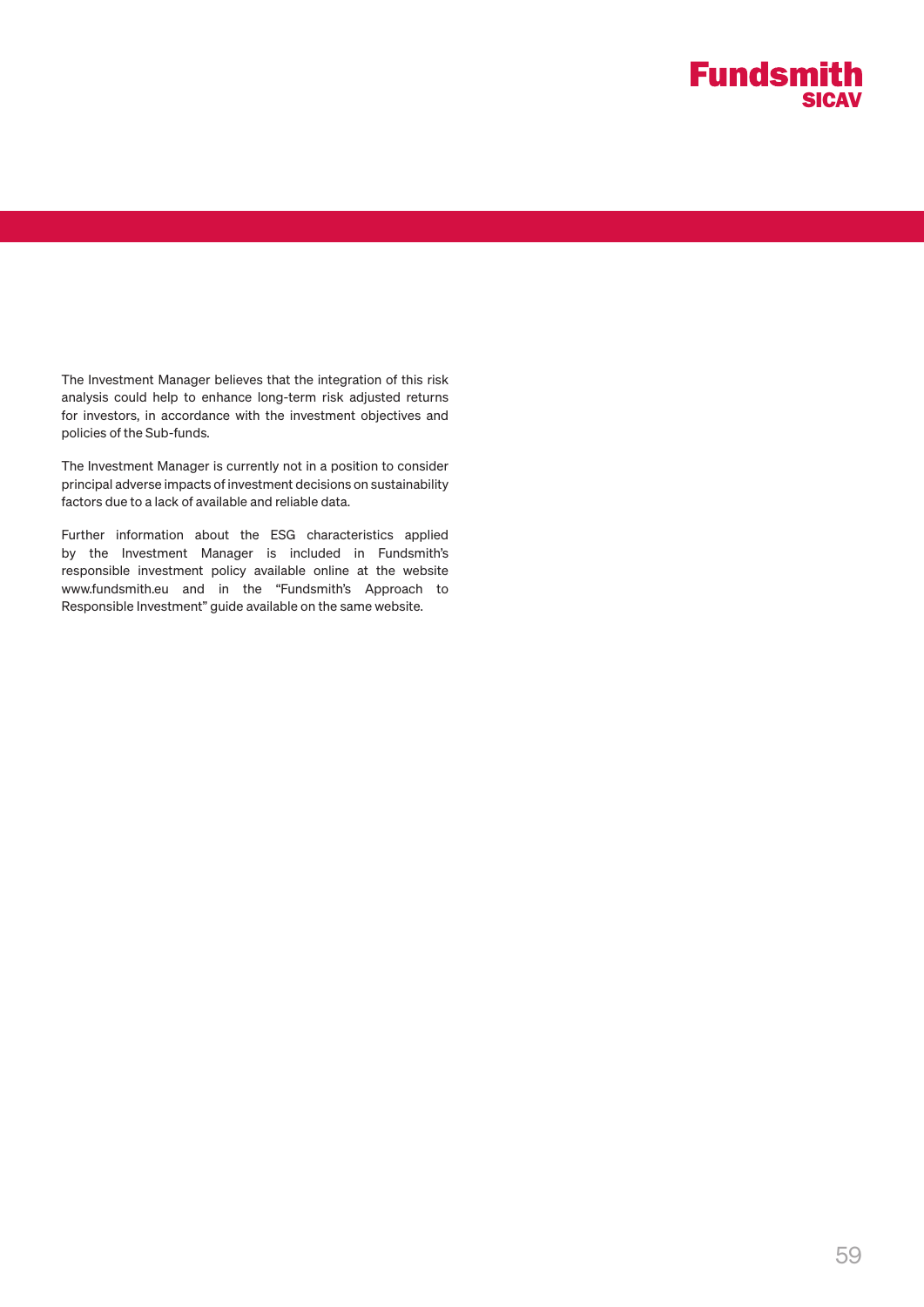# Risk factors

The risks described herein should not be considered to be an exhaustive list of the risk which potential investors should consider before investing in a Sub-fund. Prospective investors should review this Prospectus careful exhaustive list of the risk which potential investors should consider before investing in a Sub-fund. Prospective investors should review this Prospectus carefully and in its entirety and consult with their professional and financial advisers before making an application for Shares. Prospective investors should consider, among others, the following factors before subscribing for Shares.

#### Risks of investing in a Sub-fund of the SICAV

#### Risks inherent in the holding of shares

There is no assurance that any appreciation in the value of investments in Shares will occur. The Net Asset Value per Share is expected to fluctuate over time with the performance of the Sub-fund's investments. A Shareholder may not fully recover his initial investment when he chooses to redeem his Shares or upon compulsory redemption, if the Net Asset Value per Share at the time of such redemption is less than the Subscription Price paid by such Shareholder or if there remain any unamortised costs and expenses of establishing the Sub-fund. An investment in Shares should only be made by those persons who are able to sustain a loss on their investment.

The Shares should be viewed as long term investments (at least 5 years).

#### Amortisation of organisational costs

The SICAV's financial statements will be prepared in accordance with Luxembourg generally accepted accounting principles. Luxembourg GAAP restrict the amortisation of organisational costs. Notwithstanding this, the Directors are proposing to amortise the costs and expenses of establishing the SICAV and the financial statements may be qualified in this regard.

#### Charges to capital

Where all or part of fees and/or charges in respect of any Subfund may be charged against capital rather than income, this will enhance income returns but may constrain future capital growth.

#### Business risk

The investments of a Sub-fund are subject to market fluctuations and other risks inherent with investment in stocks and shares. As such, the price of Shares in a Sub-fund and the income from them can go down as well as up and a Shareholder may not get back the amount invested.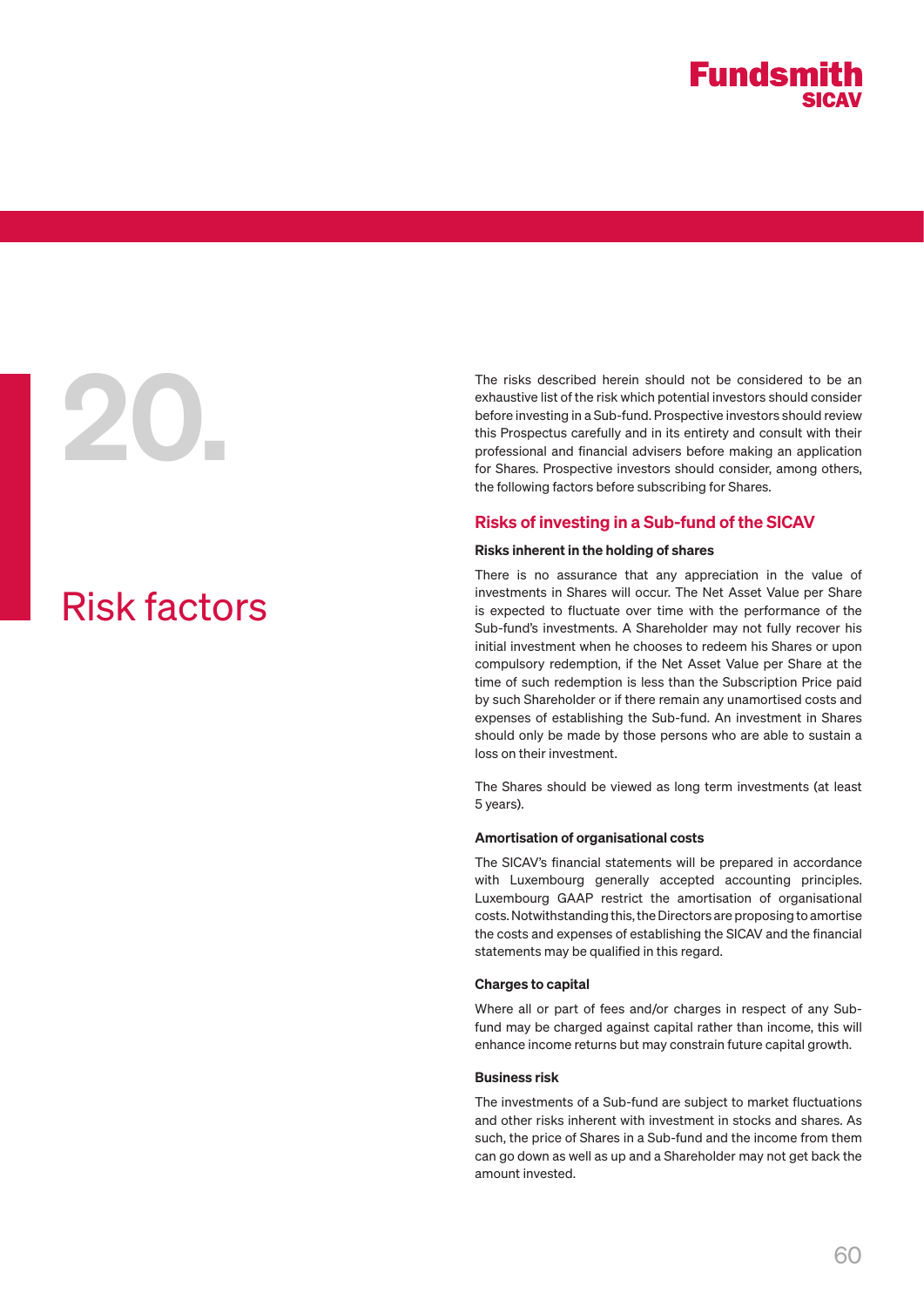There can be no assurance that a Sub-fund will achieve its investment objective. The investment results of a Sub-fund are reliant upon the success of the Investment Manager.

#### Valuation of investments

In calculating a Net Asset Value, the Administrator may consult the Management Company and the Investment Manager with respect to the valuation of certain investments. Whilst there is an inherent conflict of interest between the involvement of the Management Company/Investment Manager in determining the valuation price of a Sub-fund's investments and the Management Company's/ Investment Manager's other duties and responsibilities in relation to a Sub-fund, the Management Company/Investment Manager will endeavour to resolve any such conflict of interest timely and fairly and in the interest of investors.

In addition, where there is any conflict between IFRS and the valuation principles set out in the Articles and this document in relation to the calculation of Net Asset Value, the latter principles shall take precedence.

#### Depositary liability

In the event of loss suffered by a Sub-fund as a result of the Depositary's actions or omissions, the SICAV would generally, in order to bring a successful claim against the Depositary, have to demonstrate that it has suffered a loss as a result of Depositary's failure in performing its obligations under the Depositary Agreement. The SICAV may also have to demonstrate that it has suffered a loss as a result of the Depositary's negligence, fraud or wilful default.

#### Taxation risks

The attention of potential investors is drawn to the taxation risks associated with investing in the SICAV. Especially, the tax consequences of acquiring, holding, exchanging, redeeming or disposing of Shares will depend on the relevant laws of the jurisdiction to which a prospective investor or Shareholder is subject. Please see the heading "Taxation" above for additional information on Luxembourg taxation.

#### U.S. tax-exempt investors

Certain prospective investors may be subject to U.S. federal and state laws, rules and regulations which may regulate their participation in the SICAV, or their engaging directly or indirectly through an investment in the SICAV, in investment strategies of the types which the SICAV may utilise from time to time. While the SICAV believes that its investment programs are otherwise generally appropriate from a tax perspective for the U.S. Tax Exempt Investors for which an investment in the SICAV would be suitable, each type of such investor may be subject to different laws, rules and regulations and should consult with their own advisers as to the advisability and tax consequences of an investment in the SICAV. Investment in the SICAV by tax-exempt entities subject to ERISA and other tax-exempt investors requires special consideration. Trustees or administrators of such investors are urged carefully to review the matters discussed in this Prospectus and the relevant Account Opening Form and Deal Instruction Form.

#### Suspension of dealings in shares

Investors are reminded that their right to redeem Shares (including a redemption by way of exchanging Shares between Classes and Subfunds) may be suspended in any of the exceptional circumstances as described under "Valuation – Suspension of Determination of the Net Asset Value" above. Payment of redemption proceeds may be delayed if the Directors declare a temporary suspension of the determination of the Net Asset Value of a Sub-fund.

#### Long-term investment strategy

The SICAV's investment philosophy is to seek to invest in companies which will provide higher than average risk adjusted returns over the long-term. The SICAV does not seek to engage in short-term trading strategies to generate returns. Accordingly any investment in the SICAV should be viewed as a long term investment.

#### Concentration

The Sub-fund's investment approach is to invest in a relatively small number of securities (subject to the spread and concentration limits set out above). This may result in portfolio concentration in sectors, countries, or other groupings. These potential concentrations mean that a loss arising in a single investment may cause a proportionately greater loss to the Sub-fund than if a larger number of investments were made.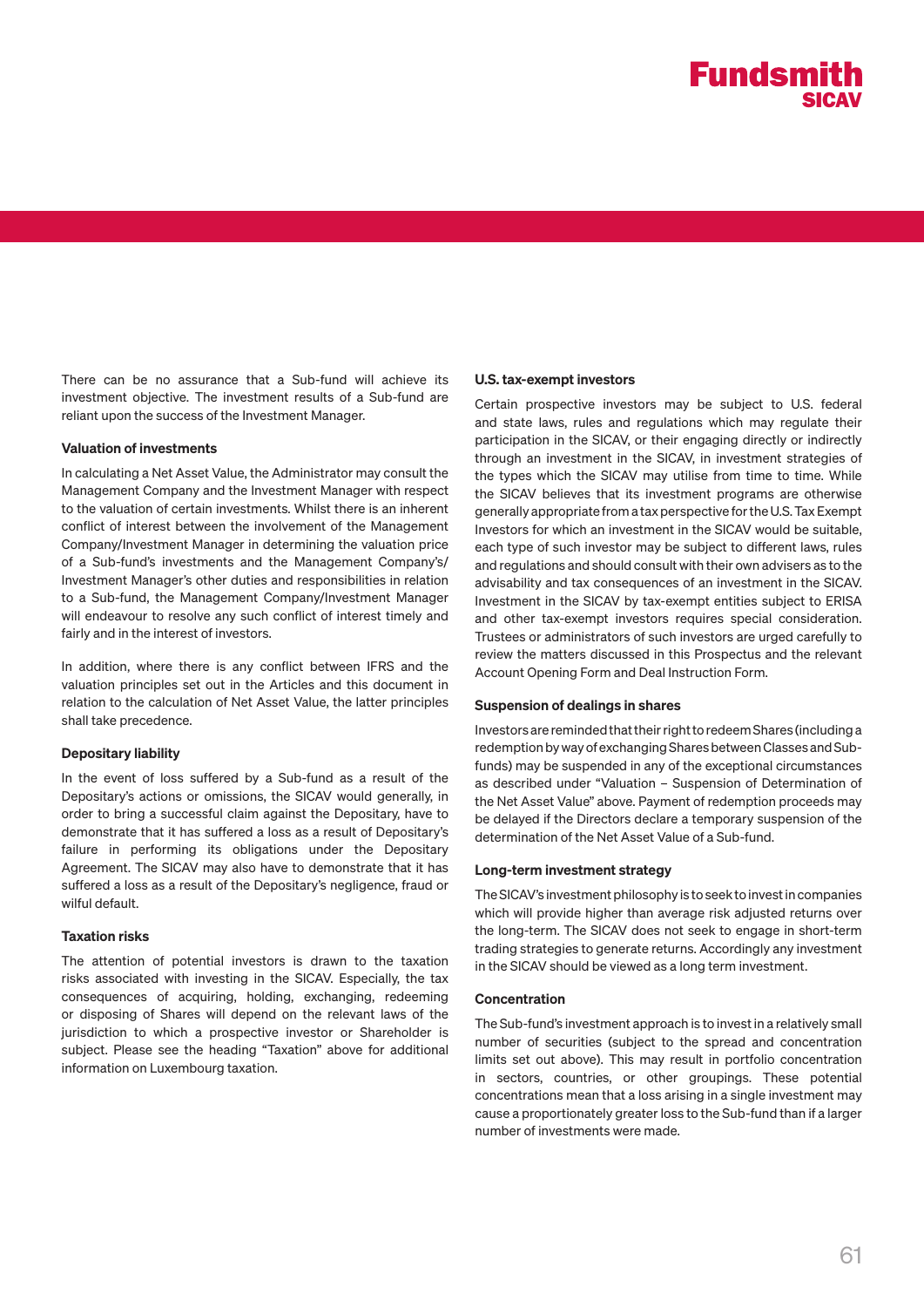#### Political and/or environmental risks

The investee companies may operate in countries where the ownership rights may be uncertain and development of the resources of investee companies may be subject to disruption due to factors including civil disturbances, industrial action, interruption of power supplies, as well as adverse climatic conditions.

#### Settlement risks

Any investment in stocks and shares involves a level of settlement risk. This arises where a settlement in a transfer system does not take place as expected because a counterparty does not pay or deliver on time or as expected. Usually such transactions will settle later when the appropriate payment or delivery has been made but occasionally the transaction will fail, delays or failures in settlement can cause loss to the SICAV.

#### Liquidity risk

There is a risk that an investment cannot be liquidated in a timely manner at a reasonable price.

#### Deferred redemptions

In the event that redemption requests are received for redemption of Shares representing in aggregate more than 10% of the total number of Shares then in issue, redemption requests may be reduced rateably and pro rata and the redemption of Shares may be carried forward to the next following Dealing Day. In the event of a large number of redemptions, this power to defer redemptions could be exercised on a number of successive Dealing Days and materially restrict a Shareholder's ability to redeem his Shares (as described in more detail in the section "Redemptions").

#### Legal risk

The SICAV may be subject to a number of unusual risks, including inadequate investor protection, contradictory legislation, incomplete, unclear and changing laws, ignorance or breaches of regulations on the part of other market participants, lack of established or effective avenues for legal redress, lack of standard practices and confidentiality customs characteristic of developed markets and lack of enforcement of existing regulations. There can be no assurance that this difficulty in protecting and enforcing rights will not have a material adverse effect on the SICAV and its operations.

#### Other activities of the management company

The Management Company and its members, officers, employees and affiliates, including those involved in the management of the SICAV, may be engaged in businesses in addition to the management of the SICAV. The Management Company may have proprietary interests in, and manage and advise, other accounts or funds which may have investment objectives similar or dissimilar to those of the SICAV. The attention of prospective investors is further drawn to the section on "Conflicts of Interest" below.

#### Counterparty risk

The SICAV will be subject to the risk of the inability of any counterparty to perform with respect to transactions, whether due to its own insolvency or that of others, bankruptcy, market illiquidity or disruption or other causes and whether resulting from systemic or other reasons.

#### Currency risk

The Reference Currency of the SICAV is the Euro, whereas the underlying investments of the Sub-funds are denominated in a variety of currencies including U.S. Dollars, Euros and Sterling. The Management Company/Investment Manager will not seek to hedge out currency exposure at Sub-fund level. Consequently, the performance of the Sub-fund may be strongly influenced by movements in foreign exchange rates because the Reference Currency may not correspond to the currency of the securities positions it held.

#### Performance risk

Investors are reminded that risk levels will depend on individual investment selections made by the Investment Manager.

#### Cancellation risk

If the value of the investment falls before notice of cancellation is given, a full refund of the original investment may not be provided but rather the original amount less the fall in value.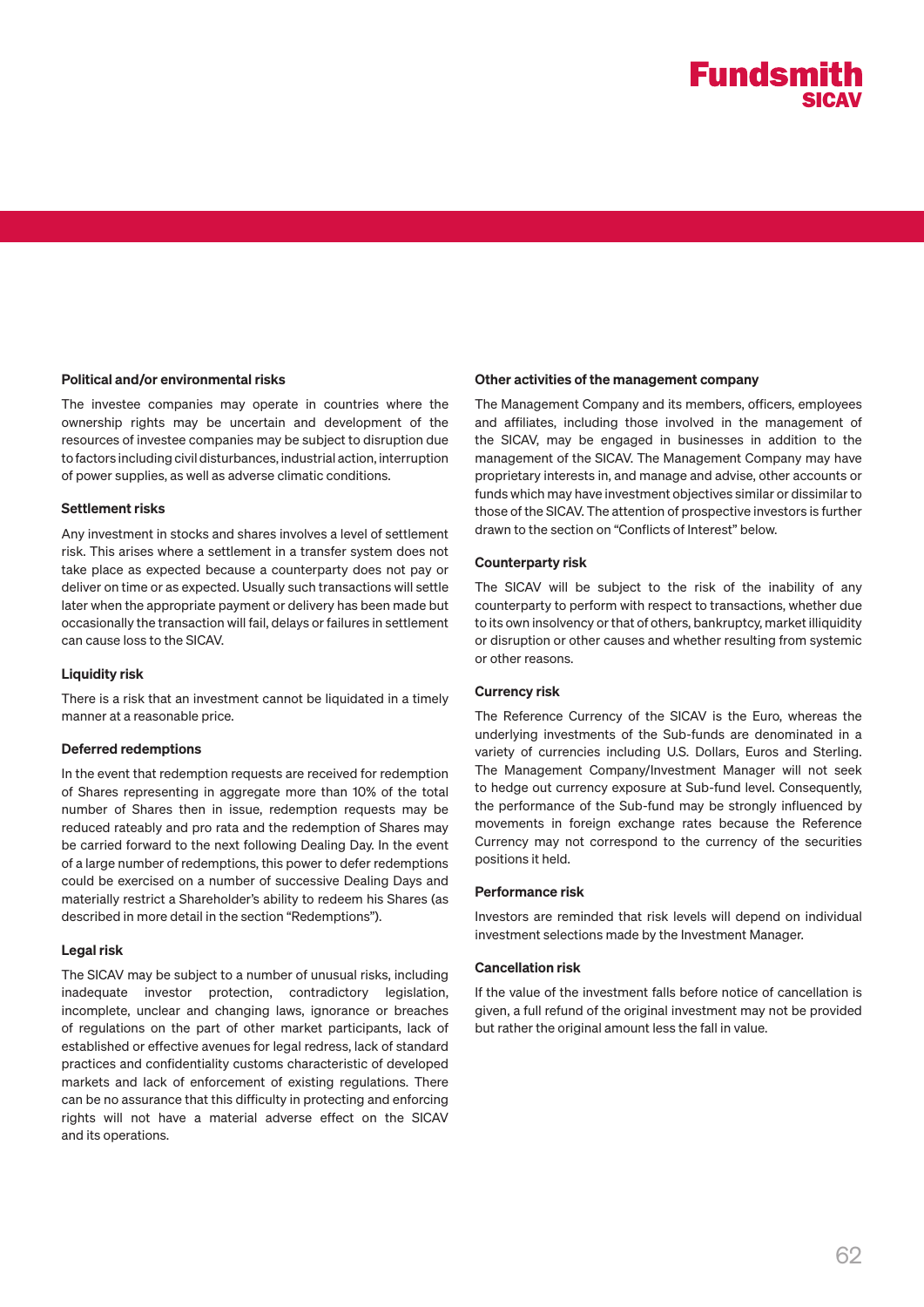

#### FATCA and CRS

Although the SICAV will attempt to satisfy any obligations imposed on it under the IGA and the Luxembourg FATCA Law to avoid the imposition of the 30% withholding tax, no assurance can be given that the SICAV will be able to satisfy these obligations. If the SICAV becomes subject to a withholding tax as a result of FATCA, the value of Shares held by all Shareholders may be materially affected.

The SICAV and/or its Shareholders may also be indirectly affected by the fact that a non-U.S. financial entity does not comply with FATCA regulations even if the SICAV satisfies with its own FATCA obligations.

The SICAV will endeavour to satisfy any obligations imposed on it for FATCA and CRS purposes in order to avoid the application of any Luxembourg penalties for non-compliance under the Luxembourg FATCA Law and the Luxembourg CRS Law. Should the SICAV become subject to such penalties, the value of Shares held by all Shareholders may be materially affected.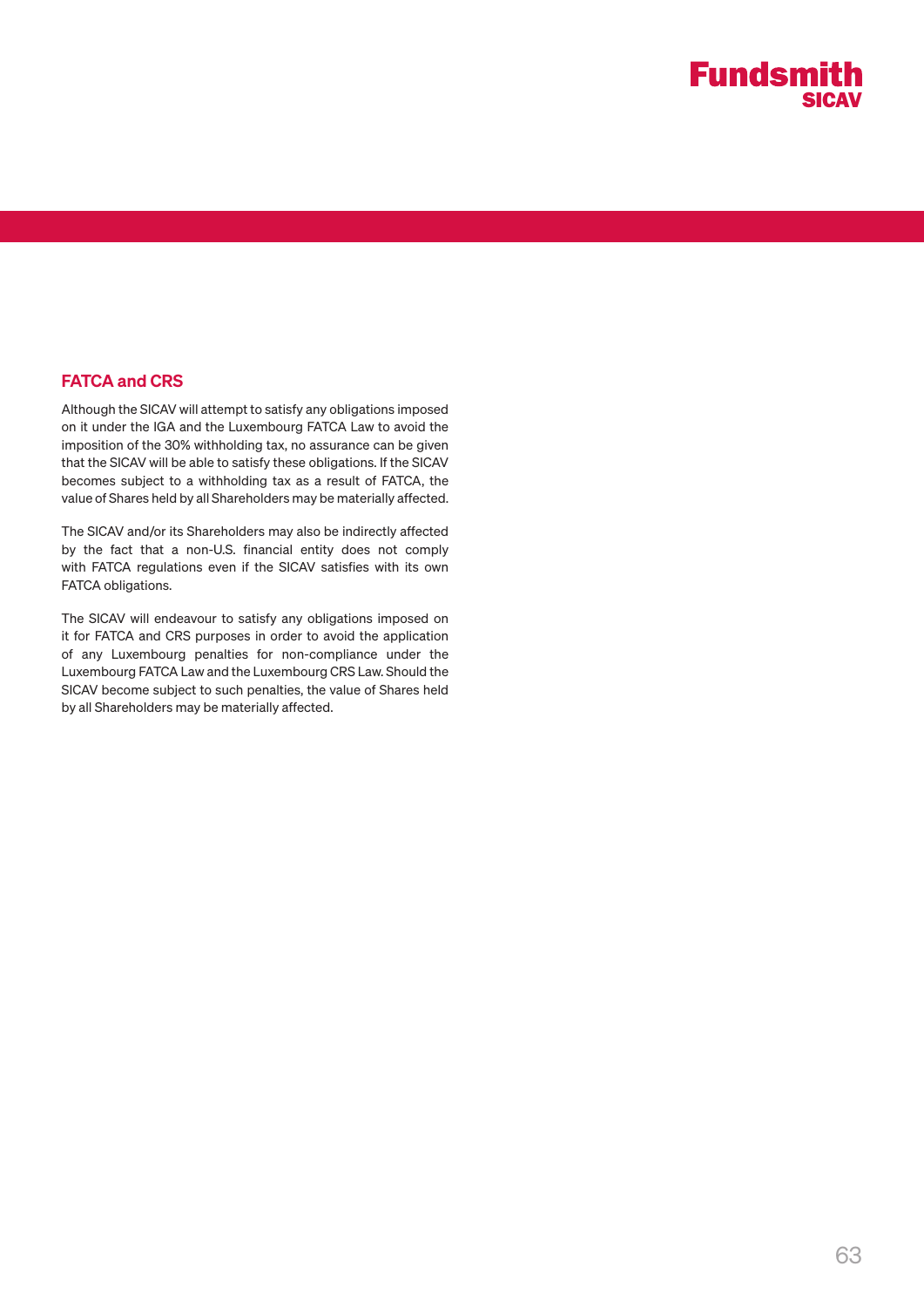

# 21.

# Conflicts of interest

The Directors, the Management Company, the Investment Manager, the Depositary and the Administrator and/or their respective affiliates or any person connected with them (together the "Relevant Parties") may from time to time act as directors, investment manager, manager, distributor, trustee, custodian, depositary, registrar, broker, administrator, investment adviser or dealer in relation to, or be otherwise involved in, other investment funds which have similar or different objectives to those of the SICAV or which may invest in the SICAV. It is, therefore, possible that any of them may, in the course of business, have actual or potential conflicts of interest with the SICAV. The Board of Directors and each of the Relevant Parties will, at all times, have regard in such event to its obligations to the SICAV and will endeavour to ensure that such conflicts are resolved timely and fairly. In addition, subject to applicable law, any Relevant Party may deal, as principal or agent, with the SICAV, provided that such dealings are carried out as if effected on normal commercial terms negotiated on an arm's length basis. Any Relevant Party may deal with the SICAV as principal or as agent, provided that it complies with applicable law and regulation and the provisions of the Management Company Agreement, the Investment Management Agreement, the Administration Agreement and/or the Depositary Agreement, where and to the extent applicable.

In calculating the SICAV's Net Asset Value, the Administrator may consult with the Management Company and the Investment Manager with respect to the valuation of certain investments. There is an inherent conflict of interest between the involvement of the Management Company and the Investment Manager in determining the Net Asset Value of the SICAV and the entitlement of the Management Company and the Investment Manager to a management fee which is calculated on the basis of the Net Asset Value of the SICAV.

The Management Company and the Investment Manager or any of their affiliates or any person connected with them may invest in, directly or indirectly, or manage or advise other investment funds or accounts which invest in assets which may also be purchased or sold by the SICAV. Each of the Management Company and the Investment Manager has established and implemented a conflicts of interest policy that contains appropriate measures to mitigate such conflicts of interests.

The foregoing does not purport to be a complete list of all potential conflicts of interest involved in an investment in the SICAV. The Directors will seek to ensure that any conflict of interest of which they are aware is resolved timely and fairly.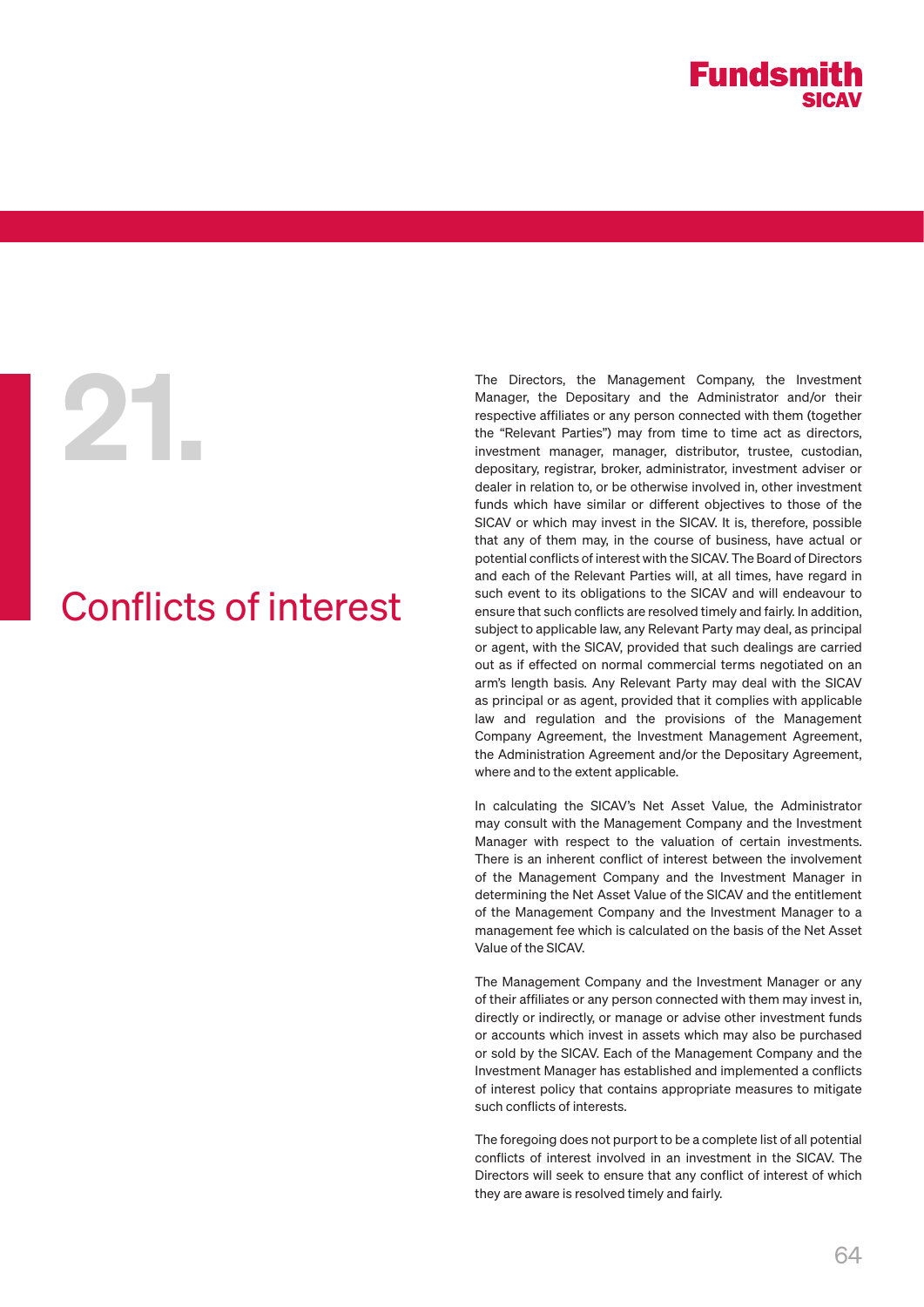

# 22.

# Rebates and retrocessions

Subject to applicable laws and regulations, the Management Company/Distributor, at its discretion, may on a negotiated basis, enter into private arrangements with a sub-distributor under which the Management Company/Distributor makes payments to or for the benefit of such sub-distributor in connection with the distribution of Shares of a Sub-fund, which represent a rebate of all or part of the fees paid by that Sub-fund to the Management Company/Distributor. In addition, the Management Company/ Distributor or a sub-distributor at their discretion, subject to applicable law and regulations, may on a negotiated basis enter into private arrangements with a holder or prospective holder of Shares under which the Management Company/Distributor or subdistributor are entitled to make payments to the holders of Shares of part or all of fees paid to the Management Company/Distributor.

Consequently, the effective net fees payable by a holder of Shares who is entitled to receive a rebate under the arrangements described above may be lower than the fees payable by a holder of Shares who does not participate in such arrangements. Such arrangements reflect terms privately agreed between parties other than the SICAV, and for the avoidance of doubt, the SICAV cannot, and is under no duty to, enforce equality of treatment between Shareholders by other entities.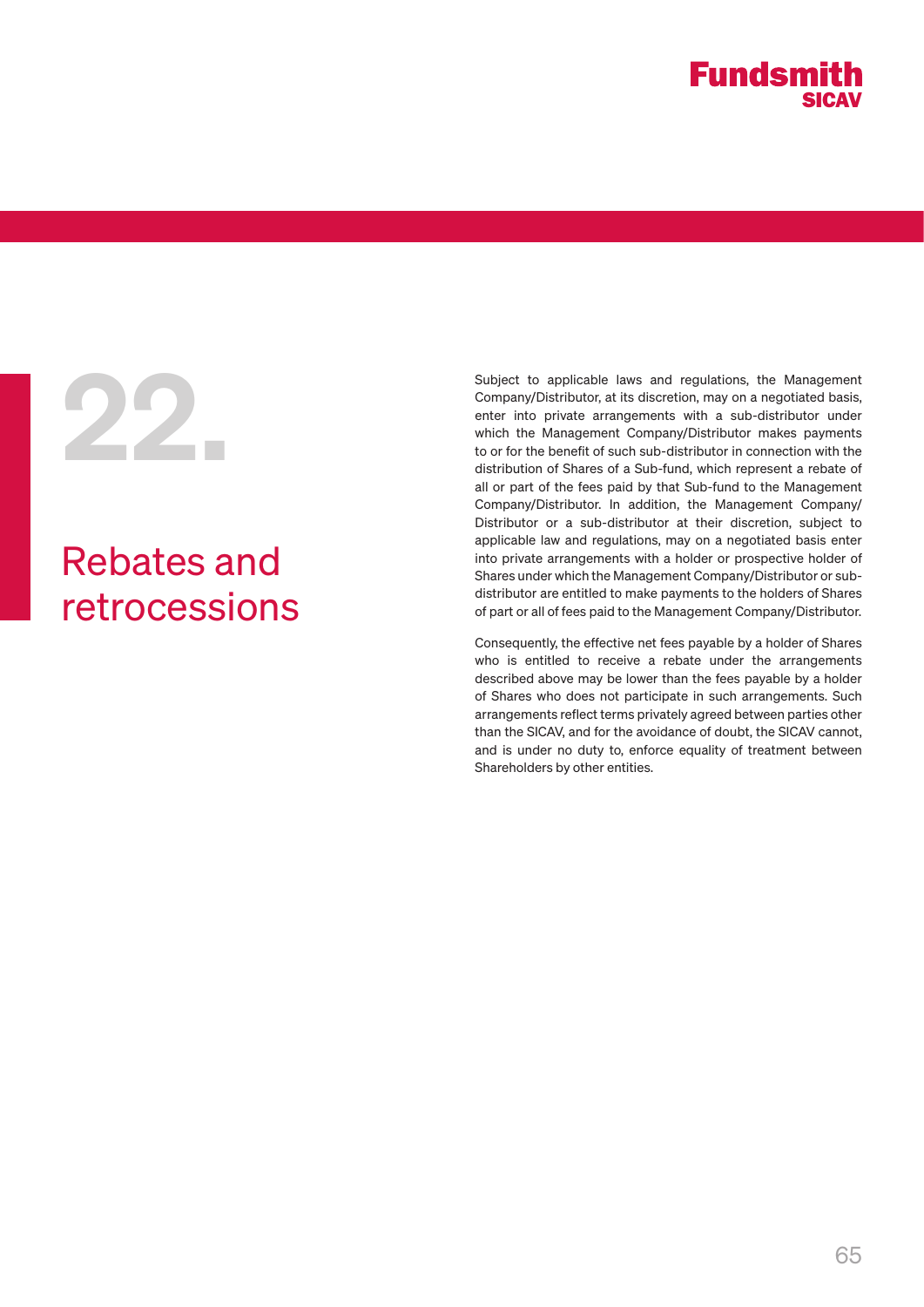# General information on the SICAV

**23. Shareholder meetings and reports to shareholders**<br>Notice of any general meeting of Shareholders (including those<br>considering amendments to the Articles or the dissolution and<br>liquidation of the SICAV and/or a Sub-fund Notice of any general meeting of Shareholders (including those considering amendments to the Articles or the dissolution and liquidation of the SICAV and/or a Sub-fund) shall be mailed to each Shareholder at least 8 days prior to the meeting and/or shall be published to the extent and in the manner required by Luxembourg law as shall be determined by the Board of Directors.

> If the Articles are amended, such amendments shall be filed with the Luxembourg Trade and Companies' Register and published in the RESA.

> Detailed audited reports of the SICAV on its activities and on the management of its assets are published annually; such reports shall include, inter alia, a statement of assets and liabilities, a detailed income and expenditure account for the financial year, the number of Shares in issue and the Net Asset Value per Share, a report on the activities of the financial year, a description of the assets of the SICAV and a report from the Independent Auditor. The semi-annual unaudited reports of the SICAV on its activities are also published including, inter alia, a description of the assets of the SICAV and the number of Shares issued and redeemed since the last publication.

> The SICAV's financial statements will be prepared in accordance with Luxembourg GAAP. The accounts of the SICAV are maintained in Euro being the Reference Currency of the SICAV. The financial statements relating to the different Classes shall be expressed in the relevant Reference Currency of the relevant Class.

> The aforementioned documents will be available to the Shareholders within four months for the annual reports and two months for the semi-annual reports of the date thereof at the registered office of the SICAV. Upon request, these reports will be sent free of charge to any Shareholder and copies may be obtained free of charge by any person at the registered office of the SICAV. These reports are also made available to Shareholders on the website of the SICAV at www.fundsmith.eu.

> The accounting year of the SICAV commences on 1 January of each year and terminates on 31 December of each year. The SICAV will publish an annual report as per 31 December and a semi-annual report drawn up as per 30 June.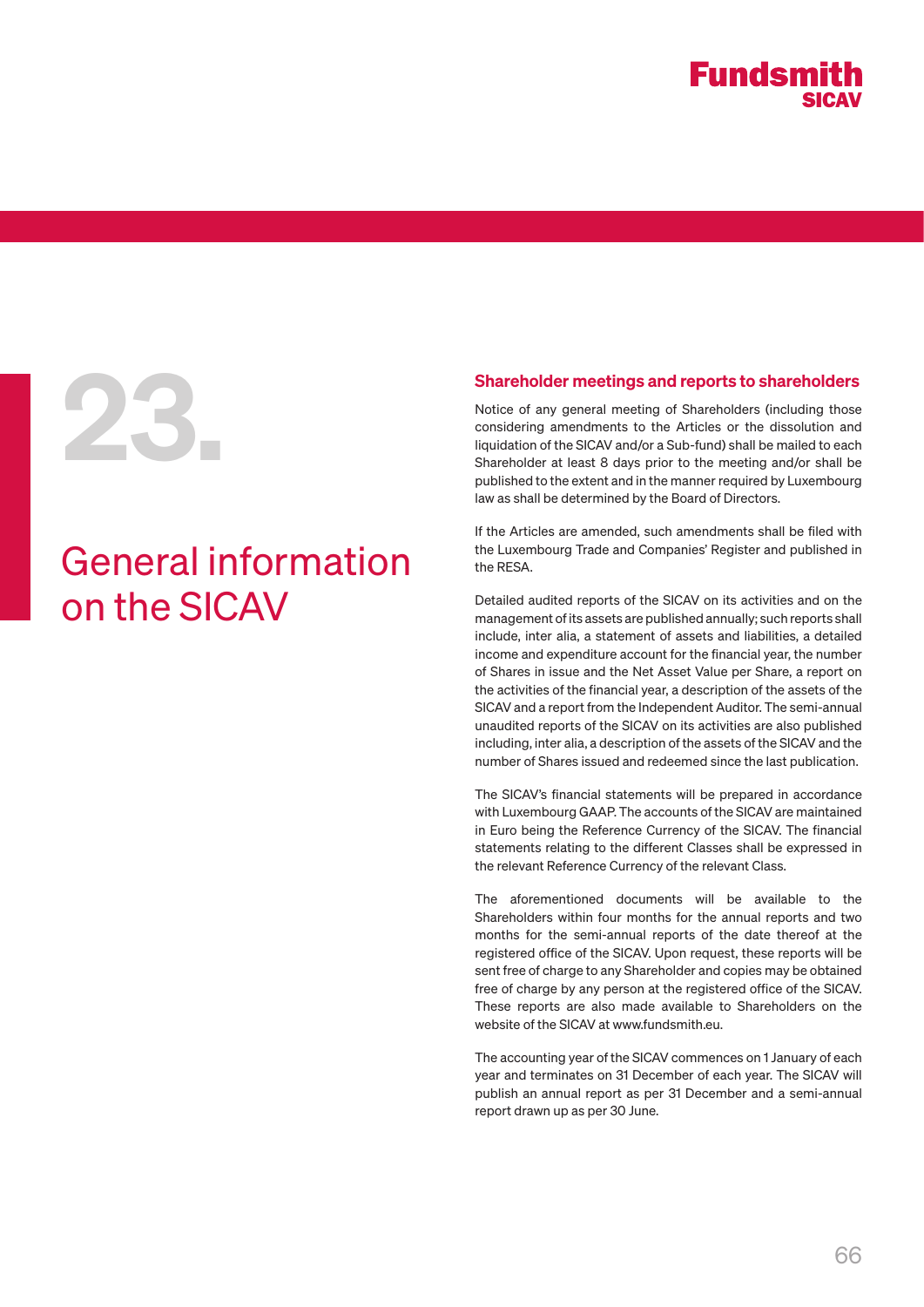

The annual general meeting takes place at the registered office of the SICAV, or at such other place in the Grand Duchy of Luxembourg as specified in the notice of meeting each year at any date and time decided by the Board of Directors but no later than within six months from the end of the SICAV's previous financial year.

The Shareholders of any Class may hold, at any time, general meetings to decide on any matters that relate exclusively to such Class.

#### Dissolution and liquidation of the SICAV

The SICAV may be dissolved at any time by a resolution of the general meeting of Shareholders subject to the quorum and majority requirements applicable for amendments to the Articles.

Whenever the share capital falls below two-thirds of the minimum capital indicated in the Articles, the question of the dissolution of the SICAV shall be referred to a general meeting of Shareholders by the Board of Directors. The general meeting, for which no quorum shall be required, shall decide by simple majority of the Shares present or represented at the meeting and voting.

The question of the dissolution of the SICAV shall also be referred to a general meeting of Shareholders whenever the share capital falls below one quarter of the minimum capital set by the Articles; in such event, the general meeting shall be held without any quorum requirement and the dissolution may be decided by Shareholders holding one quarter of the Shares present or represented at the meeting and voting.

The meeting must be convened so that it is held within a period of 40 days from the date that the net assets have fallen below twothirds or one quarter of the legal minimum, as the case may be.

Liquidation shall be carried out by one or several liquidators, who may be physical persons or legal entities, duly approved by the CSSF and appointed by the general meeting of Shareholders that shall determine their powers and their compensation.

The net proceeds of liquidation of the SICAV shall be distributed by the liquidators to the holders of Shares of each Class in proportion to their holding of such Class.

Should the SICAV be voluntarily or compulsorily liquidated, its liquidation will be carried out in accordance with applicable provisions of Luxembourg law. Luxembourg law specifies the steps to be taken to enable Shareholders to participate in the distribution of the liquidation proceeds and provides for a deposit in escrow at the "Caisse de Consignations". Amounts not claimed from escrow within the statute of limitation period shall be forfeited in accordance with the provisions of Luxembourg law.

#### Closure of a Sub-fund or classes

#### Closure decided by the board of directors

In the event that for any reason the value of the net assets in any Class fall below EUR 10,000,000 – or such other amount as may be determined by the Board of Directors from time to time to be the minimum level of assets for such Class to be operated in an economically efficient manner or if a change in the economic or political situation relating to the Class concerned would justify such liquidation or if justified for financial or commercial reasons or if the Board of Directors considers it in the general best interests of the Shareholders to liquidate the relevant Class of Shares.

A written notice shall be sent to the shareholders of the relevant Sub-fund or relevant Class prior to the effective date for the compulsory redemption. This notice will indicate the reasons and the procedure for the redemption operations. Unless it is otherwise decided in the interests of, or to keep equal treatment between the Shareholders, the Shareholders of the Sub-fund or the Class concerned may continue to request redemption or conversion of their Shares free of charge (but taking into account actual realisation prices of investments and realisation expenses) prior to the effective date of the compulsory redemption.

#### Closure decided by the shareholders

Notwithstanding the powers conferred to the Board of Directors by the preceding paragraph, the general meeting of Shareholders of any Sub-fund or any Class may, upon a proposal from the Board of Directors, redeem all the Shares of the relevant Sub-fund or Class and refund to the Shareholders the Net Asset Value of their Shares (taking into account actual realisation prices of investments and realisation expenses) calculated as of the Valuation Day at which such decision shall take effect. There shall be no quorum requirements for such general meeting of Shareholders which shall decide by resolution taken by simple majority of those present or represented and voting.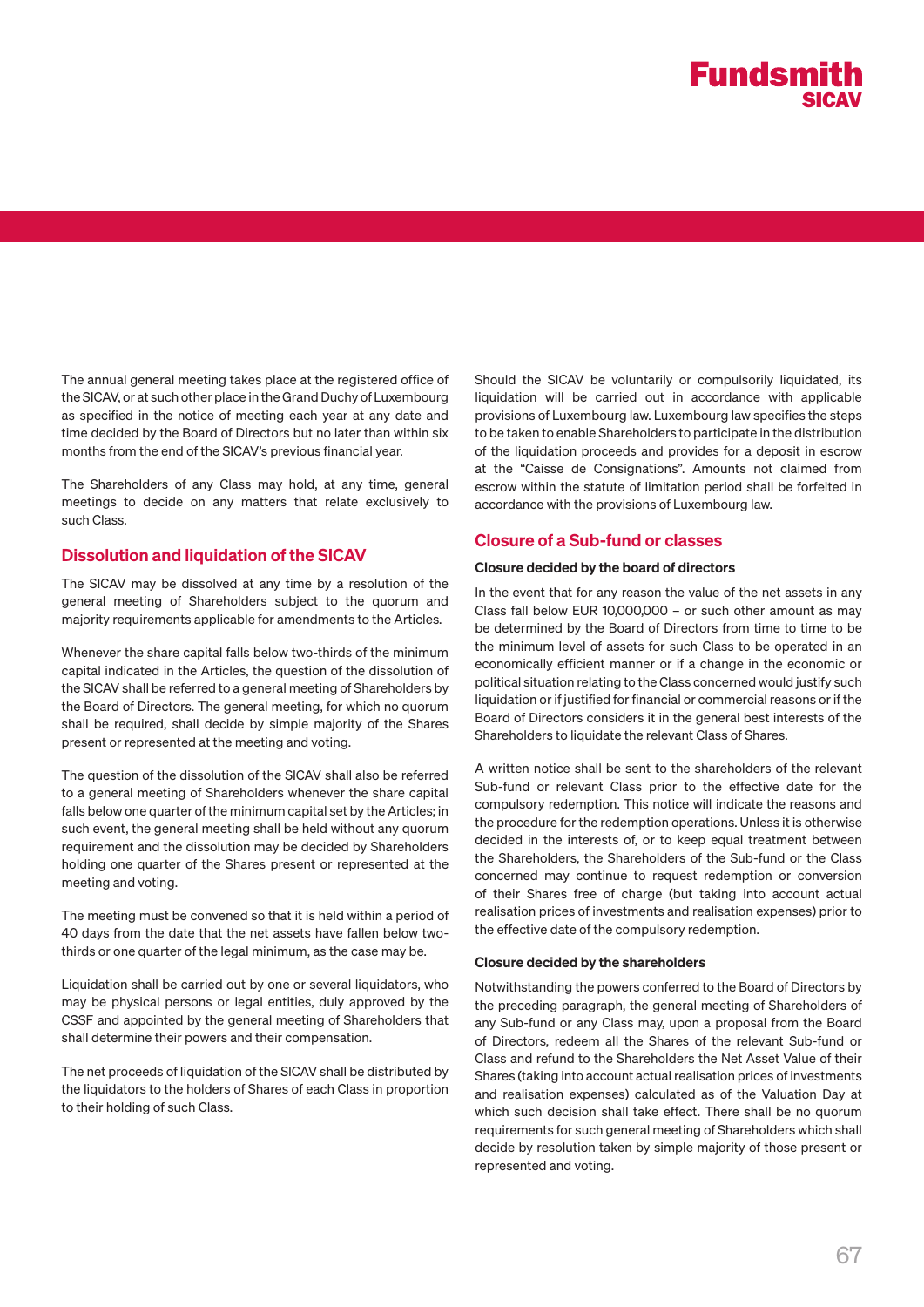#### Consequences of the closure

Assets which may not be distributed to Shareholders upon the implementation of the redemption will be deposited with the Caisse de Consignation on behalf of the persons entitled thereto. All redeemed Shares shall be cancelled.

#### **Mergers**

Any merger of a Sub-fund with another Sub-fund of the SICAV or with another UCITS (whether subject to Luxembourg law or not) shall be decided by the Board of Directors unless the Board of Directors decides to submit the decision for the merger to the general meeting of Shareholders of the SICAV concerned. In the latter case, no quorum is required for this general meeting and the decision for the merger is taken by a simple majority of the votes cast. Such a merger will be undertaken in accordance with the provisions of the UCI Law.

In case of a merger of a Sub-fund where, as a result, the SICAV ceases to exist, the merger shall be decided by a meeting of Shareholders. No quorum is required for such meetings and decisions are taken by a simple majority of the votes cast.

#### Right to redeem shares before the effective date of a merger

If the SICAV is involved in a merger within the meaning of the UCI Law as a merging or receiving UCITS, as described above, Shareholders will in any case be entitled to request, without any charge other than those retained by the SICAV and/or the relevant Sub-fund to meet disinvestment costs, the redemption of their Shares, or, where possible, to convert them into units or shares of another UCITS pursuing a similar investment policy and managed by the Management Company or by any other company with which the Management Company is linked by common management or control, or by substantial direct or indirect holding, in accordance with the relevant provisions of the UCI Law.

Shareholders will receive information on any contemplated merger, in accordance with the terms of the UCI Law, at least one month prior to the last date for requesting redemption or conversion of their Shares as provided above.

#### Directors' interests

The interests of the Directors and their interests in companies associated with the management, administration, promotion and marketing of the SICAV and the Shares are set out below.

- (a) Mr Paul Richard Mainwaring is a member of the Board of Director and Chief Financial Officer of the Distributor.
- (b) The Directors or companies of which they are shareholders, members, officers or employees may subscribe for, exchange or redeem, Shares on the same terms as other Shareholders.

#### Indemnity

The Articles provide that the SICAV may indemnify any Director or officer, and his/her/its heirs, executors and administrators, against expenses reasonably incurred by him/her/it in connection with any action, suit or proceeding to which he/she/it may be made a party by reason of his/her/its being or having been a Director or officer of the SICAV or at his/her/its request, of any other company of which the SICAV is a Shareholder or creditor and from which he/ she/it is not entitled to be indemnified, except in relation to matters as to which he/she/it shall be finally adjudged in such action, suit or proceeding to be liable for gross negligence or misconduct; in the event of a settlement, indemnification shall be provided only, in connection with such matters covered by the settlement as to which the SICAV is advised by its counsel that the person to be indemnified did not commit such a breach of duty. The foregoing right of indemnification shall not exclude other rights to which he/ she/it may be entitled.

#### General explanation of FATCA and power to request information

FATCA provisions generally impose a reporting to the U.S. Internal Revenue Service of U.S. persons' direct and indirect ownership of non-U.S. accounts and non-U.S. entities. Failure to provide the requested information will lead to a 30% withholding tax applying to certain U.S. source income (including dividends and interest) and gross proceeds from the sale or other disposal of property that can produce U.S. source interest or dividends.

The basic terms of FATCA currently appear to include the SICAV as a "Financial Institution", such that in order to comply, the SICAV may require all Shareholders to provide documentary evidence of their tax residence and all other information deemed necessary to comply with the above mentioned legislation.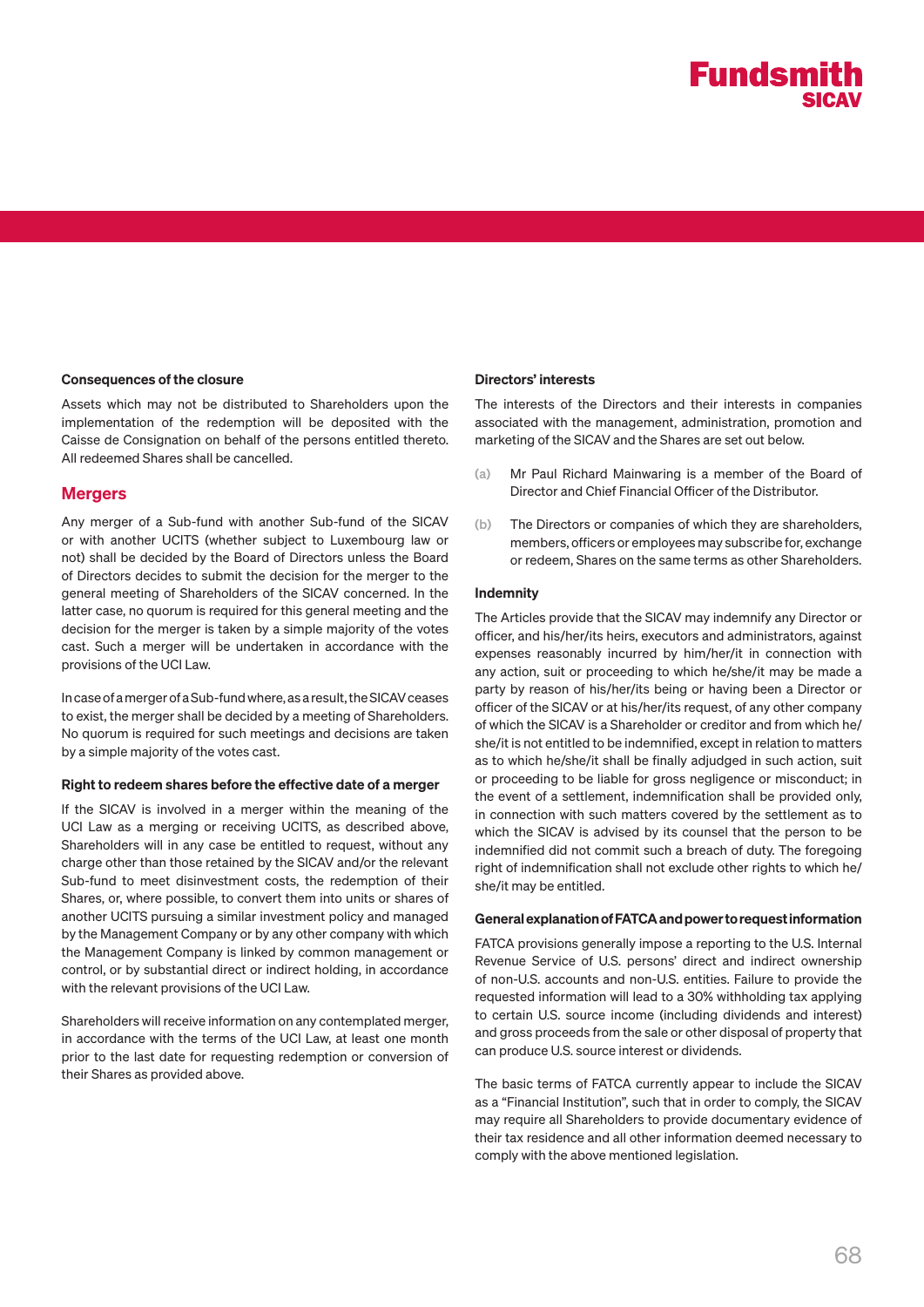

Despite anything else herein contained and as far as permitted by Luxembourg law, the SICAV shall have the right to:

- Withhold any taxes or similar charges that it is legally required to withhold, whether by law or otherwise, in respect of any shareholding in the SICAV;
- Require any Shareholder or beneficial owner of the Shares to promptly furnish such personal data as may be required by the SICAV in its discretion in order to comply with any law and/or to promptly determine the amount of withholding to be retained;
- Divulge any such personal information to any tax or regulatory authority, as may be required by law or such authority;
- Withhold the payment of any dividend or redemption proceeds to a Shareholder until the SICAV holds sufficient information to enable it to determine the correct amount to be withheld.

#### Documents available

Copies of the following documents may be obtained free of charge during usual business hours on any full bank business day in Luxembourg at the registered office of the SICAV:

- (a) the Articles and any amendments thereto;
- (b) the Prospectus, the KIIDs and the Account Opening Form and Deal Instruction Form for Shares of a Sub-fund;
- (c) the Management Company Agreement between the SICAV and the Management Company;
- (d) the Investment Management Agreement between the SICAV, the Management Company and the Investment Manager;
- (e) the Depositary Agreement between the SICAV and the Depositary;
- (f) the Administration Agreement between the SICAV, the Management Company and the Administrator;
- (g) the cooperation agreement entered into between the Management Company and the Depositary, as required by the UCI Law; and
- (h) the latest annual and semi-annual reports and accounts of the SICAV referred to under the heading "Shareholder Meetings and Reports to Shareholders".

#### Complaints handling

Information on the procedures in place for the handling of complaints by prospective investors and/or Shareholders are available upon request from the Administrator or the Management Company.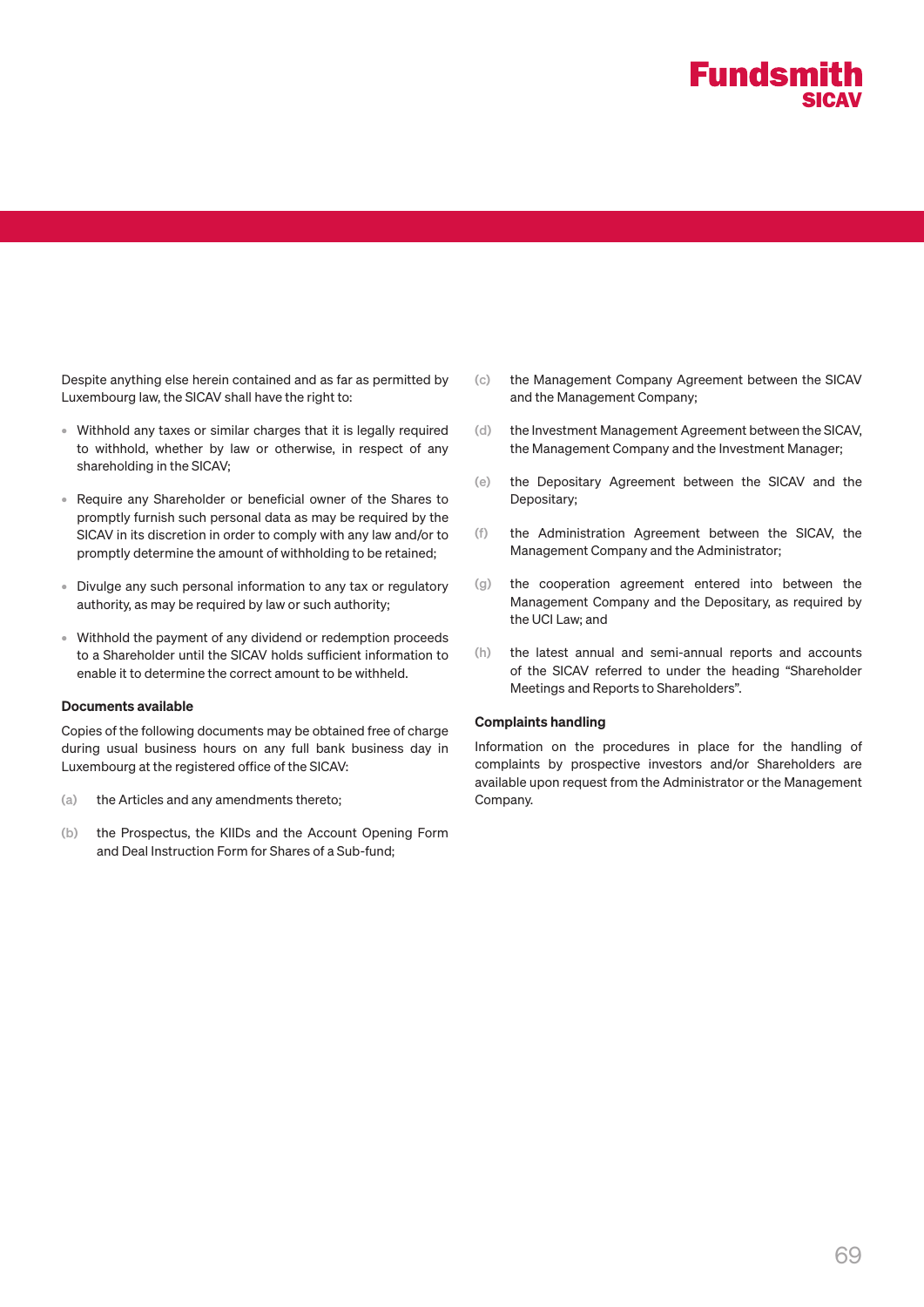

# Additional information for investors in the Federal Republic of Germany

Zeider Legal Services, Bettinastrasse, 60325 Frankfurt has<br>undertaken the function of Information Agent in the Federal<br>Republic of Germany (the "German Information Agent").<br>The SICAV does not issue printed individual certi undertaken the function of Information Agent in the Federal Republic of Germany (the "German Information Agent").

The SICAV does not issue printed individual certificates. Applications for the redemptions and conversion of Shares may be sent to Northern Trust Global Services SE at 10, rue du Château d'Eau, L-3364 Leudelange, Grand Duchy of Luxembourg.

All payments to investors, including redemption proceeds and potential distributions, may, upon request, be facilitated through Northern Trust Global Services SE.

Shareholders resident in the Federal Republic of Germany may obtain this Prospectus, the KIIDs, the Articles, the annual report and the semi-annual report of the SICAV at no cost in hard copy form from the German Information Agent as well as inspect the documents listed in the section of the Prospectus headed "Documents available".

Issue, redemption and conversion prices of the Shares, and any other information to the Shareholders, are also available from the German Information Agent.

The issue, redemption and conversion prices of the Shares will be published on the following website: https://www.fundsmith.eu.

Any other information to the Shareholders will be published in Germany on the following website: https://www.fundsmith.eu.

In addition, investors in the Federal Republic of Germany will be informed by means of a durable medium (§167 of the Investment Code (Kapitalanlagegesetzbuch/KAGB)) in the following cases:

- suspension of the redemption of the Shares;
- termination of the management of the SICAV or its liquidation;
- any amendments to the articles of incorporation of the SICAV which are inconsistent with the previous investment principles, which affect material investor rights or which relate to remuneration and reimbursement of expenses that may be paid or made out of the assets of the SICAV;
- merger of the SICAV with one or more other funds; and
- the modification of the SICAV to form a master or feeder fund structure.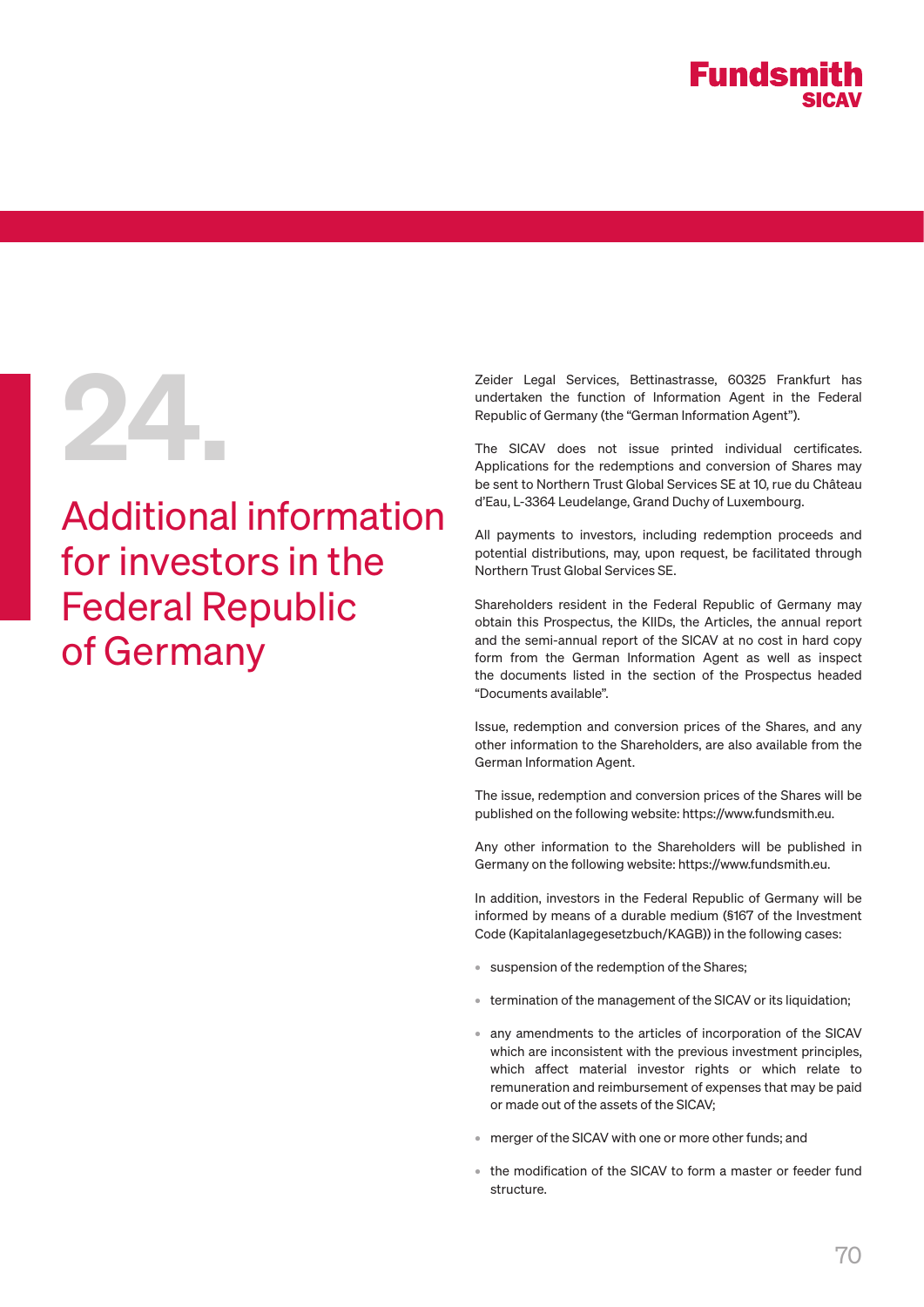# Paying and information agent<br>Erste Bank der oesterreichischen Sparl<br>AG OE 0198 0984<br>Am Belvedere 1<br>A-1100 Vienna, Austria

# Additional information for investors in Austria

Erste Bank der oesterreichischen Sparkassen AG OE 0198 0984 Am Belvedere 1 A-1100 Vienna, Austria

#### Tax representative

Deloitte Tax Wirtschaftsprüfungs GmbH Renngasse 1 / Freyung A-1013 Vienna, Austria

Applications for the redemption and repurchase of shares are processed by Northern Trust Global Services SE. Any investor in Austria wishing to buy or sell shares should send their application to the Transfer Agent at 10, rue du Château d'Eau, L-3364 Leudelange, Grand Duchy of Luxembourg.

Applications for the redemption and repurchase of shares may also be sent to the Austrian Paying and Information Agent ("Austrian Agent") for transmission to the SICAV.

All payments to shareholders, including redemption proceeds, potential distributions and other payments, may, upon request, be paid through the Austrian Agent.

The Prospectus, the KIIDs, the Articles and the annual and semiannual reports of the SICAV may be obtained, free of charge and in hardcopy, at the registered office of the management company FundRock Management Company S.A., 33, rue de Gasperich, L-5826 Hesperange, Grand Duchy of Luxembourg and at the office of the Austrian Agent during normal business hours and are also available on the SICAV's website.

The issue, redemption, and conversion prices can be obtained free of charge and in printed form at the registered office of the management company and at the registered office of the Austrian Agent and as well on the SICAV's website.

Shareholder notices and any other information to the shareholders, to which shareholders are entitled at the registered office of the SICAV can be obtained at the registered office of the SICAV and, if provided for that purpose, from the Austrian Agent.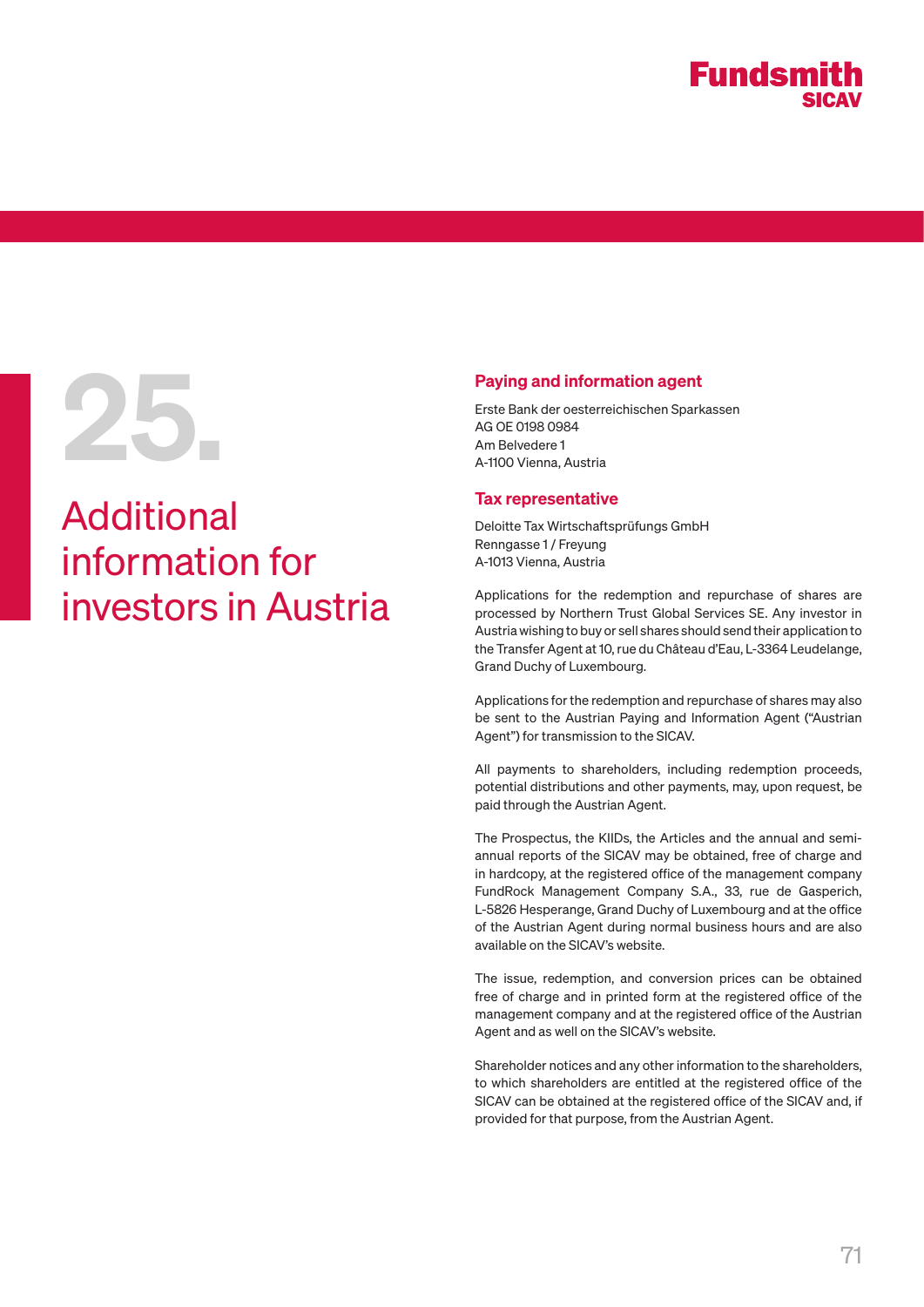

# Appendices

Fundsmith SICAV – Fundsmith Equity Fund Fundsmith SICAV – Fundsmith Sustainable Equity Fund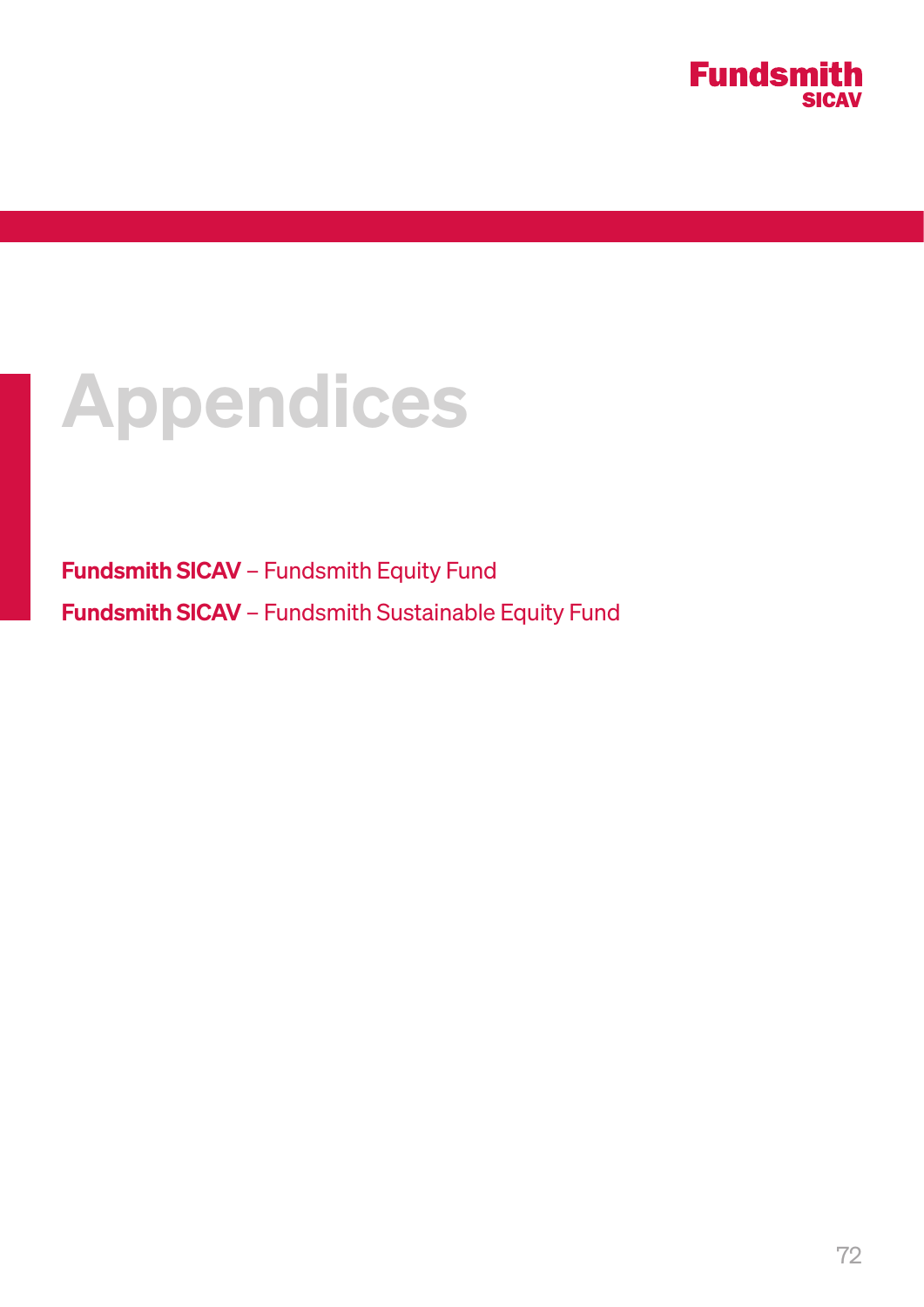

# Fundsmith SICAV – Fundsmith Equity Fund

### Investment objective and policy

The investment objective of the Sub-fund is to achieve long term growth in value.

The Sub-fund will invest in equities on a global basis. The Subfund's approach is to be a long-term investor in its chosen stocks. It will not adopt short-term trading strategies.

The Sub-fund has stringent investment criteria which the Investment Manager adheres to in selecting securities for the Sub-fund's investment portfolio. These criteria aim to ensure that the Sub-fund invests in:

- (a) high quality businesses that can sustain a high return on operating capital employed;
- (b) businesses whose advantages are difficult to replicate;
- (c) businesses which do not require significant leverage to generate returns;
- (d) businesses with a high degree of certainty of growth from reinvestment of their cash flows at high rates of return;
- (e) businesses that are resilient to change, particularly technological innovation; and/or
- (f) businesses whose valuation is considered by the Investment Manager to be attractive.

The Sub-fund takes sustainability risk and environmental, social and governance ("ESG") characteristics into account as part of its selection process. In that respect, the Sub-fund promotes environmental and/or social characteristics within the meaning of Article 8 of SFDR. For the assessment, areas like corporate strategy, corporate governance, transparency and the product and service range of a company are taken into account.

In accordance with its investment criteria, the Sub-fund promotes environmental characteristics and may invest in one or more underlying investments that contribute to climate change mitigation and/or climate change adaptation.

As described in detail in the Sub-fund's investment policy, an ESG assessment on the investments is conducted in accordance with the Investment Manager's responsible investment approaches by using information provided by the companies as well as thirdparty data.

At the date of this Prospectus, it is however not yet possible to commit to the Sub-fund's minimum alignment with the Taxonomy Regulation, as the Investment Manager is currently not in a position to accurately determine to what extent the Sub-fund's investments are in taxonomy-aligned environmentally sustainable activities.

This Prospectus will be updated once it will become possible to accurately disclose to what extent the Sub-fund's investments are in taxonomy-aligned environmentally sustainable activities, including the proportions of investments in enabling and transitional activities selected for the Sub-fund.

The "do no significant harm" principle applies only to those investments underlying the Sub-fund that take into account the EU criteria for environmentally sustainable economic activities. The investments underlying the remaining portion of the Subfund do not take into account the EU criteria for environmentally sustainable economic activities.

In addition to ESG criteria, other sustainability criteria are taken into account in the management of the Sub-fund such as the positive impacts a company may have through innovation and product development as well as negative impacts it may have on the environment and society. Companies are also expected to have good governance standards that protect the interests of minority investors'. The Investment Manager's responsible investment approaches can be summarised as "considering ESG issues when building a portfolio." and takes into account the following areas – integration screening, engagement and proxy voting.

Issuers are assessed via an ESG and sustainability analysis, which covers the following elements:

• Integration: the main environmental and social considerations to be included in the Sub-fund's investment process are that the stock included in the Sub-fund's portfolio integrate environmental and socials risks in their assessment of the sustainability of the company's return on capital. If a company does excessive damage to the environment or society then its future return on capital will be lower. These risks include, amongst others, the companies' supply chain and the companies' attempt to reduce their environmental footprint.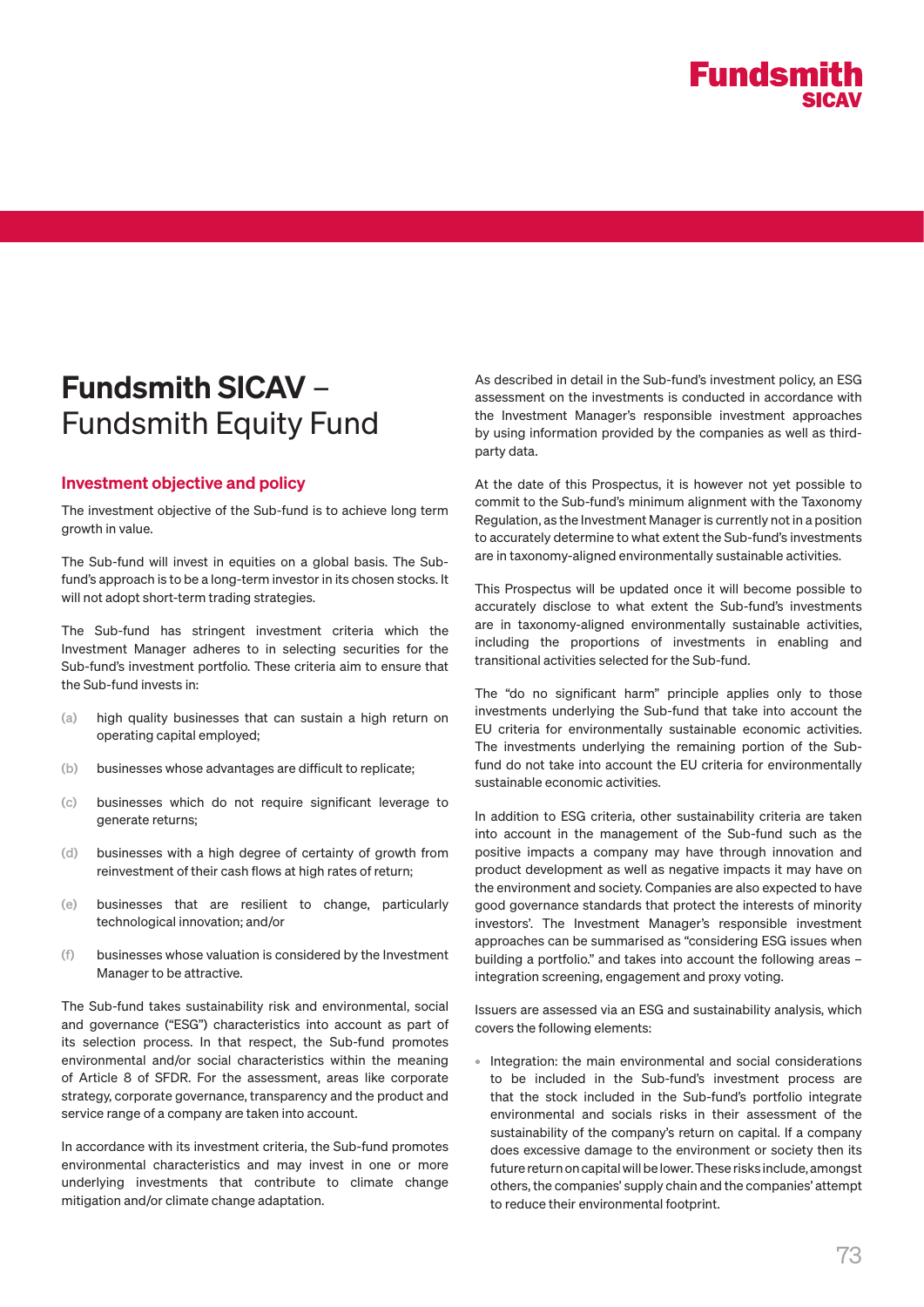

- Screening: the Investment Manager concentrates its investment decisions on good business companies by using financial screens.
- Engagement and proxy voting: the Investment Manager is seeking to engage with companies included in the portfolio of the Sub-fund by engaging with the executive management or senior management to promote long term capital allocation that promotes sustainable growth. The Investment Manager seeks to formally express approval or disapproval through voting on specific ESG proxies in these companies.

The investment universe is determined by the Investment Manager by using information provided by the companies (for example company sustainability reports) and third-party data.

Further information about the ESG characteristics applied is included in Fundsmith's responsible investment policy available upon request or online at the website www.fundsmith.eu and in the "Fundsmith's Approach to Responsible Investment" guide available on the same website.

It is envisaged that the investment portfolio of the Sub-fund will be concentrated, generally comprising between 20 and 30 stocks.

In accordance with the investment objectives and policies of the Sub-fund and subject to applicable restrictions, the Investment Manager is authorised to borrow on behalf of the Sub-fund within the limits as set out under Article 50 of the UCI Law. The specific investment restrictions are as follows:

- (a) the Sub-fund will not invest in units of other UCITS or other collective investment schemes with the exception of money market funds, in which
- (b) the Sub-fund may invest up to 10% of its Net Asset Value;
- (c) the Sub-fund will not invest in derivatives and will not hedge any currency exposure arising from within the operations of an investee business nor from the holding of an investment denominated in a currency other than the Reference Currency; and
- (d) the Sub-fund does not intend to have an interest in immovable or tangible movable property.

### Profile of typical investor

The profile of the typical investor for whom the Sub-fund has been designed is an investor wishing to invest in stocks, shares and related financial instruments for the long term (at least 5 years) and who is prepared to accept fluctuations in the value of their investment and the risks associated with investing in the Sub-fund, as described in the section on "Risk Factors" of this Prospectus.

### Comparison/benchmark

The Sub-fund will not use indices as benchmarks in financial instruments and financial contracts or to measure the performance of the Sub-fund according to the provisions of the Benchmark Regulation (EU) 2016/1011 of the European Parliament and of the Council of 8 June 2016 on indices used as benchmarks in financial instruments and financial contracts or to measure the performance of investment funds and amending Directives 2008/48/EC and 2014/17/EU and Regulation (EU) No 596/2014 ("Benchmark Regulation").

The Sub-fund is actively managed and uses the benchmark MSCI World Index for performance comparison purposes and for the calculation of its global exposure.

The benchmark does not take into account the ESG characteristics of the Sub-fund. The factsheet shows the performance of the MSCI World Index, in Euro net with dividends reinvested (priced at the close of US business and sourced from www.msci.com). The MSCI World Index is a market capitalisation weighted index of global developed world equities. This shows what you might have earned if you had invested in a broad portfolio of global developed world equities.

In addition, even if comparisons are made, the Investment Manager is taking investment decisions with the intention of achieving the Sub-fund's investment objective; this may include decisions regarding asset selection, regional allocation, sector views and overall level of exposure to the market. The Investment Manager is not in any way constrained by the benchmark in its portfolio positioning and the Sub-fund will not hold all, or indeed may not hold, any of the benchmark constituents. The deviation from the benchmark may be complete or significant.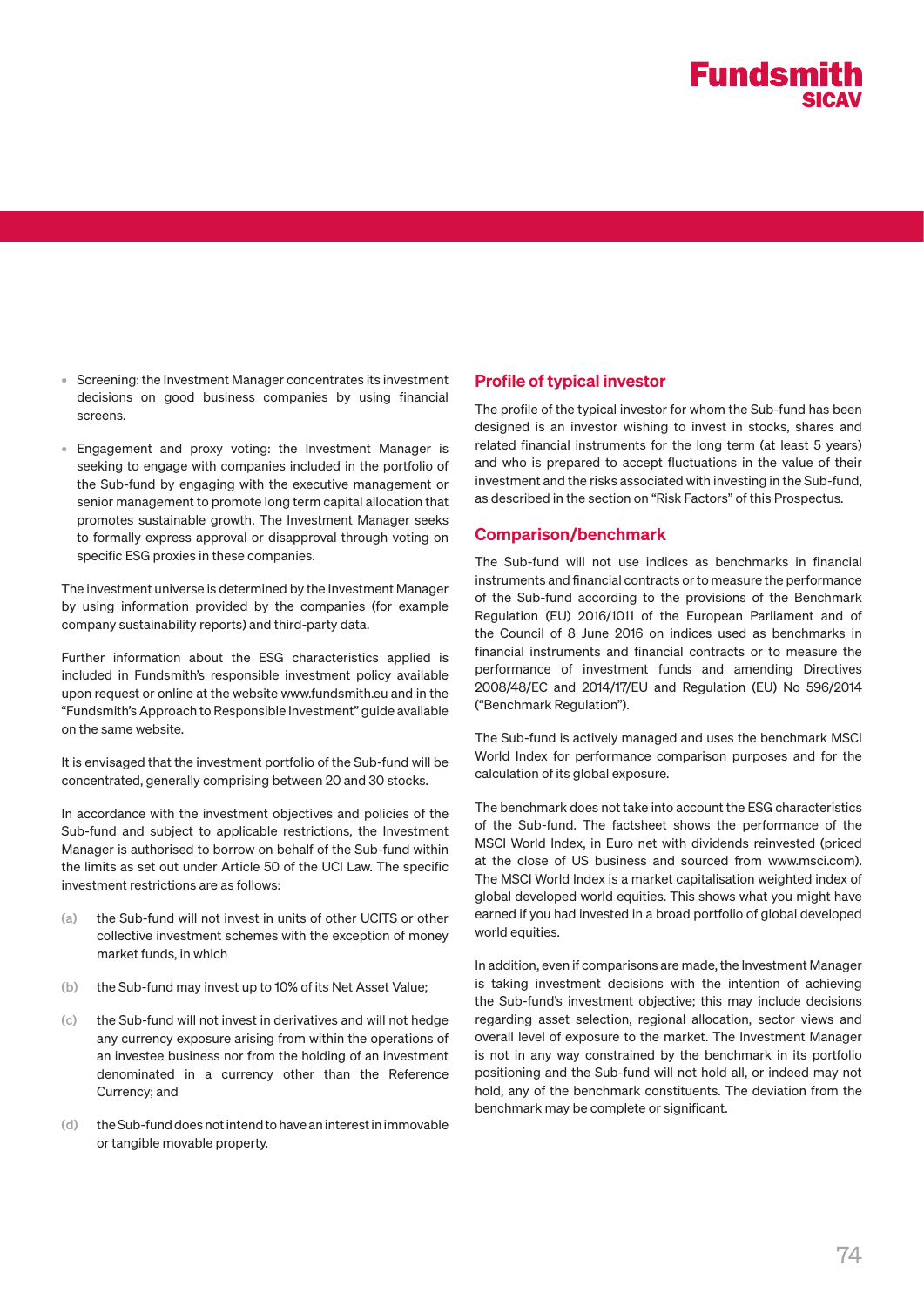

### Global exposure

The global exposure of the Sub-fund is calculated using the relative VaR Approach. The benchmark used for the purpose of the calculation is MSCI World Index. The expected level of leverage for the Sub-fund, calculated on the basis of the sum of the notionals, is 100%, although higher levels of leverage are possible.

### Specific risk consideration

Further to the risk factors described in the section "Risk factors" of this Prospectus, the following specific risk considerations should be considered.

#### Risks relating to the application of ESG criteria

The use of ESG criteria may affect the Sub-fund's investment performance and, as such, investing in ESG may perform differently compared to similar compartments that do not use such criteria. The Sub-fund's sustainability policy means that it is unable to invest in certain sectors and companies due to the ESG screening that the Investment Manager undertakes. This may mean that the Sub-fund is more sensitive to certain market movements than other funds.

ESG based exclusionary criteria used in the Sub-fund's investment policy may result in the Sub-fund foregoing opportunities to buy certain securities when it might otherwise be advantageous to do so, and/or selling securities due to its ESG characteristics

when it might be disadvantageous to do so. In the event the ESG characteristics of a security held by the Sub-fund change, resulting in the Investment Manager having to sell the security, neither the Sub-fund nor the Investment Manager accept liability in relation to such change.

The relevant exclusions might not correspond directly with investors own subjective ethical views.

In evaluating a security or issuer based on ESG criteria, the Investment Manager is dependent upon information and data, which may be incomplete, inaccurate or unavailable. As a result, there is a risk that the Investment Manager may incorrectly assess a security or issuer. There is also a risk that the Investment Manager may not apply the relevant ESG criteria correctly or that the Sub-fund could have indirect exposure to issuers who do not meet the relevant ESG criteria used by the Sub-fund. Neither the Sub-fund nor the Investment Manager make any representation or warranty, express or implied, with respect to the fairness, correctness, accuracy, reasonableness or completeness of such ESG assessment.

### Reference currency

The Reference Currency of the Sub-fund is EUR.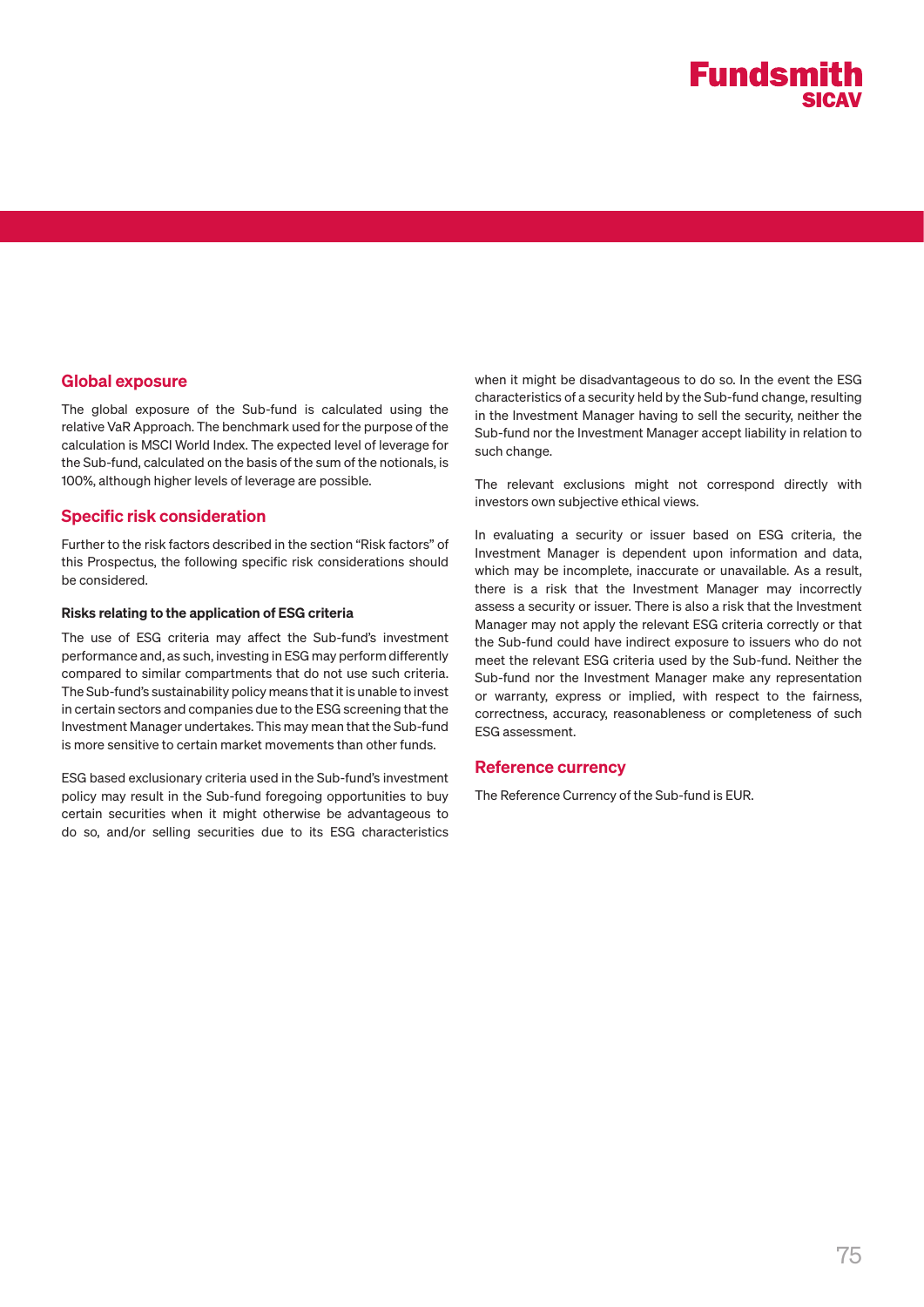### Share class information

|                                                                                                         | <b>T Classes</b>                                                                      | <b>USD T Classes</b>                                                                  | <b>I</b> Classes                                                                                                                           | <b>CHFIClasses</b>                                                                        | <b>GBPIClasses</b>                                                                        | <b>USD I Classes</b>                                                                      |
|---------------------------------------------------------------------------------------------------------|---------------------------------------------------------------------------------------|---------------------------------------------------------------------------------------|--------------------------------------------------------------------------------------------------------------------------------------------|-------------------------------------------------------------------------------------------|-------------------------------------------------------------------------------------------|-------------------------------------------------------------------------------------------|
| Available<br><b>Shares Classes</b><br>(Accumulation<br>Shares and/or<br>Income Shares)<br>and ISIN Code | <b>T</b> Class<br>Accumulation<br>Shares (ISIN<br>LU0690375182)                       | <b>USD T Class</b><br>Accumulation<br>Shares (ISIN<br>LU2404859402)                   | I Class<br>Accumulation<br>Shares (ISIN<br>LU0690374029)                                                                                   | CHF I Class<br>Accumulation<br>Shares (ISIN<br>LU0765121677)                              | <b>GBPIClass</b><br>Accumulation<br>Shares (ISIN<br>LU01053186349)                        | USD I Class<br>Accumulation<br>Shares (ISIN<br>LU0893933373)                              |
|                                                                                                         | T Class Income<br>Shares (ISIN<br>LU0690375422)                                       | USD T Class Income<br>Shares (ISIN<br>LU2404859584)                                   | I Class Income<br>Shares (ISIN<br>LU0690374532)                                                                                            | CHF I Class Income<br>Shares (ISIN<br>LU0765126635)                                       | GBP I Class Income<br>Shares (ISIN<br>LU1053186000)                                       | USD I Class Income<br>Shares (ISIN<br>LU0893933456)                                       |
| <b>Reference currency</b>                                                                               | <b>EUR</b>                                                                            | <b>USD</b>                                                                            | <b>EUR</b>                                                                                                                                 | <b>CHF</b>                                                                                | <b>GBP</b>                                                                                | <b>USD</b>                                                                                |
| Eligible Investors                                                                                      | Individuals or other<br>investors wishing to<br>invest at least EUR<br>2,000 directly | Individuals or other<br>investors wishing to<br>invest at least USD<br>2,000 directly | Primarily pension<br>fund, corporate or<br>other Institutional<br>Investors seeking<br>to invest at least<br>EUR 5,000,000 as a<br>minimum | Institutional<br>Investors seeking<br>to invest at least<br>CHF 6,000,000 as a<br>minimum | Institutional<br>Investors seeking<br>to invest at least<br>GBP 5,000,000 as a<br>minimum | Institutional<br>Investors seeking<br>to invest at least<br>USD 6,000,000 as<br>a minimum |
| <b>Minimum Subscription</b>                                                                             | EUR 2,000                                                                             | <b>USD 2,000</b>                                                                      | EUR 5,000,000                                                                                                                              | CHF 6,000,000                                                                             | GBP 5,000,000                                                                             | USD 6,000,000                                                                             |
| Minimum Holding                                                                                         | EUR 2,000                                                                             | USD 2,000                                                                             | EUR 5,000,000                                                                                                                              | CHF 6,000,000                                                                             | GBP 5,000,000                                                                             | USD 6,000,000                                                                             |
| <b>Minimum Additional</b><br>Subscription                                                               | EUR 1,000                                                                             | <b>USD 1,000</b>                                                                      | EUR 5,000                                                                                                                                  | CHF 6,000                                                                                 | GBP 5,000                                                                                 | USD 6,000                                                                                 |
| Minimum Redemption                                                                                      | EUR 1,000                                                                             | <b>USD 1,000</b>                                                                      | EUR 5,000                                                                                                                                  | CHF 6,000                                                                                 | GBP 5,000                                                                                 | USD 6,000                                                                                 |
| <b>Preliminary Charge</b>                                                                               | Nil                                                                                   | Nil                                                                                   | Nil                                                                                                                                        | Nil                                                                                       | Nil                                                                                       | Nil                                                                                       |
| <b>Redemption Charge</b>                                                                                | Nil                                                                                   | Nil                                                                                   | Nil                                                                                                                                        | Nil                                                                                       | Nil                                                                                       | Nil                                                                                       |
| <b>Exchange Charge</b>                                                                                  | Nil                                                                                   | Nil                                                                                   | Nil                                                                                                                                        | Nil                                                                                       | Nil                                                                                       | Nil                                                                                       |
| <b>Management Fee</b>                                                                                   | 1.0% per annum                                                                        | 1.0% per annum                                                                        | 0.9% per annum                                                                                                                             | 0.9% per annum                                                                            | 0.9% per annum                                                                            | 0.9% per annum                                                                            |
| <b>Subscription Tax</b><br>(taxe d'abonnement)                                                          | 0.05% per annum                                                                       | 0.05% per annum                                                                       | 0.01% per annum                                                                                                                            | 0.01% per annum                                                                           | 0.01% per annum                                                                           | 0.01% per annum                                                                           |
| Dealing Day                                                                                             | Each Business Day                                                                     | Each Business Day                                                                     | Each Business Day                                                                                                                          | Each Business Day                                                                         | Each Business Day                                                                         | Each Business Day                                                                         |
| Cut-Off Time for a<br>Dealing Day                                                                       | 1.00 p.m.<br>Luxembourg time<br>on the relevant<br>Dealing Day                        | 1.00 p.m.<br>Luxembourg time<br>on the relevant<br>Dealing Day                        | 1.00 p.m.<br>Luxembourg time<br>on the relevant<br>Dealing Day                                                                             | 1.00 p.m.<br>Luxembourg time<br>on the relevant<br>Dealing Day                            | 1.00 p.m.<br>Luxembourg time<br>on the relevant<br>Dealing Day                            | 1.00 p.m.<br>Luxembourg time<br>on the relevant<br>Dealing Day                            |
| Valuation Day for<br>a Dealing Day                                                                      | The Dealing Day                                                                       | The Dealing Day                                                                       | The Dealing Day                                                                                                                            | The Dealing Day                                                                           | The Dealing Day                                                                           | The Dealing Day                                                                           |
| <b>Calculation of the Net</b><br><b>Asset Value for</b><br>a Dealing Day                                | 1.00 p.m.<br>Luxembourg time<br>on the relevant<br>Dealing Day                        | 1.00 p.m.<br>Luxembourg time<br>on the relevant<br>Dealing Day                        | 1.00 p.m.<br>Luxembourg time<br>on the relevant<br>Dealing Day                                                                             | 1.00 p.m.<br>Luxembourg time<br>on the relevant<br>Dealing Day                            | 1.00 p.m.<br>Luxembourg time<br>on the relevant<br>Dealing Day                            | 1.00 p.m.<br>Luxembourg time<br>on the relevant<br>Dealing Day                            |
| Listing                                                                                                 | No                                                                                    | No                                                                                    | No.                                                                                                                                        | No                                                                                        | No                                                                                        | No                                                                                        |
| <b>Launch Date</b>                                                                                      | 2 November 2011                                                                       | 3 December 2021                                                                       | 2 November 2011                                                                                                                            | 23 March 2012                                                                             | 15 April 2014                                                                             | 4 March 2013                                                                              |
| <b>Initial Offer Price</b>                                                                              | <b>10 EUR</b>                                                                         | 10 USD                                                                                | <b>10 EUR</b>                                                                                                                              | 10 CHF                                                                                    | 10 GBP                                                                                    | 10 USD                                                                                    |
| <b>Ongoing Charge</b>                                                                                   | 1.12%                                                                                 | 1.11%                                                                                 | 0.97%                                                                                                                                      | 0.97%                                                                                     | 0.97%                                                                                     | 0.97%                                                                                     |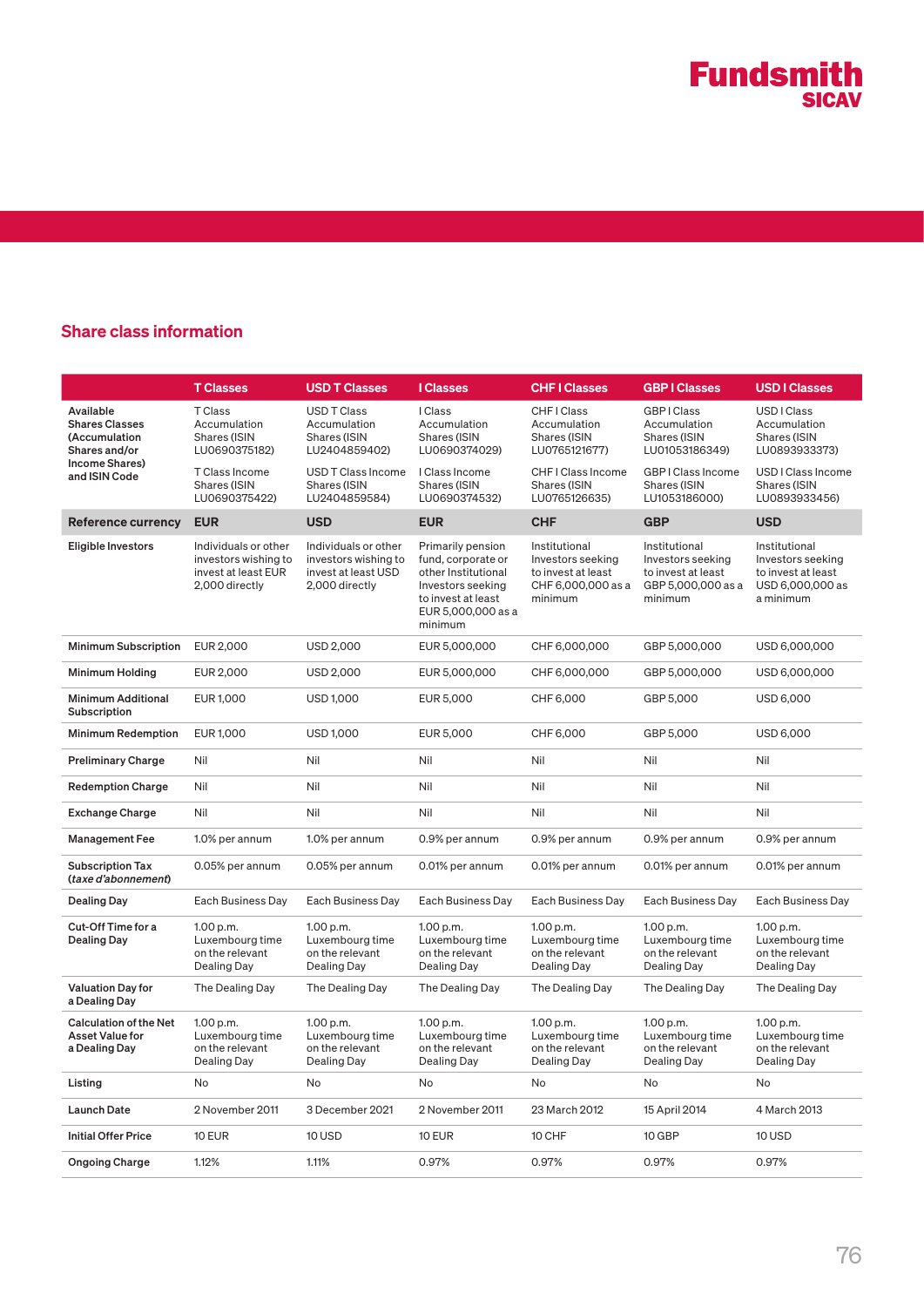# **Fundsmith**

### Share class information cont.

|                                                                          | <b>R</b> classes                                                                                                    | <b>USD R Classes</b>                                                                                                |  |
|--------------------------------------------------------------------------|---------------------------------------------------------------------------------------------------------------------|---------------------------------------------------------------------------------------------------------------------|--|
| Available<br><b>Shares Classes</b><br>(Accumulation<br>Shares and/or     | R Class<br>Accumulation<br><b>Shares (ISIN</b><br>LU0690374615)                                                     | <b>USD R Class</b><br>Accumulation<br>Shares (ISIN<br>LU2404859667)                                                 |  |
| Income Shares)<br>and ISIN Code                                          | R Class Income<br>Shares (ISIN<br>LU0690374961)                                                                     | <b>USD R Class</b><br>Income Shares (ISIN<br>LU2404859741)                                                          |  |
| Reference currency                                                       | <b>EUR</b>                                                                                                          | <b>USD</b>                                                                                                          |  |
| <b>Eligible Investors</b>                                                | Individuals or<br>other investors<br>wishing to invest<br>at least EUR 2,000<br>through a financial<br>intermediary | Individuals or<br>other investors<br>wishing to invest<br>at least USD 2,000<br>through a financial<br>intermediary |  |
| <b>Minimum Subscription</b>                                              | EUR 2,000                                                                                                           | USD 2,000                                                                                                           |  |
| <b>Minimum Holding</b>                                                   | EUR 2,000                                                                                                           | <b>USD 2,000</b>                                                                                                    |  |
| <b>Minimum Additional</b><br>Subscription                                | EUR 1,000                                                                                                           | USD 1,000                                                                                                           |  |
| <b>Minimum Redemption</b>                                                | EUR 1,000                                                                                                           | USD 1,000                                                                                                           |  |
| <b>Preliminary Charge</b>                                                | Nil                                                                                                                 | Nil                                                                                                                 |  |
| <b>Redemption Charge</b>                                                 | Nil                                                                                                                 | Nil                                                                                                                 |  |
| <b>Exchange Charge</b>                                                   | Nil                                                                                                                 | Nil                                                                                                                 |  |
| <b>Management Fee</b>                                                    | 1.5% per annum                                                                                                      | 1.5% per annum                                                                                                      |  |
| <b>Subscription Tax (taxe</b><br>d'abonnement)                           | 0.05% per annum                                                                                                     | 0.05% per annum                                                                                                     |  |
| <b>Dealing Day</b>                                                       | Each Business Day                                                                                                   | Each Business Day                                                                                                   |  |
| <b>Cut-Off Time for</b><br>a Dealing Day                                 | 1.00 p.m.<br>Luxembourg time<br>on the relevant<br>Dealing Day                                                      | 1.00 p.m.<br>Luxembourg time<br>on the relevant<br>Dealing Day                                                      |  |
| <b>Valuation Day for</b><br>a Dealing Day                                | The Dealing Day                                                                                                     | The Dealing Day                                                                                                     |  |
| <b>Calculation of the Net</b><br><b>Asset Value for</b><br>a Dealing Day | 1.00 p.m.<br>Luxembourg time<br>on the relevant<br>Dealing Day                                                      | 1.00 p.m.<br>Luxembourg time<br>on the relevant<br>Dealing Day                                                      |  |
| Listing                                                                  | No                                                                                                                  | No                                                                                                                  |  |
| <b>Launch Date</b>                                                       | 2 November 2011                                                                                                     | 3 December 2021                                                                                                     |  |
| <b>Initial Offer Price</b>                                               | 10 EUR                                                                                                              | 10 USD                                                                                                              |  |
| <b>Ongoing Charge</b>                                                    | 1.62%                                                                                                               | 1.61%                                                                                                               |  |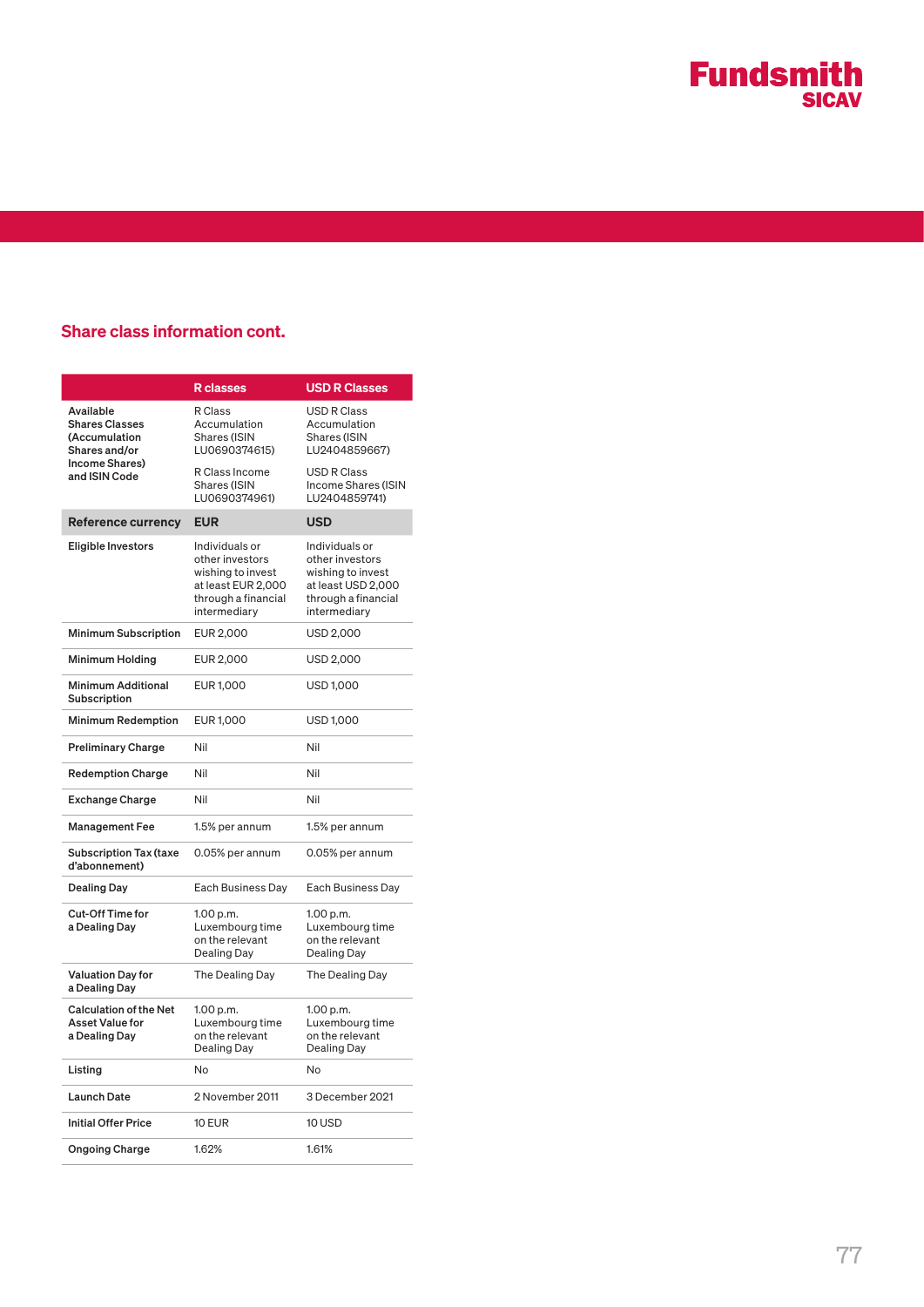

### Past performance



The performance of the T Class for the last nine years is set out below:

This performance is calculated based on the net asset value per class (which includes all charges) and assuming the income has been re-invested in the fund.

Past performance is not necessarily a guide to future performance. The performance is shown in Euros. The investment policy of this Sub-fund has been changed on 29 March 2019. Therefore, the past performance before that date may not be representative of the current investment policy.

The performance of the I Classes (in various currencies) and the R Classes differs because of the different Annual Management Charges and, in the case of certain of the I Classes, because of currency differences. The equivalent graphs for both these classes are available from the relevant KIID, which can be obtained from www.fundsmith.eu.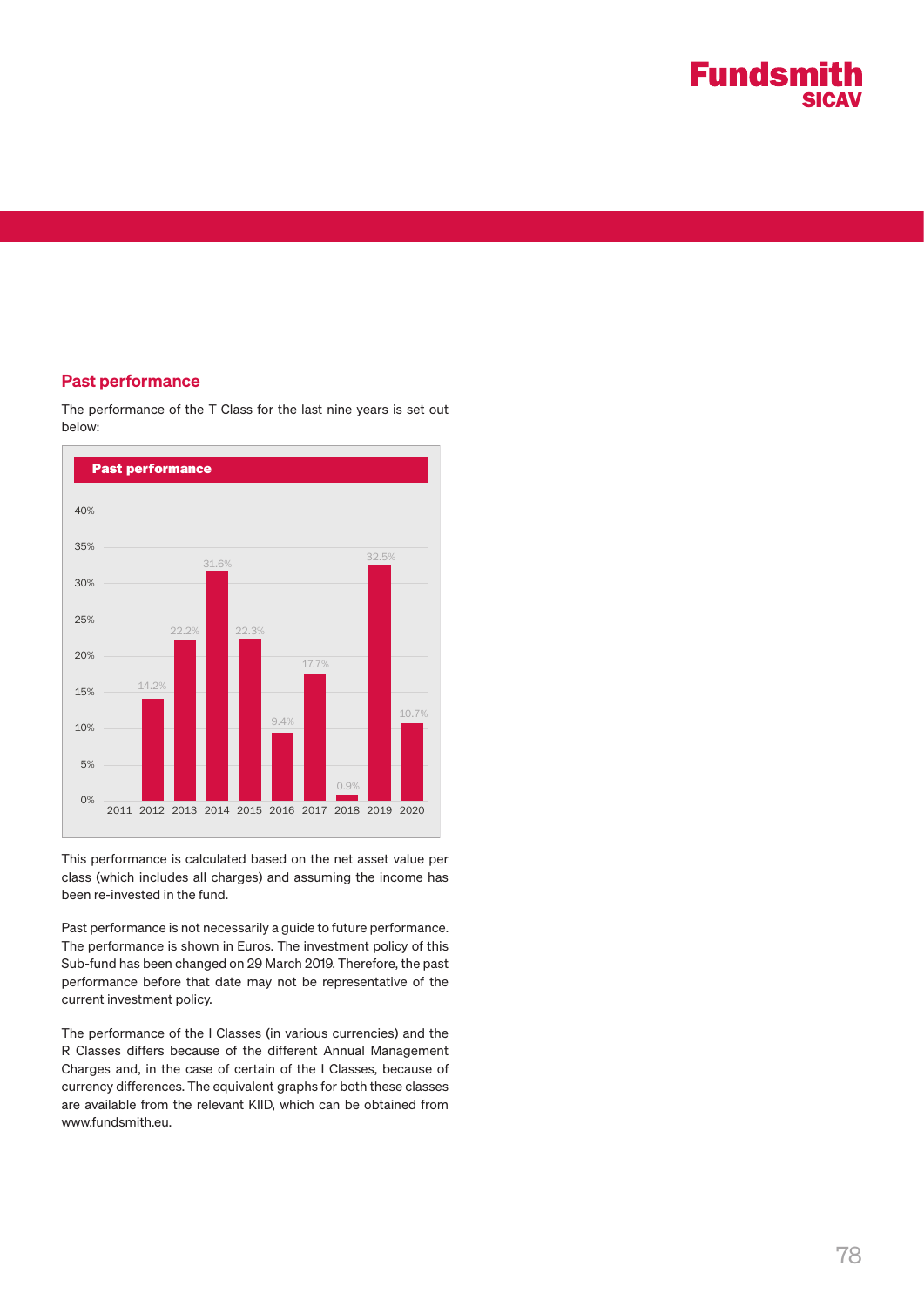

# Fundsmith SICAV – Fundsmith Sustainable Equity Fund

### Investment objective and policy

The investment objective of the Sub-fund is to achieve long term growth in value.

The Sub-fund will invest in equities on a global basis. The Subfund's approach is to be a long-term investor in its chosen stocks. It will not adopt short-term trading strategies.

The Sub-fund has stringent investment criteria which the Investment Manager adheres to in selecting securities for the Subfund's investment portfolio. These criteria aim to ensure that the Sub-fund invests in:

- (a) high quality businesses that can sustain a high return on operating capital employed;
- (b) businesses whose advantages are difficult to replicate;
- (c) businesses which do not require significant leverage to generate returns;
- (d) businesses with a high degree of certainty of growth from reinvestment of their cash flows at high rates of return;
- (e) businesses that are resilient to change, particularly technological innovation; and/or
- (f) businesses whose valuation is considered by the Investment Manager to be attractive.

The Sub-fund takes sustainability risk and ESG characteristics into account as part of its selection process. In that respect, the Subfund promotes environmental and/or social characteristics within the meaning of Article 8 of SFDR. For the assessment, areas like corporate strategy, corporate governance, transparency and the product and service range of a company are taken into account.

In accordance with its investment criteria, the Sub-fund promotes environmental characteristics and may invest in one or more underlying investments that contribute to climate change mitigation and/or climate change adaptation.

As described in detail in the Sub-fund's investment policy, an ESG assessment on investments is conducted in accordance with the Investment Manager's responsible investment approaches by using information provided by the companies as well as third-party data and applying exclusion criteria as further defined below.

At the date of this Prospectus, it is however not yet possible to commit to the Sub-fund's minimum alignment with the Taxonomy Regulation, as the Investment Manager is currently not in a position to accurately determine to what extent the Sub-fund's investments are in taxonomy-aligned environmentally sustainable activities.

This Prospectus will be updated once it will become possible to accurately disclose to what extent the Sub-fund's investments are in taxonomy-aligned environmentally sustainable activities, including the proportions of investments in enabling and transitional activities selected for the Sub-fund.

The "do no significant harm" principle applies only to those investments underlying the Sub-fund that take into account the EU criteria for environmentally sustainable economic activities. The investments underlying the remaining portion of the Subfund do not take into account the EU criteria for environmentally sustainable economic activities.

In addition to ESG criteria, other sustainability criteria are taken into account in the management of the Sub-fund such as the positive impacts a company may have through innovation and product development as well as negative impacts it may have on the environment and society. Companies are also expected to have good governance standards that protect the interests of minority investors'. The Investment Manager's responsible investment approaches can be summarised as "considering ESG issues when building a portfolio" and takes into account the following areas – integration screening, engagement and proxy voting.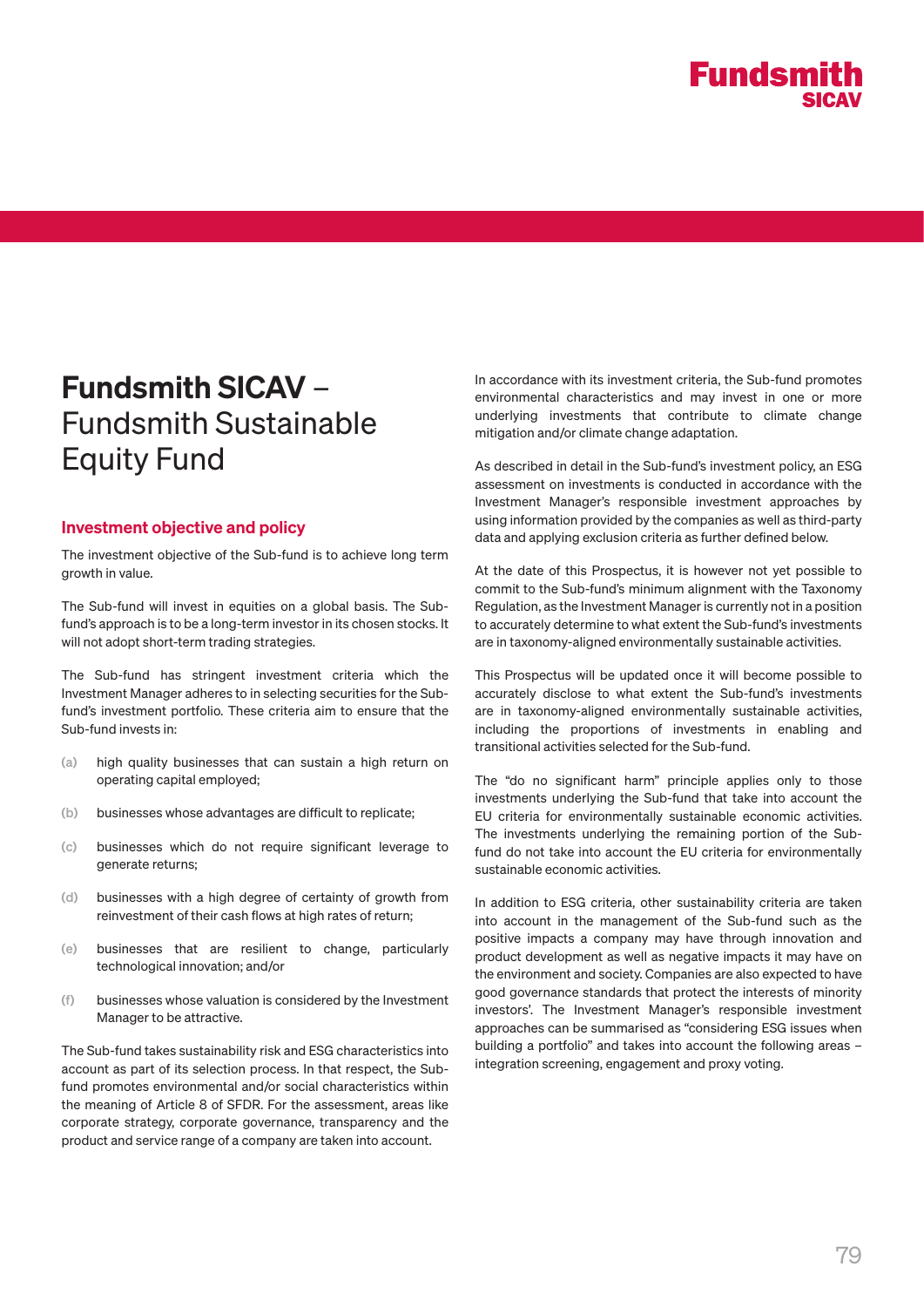

In addition to ESG criteria, the Sub-fund will not invest in businesses which have substantial interests in any of the following sectors:

- Aerospace and Defence
- Brewers, Distillers and Vintners
- Casinos and Gaming
- Gas and Electric Utilities
- Metals and Mining
- Oil, Gas and Consumable Fuels
- **Pornography**
- Tobacco

The Investment Manager will use its internal methodology to identify and exclude relevant issuers and sectors. The Investment Manager's ESG and sustainability analysis in the selection of issuers covers the following elements:

- Integration: the main environmental and social considerations to be included in the Sub-fund's investment process are that the stock included in the Sub-fund's portfolio integrate environmental and socials risks in their assessment of the sustainability of the company's return on capital. If a company does excessive damage to the environment or society then its future return on capital will be lower. These risks include, amongst others, the companies' supply chain and the companies' attempt to reduce their environmental footprint.
- Screening: the Investment Manager concentrates its investment decisions on good business companies by using financial screens as well as excluding the sectors mentioned above. It then further removes any companies that are deemed to have an excessive net negative impact on the world and that aren't doing enough to reduce it.
- Engagement and proxy voting: the Investment Manager is seeking to engage with companies included in the portfolio of the Sub-fund by engaging with the executive management or senior management to promote long term capital allocation that promotes sustainable growth. The Investment Manager seeks to formally express approval or disapproval through voting on specific ESG proxies in these companies.

The investment universe is determined by the Investment Manager by using information provided by the companies (for example company sustainability reports) and third-party data.

Further information about the ESG characteristics applied is included in Fundsmith's responsible investment policy available upon request or online at the website www.fundsmith.eu and in the "Fundsmith's Approach to Responsible Investment" guide available on the same website.

It is envisaged that the investment portfolio of the Sub-fund will be concentrated, generally comprising between 20 and 30 stocks.

In accordance with the investment objectives and policies of the Sub-fund and subject to applicable restrictions, the Investment Manager is authorised to borrow on behalf of the Sub-fund within the limits as set out under Article 50 of the UCI Law. The specific investment restrictions are as follows:

- (a) The Sub-fund will not invest in units of other UCITS or other collective investment schemes with the exception of money market funds, in which the Sub-fund may invest up to 10% of its Net Asset Value;
- (b) The Sub-fund will not invest in derivatives and will not hedge any currency exposure arising from within the operations of an investee business nor from the holding of an investment denominated in a currency other than the Reference Currency; and
- (c) The Sub-fund does not intend to have an interest in immovable or tangible movable property.

### Profile of typical investor

The profile of the typical investor for whom the Sub-fund has been designed is an investor wishing to invest in stocks, shares and related financial instruments for the long term (at least 5 years) and who is prepared to accept fluctuations in the value of their investment and the risks associated with investing in the Sub-fund, as described in the section on "Risk Factors" of this Prospectus.

### Specific risk consideration

Further to the risk factors described in the section "Risk factors" of this Prospectus, the following specific risk considerations should be considered.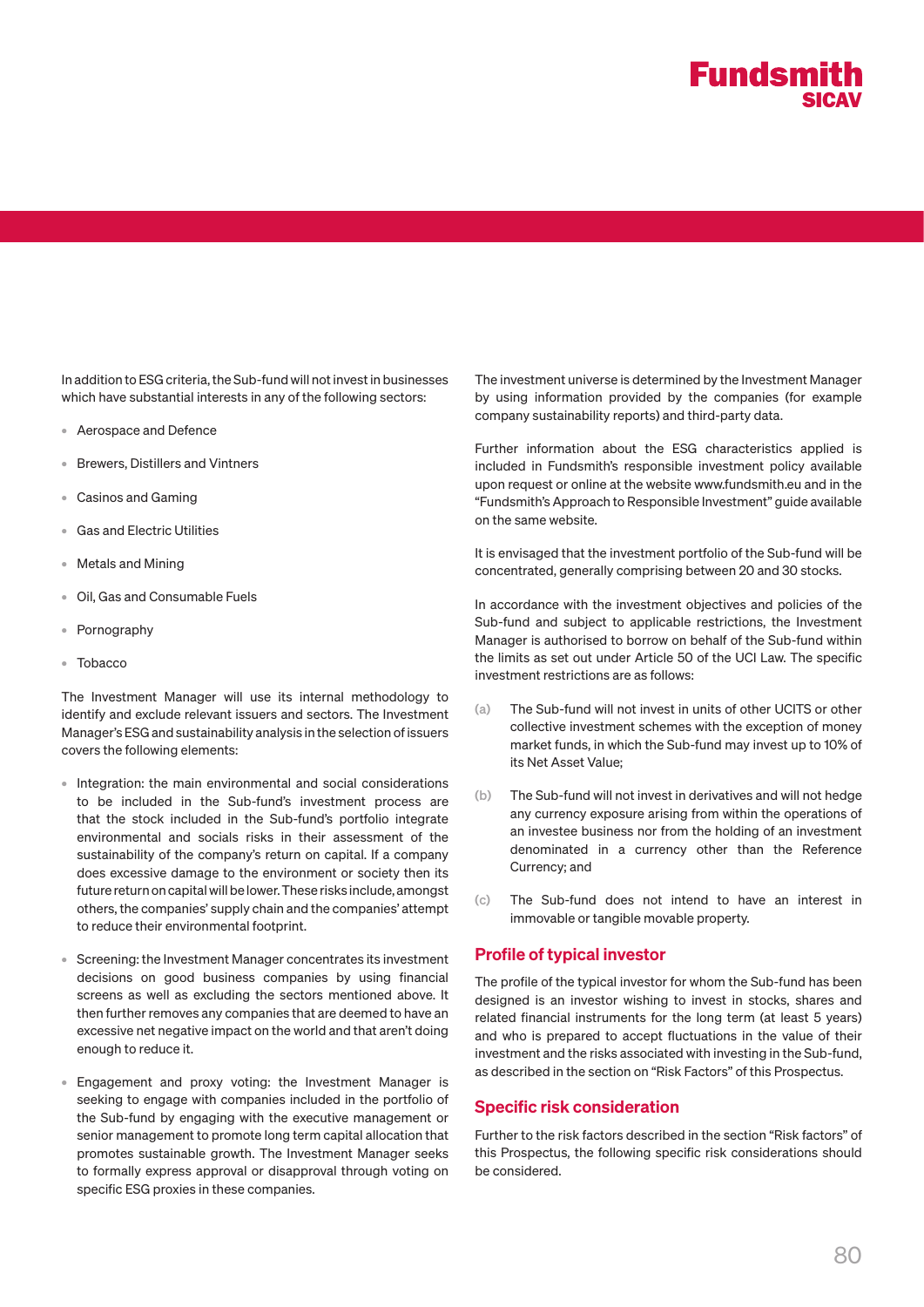## **Fundsmith SICAV**

### Risks relating to the application of ESG criteria

The use of ESG criteria may affect the Sub-fund's investment performance and, as such, investing in ESG may perform differently compared to similar compartments that do not use such criteria. The Sub-fund's sustainability policy means that it is unable to invest in certain sectors and companies due to the ESG screening that the Investment Manager undertakes. This may mean that the Sub-fund is more sensitive to certain market movements than other funds.

ESG based exclusionary criteria used in the Sub-fund's investment policy may result in the Sub-fund foregoing opportunities to buy certain securities when it might otherwise be advantageous to do so, and/or selling securities due to its ESG characteristics when it might be disadvantageous to do so. In the event the ESG characteristics of a security held by the Sub-fund change, resulting in the Investment Manager having to sell the security, neither the Sub-fund, nor the Investment Manager accept liability in relation to such change.

The relevant exclusions might not correspond directly with investors own subjective ethical views.

In evaluating a security or issuer based on ESG criteria, the Investment Manager is dependent upon information and data, which may be incomplete, inaccurate or unavailable. As a result, there is a risk that the Investment Manager may incorrectly assess a security or issuer. There is also a risk that the Investment Manager may not apply the relevant ESG criteria correctly or that the Sub-fund could have indirect exposure to issuers who do not meet the relevant ESG criteria used by the Sub-fund. Neither the Sub-fund nor the Investment Manager make any representation or warranty, express or implied, with respect to the fairness, correctness, accuracy, reasonableness or completeness of such ESG assessment.

### Comparison/benchmark

The Sub-fund will not use indices as benchmarks in financial instruments and financial contracts or to measure the performance of the Sub-fund according to the provisions of the Benchmark Regulation.

The Sub-fund is actively managed and uses the benchmark MSCI World Index for performance comparison purposes and for the calculation of its global exposure.

The benchmark does not take into account the ESG characteristics of the Sub-fund.

The factsheet shows the performance of the MSCI World Index, in Euro net with dividends reinvested (priced at the close of US business and sourced from www.msci.com). The MSCI World Index is a market capitalisation weighted index of global developed world equities. This shows what you might have earned if you had invested in a broad portfolio of global developed world equities.

In addition, even if comparisons are made, the Investment Manager is taking investment decisions with the intention of achieving the Sub-fund's investment objective; this may include decisions regarding asset selection, regional allocation, sector views and overall level of exposure to the market. The Investment Manager is not in any way constrained by the benchmark in its portfolio positioning and the Sub-fund will not hold all, or indeed may not hold, any of the benchmark constituents. The deviation from the benchmark may be complete or significant.

#### Reference currency

The Reference Currency of the Sub-fund is EUR.

### Global exposure

The global exposure of the Sub-fund is calculated using the relative VaR Approach. The benchmark used for the purpose of the calculation is MSCI World Index. The expected level of leverage for the Sub-fund, calculated on the basis of the sum of the notionals, is 100%, although higher levels of leverage are possible.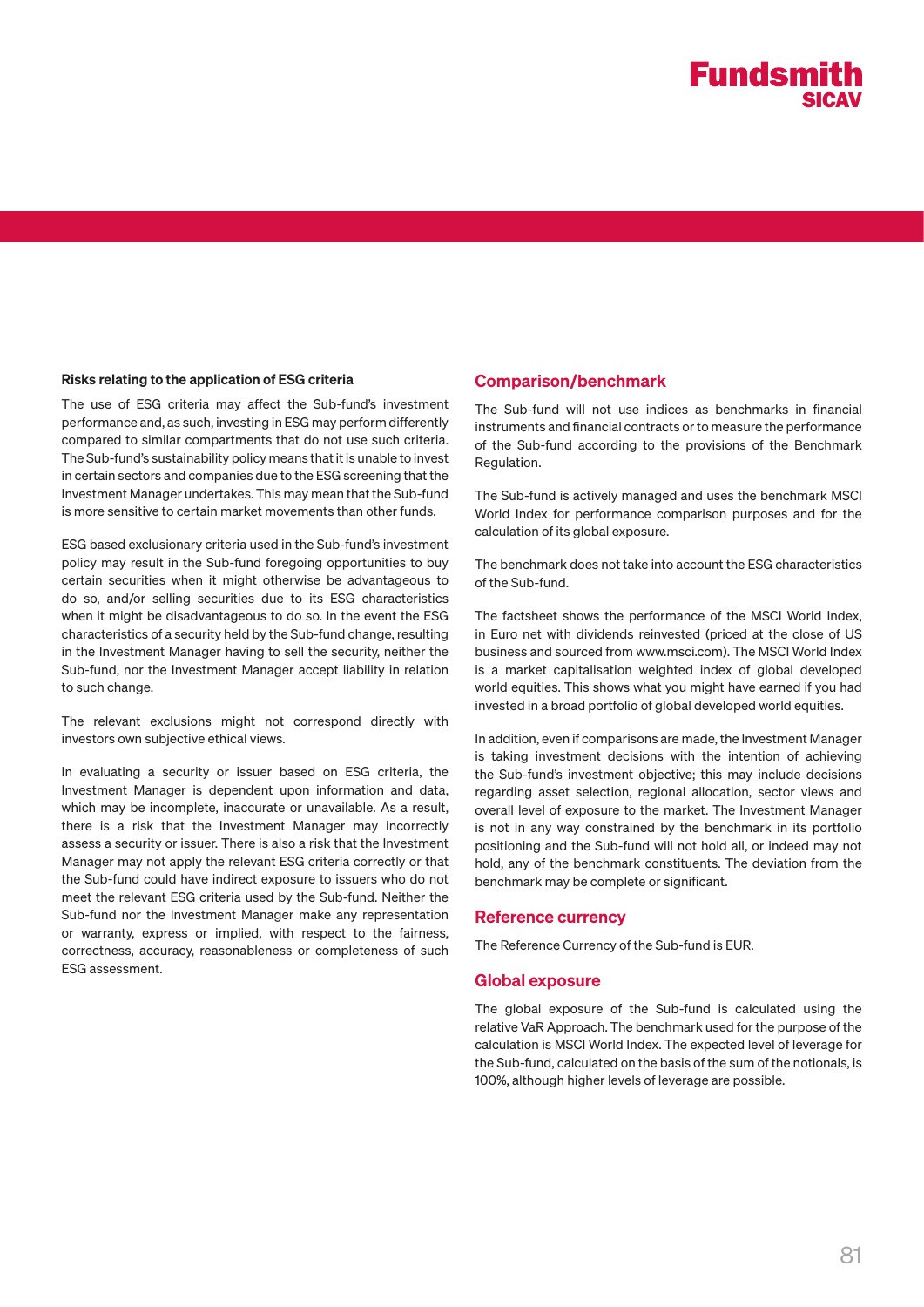### Share class information

|                                                                                                         | <b>T Classes</b>                                                                      | <b>I</b> Classes                                                                                                                           | <b>CHF I Classes</b>                                                                      | <b>GBPIClasses</b>                                                                        | <b>USD I Classes</b>                                                                      | <b>R</b> classes                                                                                                    |
|---------------------------------------------------------------------------------------------------------|---------------------------------------------------------------------------------------|--------------------------------------------------------------------------------------------------------------------------------------------|-------------------------------------------------------------------------------------------|-------------------------------------------------------------------------------------------|-------------------------------------------------------------------------------------------|---------------------------------------------------------------------------------------------------------------------|
| Available<br><b>Shares Classes</b><br>(Accumulation<br>Shares and/or<br>Income Shares)<br>and ISIN Code | <b>T</b> Class<br>Accumulation<br>Shares (ISIN<br>LU2289279700)                       | <b>I</b> Class<br>Accumulation<br>Shares (ISIN<br>LU2289280112)                                                                            | CHF I Class<br>Accumulation<br>Shares (ISIN<br>LU2289280385)                              | GBP   Class<br>Accumulation<br>Shares (ISIN<br>LU2289280898)                              | USD I Class<br>Accumulation<br>Shares (ISIN<br>LU2289280542)                              | R Class<br>Accumulation<br>Shares (ISIN<br>LU2289279965)                                                            |
|                                                                                                         | T Class Income<br>Shares (ISIN<br>LU2289279882)                                       | I Class Income<br>Shares (ISIN<br>LU2289280203)                                                                                            | CHF I Class Income<br>Shares (ISIN<br>LU2289280468)                                       | GBP I Class Income<br>Shares (ISIN<br>LU2289280971)                                       | USD I Class Income<br><b>Shares (ISIN</b><br>LU2289280625)                                | R Class Income<br>Shares (ISIN<br>LU2289280039)                                                                     |
| Reference currency                                                                                      | <b>EUR</b>                                                                            | <b>EUR</b>                                                                                                                                 | <b>CHF</b>                                                                                | <b>GBP</b>                                                                                | <b>USD</b>                                                                                | <b>EUR</b>                                                                                                          |
| Eligible Investors                                                                                      | Individuals or other<br>investors wishing to<br>invest at least EUR<br>2,000 directly | Primarily pension<br>fund, corporate or<br>other Institutional<br>Investors seeking<br>to invest at least<br>EUR 5,000,000 as a<br>minimum | Institutional<br>Investors seeking<br>to invest at least<br>CHF 6,000,000 as a<br>minimum | Institutional<br>Investors seeking<br>to invest at least<br>GBP 5,000,000 as a<br>minimum | Institutional<br>Investors seeking<br>to invest at least<br>USD 6,000,000 as<br>a minimum | Individuals or<br>other investors<br>wishing to invest<br>at least EUR 2,000<br>through a financial<br>intermediary |
| <b>Minimum Subscription</b>                                                                             | EUR 2,000                                                                             | EUR 5,000,000                                                                                                                              | CHF 6,000,000                                                                             | GBP 5,000,000                                                                             | USD 6,000,000                                                                             | EUR 2,000                                                                                                           |
| Minimum Holding                                                                                         | EUR 2,000                                                                             | EUR 5,000,000                                                                                                                              | CHF 6,000,000                                                                             | GBP 5,000,000                                                                             | USD 6,000,000                                                                             | EUR 2,000                                                                                                           |
| <b>Minimum Additional</b><br>Subscription                                                               | EUR 1,000                                                                             | EUR 5,000                                                                                                                                  | CHF 6,000                                                                                 | GBP 5,000                                                                                 | USD 6,000                                                                                 | EUR 1,000                                                                                                           |
| <b>Minimum Redemption</b>                                                                               | EUR 1,000                                                                             | EUR 5,000                                                                                                                                  | CHF 6,000                                                                                 | GBP 5,000                                                                                 | USD 6,000                                                                                 | <b>EUR 1,000</b>                                                                                                    |
| <b>Preliminary Charge</b>                                                                               | Nil                                                                                   | Nil                                                                                                                                        | Nil                                                                                       | Nil                                                                                       | Nil                                                                                       | Nil                                                                                                                 |
| <b>Redemption Charge</b>                                                                                | Nil                                                                                   | Nil                                                                                                                                        | Nil                                                                                       | Nil                                                                                       | Nil                                                                                       | Nil                                                                                                                 |
| <b>Exchange Charge</b>                                                                                  | Nil                                                                                   | Nil                                                                                                                                        | Nil                                                                                       | Nil                                                                                       | Nil                                                                                       | Nil                                                                                                                 |
| Management fee                                                                                          | 1.0% per annum                                                                        | 0.9% per annum                                                                                                                             | 0.9% per annum                                                                            | 0.9% per annum                                                                            | 0.9% per annum                                                                            | 1.5% per annum                                                                                                      |
| <b>Subscription Tax</b><br>(taxe d'abonnement)                                                          | 0.05% per annum                                                                       | 0.01% per annum                                                                                                                            | 0.01% per annum                                                                           | 0.01% per annum                                                                           | 0.01% per annum                                                                           | 0.05% per annum                                                                                                     |
| <b>Dealing Day</b>                                                                                      | Each Business Day                                                                     | Each Business Day                                                                                                                          | Each Business Day                                                                         | Each Business Day                                                                         | Each Business Day                                                                         | Each Business Day                                                                                                   |
| Cut-Off Time for a<br><b>Dealing Day</b>                                                                | 1.00 p.m.<br>Luxembourg time<br>on the relevant<br>Dealing Day                        | 1.00 p.m.<br>Luxembourg time<br>on the relevant<br>Dealing Day                                                                             | 1.00 p.m.<br>Luxembourg time<br>on the relevant<br>Dealing Day                            | 1.00 p.m.<br>Luxembourg time<br>on the relevant<br>Dealing Day                            | 1.00 p.m.<br>Luxembourg time<br>on the relevant<br>Dealing Day                            | 1.00 p.m.<br>Luxembourg time<br>on the relevant<br>Dealing Day                                                      |
| Valuation Day for a<br><b>Dealing Day</b>                                                               | The Dealing Day                                                                       | The Dealing Day                                                                                                                            | The Dealing Day                                                                           | The Dealing Day                                                                           | The Dealing Day                                                                           | The Dealing Day                                                                                                     |
| Calculation of the<br>Net Asset Value for a<br><b>Dealing Day</b>                                       | 1.00 p.m.<br>Luxembourg time<br>on the relevant<br>Dealing Day                        | 1.00 p.m.<br>Luxembourg time<br>on the relevant<br>Dealing Day                                                                             | 1.00 p.m.<br>Luxembourg time<br>on the relevant<br>Dealing Day                            | 1.00 p.m.<br>Luxembourg time<br>on the relevant<br>Dealing Day                            | 1.00 p.m.<br>Luxembourg time<br>on the relevant<br>Dealing Day                            | 1.00 p.m.<br>Luxembourg time<br>on the relevant<br>Dealing Day                                                      |
| Listing                                                                                                 | No                                                                                    | No                                                                                                                                         | No                                                                                        | No                                                                                        | No                                                                                        | No                                                                                                                  |
| <b>Launch Date</b>                                                                                      | 1st March 2021                                                                        | 1st March 2021                                                                                                                             | 1st March 2021                                                                            | 1st March 2021                                                                            | 1st March 2021                                                                            | 1st March 2021                                                                                                      |
| <b>Initial Offer Price</b>                                                                              | <b>10 EUR</b>                                                                         | <b>10 EUR</b>                                                                                                                              | 10 CHF                                                                                    | 10 GBP                                                                                    | 10 USD                                                                                    | <b>10 EUR</b>                                                                                                       |
| Ongoing Charge                                                                                          | 1.12%                                                                                 | 0.97%                                                                                                                                      | 0.97%                                                                                     | 0.97%                                                                                     | 0.97%                                                                                     | 1.62%                                                                                                               |